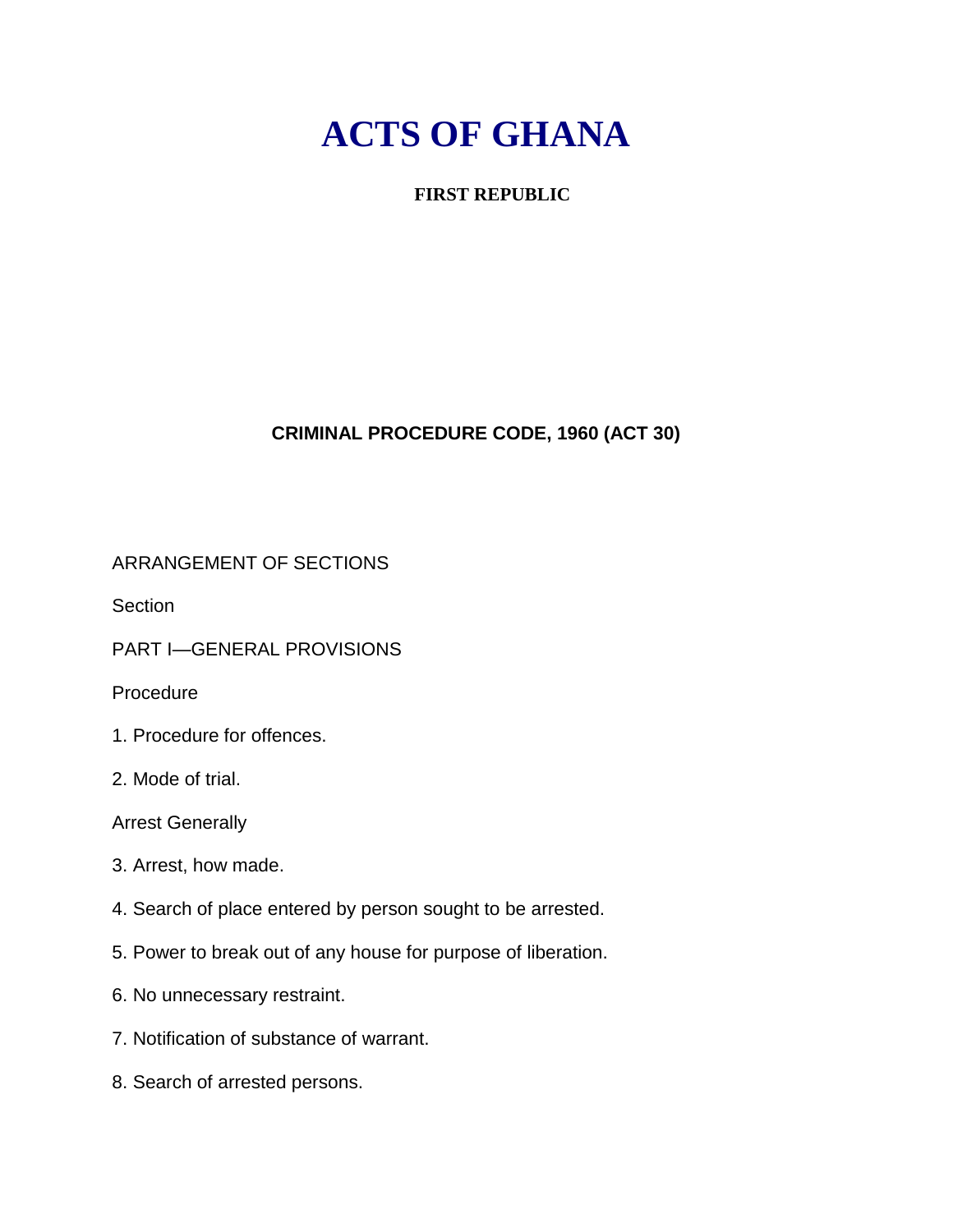- 9. Arrested persons to be taken at once to police station.
- 10. Arrest by police officer without warrant.
- 11. Refusal to give name and residence.
- 12. Arrest by private persons without warrant.
- 13. Repeal.
- 14. Disposal of person arrested by private person.
- 15. Holding in custody of persons arrested without warrant.
- 16. Police to report apprehensions.
- 17. Offence committed in District Magistrate's presence.
- 18. Arrest by District Magistrate.

Escape and Retaking

- 19. Recapture of person escaping.
- 20. Sections 4 and 5 to apply to arrests under section 19.
- 21. Assistance to District Magistrate or police officer.

Security for keeping the peace and for good behaviour

- 22. Power of District Magistrate to require execution of bond for keeping the peace.
- 23. Security for good behaviour for suspected persons.
- 24. Order to be made.
- 25. Procedure in respect of person present in Court.
- 26. Summons or warrant in case of person not so present.
- 27. Copy of order under section 24 to accompany summons or warrant.
- 28. Power to dispense with personal attendance.
- 29. Enquiry as to truth of information.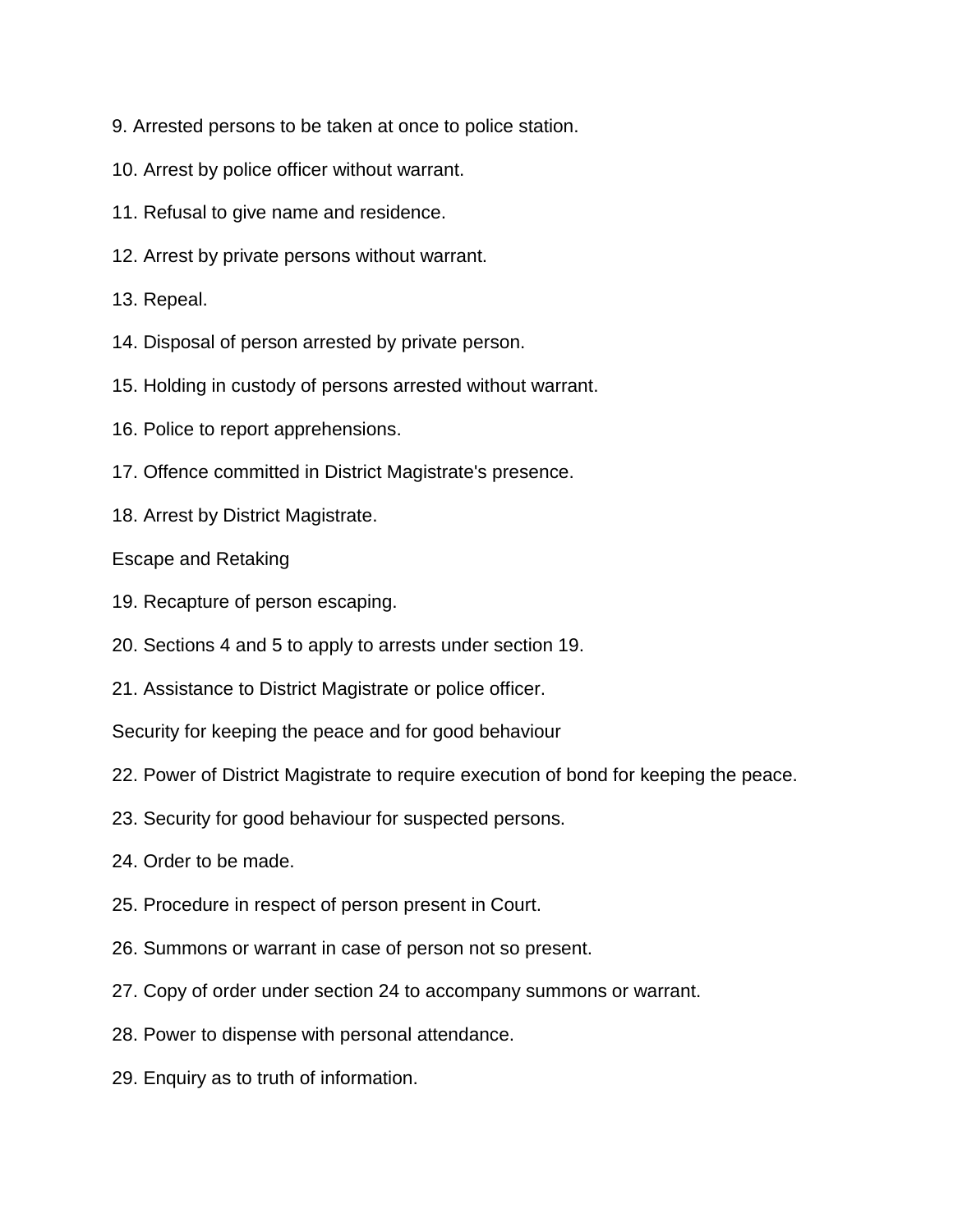- 30. Order to give security.
- 31. Discharge of person informed against.
- Proceedings in all Cases Subsequent to Order to Furnish Security
- 32. Commencement of period of which security is required.
- 33. Contents of bond.
- 34. Power to reject sureties.
- 35. Procedure on failure of person to give security.
- 36. Power to release persons imprisoned for failure to give security.
- 37. Power of Court to cancel bond.
- 38. Discharge of Sureties.
- Prevention and Investigation by Police
- 39. Police to prevent offences.
- 40. Information of design to commit offences.

PART II—PROVISIONS RELATING TO CRIMINAL PROCEEDINGS

Place of Enquiry or Trial

- 41. General authority of Courts to bring accused persons before them.
- 42. Accused person to be remitted in certain cases to another Court.
- 43. Removal under warrant.
- 44. Bringing case before Higher Court or Circuit Court, etc.
- 45. Determination of place of investigation and trial.
- 46. Offences at sea or out of Ghana.
- 47. Offences committed on a journey.
- 48. Court to decide in case of doubt.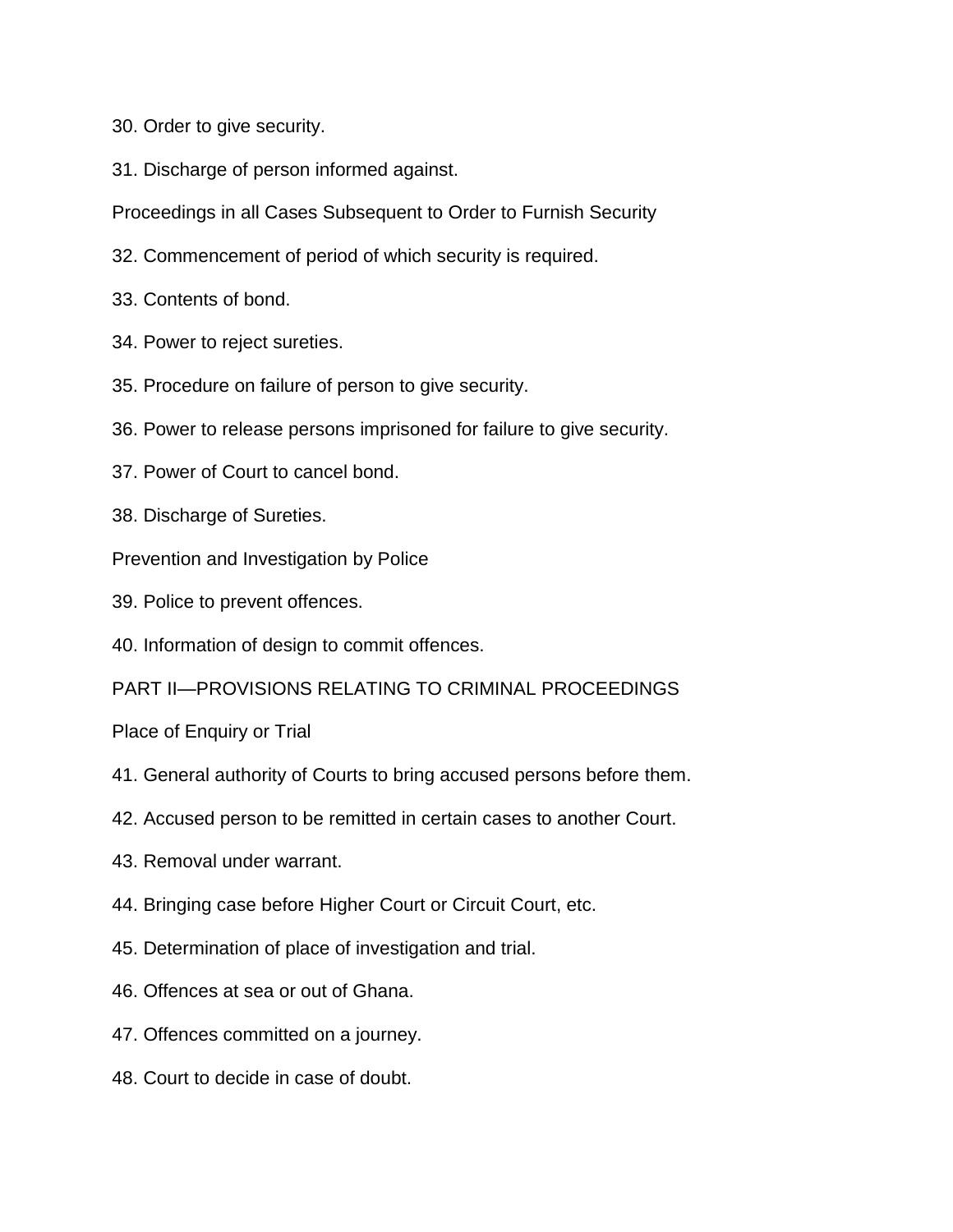49. Cause commenced in wrong place.

Information as to offences against the State

50. Power to require information.

51. Saving for privileged communications.

52. Restrictions on use of information obtained.

53. Punishment for failure to give information.

Control of Attorney-General over Criminal Proceedings

54. Nolle prosequi.

55. Attorney-General may delegate certain powers as to nolle prosequi.

Appointment of Public Prosecutors and Conduct of Prosecutions

56. Power to appoint and duties of public prosecutors.

57. Power of public prosecutor to intervene in private prosecutions.

- 58. Prosecutions on indictment to be brought only by Attorney-General.
- 59. Withdrawal from prosecution in trials and preliminary investigations before District Courts.

Institution of Proceedings

60. Method of instituting criminal proceedings.

61. Making a complaint.

Issue of Summons

62. Form and contents of summons.

- 63. Service of summons.
- 64. Service when person summoned cannot be found.
- 65. Procedure when service cannot be effected as before provided.
- 66. Service on Civil Servant.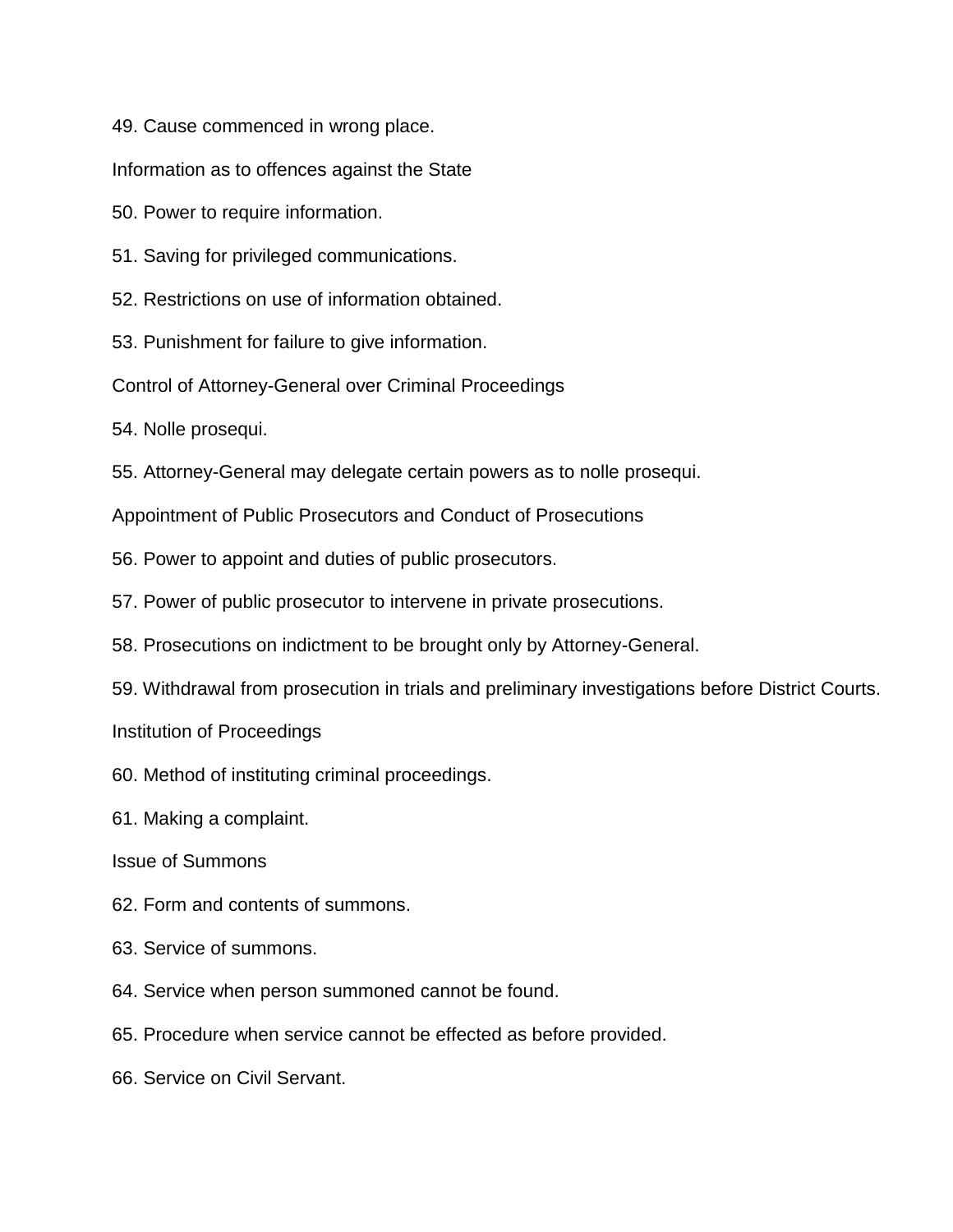- 67. Service on Company.
- 68. Service outside local limits of jurisdiction.
- 69. Proof of service when serving officer not present.
- 70. Power to dispense with personal attendance of accused.
- 71. Warrant when issued.
- 72. Summons disobeyed.
- 73. Form, contents and duration of warrant of arrest.
- 74. Court may direct security to be taken.
- 75. Warrants to whom directed.
- 76. Execution of warrant directed to police officer.
- 77. Person arrested to be brought before the Court without delay.
- 78. Where warrant of arrest may be executed.
- 79. Forwarding of warrants for execution outside jurisdiction.
- 80. Procedure in case of warrant directed to police officer for execution outside jurisdiction.
- 81. Procedure on arrest of person outside jurisdiction.

Miscellaneous Provisions Regarding Processes

- 82. Summons, warrants, etc., on Sunday.
- 83. Irregularities in processes.
- 84. Power to take bond for appearance.
- 85. Arrest on breach of bond for appearance.
- 86. Power of Court to order prisoner to be brought before it.
- 87. Provisions of this part generally applicable to summonses and warrants.

Search Warrants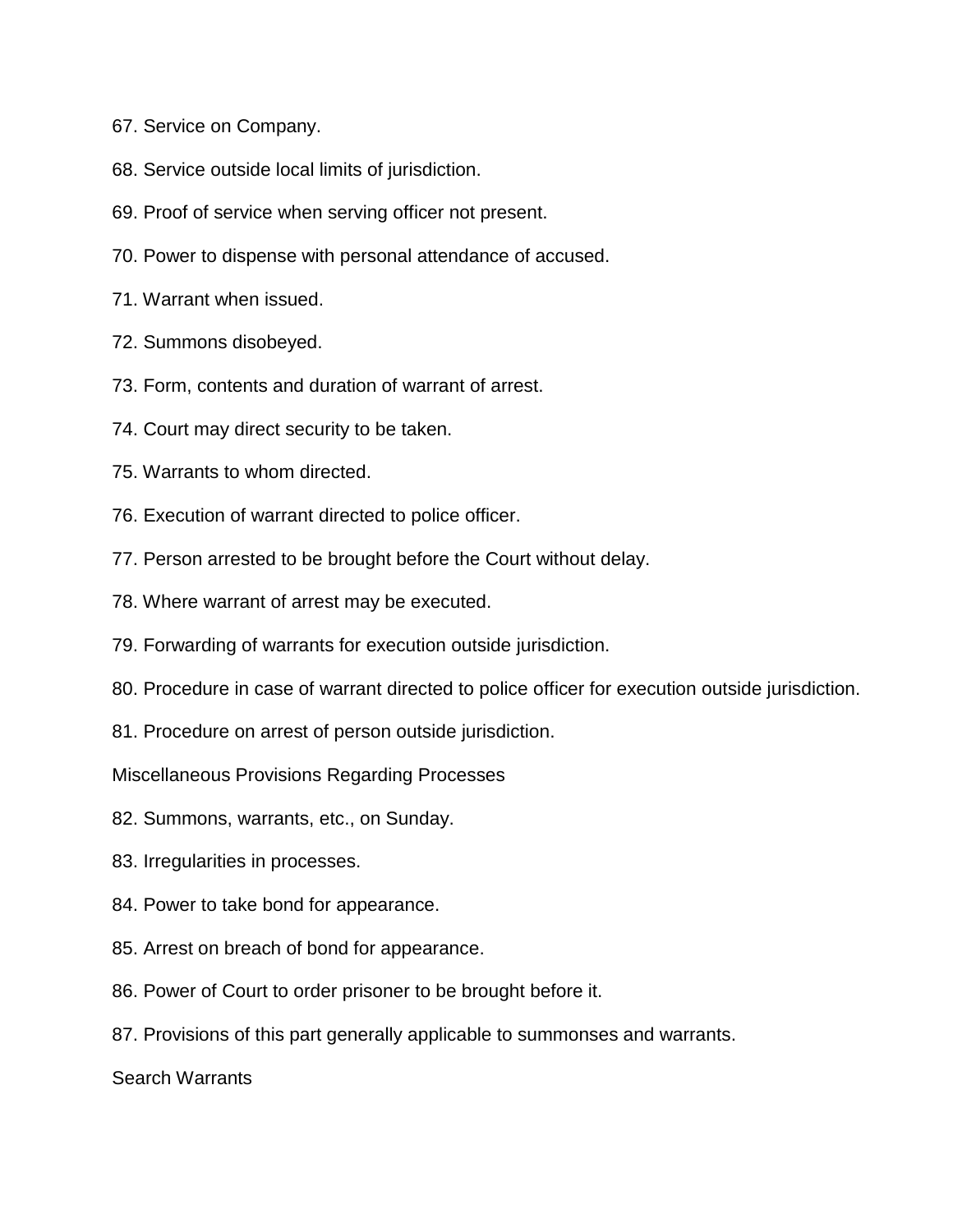- 88. When search warrant may be issued and proceedings thereunder.
- 89. Time when search warrant may be executed.
- 90. Persons in charge of closed place to allow ingress.
- 91. Detention of articles seized.
- 92. Provisions applicable to search warrants.
- 93. Search without a warrant in certain cases when articles are being conveyed, etc.
- 94. Search of premises without warrant.
- 95. Saving with respect to certain postal matter.
- Provisions as to Bail and Recognizances Generally
- 96. Granting of bail.
- 97. General provisions as to recognizances.
- 98. Discharge from custody.
- 99. Deposit instead of recognizance.
- 100. Variation of a recognizance.
- 101. Discharge of sureties.
- 102. Recognizances in respect of minors.
- 103. Persons bound by recognizance absconding may be committed.
- 104. Forfeiture of recognizance.
- 105. Appeal from and review of orders.
- 106. Order of fresh security upon original order.
- 107. Power to direct levy of amount due on certain recognizances.
- 108. Photographs and finger prints.
- Joinder of Charges and Accused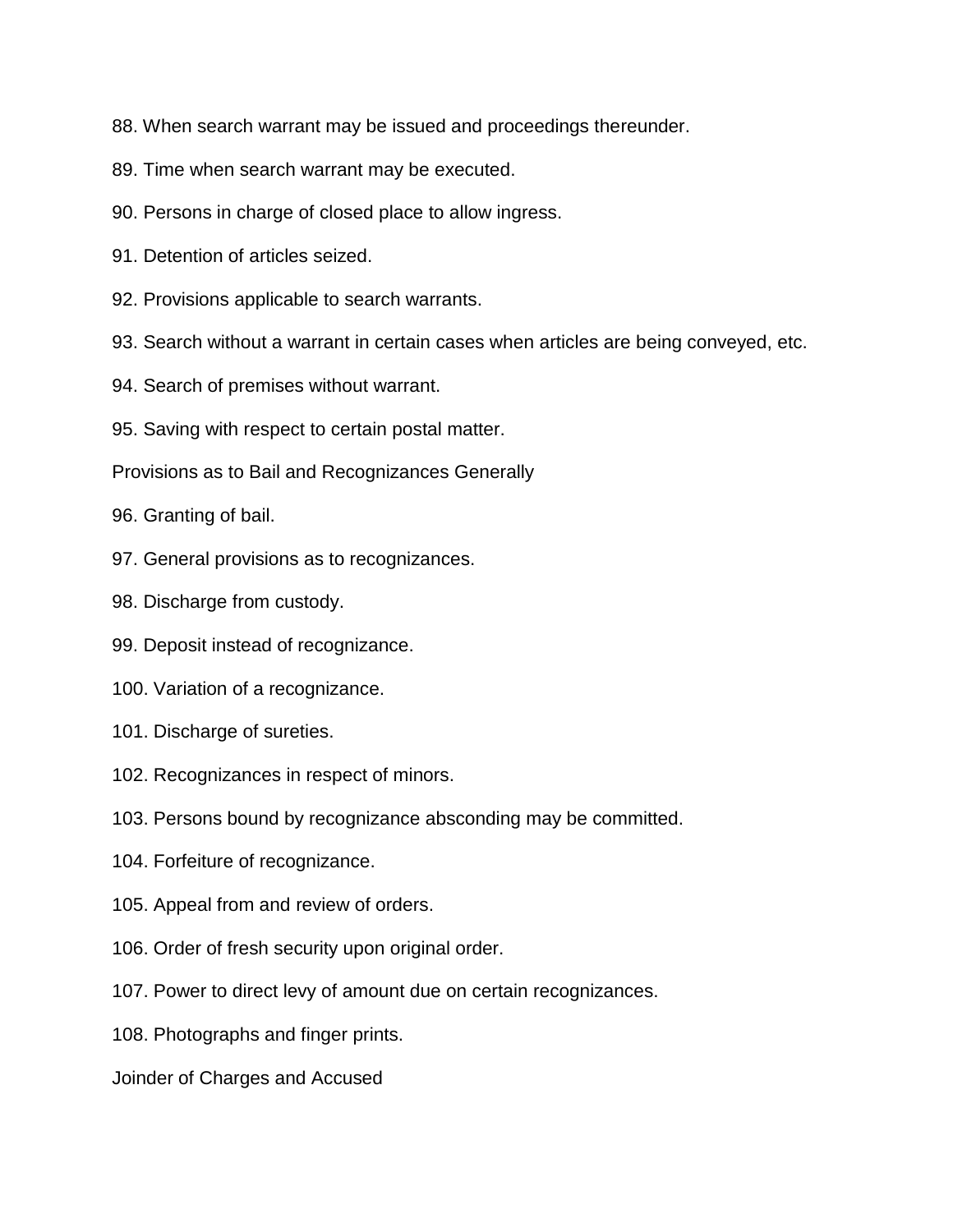109. Joinder of charges.

- 110. Joinder of accused.
- 111. Separate trial if accused likely to be prejudiced by joinder.
- 112. Statement of charges in necessary documents.
- Previous Acquittal or Conviction
- 113. Retrial.
- 114. Retrial on separate charge.
- 115. Consequences supervening or not known at time of former trial.
- 116. Where original Court was not competent to try subsequent charge.
- 117. Proof of previous conviction or acquittal.

Offences by Aliens within Territorial Waters.

- 118. Trial of aliens for offences committed in territorial waters.
- Examination of Witnesses
- 119. Repeals.
- 120. Evidence to be given on oath.
- 121. Certain scientific reports to be evidence in all Courts.
- 122. Documents or copies to be evidence.
- 123. Repeal.
- Commissions for the Examination of Witnesses
- 124. Issue of commission for examination of witnesses.
- 125. Power of Magistrate to apply for issue of commission.
- 126. Parties may examine witnesses.
- 127. Return of commission.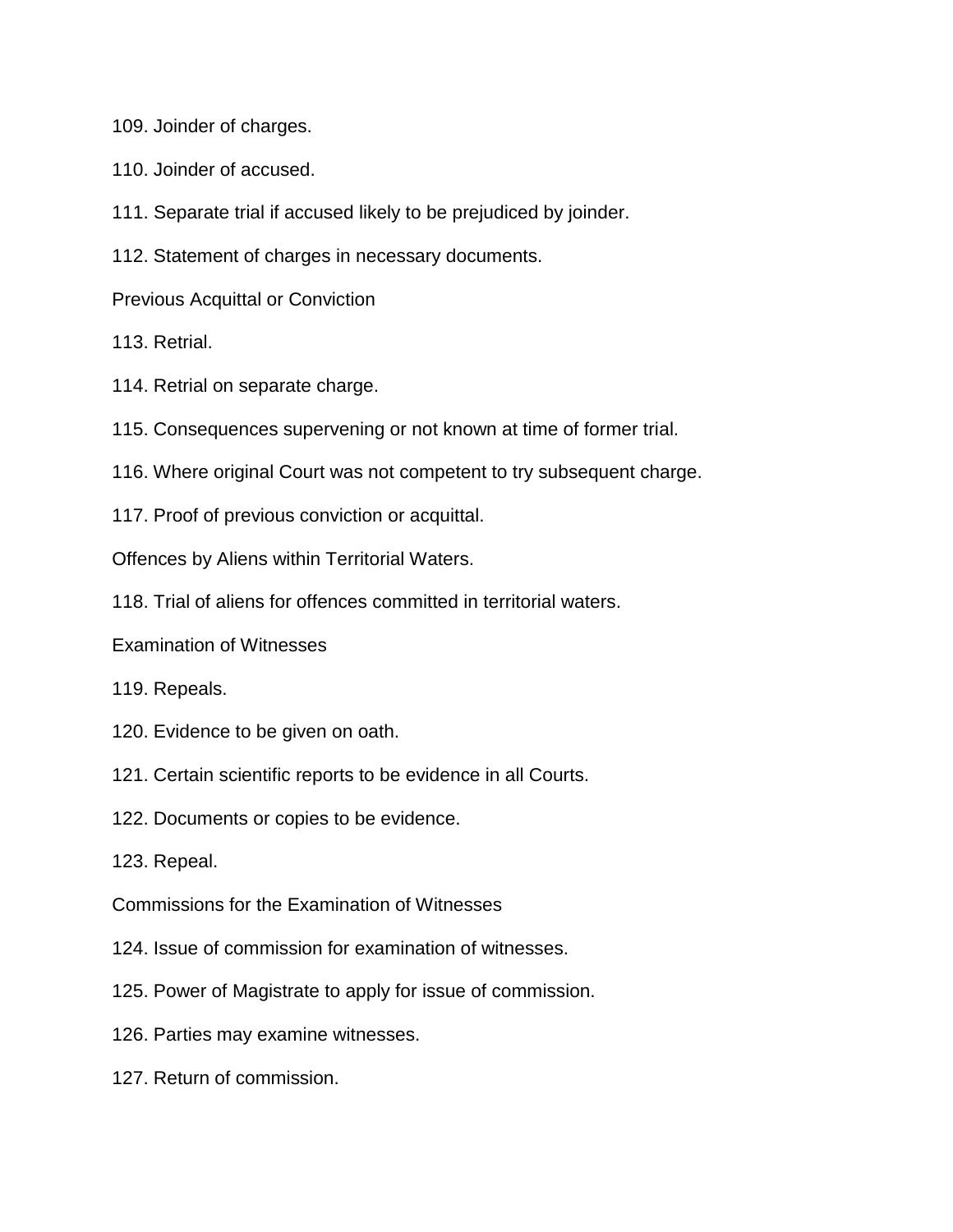128. Adjournment of enquiry or trial.

Evidence for Defence

- 129. Evidence of witnesses.
- 130. Repeal.
- 131. Alibi.
- 132. Right of Reply
- Lunacy of Accused and Defence of Lunacy
- 133. Enquiry by Court as to lunacy of accused.
- 134. Procedure when certified as capable of making his defence.
- 135. Resumption of proceedings.
- 136. Defence of lunacy at preliminary proceedings.
- 137. Defence of lunacy on trial on indictment.
- 138. Procedure when accused does not understand proceedings.
- Costs and Compensation
- 139. Costs against accused and against private prosecutor.
- 140. Order to pay costs appealable.
- 141. Compensation in case of frivolous or vexatious charge.
- 142. Costs and compensation to be specified in order, how recoverable.
- 143. Power of Court to award expenses or compensation out of fine.

Disposal and Restitution of Articles and Property

- 144. Power of Court to order destruction, etc., of articles.
- 145. Restitution of property found on person arrested.
- 146. Restitution of property stolen.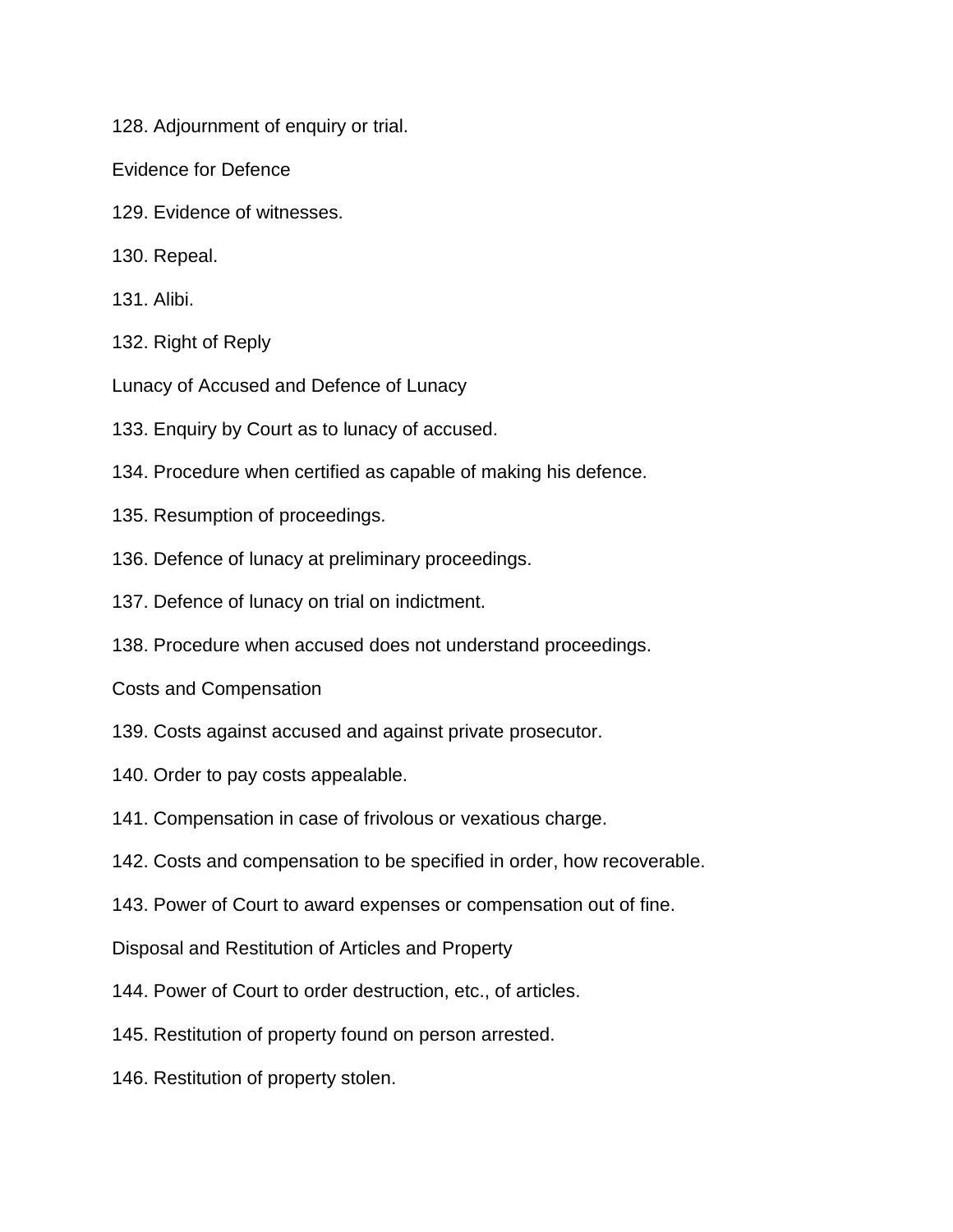147. Restriction on disposal of property of accused person.

147A. Payments of money made by accused persons.

147B. Order for recovery of property or its value.

147C. Definition of an offence involving dishonesty.

148. Power to order offender to make compensation.

149. Effect of payment of compensation.

150. Power of District Magistrate to make orders as to property in possession of police.

151. Regulations relating to unclaimed property in possession of police.

Summary Procedure in Perjury

152. Perjury.

Conviction for Offence other than Charged

153. Person accused of any offence may be convicted of attempt.

154. When offence proved is included in offence charged.

155. Conviction of extortion on charge of corruption and vice versa.

156. Conviction of receiving on charge of stealing.

157. Conviction of false pretences on charge of stealing and vice versa.

158. Conviction of extortion on charge of robbery and vice versa.

159. Person charged with rape or defilement may be convicted of kindred offence.

160. Conviction of treason-felony or charge of treason.

161. Conviction of motoring offence on charge of manslaughter.

162. Conviction on other charges pending.

PART III—SUMMARY TRIAL

163. Summary trial.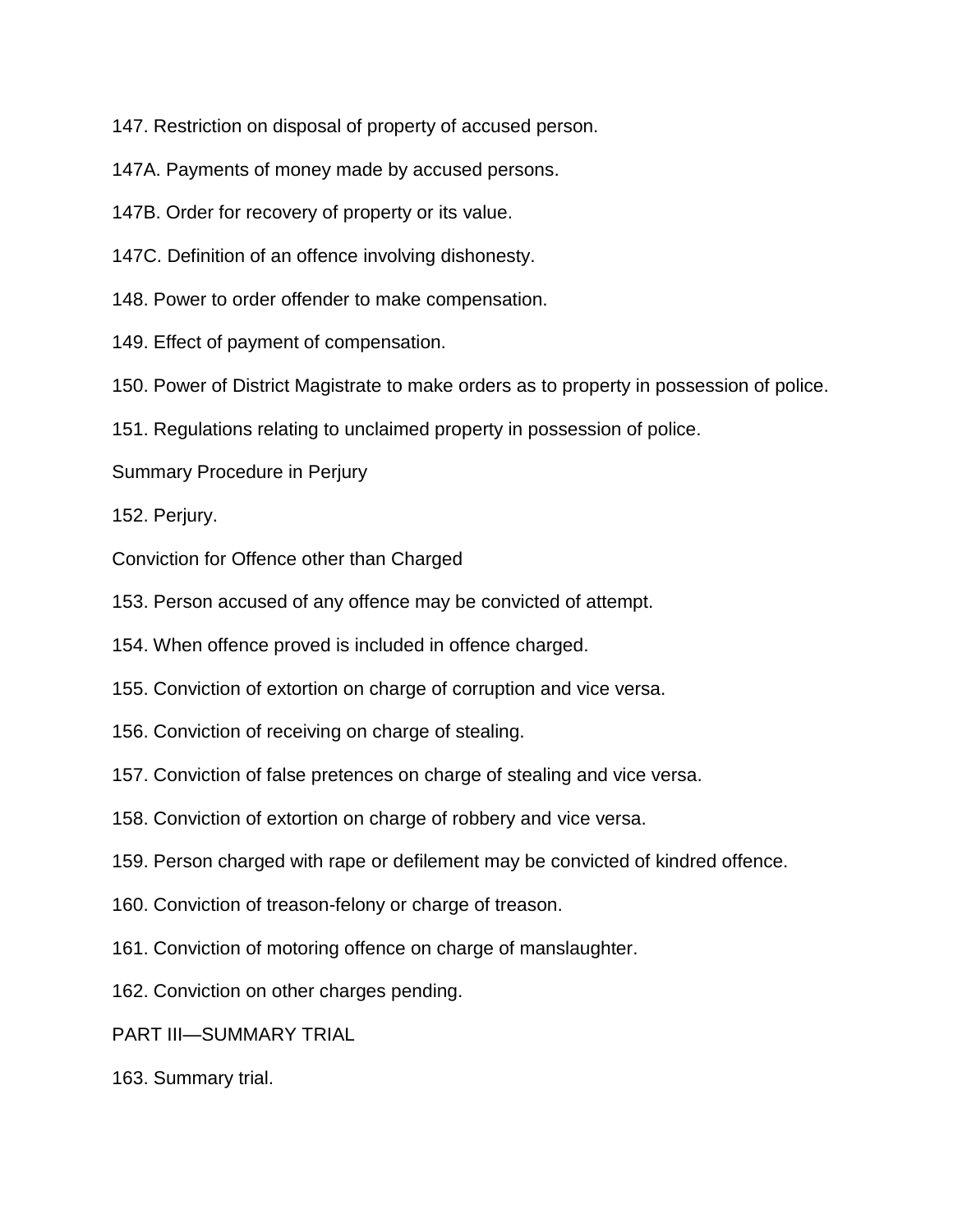164. Application.

Procedure upon Summary Trial

165. Publicity.

- 166. Non-appearance of prosecutor.
- 167. Non-appearance of accused.
- 168. Appearance of both parties.

169. Adjournment.

- 170. Non-appearance of parties after adjournment.
- 171. Accused to be called upon to plead.
- 172. Procedure on plea of not guilty.
- 173. Acquittal of accused when no case to answer.
- 174. The defence.
- 175. Addresses to the Court.
- 176. Variance between charge and evidence.
- 177. The decision.
- 178. Committal for sentence.
- 179. Procedure where offence appears unsuitable for summary determination.
- 180. Jurisdiction of District Court ousted where question of title to land is involved.

180A. Repealed.

PART IV—COMMITTAL FOR TRIAL FOR INDICTABLE OFFENCE

- Preliminary Hearing by District Court
- 181. Procedure.
- 182. Bill of indictment and summary of evidence.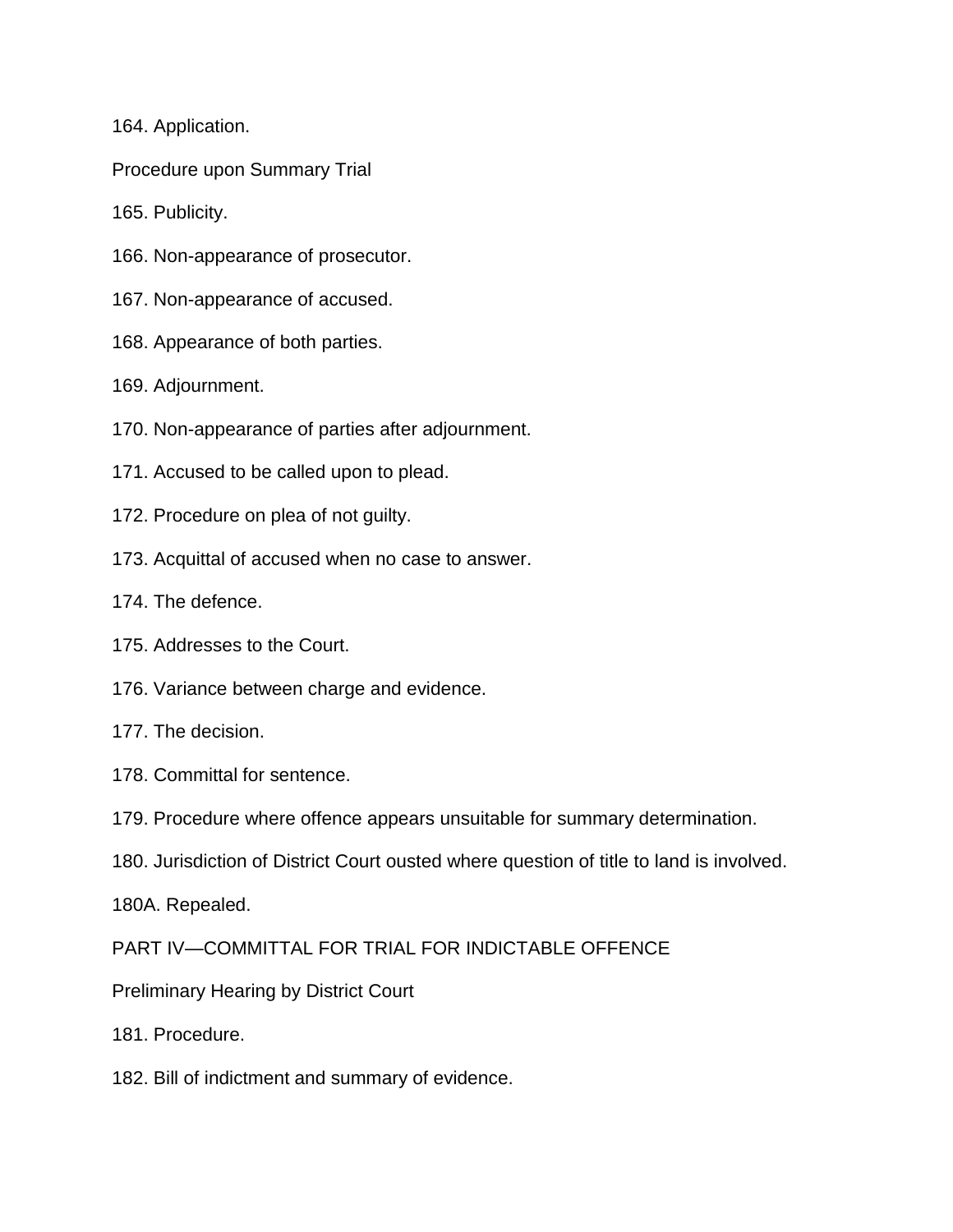- 183. Authentication of indictment and summary of evidence.
- 184. Conduct of preliminary bearing.
- 185. Not a public court.
- 186. Adjournment.
- 187. Provisions as to taking statement of accused person.
- 188. Witnesses for the defence.
- 189. Refusal to enter into recognizances.
- 190. Order of committal for trial.
- 191. Option of accused respecting trial.
- 192. Proceedings against corporations.
- 193. Returns to be made to Court and Attorney-General.
- 193A. Errors etc. not to invalidate committal.
- 194. Power to take depositions of persons dangerously ill.
- Preservation of Testimony in certain cases.
- 195. Notices to be given in certain cases.
- 196. Transmission of statements.
- 197. Use of statement in evidence.
- Procedure before Trial Court
- 198. Directions for trial.
- 199. Plea of guilty.
- 200. Taking of evidence of witness before trial.
- The Bill of Indictment
- 201. Form of bill of indictment.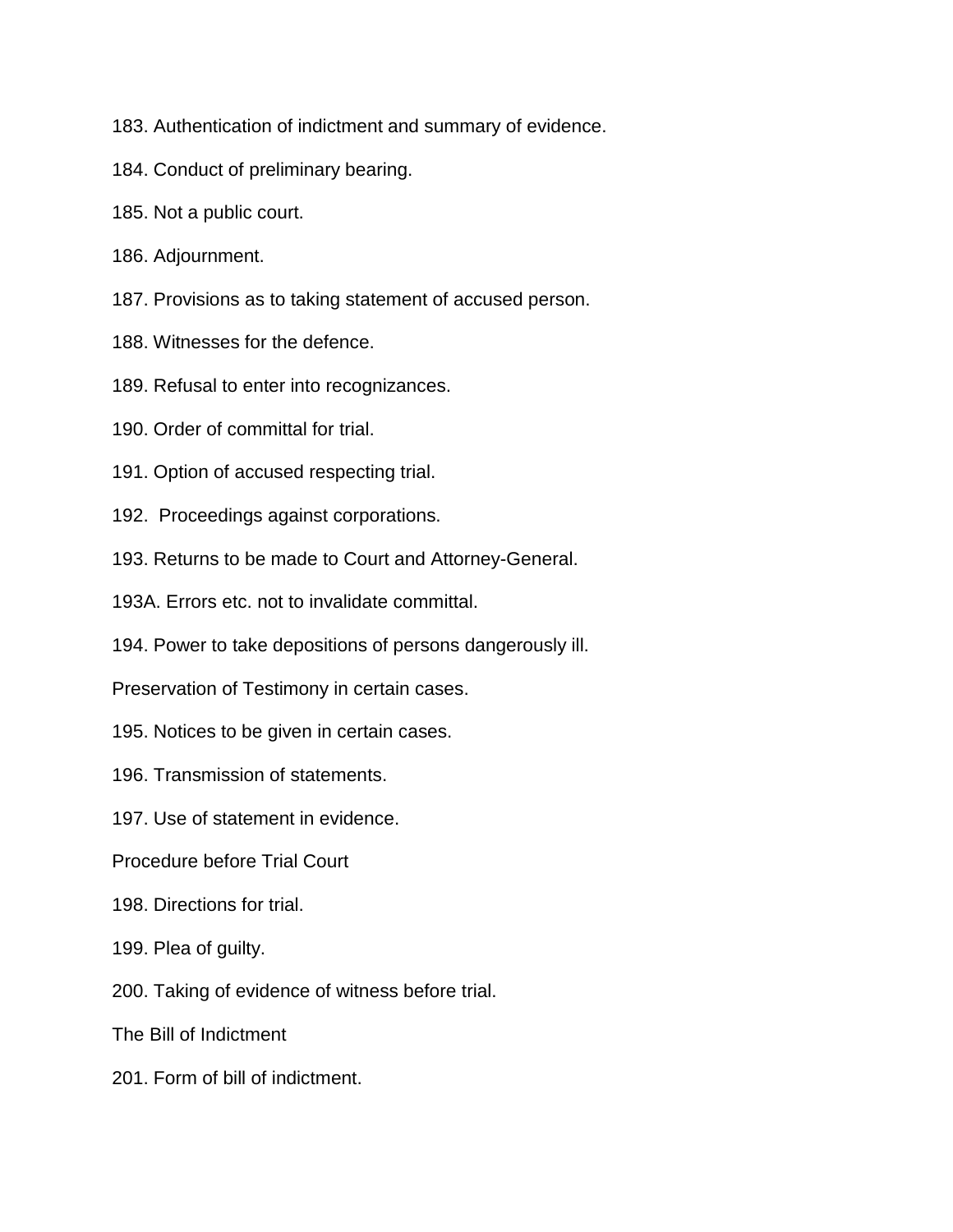202. General provisions as to indictments.

PART V—TRIAL ON INDICTMENT

Procedure on Indictment

203. Trial on indictment.

204. Jury or assessors.

Qualifications and Attendance of Jurors

205. Qualification of jurors.

206. Repeal.

207. Exemptions from jury service.

208. Disqualifications of jurors.

209. Preparation of lists of jurors.

210. Information to be given when required.

211. Lists to be settled.

212. Copies of lists to be sent to Registrars.

213. Yearly revision of lists.

214. How jury panel formed.

215. Certain names to be passed over.

216. Names of jurors may be added to list or expunged.

217. Sheriff to summon jurors.

218. Power of Sheriff to excuse attendance of jurors.

219. In case jurors cannot be found.

220. Sheriff to deliver panel to Registrar.

221. Trials for which no jurors list.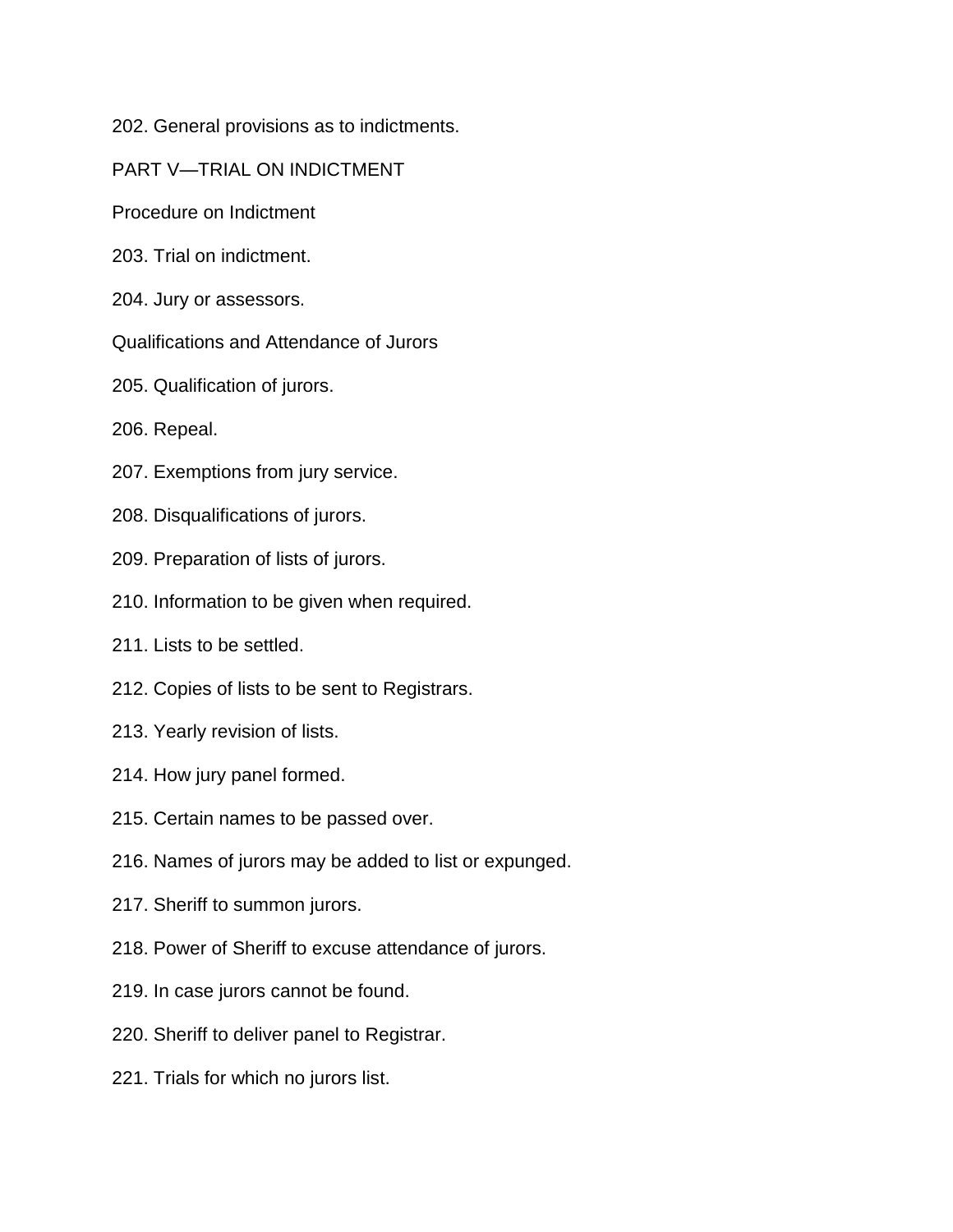222. Penalty on jurors not attending.

- 223. Punishment, summary, how enforced. Court may remit fines.
- 224. Notice to persons fined in absence.
- 225. Travelling allowance for certain jurors.
- 226. Court may exempt person from serving.
- Qualifications and Attendance of Assessors
- 227. Qualifications of assessors.
- 228. Sheriff or Deputy Sheriff to summon assessors.
- 229. Sheriff or Deputy Sheriff to deliver paper to Court.
- 230. Application of sections to assessors.

Arraignment: Supplementary Provisions

- 231. Accused to be unfettered.
- 232. Separate trial and postponement of trial.
- 233. Indictment not to be held insufficient for certain omissions.
- 234. Quashing indictment.
- 235. Procedure in case of previous convictions.
- 236. Plea of "not guilty".
- 237. Plea of autrefois acquit and autrefois convict.
- 238. Refusal to plead.
- 239. Plea of "guilty".
- 240. Proceedings after plea of "not guilty".

241. Power to postpone or adjourn proceedings.

Mode of Trial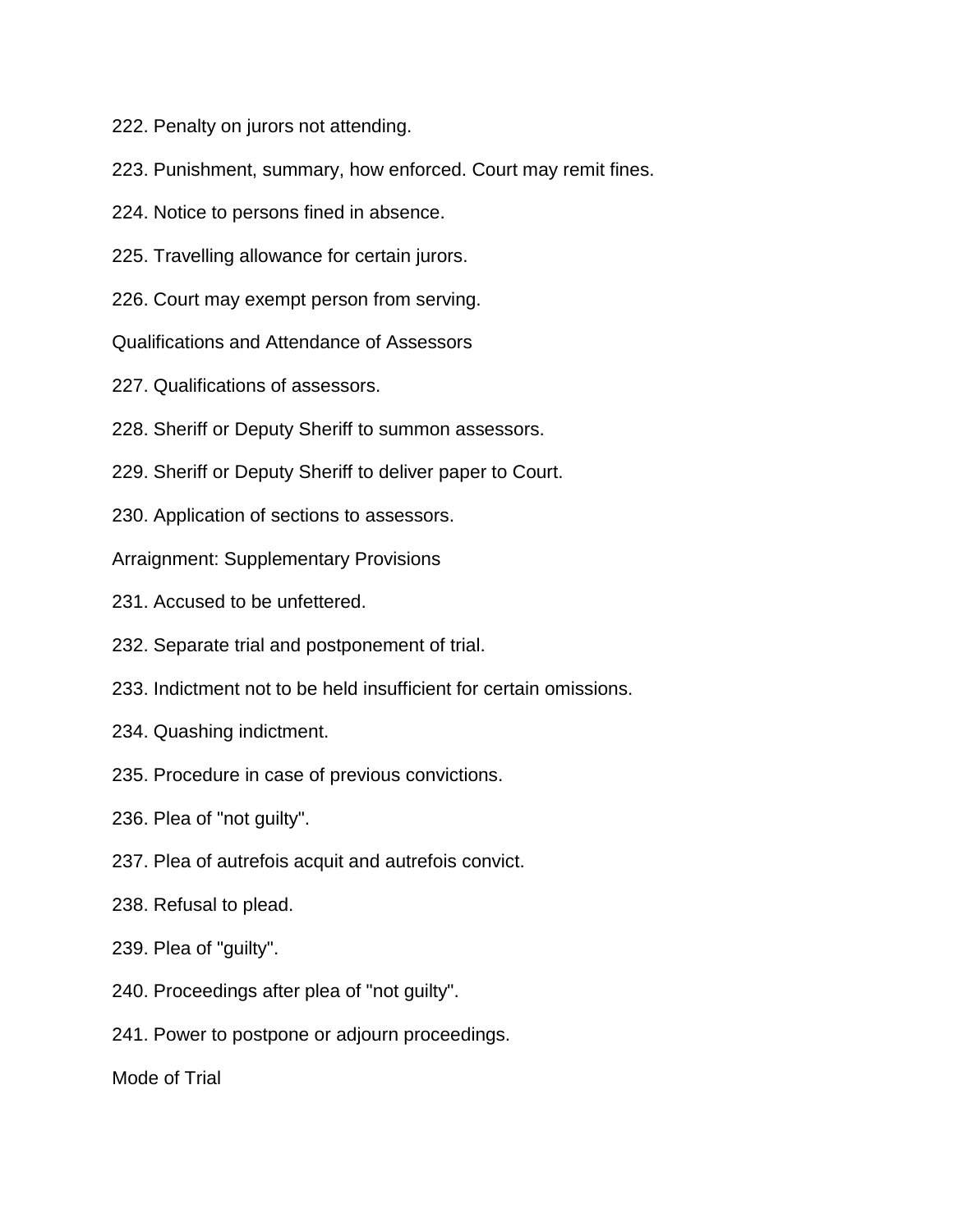- 242. Trial by jury where charge not capital.
- 243. Trial by the Court with assessors.
- 244. Composition of jury.
- 245. Capital cases.
- Trial with a Jury
- 246. Names of jurors to be drawn from ballot boxes.
- 247. Provision for new jury whilst jurors whose names already drawn are deliberating.
- 248. Deficiency of jurors. Tales de circumstantibus.
- 249. Warning accused to challenge.
- 250. Peremptory challenge.
- 251. Challenges for cause.
- 252. Trial of challenges for cause.
- 253. Foreman of jury.
- 254. Duty of foreman.
- 255. Giving the accused in charge.
- 256. Illness of accused.
- 257. In absence of a juror trial may be postponed, or fresh jury called.
- 258. When jury to be kept together.
- 259. Jurors to attend adjournment.
- Trial with Assessors
- 260. Selection of assessors.
- 261. Decision of Court and assessors to have same effects as finding of jury.
- 262. If any assessor unable to attend trial may proceed.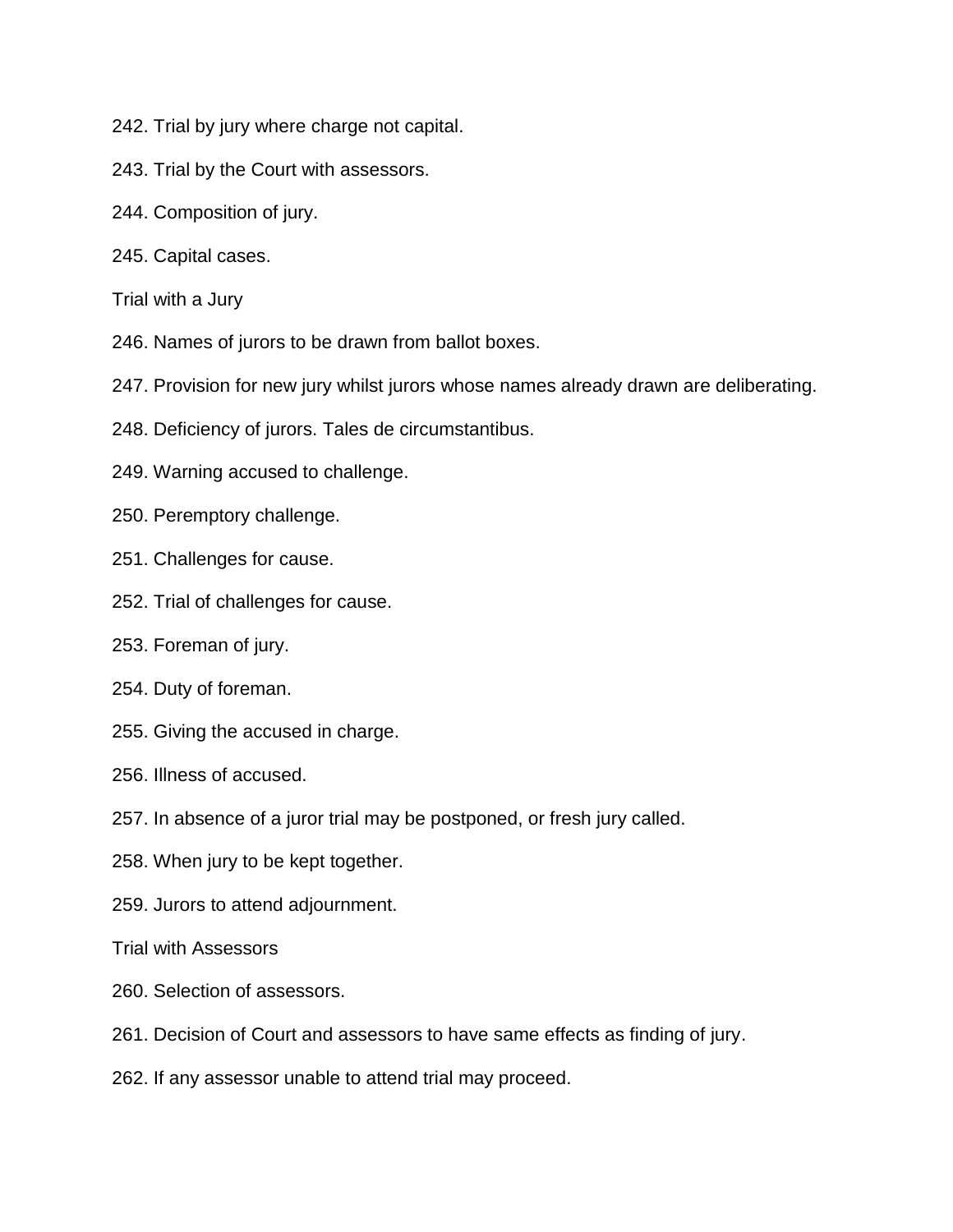263. Adjournment.

264. Decision.

Case for the Prosecution

265. Opening of case for prosecution.

266. Additional witnesses for prosecution.

267. Repeal.

268. Police statements.

269. Proof of statement of accused in lower Court.

270. Repeal.

271. At conclusion of prosecution case, Judge may consider if there is a case to answer.

Case for the Defence

272. At close of prosecution's case, Judge to inform undefended accused of his rights.

273. Procedure to be followed where accused is undefended.

274. Where accused is defended.

275. Additional witnesses to the defence.

276. Evidence by prosecution in rebuttal.

Close of Hearing

In Trials by Jury

277. Summing up by Judge.

278. Duty of Judge.

279. Duty of Jury.

280. Jury to consider their verdict.

281. Delivery of verdict.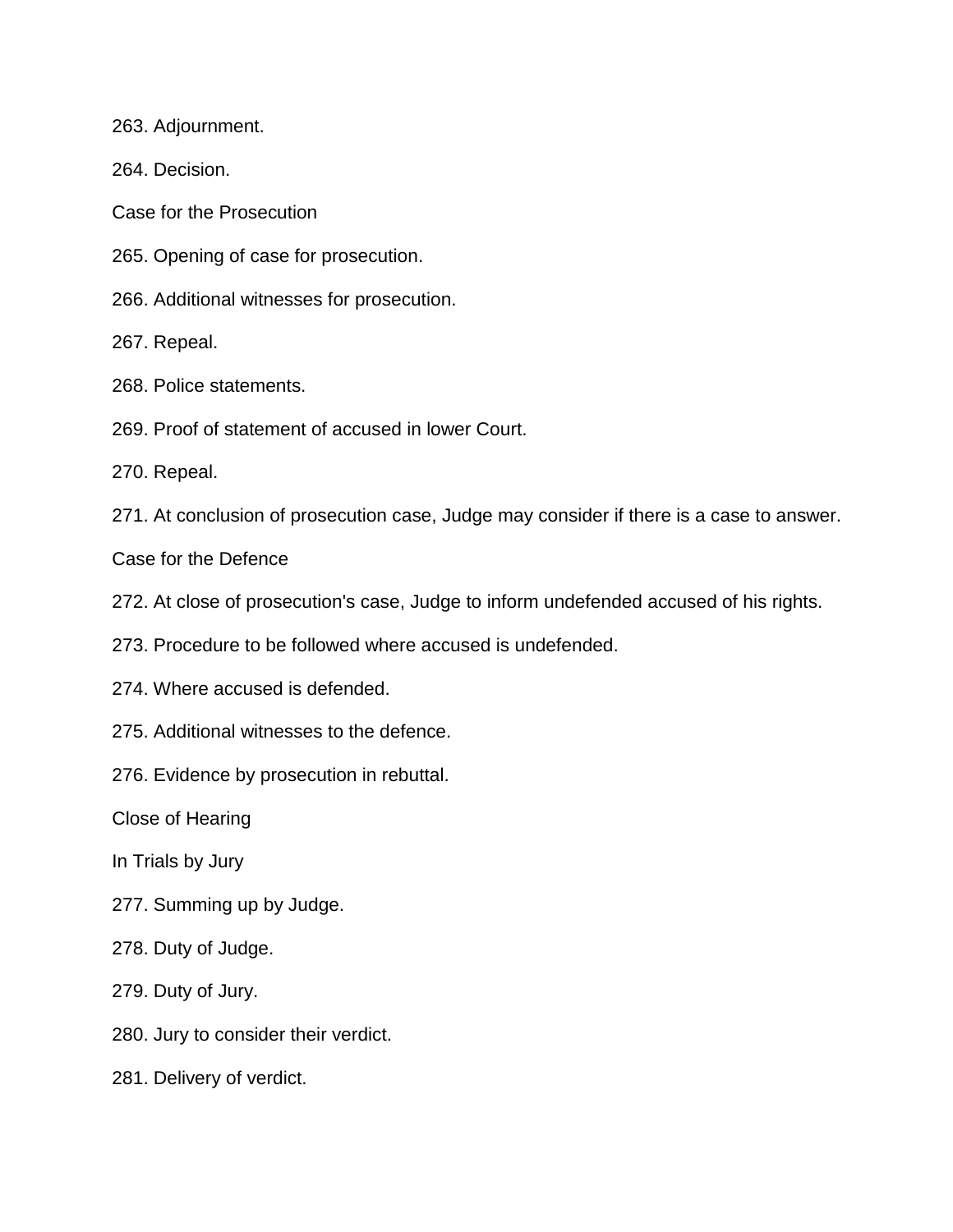- 282. Procedure where jury differ.
- 283. Verdict on each charge.
- 284. Amending a verdict.
- 285. Action on verdict.
- 286. Retrial of accused after discharge of jury.
- In Cases tried with Assessors
- 287. Delivery of opinions by assessors.
- Passing Sentence
- 288. Calling on the accused.
- 289. Motion in arrest of judgment.
- 290. Sentence.
- 291. Power to reserve decision on question raised at trial.
- 292. Objections cured by verdict.
- 293. Evidence for arriving at a proper sentence.
- PART VI—PUNISHMENTS
- 294. Different kinds of punishment.
- 295. Death sentence not to be pronounced on juvenile.
- 296. General rules for punishment.
- 297. Rules relating to fines.
- 298. Consequences of imprisonment for three years or more.
- 299. Recognizance for keeping the peace.
- 300. Previous convictions.
- 301. Sentences to be consecutive unless the court otherwise directs.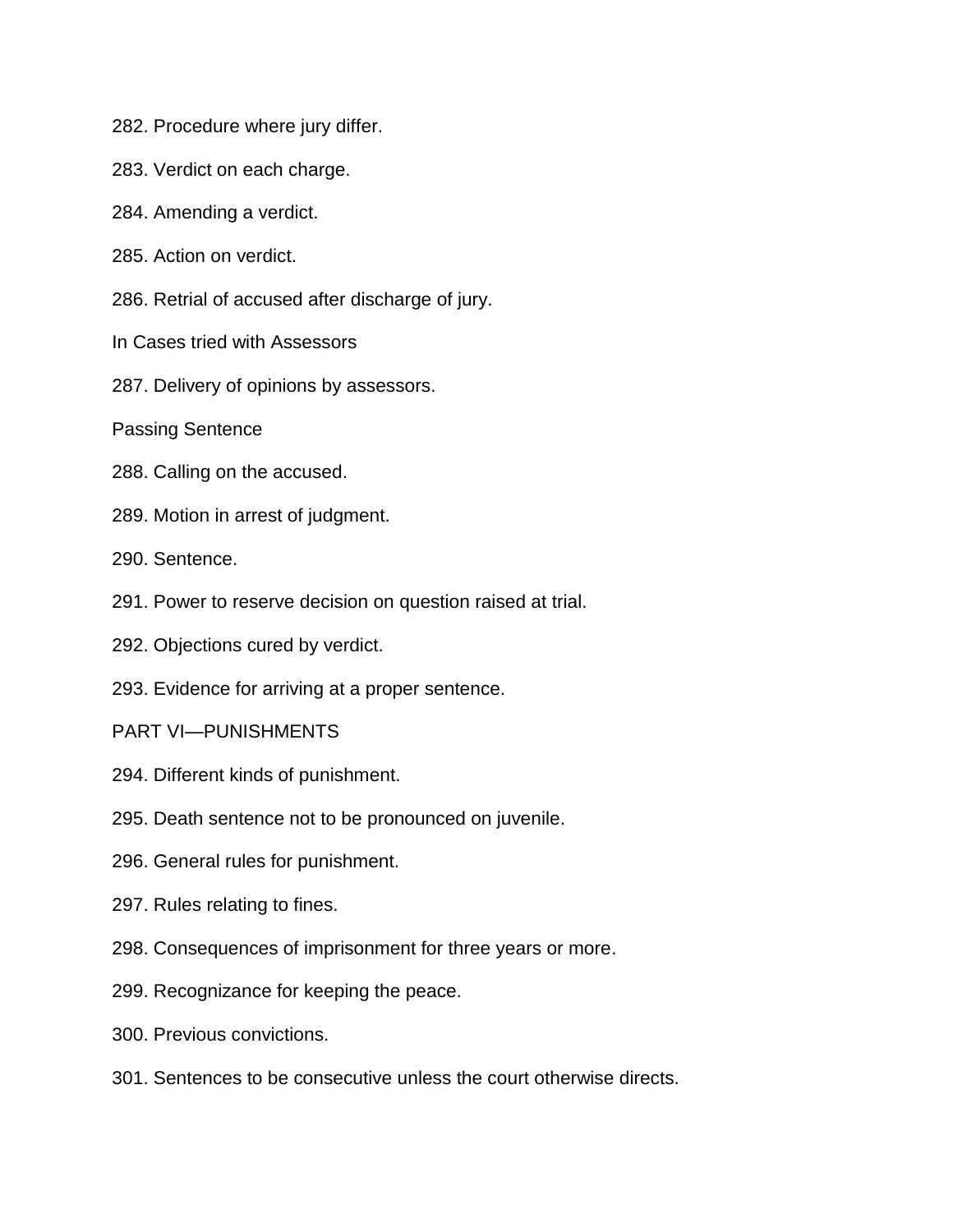302. When an act constitutes several crimes, or when several acts are done in execution of one criminal purpose.

303. Saving in respect of concurrent sentences.

PART VII—PROCEEDINGS AFTER TRIAL

Capital Sentences

- 304. Form of sentence of death.
- 305. Accused to be informed of right of appeal.

306. Where body of person executed to be buried.

307. Judge to report to Minister.

308. Communication of the order of the Minister to, and recording of by judge.

309. Form of order.

310. Warrant to be executed by Director of Prisons or other officer.

- 311. Order to be sufficient authority.
- 312. Pregnant woman convicted of offence punishable with death.

Sentences other than Capital

313. Application.

313A. Pregnant woman convicted of a non-capital offence.

314. Persons under 15 not to be sentenced to imprisonment.

- 315. Warrants to be issued in respect of sentences of imprisonment.
- 316. Persons sentenced to fine may be searched for money to pay fine.
- 317. Levy of fine, etc., by distress.
- 318. Suspension of execution of sentence of imprisonment in default of fine, etc.
- 319. Commitment for want of distress.
- 320. Commitment in lieu of distress.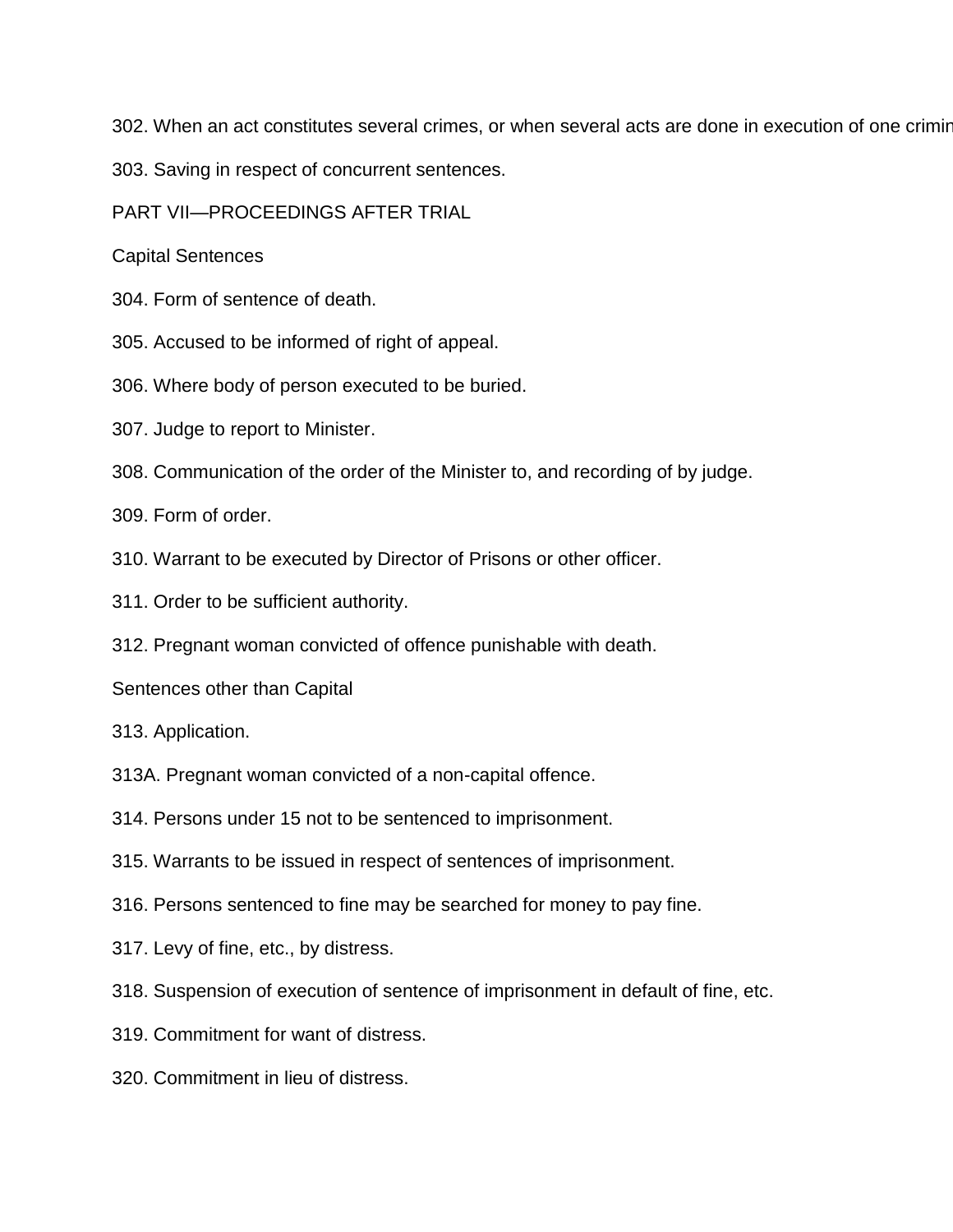- 321. Payment in full after commitment.
- 322. Part payment after commitment.
- 323. Who may issue warrant.

PART VII—APPEALS

Appeals from District Courts

- 324. Where an appeal lies.
- 325. Limitation.
- 326. Petition of appeal.
- 327. Appellant in prison.
- 328. Summary dismissal of appeal.
- 329. Notice of time, place and hearing.
- 330. Power of Court.
- 331. Order of High Court to be certified to District Court.
- 332. Suspension of sentence pending appeal.
- 333. Further evidence.
- 334. Abatement of appeals.
- 335. Appeals to Supreme Court.
- 336. Limitation, procedure, etc., of appeals under section 335.
- Determination of Appeals from High Court or Circuit Court
- 337. Appeals from High Court or Circuit Court to the Supreme Court.
- 338. Power of Court to state case for the consideration of the Supreme Court.
- 339. Power of the Court stating a case to postpone judgment or execution.
- PART IX—PROCEDURE IN JUVENILE COURTS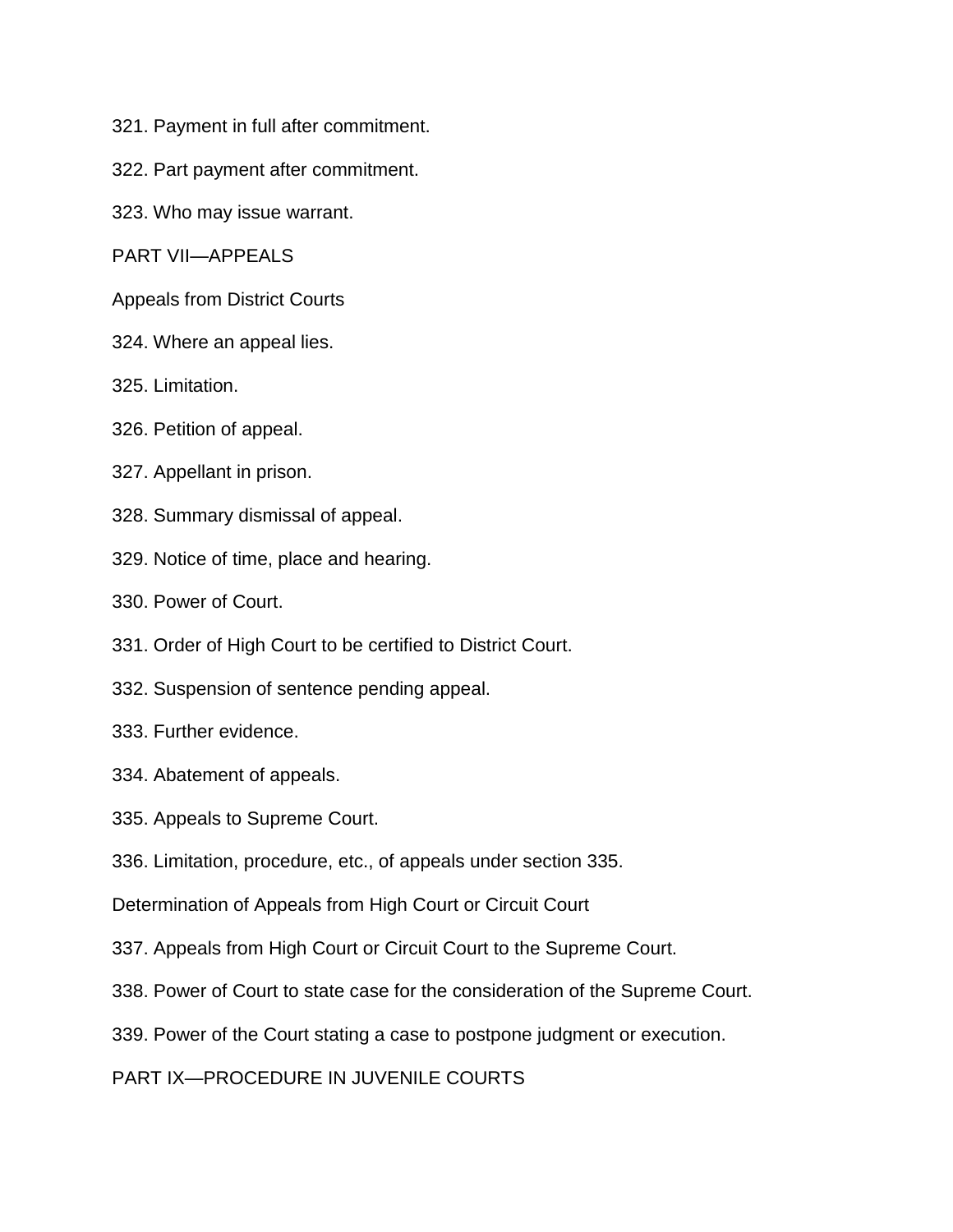340. Juvenile Courts.

- 341. Exclusive jurisdiction and transfer.
- 342. Remission of juvenile to Juvenile Court for sentence.
- 343. Presumption and determination of age.
- 344. Remand of juveniles.
- 345. Power to order parent to pay fine, etc., instead of juvenile.
- 346. Methods of dealing with offenders.
- 347. Committal to fit persons.
- 348. Duration of probation and supervision orders over juveniles committed to care of fit persons.
- 349. Power to bring before court in certain cases.
- 350. Approval of children's homes.
- 351. General provisions as to court orders relating to juveniles.
- PART X—PROBATION AND DISCHARGE OF OFFENDERS
- 352. Interpretation.
- 353. Absolute and conditional discharge.
- 354. Power of courts to make probation orders.
- 355. Probation order.
- 356. Costs, damages and compensation.
- 357. Commission of further offences by probationers, etc.
- 358. Failure by probationer to comply with probation order.
- 359. Probation order, etc., disqualification or disability.
- 360. Transmission of documents when case is remitted to another court.
- 361. Amendment of probation orders.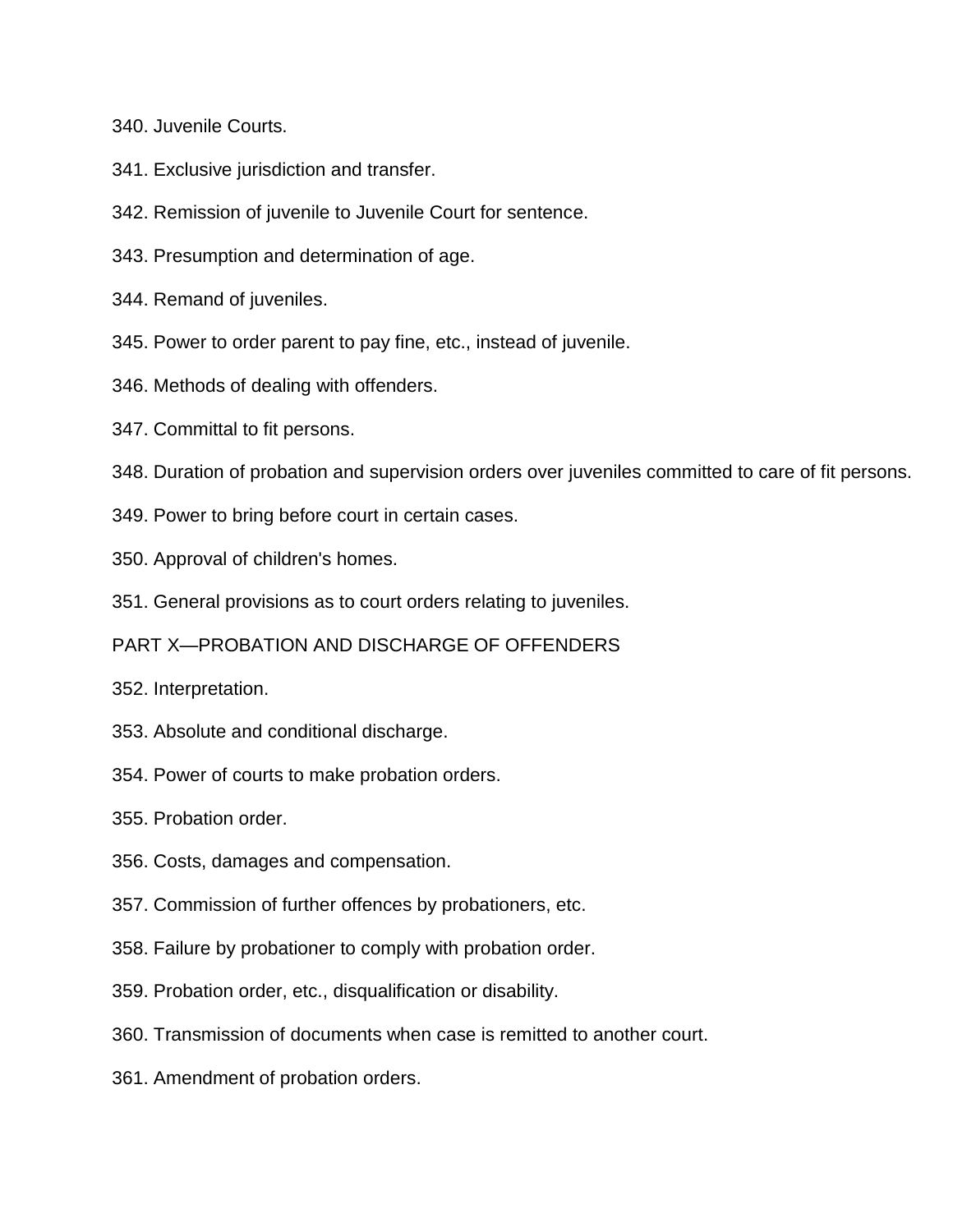362. Discharge of probation orders.

- 363. Transmission of copies of orders for amendment or discharge of probation orders.
- 364. Selection of probation officers
- 365. Institutions.
- 366. Appointments.
- 367. Regulations.
- 368. Delegation of powers.
- 369. Contribution towards expenses of residence at a Probation Home.

PART XI—INDUSTRIAL SCHOOLS AND BORSTAL INSTITUTIONS

370. Minister.

Establishment and Supervision of Industrial Schools and Borstal Institutions

- 371. Establishment of industrial schools and Borstal institutions.
- 372. Establishment of remand homes.
- 373. Supervision of schools, remand homes and institutions.
- 374. Visits and inspections.

Detention in schools and Institutions

- 375. Power to order detention in a school or institution.
- 376. Contents of detention order.
- 377. Conveyance to school or institution.
- 378. Duration of detention order.
- 379. Extension of period of detention in school or institution.

Powers of Minister to Transfer Young Offenders

380. Powers of Minister to transfer.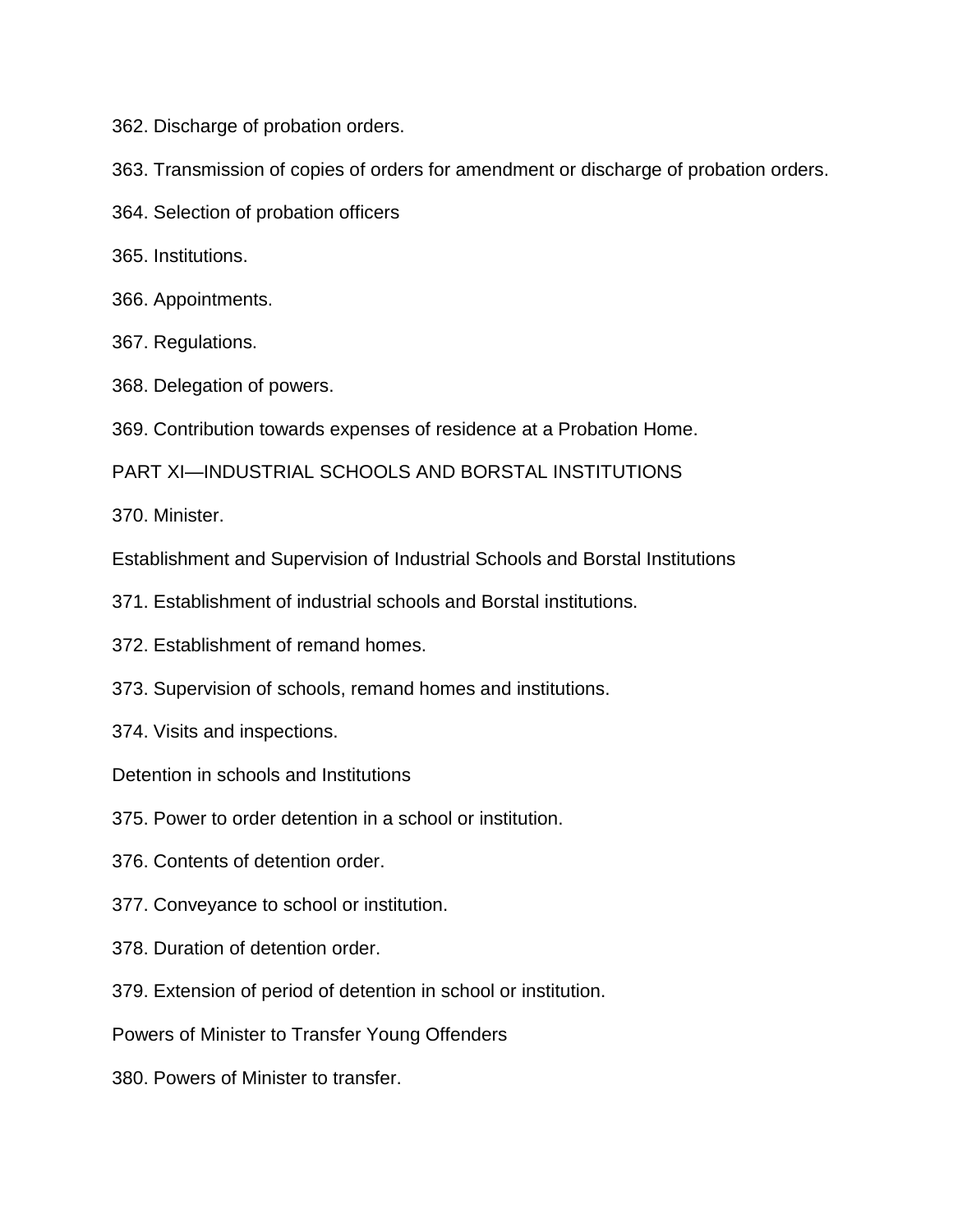381. Power to transfer from prison to school or institution.

382. Transfer of incorrigibles to prison.

Licence, Release, Supervision and Discharge

383. Powers to release on licence.

384. Supervision after expiration of term of detention.

385. Power of Minister to discharge young offender.

**Offenders** 

386. Harbouring or concealing young offender.

387. Penalty for escape or absence from school or institution.

- 388. Power of magistrate to require production of young offender etc.
- 389. Penalty for instigating offence.

**Miscellaneous** 

390. Appointment of officers and employees.

391. Expenses.

392. Contributions by parents, etc., of juveniles.

393. Regulations.

PART XII—RELEASE AND SUPERVISION OF CONVICTS

- 394. Release of convict on licence.
- 395. Notice of residence by convict on licence.

396. Apprehension and imprisonment of convicts on licence forth misconduct.

- 397. Revocation of convict's licence.
- 398. Minister's power to release convict from obligations convict's licence.
- 399. Notice of residence by person under parole.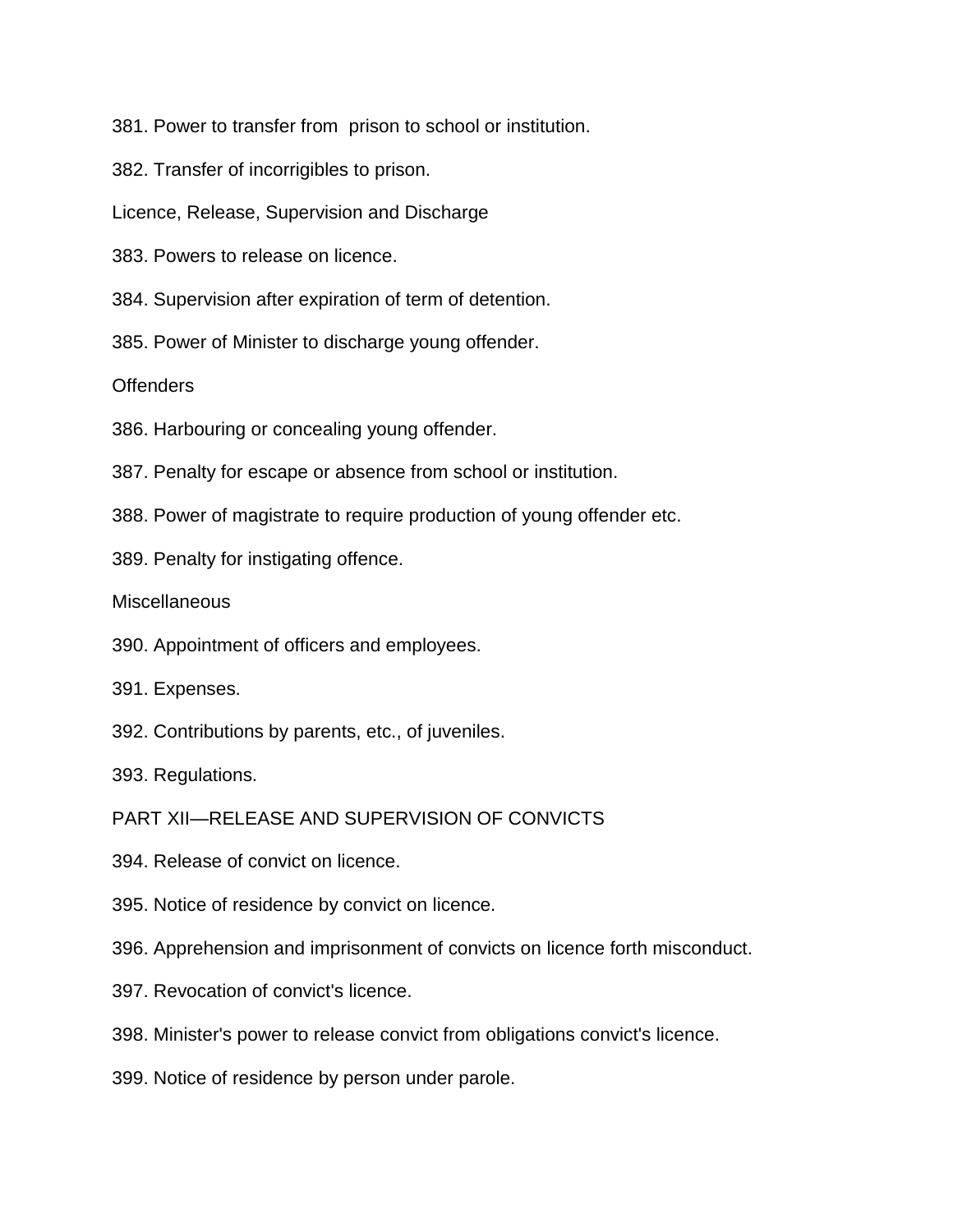400. Production of licence on demand.

401. Notice to police of release of certain prisoners.

PART XIII—PREVENTIVE CUSTODY

402. Preventive Custody.

PART XIV—SUPPLEMENTARY PROVISIONS

Irregular Proceedings

403. Proceedings in wrong place.

404. Trial by jury of offence triable with assessors.

405. Trial with assessors of offence triable by jury.

406. Finding or sentence when reversible by reason of error or omission in charge or other proceeding

407. Distress not illegal nor distrainer a trespasser for defect or want of form in proceedings.

408. Error or omission not to affect legality of execution.

**Miscellaneous** 

409. Shorthand notes of proceedings.

410. Copies of proceedings.

411. Forms.

412. Fees.

413. Repeals.

414. Interpretation.

415. This Code to be construed with Criminal Code.

416. Commencement.

417. Amendment of Courts Act, 1960.

FIRST SCHEDULE—CONVICT'S LICENCE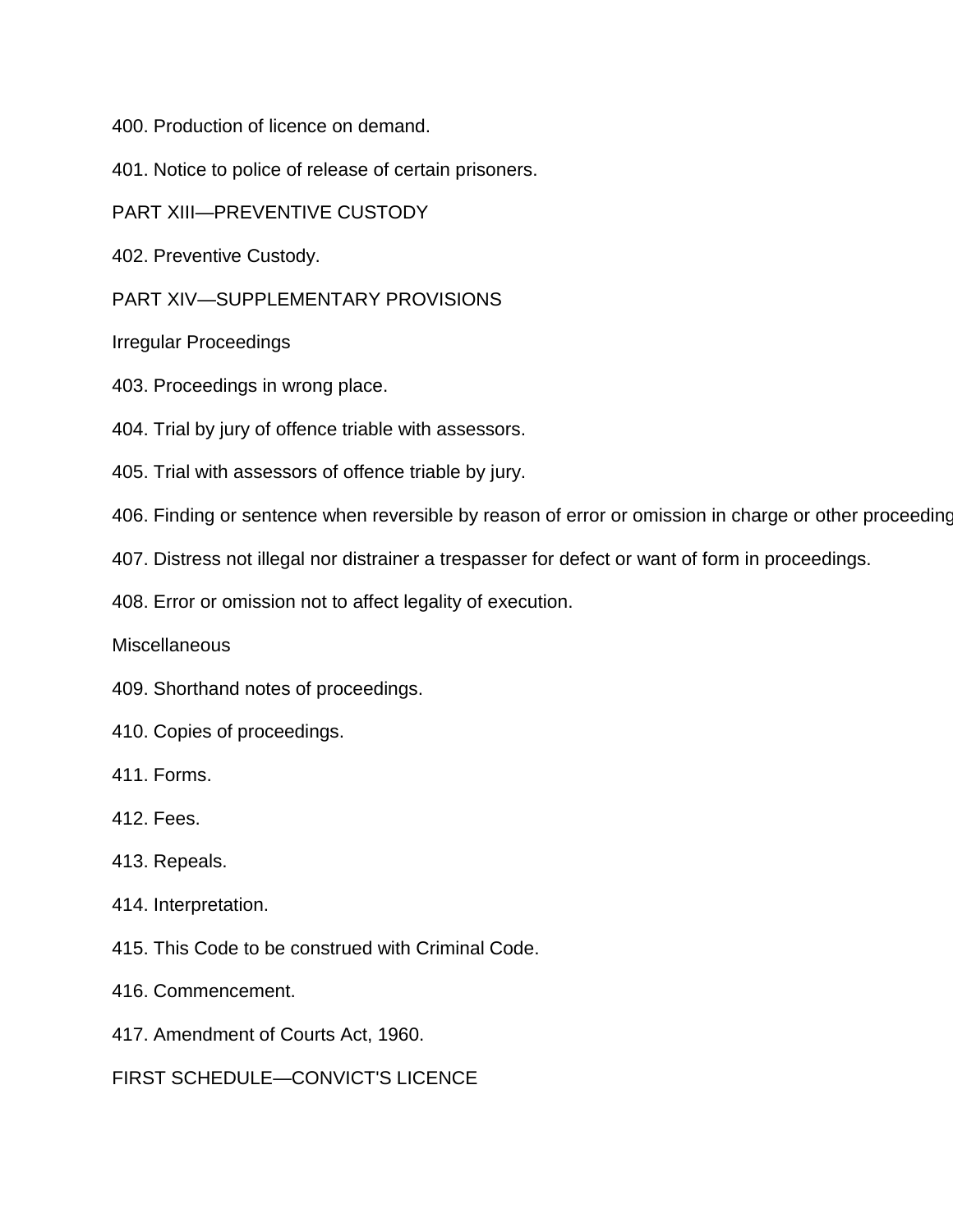SECOND SCHEDULE—LIST OF FORMS

THIRD SCHEDULE—FEES

FOURTH SCHEDULE—FEMALE JUROR'S NOTICE

FIFTH SCHEDULE—REPEALS

SIXTH SCHEDULE—STATEMENT OF ACCUSED

THE THIRTIETH

ACT



# OF THE PARLIAMENT OF THE REPUBLIC OF GHANA

ENTITLED

# **THE CRIMINAL PROCEDURE CODE, 1960, (ACT 30)**

AN ACT to consolidate and amend enactments providing for the procedure to be followed in criminal

DATE OF ASSENT: 12th January, 1961

BE IT ENACTED by the President and the National Assembly in this present Parliament assembled as

PART I—GENERAL PROVISIONS

*Procedure*

# **Section 1—Procedure for Offences.**

All offences under the Criminal Code and, subject to the provisions of any enactment, all other offen enquired into, tried and otherwise dealt with according to this Code.

# **Section 2— Mode of Trial.**

(1) An offence shall be tried summarily if—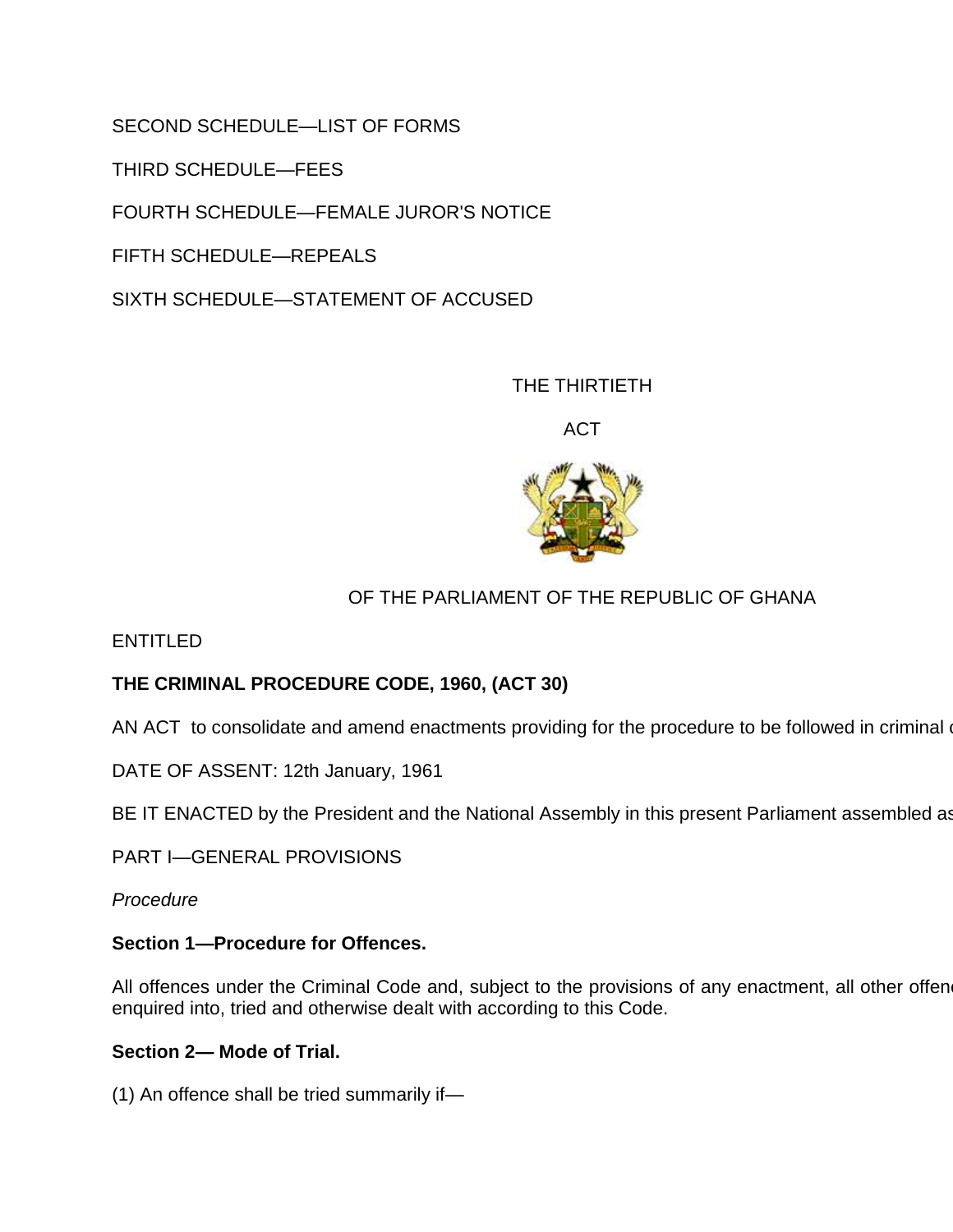(a) the enactment creating the offence provides that it is to be punishable on summary con provides for no other mode of trial; or

(b) the enactment creating the offence makes no provision for mode of trial and the maximum the offence on first conviction is a term of imprisonment not exceeding six months, whether with a fine.

(2) An offence shall be tried on indictment if—

(a) it is punishable by death or it is an offence declared by any enactment to be a first degree fe

(b) the enactment creating the offence provides that it shall be triable on indictment, and pro other mode of trial.

(3) Every other offence shall be triable on indictment or summarily.

(4) Subject to any limitations on the jurisdiction of the Court—

- (a) a trial on indictment shall be by the High Court or a Circuit Court;
- (b) a summary trial shall be by a court of summary jurisdiction, or by the High Court or a Circuit

# *Arrest Generally*

# **Section 3—Arrest how Made.**

In making an arrest the police officer or other person making the same shall actually touch or confine the person to be arrested, unless there be a submission to the custody by word or action.

# **Section 4—Search of place entered by person sought to be Arrested.**

(1) If any person acting under a warrant of arrest, or any police officer having authority to arrest, ha believe that the person to be arrested has entered into or is within any place, the person residing in charge of the place shall, on demand of the person so acting or the police officer, allow him free entry afford all reasonable facilities to search therein for the person sought to be arrested.

(2) If entry to the place cannot be effected under subsection (1)—

(a) any person acting under a warrant, or

(b) a police officer, in a case in which a warrant may issue, but cannot be obtained without opportunity for the escape of the person to be arrested,

may enter the place and search therein for the person to be arrested, and, in order to effect entrar place, break open any outer or inner door or window of any house or place, whether that of the p arrested, or of any other person or otherwise effect entry, if after notification of his authority and purpose,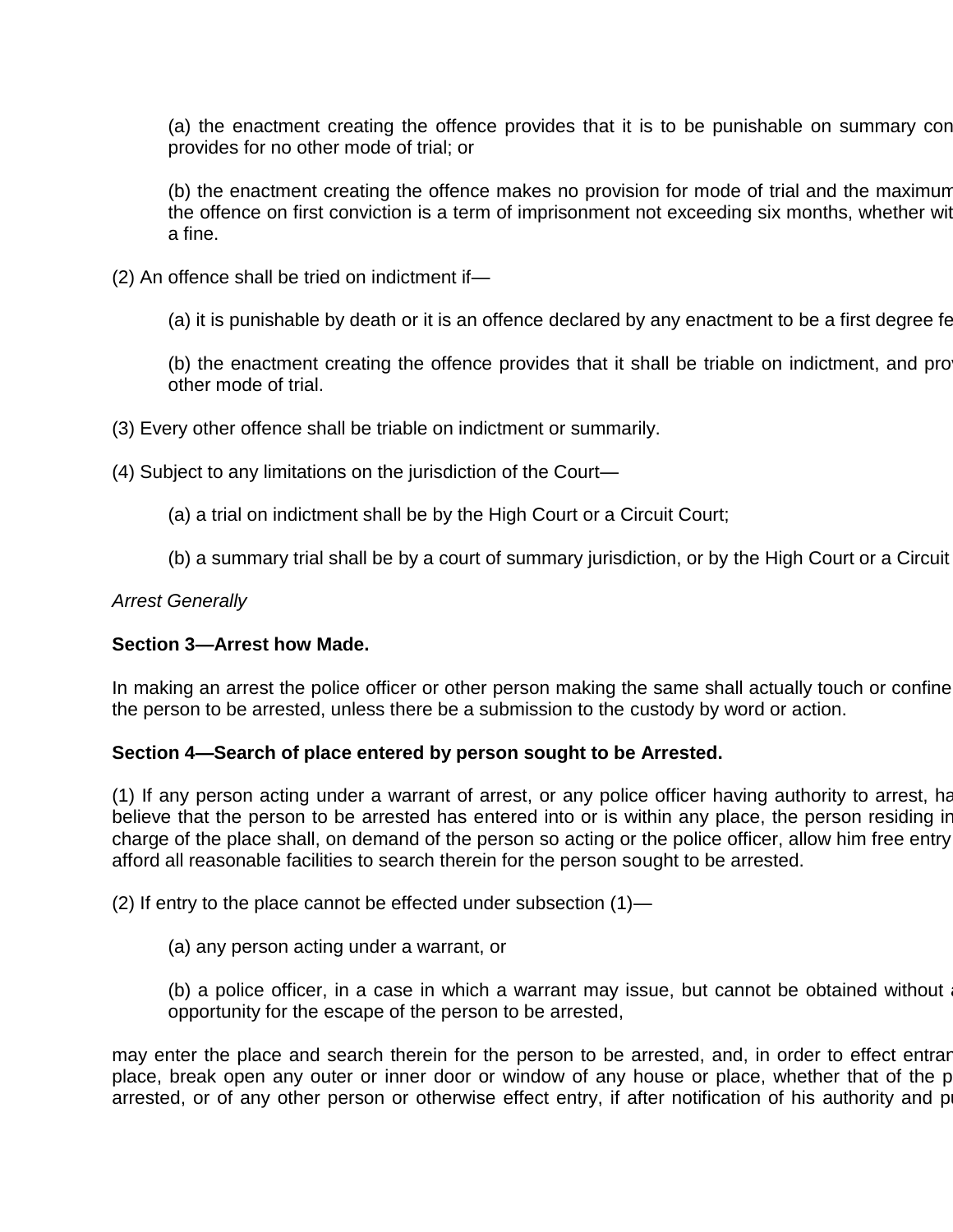demand of admittance duly made, he cannot otherwise obtain admittance.

# **Section 5—Power to break out of any house for purpose of liberation.**

Any police officer or other person authorised to make an arrest may break out of any house or place liberate himself or any other person who, having lawfully entered for the purpose of making an arrest therein.

# **Section 6—No unnecessary restraint.**

The person arrested shall not be subjected to more restraint than is necessary to prevent his escape.

# **Section 7—Notification of Substance of Warrant.**

Except when the person arrested is in the actual course of the commission of a crime or is pursued after escape from lawful custody, the police officer or other person making the arrest shall inform arrested of the cause of the arrest, and, if the police officer or other person is acting under the authority of warrant, shall notify the substance thereof to the person to be arrested, and, if so required, shall show warrant.

# **Section 8—Search of Arrested person.**

(1) Whenever a person is arrested by a police officer or a private person, the police officer making the whom the private person, makes over the person arrested may search such person, and place in safe articles other than necessary wearing apparel found upon him.

(2) Whenever the person arrested can be legally admitted to bail and bail is furnished, he shall not be searched unless there are reasonable grounds for believing that he has about his person, any—

- (a) stolen articles; or
- (b) instrument of violence; or
- (c) tools connected with the kind of offence which he is alleged to have committed; or

(d) other articles which may furnish evidence against him in regard to the offence which he is have committed.

(3) All searches shall be made with strict decency and whenever it is necessary to cause a woman to be made with strict decency and whenever it is necessary to cause a woman to be made with strict and whenever it is necess searched, the search shall be made by another woman.

(4) The right to search an arrested person does not include the right to examine his private person.

(5) Notwithstanding any other provision of this section, a police officer or other person making an a any case take from the person arrested any offensive weapons which he has about his person.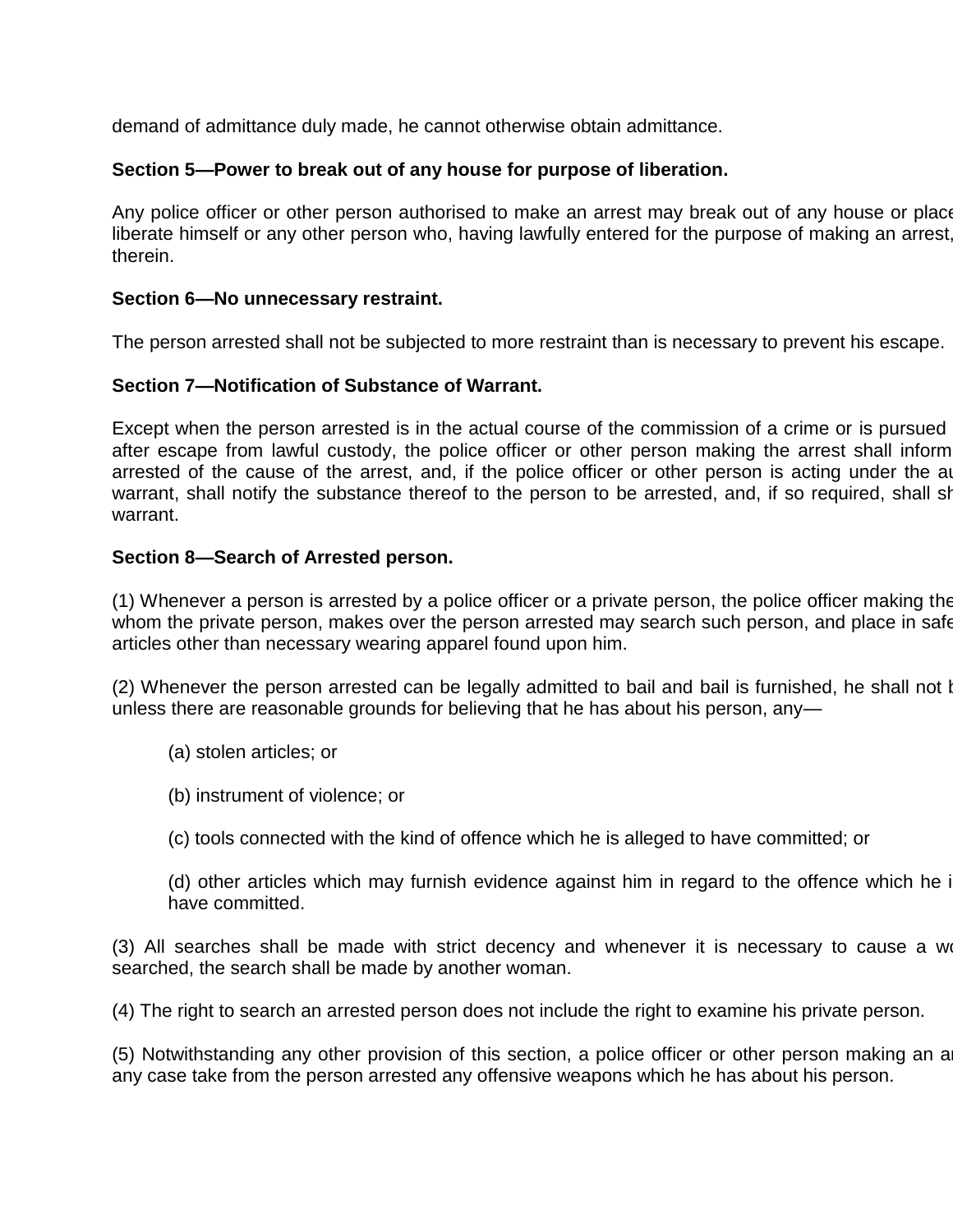# **Section 9—Arrested persons to be taken at once to Police Station.**

Any person who is arrested, whether with or without a warrant, shall be taken with all reasonable de police station, or other place for the reception of arrested persons, and shall without delay be info charge against him. Any such person while in custody still be given reasonable facilities for obtaining I taking steps to furnish bail, and otherwise making arrangements for his defence or release.

# *Arrest without Warrant*

# **Section 10—Arrest by Police Officer without Warrant.**

(1) A police officer may arrest without warrant any person who—

- (a) commits an offence in his presence;
- (b) obstructs a police officer in the execution of his duty;
- (c) has escaped or attempts to escape from lawful custody;

(d) has in his possession any implement adapted or intended for use in unlawfully entering any building and who gives no reasonable excuse for his possession of it; or

(e) has in his possession anything which may reasonably be suspected to be stolen property.

(2) A police officer may arrest without warrant any person he suspects upon reasonable grounds—

(a) of having committed an offence;

(b) of being about to commit an offence, where there is no other practicable way of pre commission of the offence;

(c) of being about to commit an offence, where he finds such person in any highway, yard, build place during the night;

(d) of being a person for whom a warrant of arrest has been issued by a court;

(e) of being a deserter from the Armed Forces; or

(f) of having been concerned in any act committed outside Ghana which, if committed in Gl have been punishable as an offence, and for which he is, under any enactment, liable to be a detained in Ghana.

# **Section 11—Refusal to give Name and Residence.**

(1) When any person, other than a person liable to be arrested without an order or warrant under section 10 this Code, who has been accused of committing an offence refuses on demand of a police office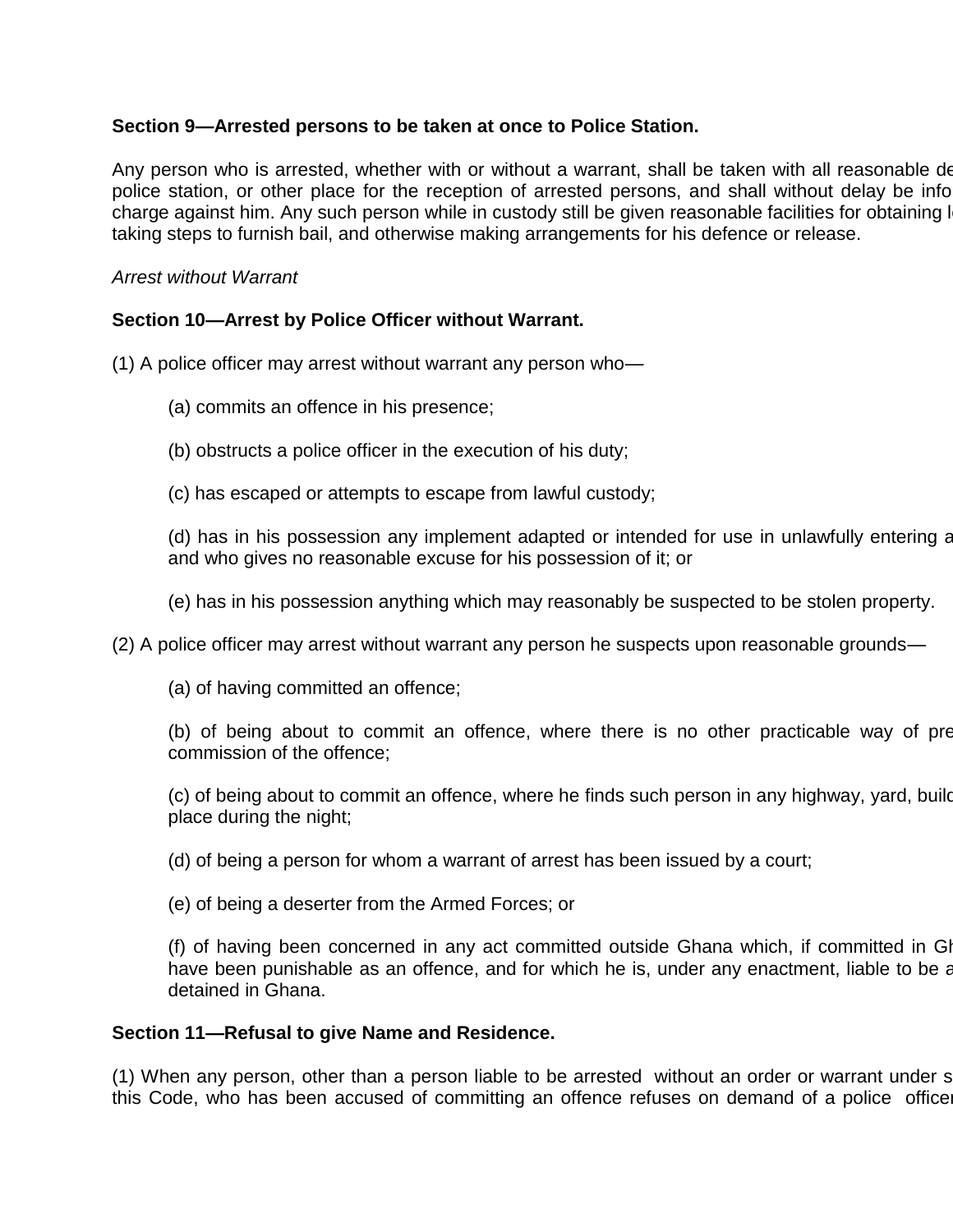name and residence, or gives a name or residence which the officer has reason to believe to be false arrested by the officer in order that his name or residence may be ascertained.

(2) When his true name and residence have been ascertained he shall be released on his executing a or without sureties, to appear before a Court if so required.

(3) If he is not resident in Ghana the bond shall be secured by surety or sureties resident in Ghana.

(4) Should the true name and residence of that person not be ascertained within twenty-four hours from of arrest, or should he fail to execute the bond, or, if so required to furnish sufficient sureties, he shall brought before the nearest Court having jurisdiction.

#### **Section 12—Arrest by private person, without Warrant.**

(1) A private person may arrest without warrant any person who in his presence commits—

- (a) any offence involving the use of force or violence;
- (b) any offence whereby bodily harm is caused to any person;
- (c) any offence in the nature of stealing or fraud;
- (d) any offence involving injury to public property; or
- (e) any offence involving injury to property owned by, or in the lawful care or custody of, person.

(2) A private person may arrest without warrant any person whom he reasonably suspects of having any offence mentioned in subsection (1) provided that an offence of that nature have been committed.

#### **Section 13—Arrest by owners of property**

Repealed by N.R.C.D. 235, s.3

#### **Section 14—Disposal of person Arrested by private person.**

(1) Any private person arresting any other person without a warrant shall without unnecessary delay the person so arrested to a police officer or, in the absence of a police officer, shall take him to the ne station.

(2) If there is reason to believe that that person comes under section 10, a police officer shall re-arrest

(3) If there is reason to believe that he has committed a felony or misdemeanour, and he refuses on of a police officer give his name and residence, or gives a name or residence which the officer has believe to be false, he shall be dealt with under section 11. If there is no sufficient reason to beli committed any offence he shall be at once released.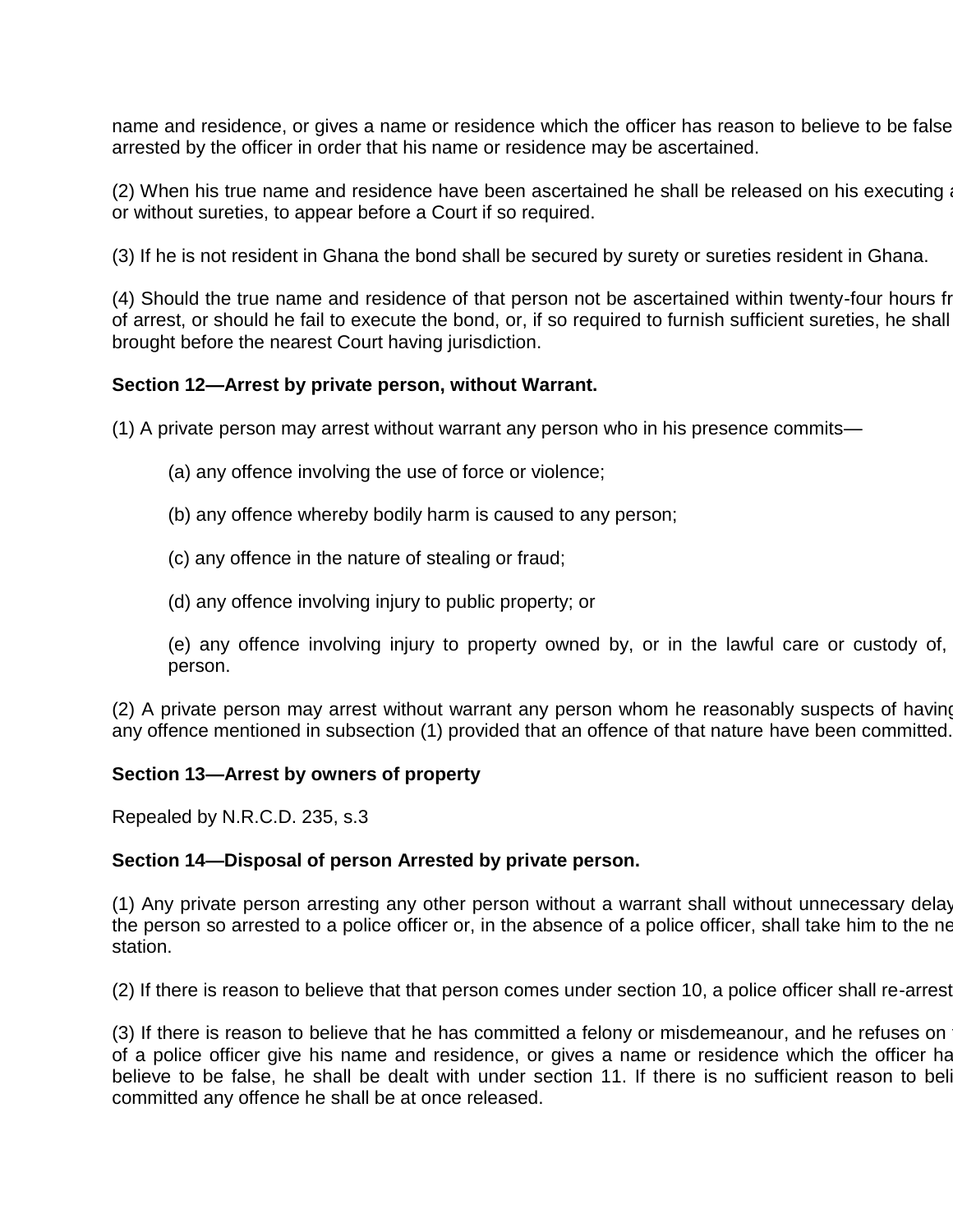# **Section 15—Holding in Custody of persons Arrested without Warrant.**

(1) A person taken into custody without a warrant in connection with any offence shall be released from custody not later than forty-eight hours after his arrest unless he is earlier brought before a court of competent [As amended by the Criminal Procedure Code (Amendment) Act, 2002 (Act 633), s. (2) (a)].

(2) A person so taken into custody may at any time whether before or after the expiration of the said period b required to enter into a bond with or without sureties for a reasonable amount to appear before such such police station or place and at such time as may be stated in the bond.

(3) Any such bond may be enforced as if it were a bond executed by order of a court and condition appearance of the said person before a court.

(4) [Repealed by the Criminal Procedure Code (Amendment) Act, 2002 (Act 633), s. (2) (b)].

# **Section 16—Police to Report Apprehensions.**

Officers in charge of police station, shall report monthly to the nearest District Magistrate the cases of arrested without warrant within the limits of their respective stations and not subsequently charged arrest with an offence, whether those persons have been admitted to bail or not.

# **Section 17—Offence Committed in District Magistrate's presence.**

When any offence is committed in the presence of a District Magistrate within the local limits of his juristion here is committed in the presence of a District Magistrate within the local limits of his ju may himself arrest or order any person to arrest the offender, and may thereupon, subject to the provi contained as to bail, commit the offender to custody.

# **Section 18—Arrest by District Magistrate.**

Within the local limits of his jurisdiction any District Magistrate may arrest or direct the arrest in his any person whose arrest upon a warrant he could have lawfully ordered if the facts known to him at making or directing the arrest had been stated before him on oath by some other person.

#### *Escape and Retaking*

#### **Section 19—Recapture of person escaping.**

If a person in lawful custody escapes or is rescued, the person from whose custody he escapes or may immediately pursue and arrest him in any place in Ghana.

# **Section 20—Section 4 and 5 to apply to Arrests under Section 19.**

Sections 4 and 5 shall apply to an arrest under section 19, although the person making the arrest is under a warrant and is not a police officer having authority to arrest.

# **Section 21—Assistance to District Magistrate or Police Officer.**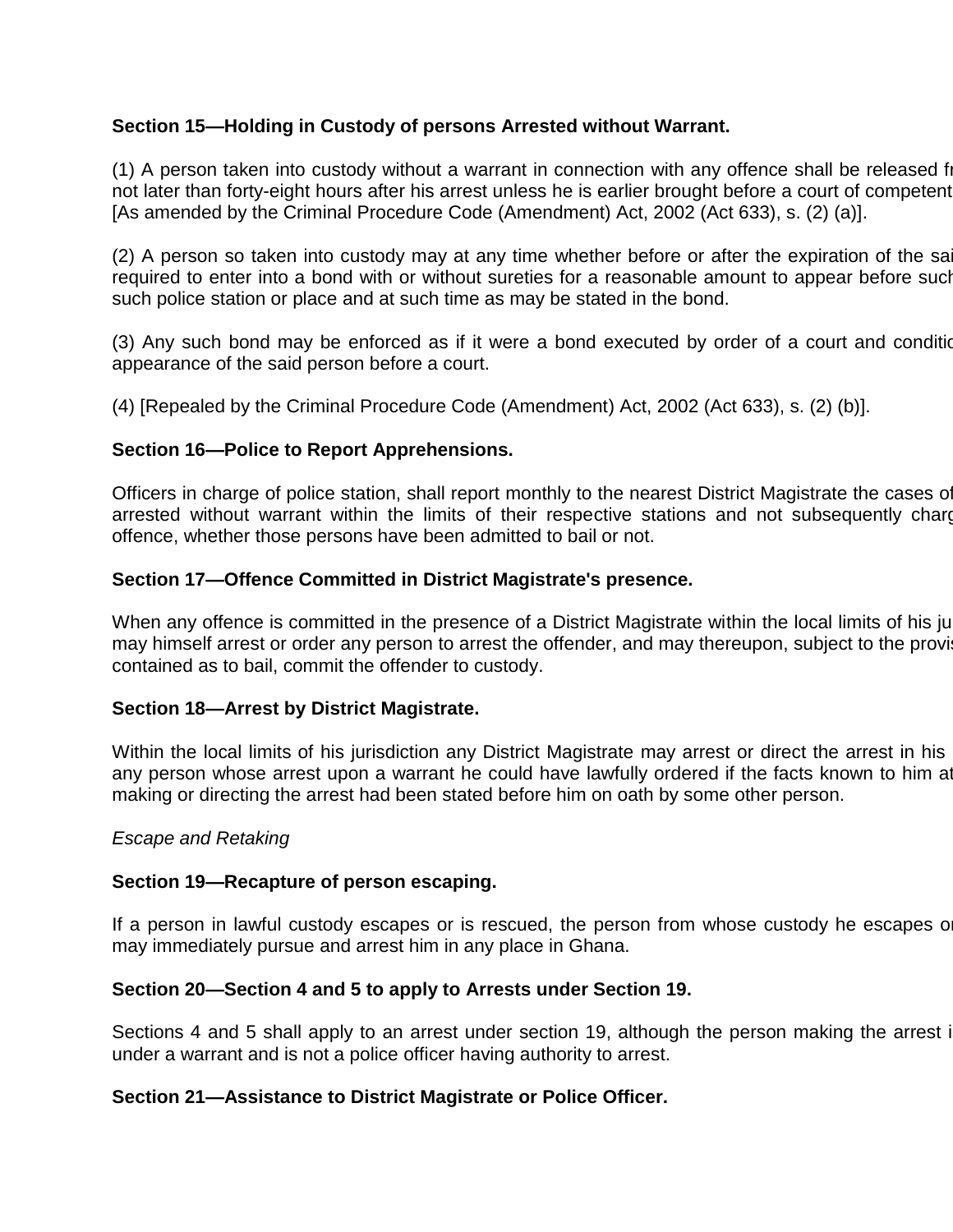Every person is bound to assist a District Magistrate or police reasonably demanding his aid—

(a) in the taking or preventing the escape of any other person whom the Magistrate or poli authorised to arrest;

(b) in the prevention or suppression of a breach of the peace, or in the prevention of any crime unlawful violence to any person or property.

# *Security for Keeping the Peace and for Good Behaviour*

# **Section 22—Power of District Magistrate to require Execution of Bond for keeping the peace.**

(1) Whenever a District Magistrate is informed on oath that any person is likely to commit a breach of or disturb the public peace, or to do any wrongful act that may probably occasion a breach of the pear the public peace, the Magistrate may require him to show cause why he should not be ordered to exer with or without sureties, for keeping the peace for such period as the Magistrate thinks fit.

(2) Proceedings shall not be taken under this section unless either the person informed against, or where the breach of the peace or disturbance is apprehended is within the local limits of the jurisdiction.

# **Section 23—Security for good bahaviour for suspected persons.**

Whenever a District Magistrate is informed on oath that any person is taking precautions to conceal his presence within the local limits of the Magistrate's Jurisdiction, and that there is reason to believe that the pers such precautions with a view to committing any offence, the Magistrate may, require the person to why he should not be ordered to execute a bond, with for his good behaviour for such period as the thinks fit.

# **Section 24—Order to be made.**

When a District Magistrate acting under section 22 or 23, thinks it necessary to require any person to under the section, he shall make an order in writing setting forth—

- (a) the substance of the information received;
- (b) the amount of the bond to be executed;
- (c) whether the bond is to be for keeping the peace or for good behaviour;
- (d) the term for which it is to be in force; and
- (e) the number, character, and class of sureties, if any required.

# **Section 25—Procedure in respect of person present in Court.**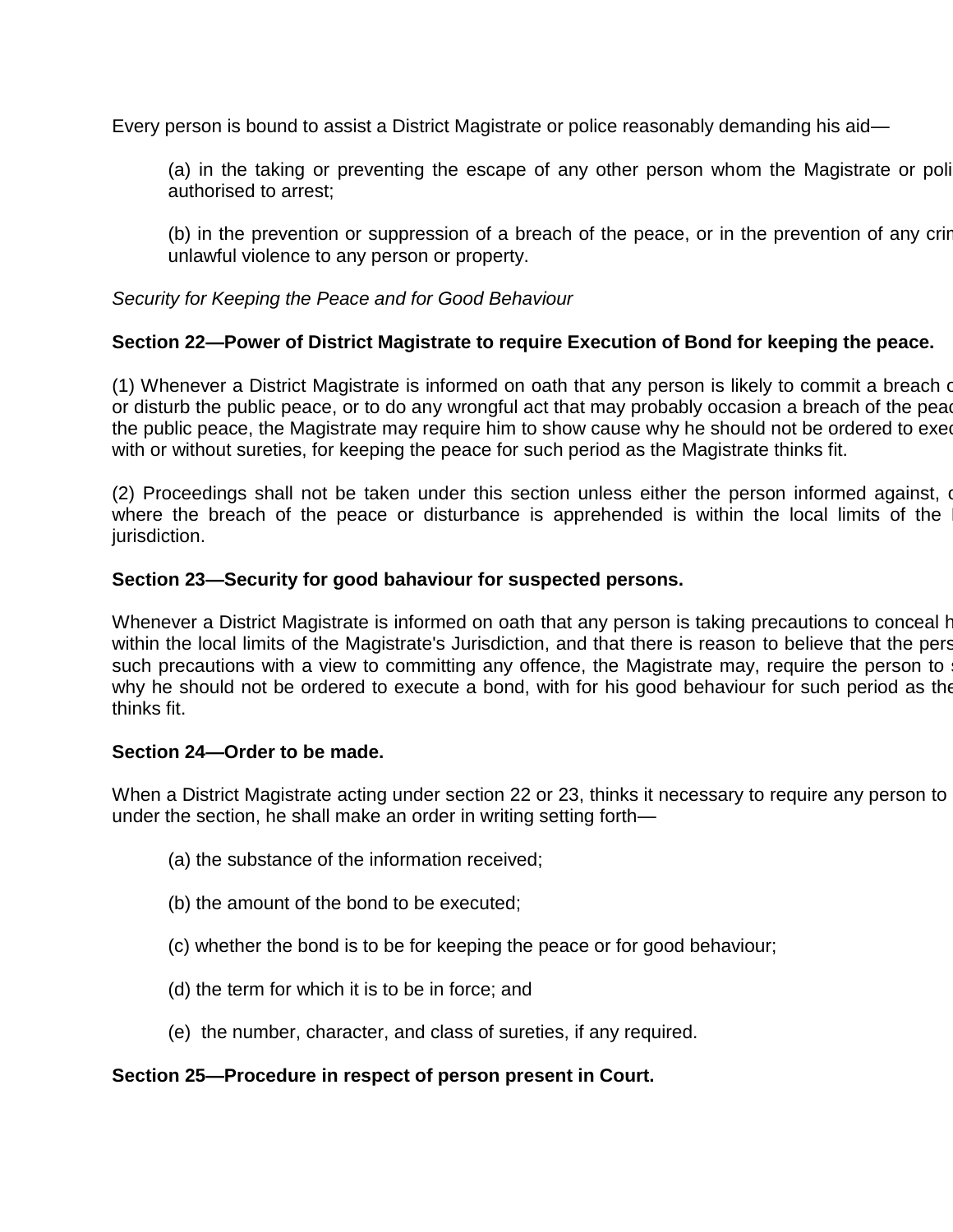If the person in respect of whom the order is made is present Court, it shall be read over to him desires, the substance thereof shall be explained to him.

#### **Section 26—Summons or Warrant in Case of person not so present.**

(1) If that person is not present in Court, the Magistrate shall issue a summons requiring, him to appenry or, if the Magistrate shall issue a summons requiring, him to appenry is in custody, a warrant directing the officer in whose custody he is to bring him before the Court.

(2) Whenever it appears to the Magistrate, upon the report of a police office or upon other infor substance of which report or information shall be recorded by the Magistrate), that there is reasor commission of a breach of peace, and that such breach of peace cannot be prevented otherwise immediate arrest of that person, the Magistrate may at any time issue a warrant for his arrest.

#### **Section 27—Copy of Order under Section 24 to Accompany Summons or Warrant.**

Every summons or warrant issued under section 26 shall be accompanied by a copy of the order  $\mathbb{I}$ section 24, and the copy shall be delivered by the officer serving or executing the summons or war person served with or arrested under it.

#### **Section 28—Power to Dispense with Personal Attendance.**

The Magistrate may, if he sees sufficient cause, dispense with the personal attendance of any person to show cause why he should not be ordered to execute a bond for keeping the peace, and may permit of appear by an advocate.

#### **Section 29—Enquiry as to Truth of Information.**

(1) When an order under section 24 has been read or explained under section 25 to a person present when any person appears or is brought before a Magistrate in compliance with or in execution of a st warrant issued under section 26, the Magistrate shall proceed to enquire into the truth of the inforr which the action has been taken, and to take such further evidence as may appear necessary.

 $(2)$  The enquiry shall be made, as nearly as may be practicable, in the manner hereinafter prescribed for conducting trials before District Courts except that no charge need be framed.

 $(3)$  Pending the completion of the enquiry under subsection  $(1)$ , the Magistrate, if he considers that measures are necessary for the prevention of a breach of the peace or disturbance of the public p commission of any offence or for the public safety, may, for reasons to be recorded in writing, direct the respect of whom the order under section 24 has been made to execute a bond, with or without keeping the peace or maintaining good behaviour until the conclusion of the enquiry, and may detained custody until the bond is executed or, in default of execution, until the enquiry is concluded.

 $(4)$  The conditions of the bond to be executed under subsection  $(3)$  whether as to the amount thereof provisions of sureties for the number thereof or the pecuniary extent of their ability or otherwise shall onerous than specified in the order under section 24.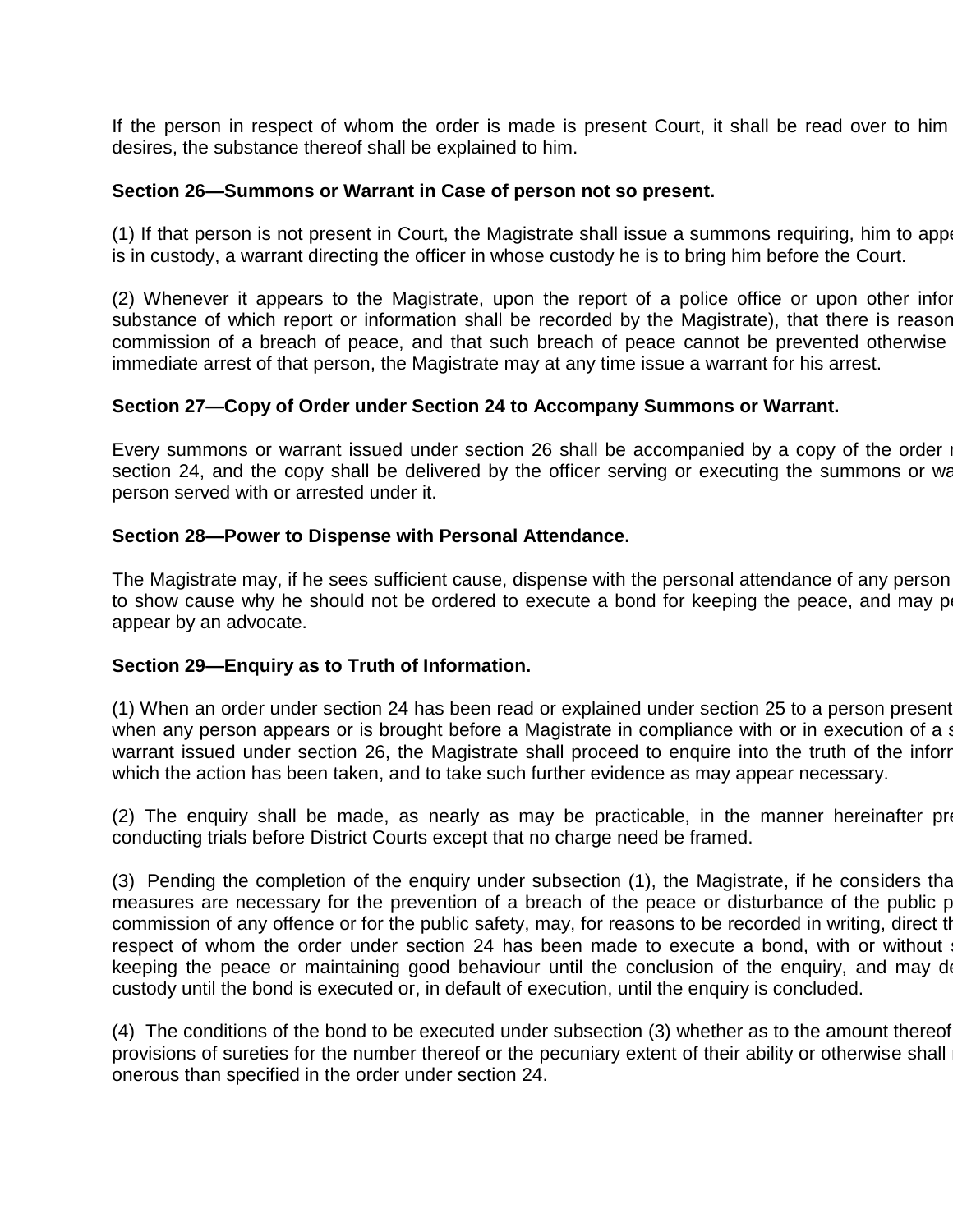(5) No persons shall be remanded in custody under the powers conferred by this section for a period fifteen days at a time.

(6) Where two or more persons have been associated together in the matter under enquiry, they m with in the same or separate enquiries as the Magistrate thinks just.

### **Section 30—Order to Give Security.**

(1) If upon the completion of the enquiry it is proved that it is necessary for keeping the peace or main behaviour, as the case may be, that the person in respect of whom the enquiry is made should exed with or without sureties, the Magistrate shall make an order accordingly.

(2) No person shall be ordered to give security of a nature different from, or of an amount larger th period longer than, that specified in the order made under section 24.

(3) The amount of every bond shall be fixed with due regard to the circumstances of the case and excessive.

(4) When the person in respect of whom the enquiry is made is a juvenile, the bond shall be executed sureties. [As amended by the Criminal Procedure Code (Amendment) Act, (Act 633), s. (1)]

(5) Any person ordered to give security for good behaviour or keeping the peace under this section against the order and Part VIII (relating to appeals) shall apply to the appeal.

#### **Section 31—Discharge of Person Informed Against.**

If on an enquiry under section 29 it is not proved that it is necessary for keeping the peace or maint behaviour, as the case may be, that the person in respect of whom the enquiry is made should exed the Magistrate shall make an entry on the record to that effect, and, if the person is in custody purpose of the enquiry, shall release him, or, if he is not in custody, shall discharge him.

*Proceedings in all Cases Subsequent to Furnish Security.*

#### **Section 32—Commencement of Period of which Security is Required.**

(1) If any person in respect of whom an order requiring security is made under section 30 is, at the tir is made sentenced to or undergoing a sentence of imprisonment, the period for which the security shall commence on the expiration of the sentence.

(2) In other cases the period shall commerce on the date of the order unless the Magistrate, for sufficient fixes a later date.

#### **Section 33—Contents of Bond.**

The bond to be executed by any such person shall bind him to keep the peace or to be of good beha case may be, and in the latter case the commission or attempt to commit or the aiding, abetting, counsel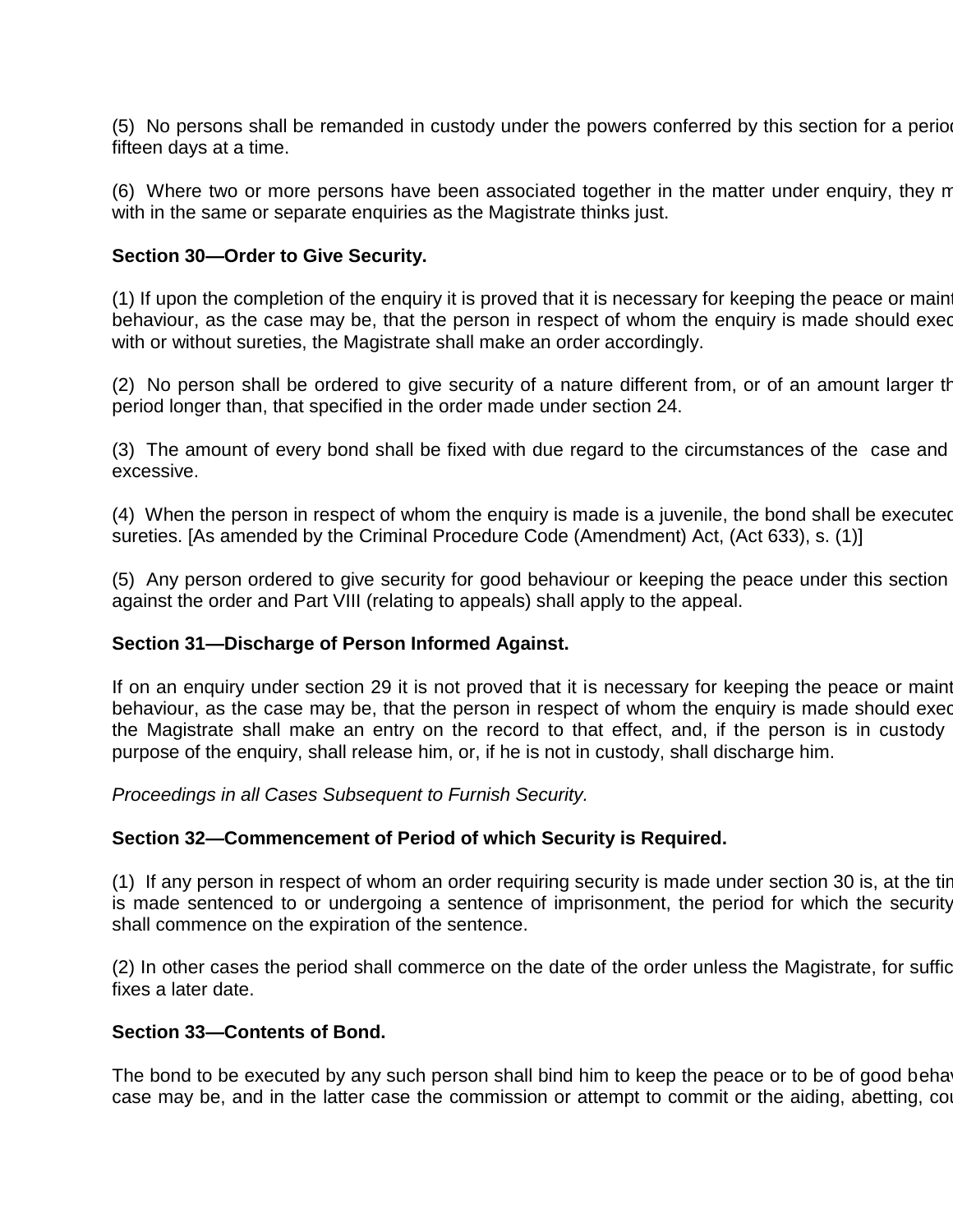procuring the commission anywhere within Ghana at any time during the continuance of the bond of punishable with imprisonment, whenever it may be committed, shall be a breach of the bond.

#### **Section 34—Power to Reject Sureties.**

A magistrate may refuse to accept any surety offered under any of the provisions of this code on the for reasons to be recorded by the Magistrate, the surety is an unfit person.

#### **Section 35—Procedure on Failure of Person to give Security.**

(1) If any person ordered to give security for a period not exceeding one year does not give the se before the date on which the period for which the security is to be given commences, he shall, except mentioned in subsection (2), be committed to prison, or, if he is already in prison, be detained in prison period expires or until within such period he gives the security to the Court or Magistrate who made requiring it.

(2) When he has been ordered by a Magistrate to give security for a period exceeding one year, the shall, if he does not give the security, issue a warrant directing him to be detained in prison pending t the High Court or a Circuit Court, and the proceedings shall be laid as soon as conveniently may be be Court.

(3) The High Court or Circuit Court, after examining the proceedings and requiring from the Ma further information or evidence which it thinks necessary, may make such order in the case as it thinks

(4) The period, if any, for which any person is imprisoned for failure to give security shall not exceed s

 $(5)$  If the security is tendered to the officer in charge of the prison, he shall forthwith refer the matter or Magistrate who made the order and shall await the order of the Court or Magistrate.

(6) Imprisonment for failure to give security for keeping the peace shall be without hard labour.

(7) Imprisonment for failure to give security for good behaviour may be with or without hard labour as Court in each case directs.

#### **Section 36—Power to Release Persons Imprisoned for Failure to give Security.**

Whenever a District Magistrate is of opinion that any person imprisoned for failing to give security released without hazard to the community, the Magistrate shall make an immediate report of the order of the High Court, and the Court may, if it thinks fit, order the person to be discharged.

#### **Section 37—Power of Court to Cancel Bond.**

The High Court may at any time, for sufficient reasons to be recorded in writing, cancel any bond for peace for good behaviour executed under any of the preceding sections.

#### **Section 38—Discharge of Sureties.**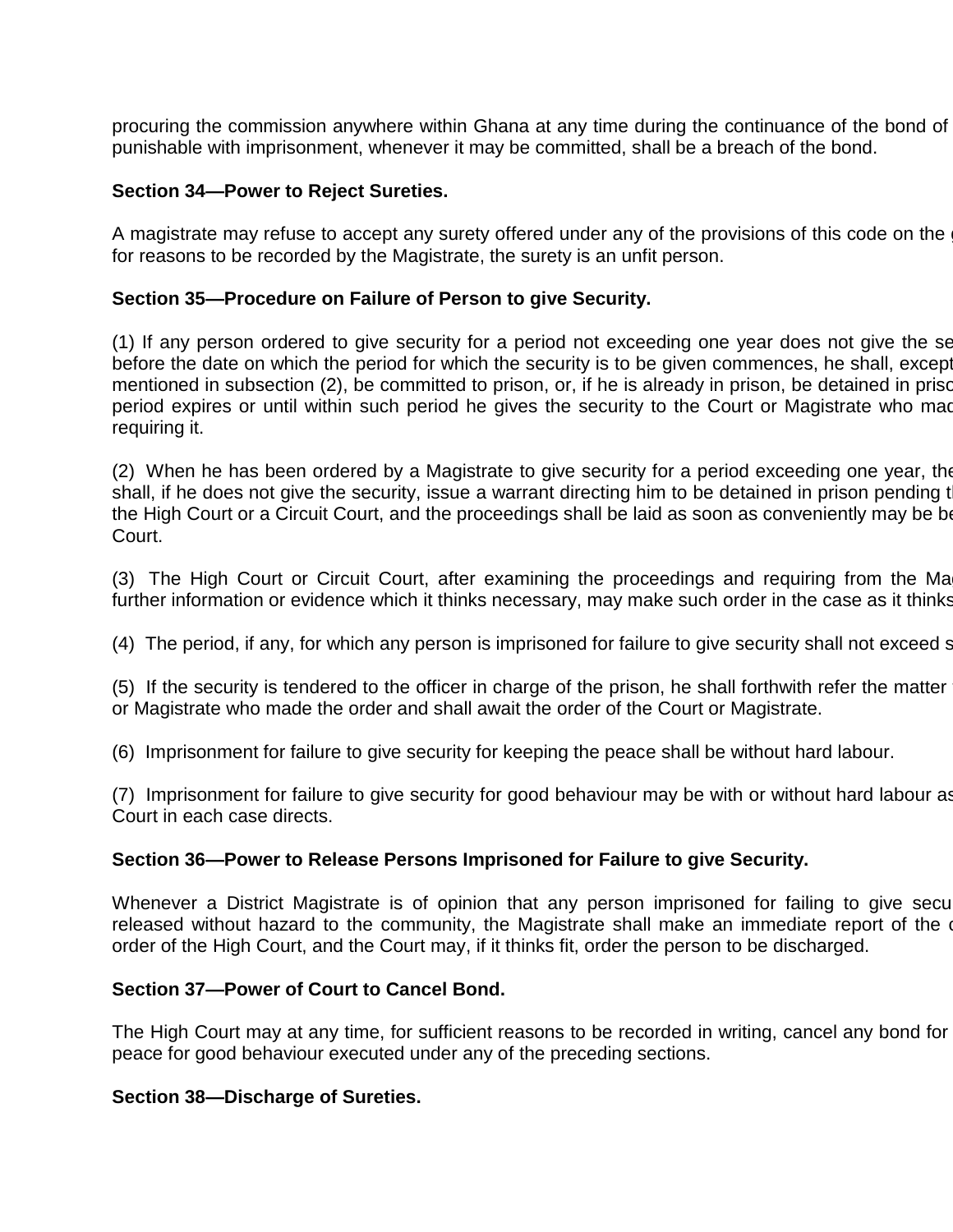(1) Any surety for the peaceful conduct or good behaviour of another person may at any time apply Magistrate to cancel any bond executed under any of the preceding sections within the local jurisdiction.

(2) On the application being made, the Magistrate shall issue his summons or warrant, as he thinks the person for whom the surety is bound to appear or to be brought before him.

(3) When the person appears or is brought before the Magistrate, the Magistrate shall cancel the bond and shall and shall and shall cancel the bond and shall and shall cancel the bond shall cancel the bond shall cancel the order the person to give, for the unexpired portion of the term of the bond, fresh security of the same as the original security. Every such order shall for the purposes of sections 33 to 37 be deemed to under section 30.

#### *Prevention and Investigation by Police*

#### **Section 39—Police to Prevent Offences.**

Every police officer may interpose for the purpose of preventing, and shall to the best of his ability commission of any offence.

#### **Section 40—Information of Design to Commit Offences.**

Every police officer receiving information of a design to commit any offence shall communicate such to the police officer to whom he is subordinate, and to any other officer whose duty it is to prev cognizance of the commission of any such offence.

#### PART II—PROVISIONS RELATING TO CRIMINAL PROCEEDINGS

*Place of Enquiry or Trial*

#### **Section 41—General Authority of Courts to Bring Accused Persons Before Them.**

Every District Court has authority to cause to be brought before it any person who is within the local jurisdiction and is charged with an offence committed within Ghana or according to law may be dealt has been committed within Ghana and to deal with the accused according to its jurisdiction.

#### **Section 42—Accused Person to be Remitted in Certain Cases to another Court.**

(1) A District Court (in this and in section 43 referred to as the Remitting Court) before which any person who is within the local limits of its jurisdiction and is charged with having committed an offence within the Id the jurisdiction of another District Court is brought shall, unless authorised to proceed in the case, custody to the District Court within the local limits of whose jurisdiction the offence was committed, or to give security for his surrender to such last-mentioned District Court, there to answer the charge and with according to law.

(2) If the offence was committed in an area within which one or more Courts have concurrent juris Remitting Court shall, unless authorised to proceed in the case, send the person charged in custody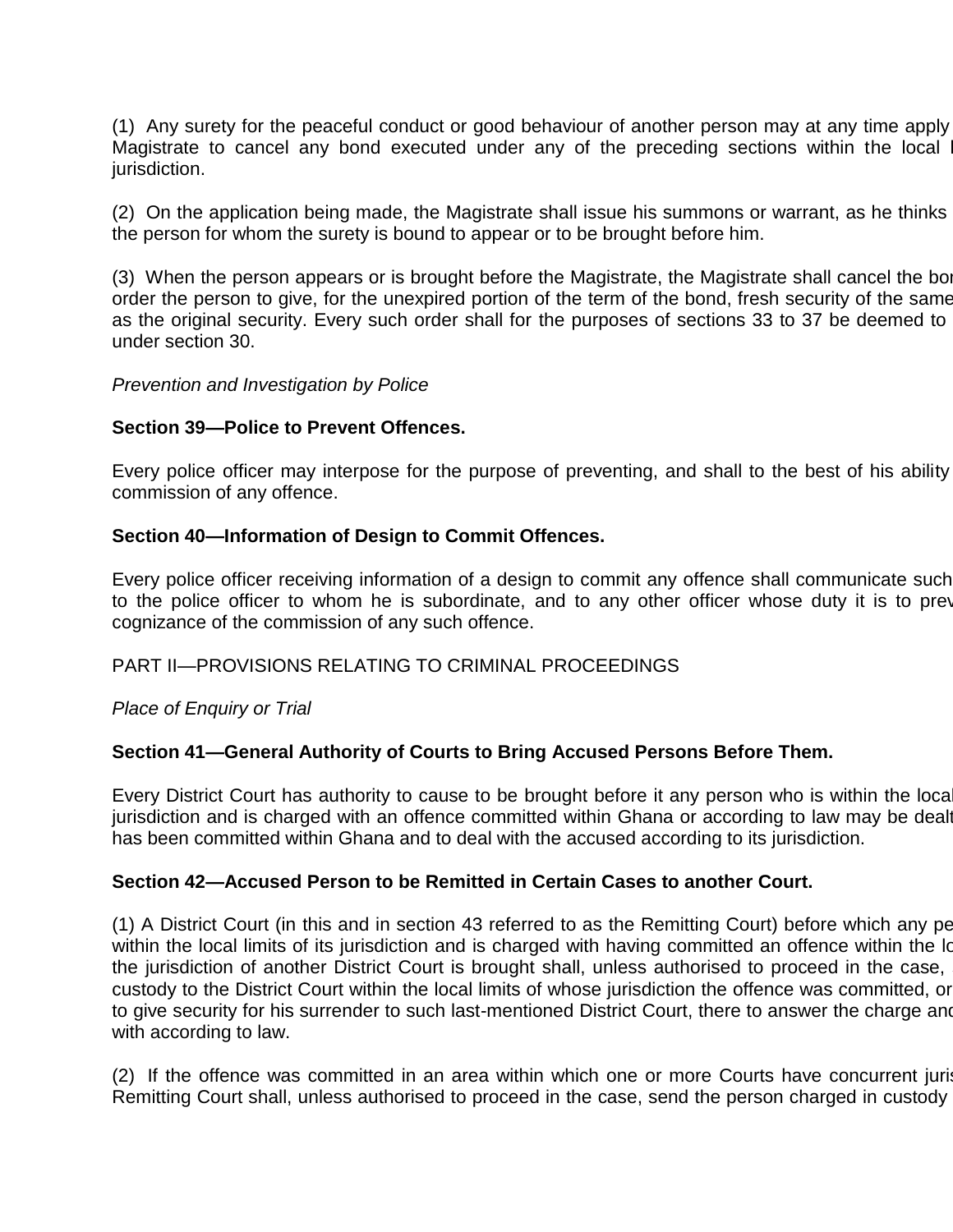of those Courts as can most conveniently deal with the case, or require him to give security for his such last-mentioned Court there to answer the charge and to be dealt with according to law.

(3) The Remitting Court shall send to the Court to which the person charged is remitted for trial an a copy of the information, summons, warrant, and all other processes or documents in its possession such person.

#### **Section 43—Removal under Warrant.**

Where any person is to be sent in custody in pursuance of section 42 a warrant shall be issued by the Remitting Court, and that warrant shall be sufficient authority to any person to whom it is directed to receive an person therein named, and to carry him and deliver him up to the District Court within whose jurisdiction or offence was committed, or may be enquired into or tried; the person to whom the warrant is directed shall execute it according to its tenor without any delay.

# **Section 44—Bringing Case before High Court or Circuit Court, Etc.**

(1) A criminal case which is being tried on indictment shall not be brought before the High Court or C unless it has previously been brought before a District Court and the accused person has been comm to the High Court or Circuit Court as the case may be.

(2) Subject to the provisions of subsection (1) of this section, the High Court or a Circuit Court shall to issue any summons or warrant for the commencement of any criminal case (whether the case is before the High Court, a Circuit Court or any other court of competent jurisdiction) and, accordingly aforesaid, sections 60 to 87 of this code shall, with the necessary modifications, apply in relation to the and a Circuit Court in the same manner as they apply to the District Court; so however that a crimin be heard and determined by the High Court or a Circuit Court notwithstanding that the summons or the commencement thereof was issued by a District Court.

# **Section 45—Determination of Place of Investigation and Trial.**

Subject to section 44 and to the powers of transfer conferred by any other enactment, the place for the place for the the formula superior. investigation and trial of every offence shall be determined according to the following rules—

# *General Rule*.

(a) Every offence shall ordinarily be enquired into and tried by a Court within the local limit jurisdiction it was committed.

# *Accused Tried where Act Done, or where Consequence Ensues.*

(b) When a person is accused of the commission of any offence by reason of anything which done, or of anything which has been omitted to be done and of any consequence which has offence may be enquired into or tried in any Court within the local limits of whose jurisdiction thing has been done or omitted to be done, or any such consequence has ensued.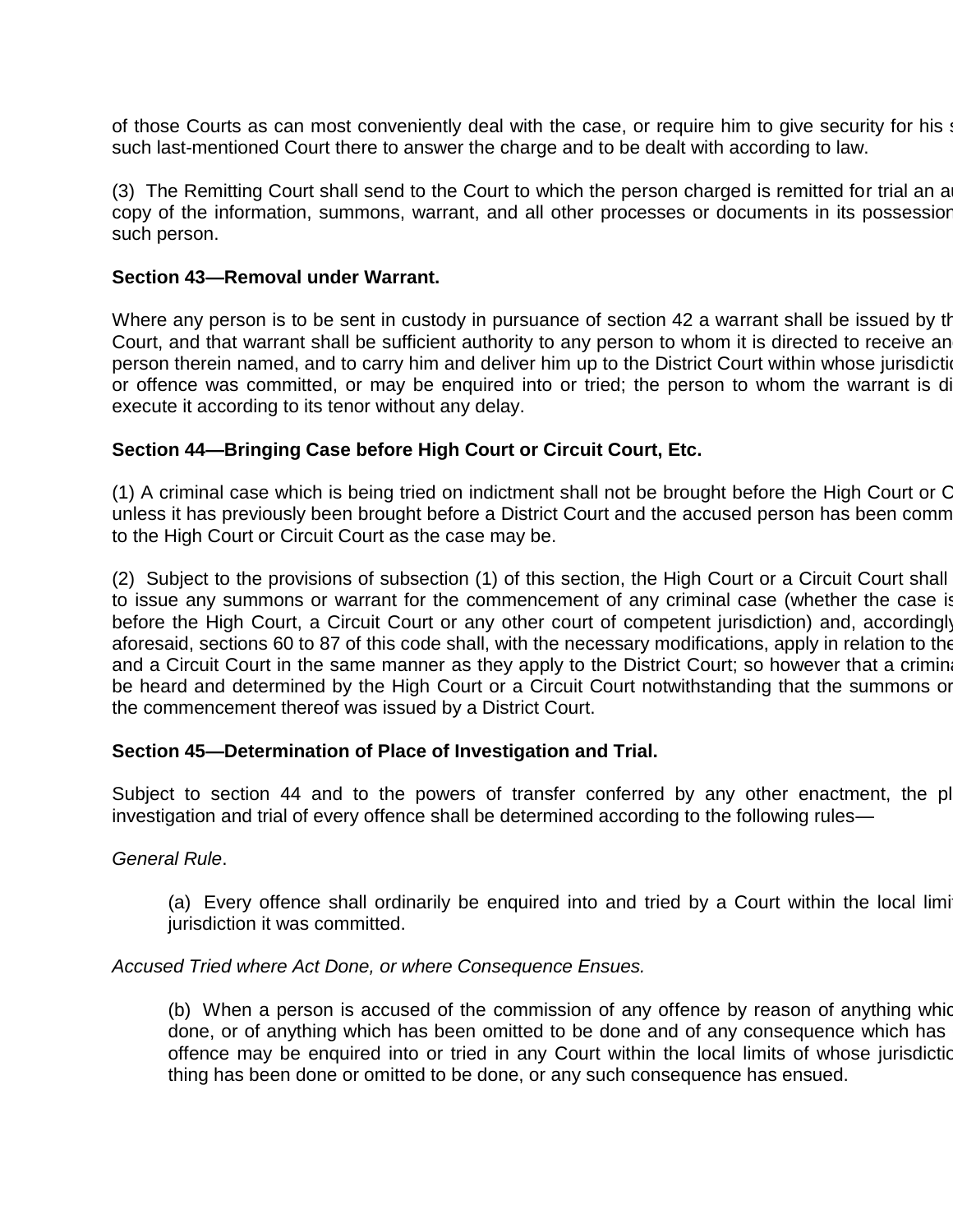# *When Offence Constituted by Relation to another Offence*

(c) When an act in an offence by reason of its relation to any other act which is also an offen would be an offence if the doer capable of committing an offence, a charge of the first-mention may be enquired into or tried by a Court within the local limits of whose jurisdiction either act was

# *When Place Uncertain or Offence Distributed.*

- (d) In any of the cases following, that is to say—
	- (i) when it is uncertain in which of several local areas an offence was committed; or
	- (ii) when an offence is committed partly in one local area and partly in another; or

(iii) when an offence is a continuing one, and continues to be committed in more loca one; or

(iv) when it consists of several acts done in different local areas,

the offence may be enquired into or tried by a Court having jurisdiction over any of such

# *When Offences Joined.*

(e) Where a person is charged with more than one offence in the same complaint, charge indictment, a Court which may enquire into or try any of those offences may at the same time or try any of those offences in the same complaint, charge sheet or indictment, which may provisions of this Code, be enquired into or tried at the same time as the first mentioned offence

# *When Accused Joined*

(f) A Court which may enquire into or try an offence against a person may also enquire int offence against any other person which, under the provisions of this Code, may be enquired in the same time as the first mentioned offence.

# **Section 46—Offences at Sea or out of Ghana**

When a person is accused of the commission of an offence at sea or elsewhere out of Ghana which a the law may be dealt with in Ghana, the offence may, subject to the provisions of section 118, be enquired of tried at any place in Ghana to which the accused person is first brought or to which he may be taken thereafter.

46A. [Repealed by Act 372, 3rd schedule.]

# **Section 47—Offence Committed on a Journey.**

An offence committed whilst the offender is in the course of performing a journey or voyage may be e or tried by a Court through or into the local limits of jurisdiction of the offender or the person against whom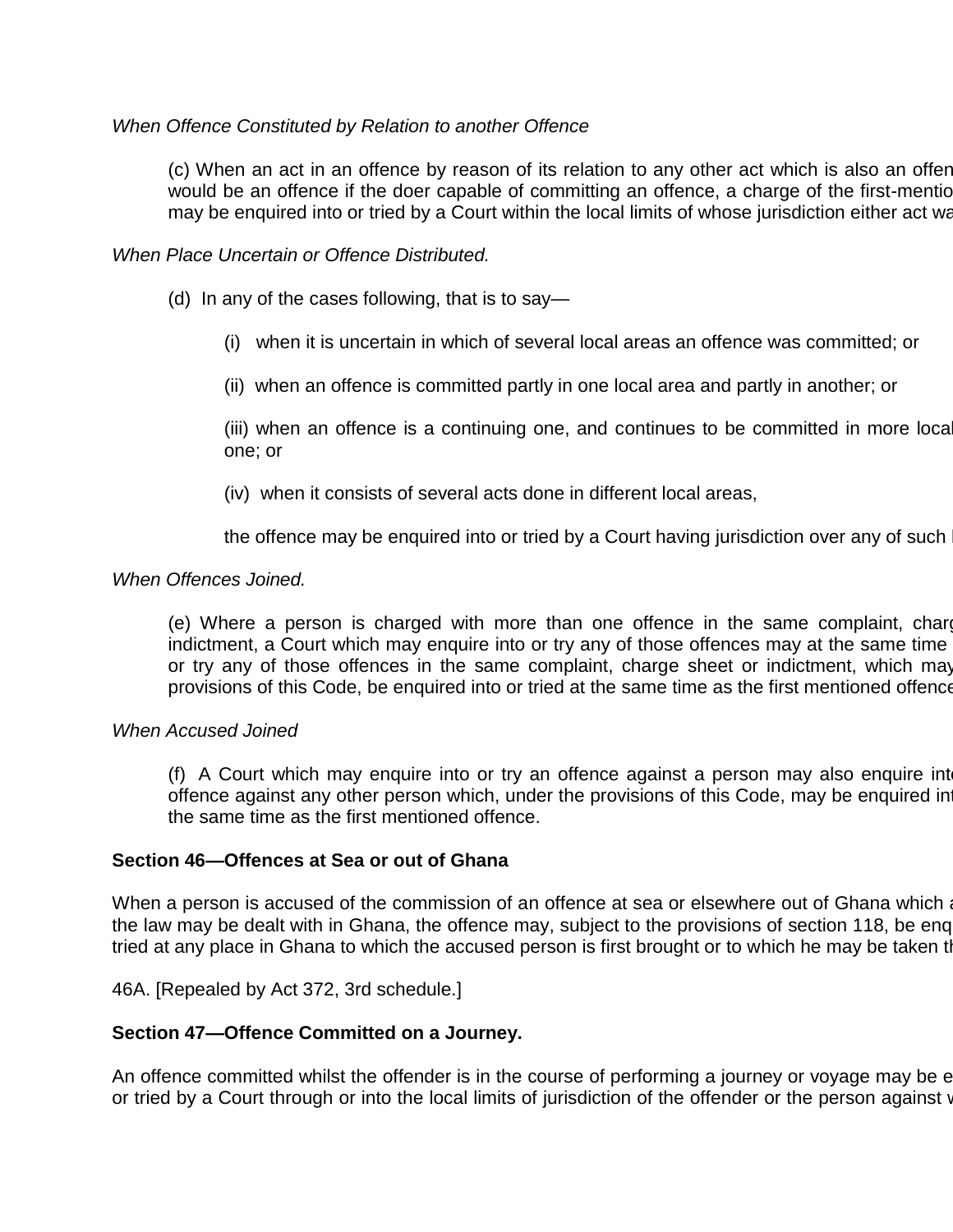thing in respect of which the offence was committed in the course of that journey or voyage.

# **Section 48—Court to Decide in Case of Doubt.**

Whenever any doubt arises as to the Court in which any offence should be enquired into or tried entertaining such doubt may, in its discretion report the circumstances to the High Court and the High decide in which Court the offence shall be enquired into or tried. Any such decision shall be final and except that it shall be opened to an accused person to show that no Court has jurisdiction in the case.

# **Section 49—Cause Commenced in Wrong Place.**

In case any cause is commenced in any other place than that in which it ought to have been comr same may notwithstanding be tried therein, unless the defendant shall object thereto at or before th called upon to plead or to state his answer in such cause.

#### *Information as to Offences Against the State*

# **Section 50—Power to Require Information.**

(1) For the purpose of detecting the commission of offences under Chapter 1 of Part IV of the Criminal Code (which relates to offences against the safety of the State) or any activity prejudicial to—

- (a) the defence of Ghana
- (b) the relations of Ghana with other countries, or
- (c) the security of the State,

the Attorney-General may give to any person in Ghana, or any individual outside Ghana who is a citize or ordinarily resident in Ghana, directions requiring him, within such time and in such manner as may in the directions, to furnish to the Attorney-General or to any person designated in the directions a authorised to require it, any information in his possession or control which the Attorney-General or th authorised, as the case may be, may require.

(2) A person required by any such directions to furnish information shall also produce such books, other documents in his possession or control as may be required for the said purpose by the Attorney by the person authorised to require information, as the case may be.

(3) The Attorney-General or other person to whom any such documents are produced may cause or taken of those documents or any part thereof.

# **Section 51—Saving for Privileged Communications.**

Nothing in this section 50 shall be taken to require any person who has acted as counsel or solic person to disclose any privileged communications made to him in that capacity.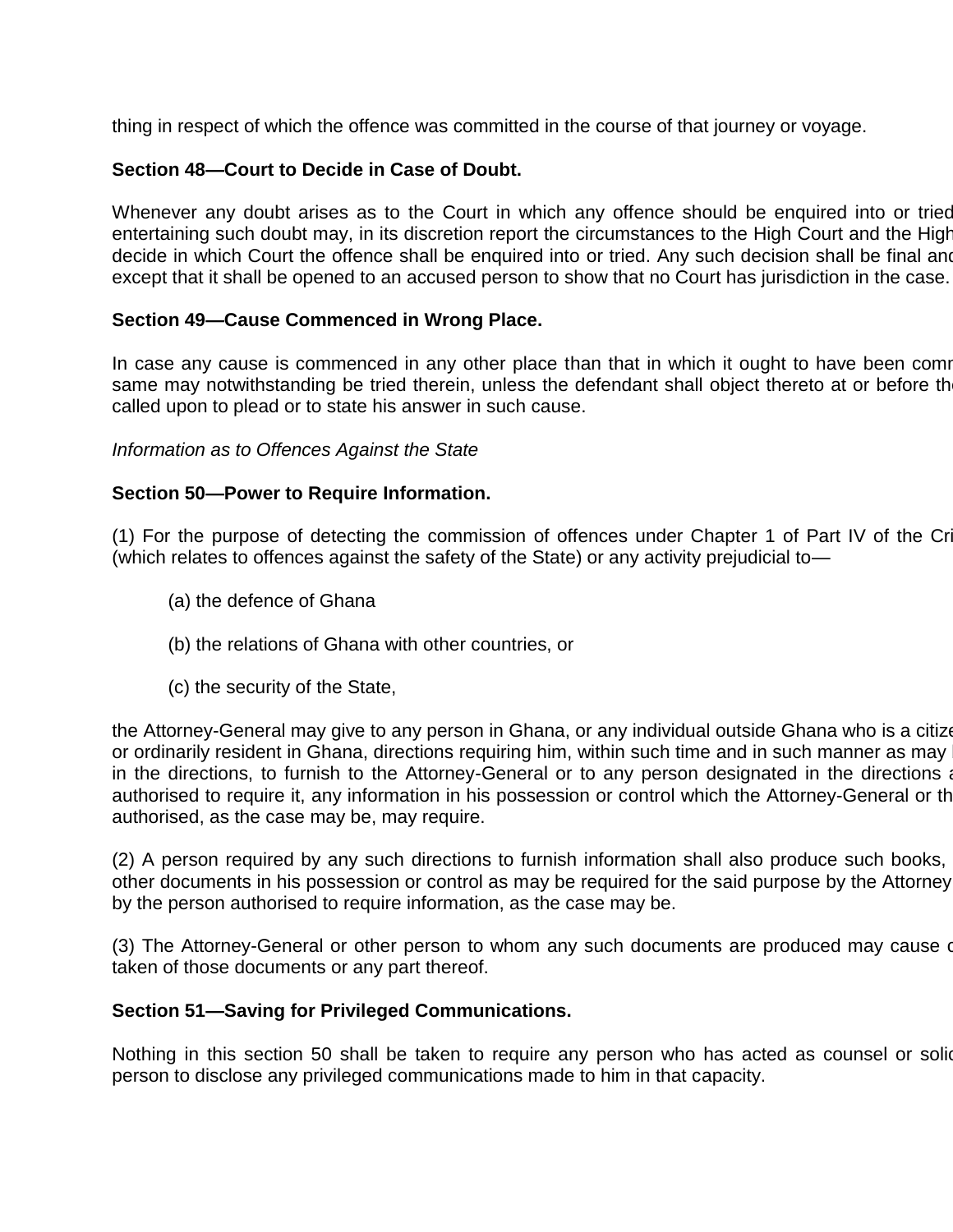# **Section 52—Restrictions on Use of Information Obtained.**

Answers given in compliance with directions under section 50 and copies of documents taken under shall not be admissible in evidence in any legal proceedings other than proceedings for an offer Chapter 1 of Part IV of the Criminal Code or under section 53 of this Code or proceedings for perjury or the course of proceedings for such an offence.

## **Section 53—Punishment for Failure to Give Information.**

A person who fails to comply with any directions under section 50, whether as respects the f information or the production of documents, or who in furnishing any information in compliance with under section 50 makes any statement which he knows to be false in a material particular or reckles statement which is false in a material particular shall be guilty of a misdemeanour.

# *Control of Attorney-General over Criminal Proceedings*

# **Section 54—Nolle Prosequi.**

In any criminal case, and at any stage thereof before verdict or judgment, and in the case of proceedings before the District Court, whether the accused has or has not been committed for trial, the Attarney-General may enter a nolle prosequi, either by stating in Court or by informating the Court in writing the intends that the Proceedings should not continue, and thereupon the accused shall be at once di respect of the charge for which the nolle prosequi is entered, and if he has been committed to pris released, or if on bail his recognizances shall be discharged; but the discharge of the accused shall as a bar to any subsequent proceedings against him on account of the same facts. If the accused is the Court when the nolle prosequi is entered the registrar or clerk of the Court shall forthwith cau writing of the entry of the nolle prosequi to be given to the keeper of the prison in which the accu detained and also if the accused has been committed for trial, to the District Court by which he was so The District Court shall forthwith cause a similar notice in writing to be given to any witness bo prosecute and to their sureties, if any, and also to the accused and his sureties in case he has been bail.

## **Section 55—Attorney-General may Delegate Certain Powers as Nolle Prosequi.**

(1) The Attorney-General may order in writing that the powers expressly vested in him by section  $54<sub>1</sub>$ be vested for the time being in any person appointed to sign indictments or to represent the State indictment at any place; and the powers may be exercised by any such person accordingly.

(2) The Attorney-General may in writing revoke any order made by him under this section.

*Appointment of Public Prosecutors and Conduct of Prosecutions*

## **Section 56—Power to Appoint and Duties of Public Prosecutors.**

(1) The Attorney-General may appoint by executive instrument generally, or for any specified class cause or matter, or for any specified area, public officers to be public prosecutors and may appoi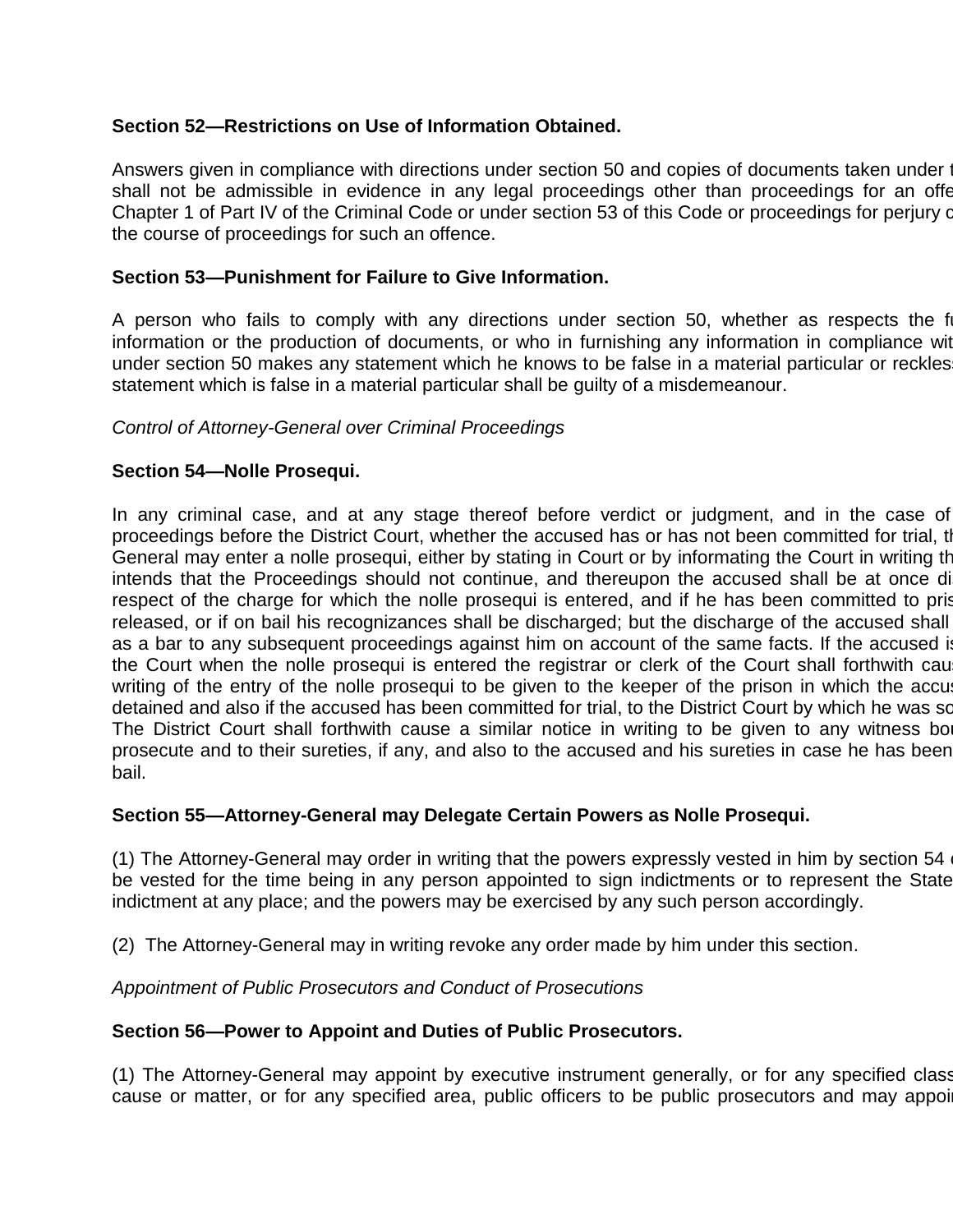practitioner in writing to be a public prosecutor in any particular cause or matter.

(2) A public prosecutor appointed under subsection (1) may appear and plead before any Court designated by the Attorney-General in the executive instrument or in writing.

(3) The Attorney-General may give express directions in writing to the public prosecutor. [As substituted by the by the by the by the Attorney-General may give express directions in writing to the public prosecutor. [As su Criminal Procedure Code (Amendment) Act, 2002 (Act 633), s. (3)].

# **Section 57—Power of Public Prosecutor to Intervene in Private Prosecutions.**

[Repealed by the Criminal Procedure Code (Amendment) Act, 2002 (Act 633), s. (4)].

# **Section 58—Prosecutions on Indictment to be Brought Only by Attorney-General.**

Proceedings shall not be instituted for the trial of an accused upon indictment save by or on b Attorney-General.

## **Section 59—Withdrawal from Prosecution in Trials and Preliminary Investigations before Distri**

(1) In any trial or preliminary proceedings before a District Court any prosecutor, with the consent of on the instructions of the Attorney-General at any time before judgment is pronounced or an order of made, may withdraw from the prosecution of any person either generally or in respect of any o offences with which he is charged; and upon such withdrawal—

(a) if it is made in the course of any enquiry under Part IV the accused shall be discharged in re offence or offences; or

(b) if it is made in the course of a trial—

(i) before the case for the prosecution has been closed, the accused shall be charged in the offence or offences;

(ii) after the case for the prosecution has been closed, the accused shall be acquitted in the offence or offences.

(2) [Repealed by the Criminal Procedure Code (Amendment) Act, 2002 (Act 633), s. (5)].

(3) A discharge of an accused under this section shall not operate as a bar to subsequent proceed him on account of the same facts.

(4) The provisions of the preceding subsections shall apply mutatis mutandis to summary trials before Court or a Circuit Court.

#### *Institution of Proceedings*

## **Section 60—Method of Instituting Criminal Proceedings.**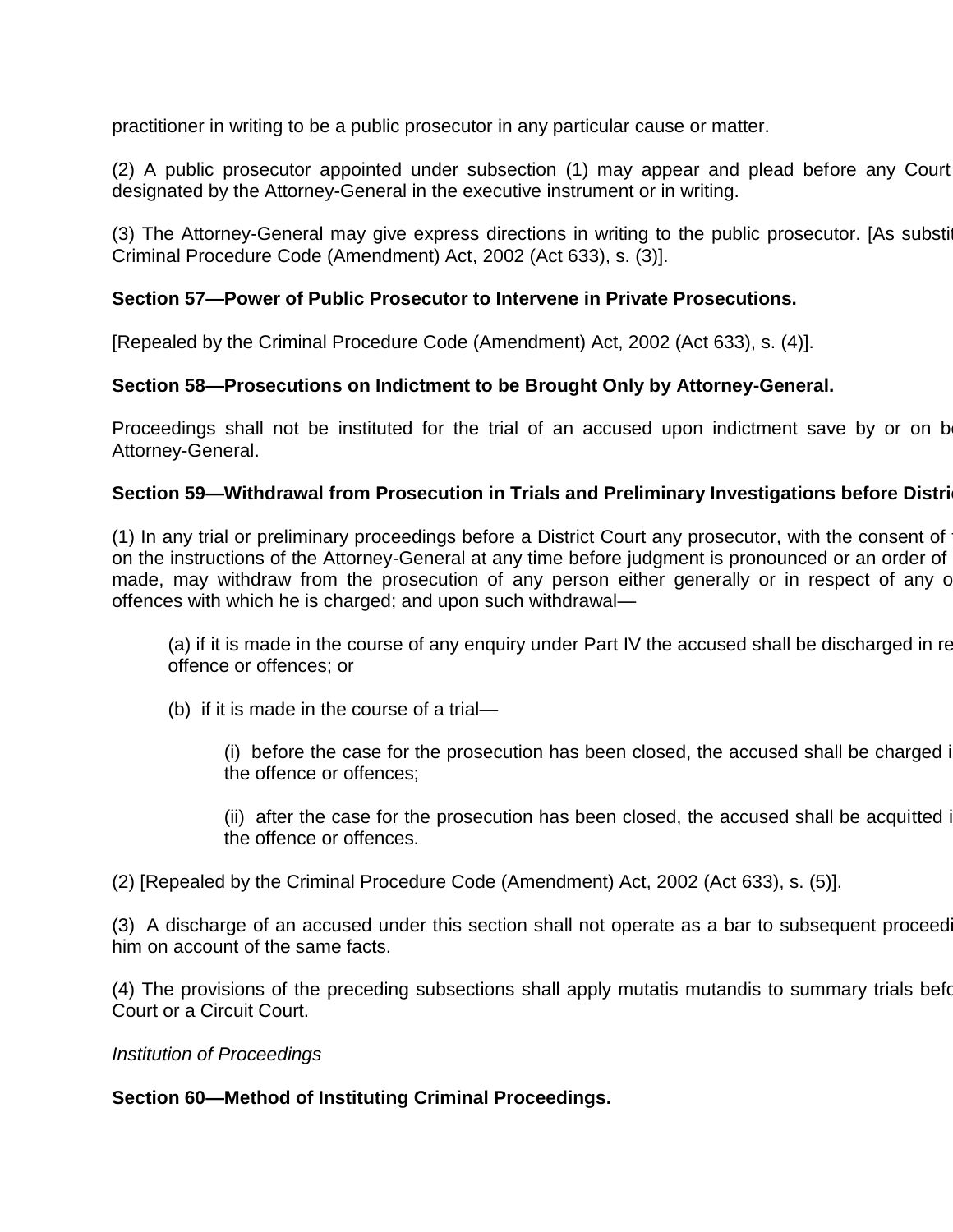(1) Criminal proceedings may be instituted before a District Court in either of the following ways—

(a) by making a complaint and applying for the issue of either a warrant or a summons in hereinafter mentioned; or

(b) by bringing a person arrested without a warrant before the court upon a charge contained sheet specifying the name and occupation of the person charged, the charge against him, and the time the time when and the place where the offence is alleged to have been committed. The charge she signed by the police officer or public prosecutor in charge of the case.

(2) The validity of any proceedings instituted or purporting to be instituted in pursuance of subsection be affected either by any defect in the complaint or charge sheet or by the fact that a summons or issued without a complaint or, in a case of a warrant without a complaint on warrant.

(3) A public officer in the exercise of his duties may institute proceedings under this section in the nan of his Minister.

(4) Nothing in this section shall require a Minister to sign a complaint or charge sheet in proceedings his name and on his behalf under this section.

### **Section 61—Making a Complaint.**

(1) Any person who believes from a reasonable and probable cause that an offence has been comm person may make a complaint thereof to a District Magistrate who has jurisdiction to try or enquire into offence, or within the local limits of whose jurisdiction the person accused is alleged to reside or be.

(2) Every complaint shall be made orally or in writing, but if made orally shall be reduced into wr Magistrate and in either case shall be signed by the complainant and the Magistrate.

(3) Upon receiving any such complaint the Magistrate may in his discretion refuse to issue process, recording reasons for such refusal, or may issue either a summons or warrant as he thinks fit, to compel the at the accused person before the District Court which such Magistrate is empowered to hold, or if appears to be one which he is not empowered to try or enquire into, before some other competent O jurisdiction in the same area.

(4) A warrant shall not be issued in the first instance unless the complaint has been made upon oath  $\epsilon$ complainant himself or by a material witness or witnesses.

#### *Issue of Summons*

#### **Section 62—Form and Contents of Summons.**

(1) Every summons issued by a District Court under this Code shall be in writing, in duplicate, signed by a District Court under this Code shall be in writing, in duplicate, signed presiding officer of the Court or by such other officer as rules of Court or the Chief Justice may direct.

(2) Every summons shall be directed to the person summoned and shall require him to appear at a time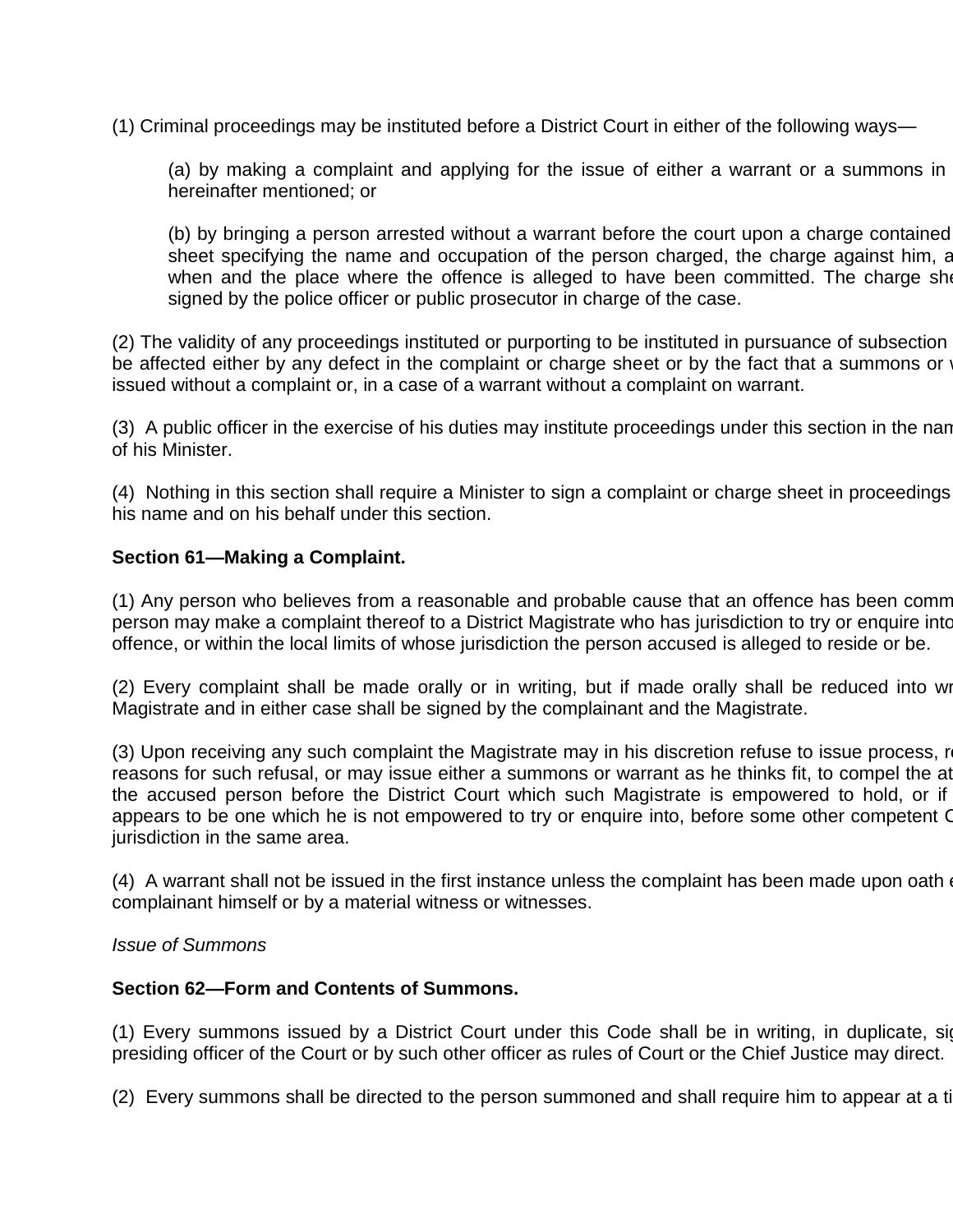to be therein appointed before a District Court having jurisdiction to enquire into and deal with the or charge. It shall state shortly the offence with which the person against whom it is issued is charged.

### **Section 63—Service of Summons.**

 $(1)$  Every summons shall be served by a police officer or by an officer of the Court issuing it or other public of and shall, if practicable, be served personally on the person summoned by delivering or tendering to the duplicates of the summons.

(2) Every person on whom a summons is so served shall, if so required by the serving officer, sign thereof on the back of the other duplicate.

### **Section 64—Service when Person Summoned Cannot be Found.**

Where the person summoned cannot by the exercise of due diligence be found, the summons may b leaving one of the duplicates for him with some person apparently over the age of eighteen at his usual or last known place of abode or business. [As amended by the Criminal Procedure Code (Amendment) Ac 633), s. (6)].

### **Section 65—Procedure when Service Cannot be Effected as before Provided.**

If service in the manner provided by sections 63 and 64 cannot by the exercise of due diligence be  $\epsilon$ serving officer shall affix one of the duplicates of the summons to some conspicuous part of the homestead in which the person summoned ordinarily resides, and thereupon the summons shall be have been duly served.

### **Section 66—Service on Civil Servant.**

Where the person summoned is in the civil service, the District Court issuing the summons shall ordinary in duplicate to the head of the department in which he is employed, and such head shall thereupo summons to be served in the manner provided by section 63 and shall return it to the Court under his with the endorsement required by that section. Such signature shall be evidence of the service.

#### **Section 67—Service on Company.**

Service of a summons on a body corporate may be effected by serving it on the secretary, local i either principal officer of the corporation, or by registered letter addressed to the chief officer of the co Ghana at its registered office. In the latter case service shall be deemed to have been effected whe would arrive in ordinary course of post.

#### **Section 68—Service Outside Local Limits of Jurisdiction.**

When a District Court desires that a summons issued by it shall be served at any place outside the local limits of its jurisdiction, it shall send the summons in duplicate to a District Magistrate within the local limit jurisdiction the person summoned resides or is, to be there served.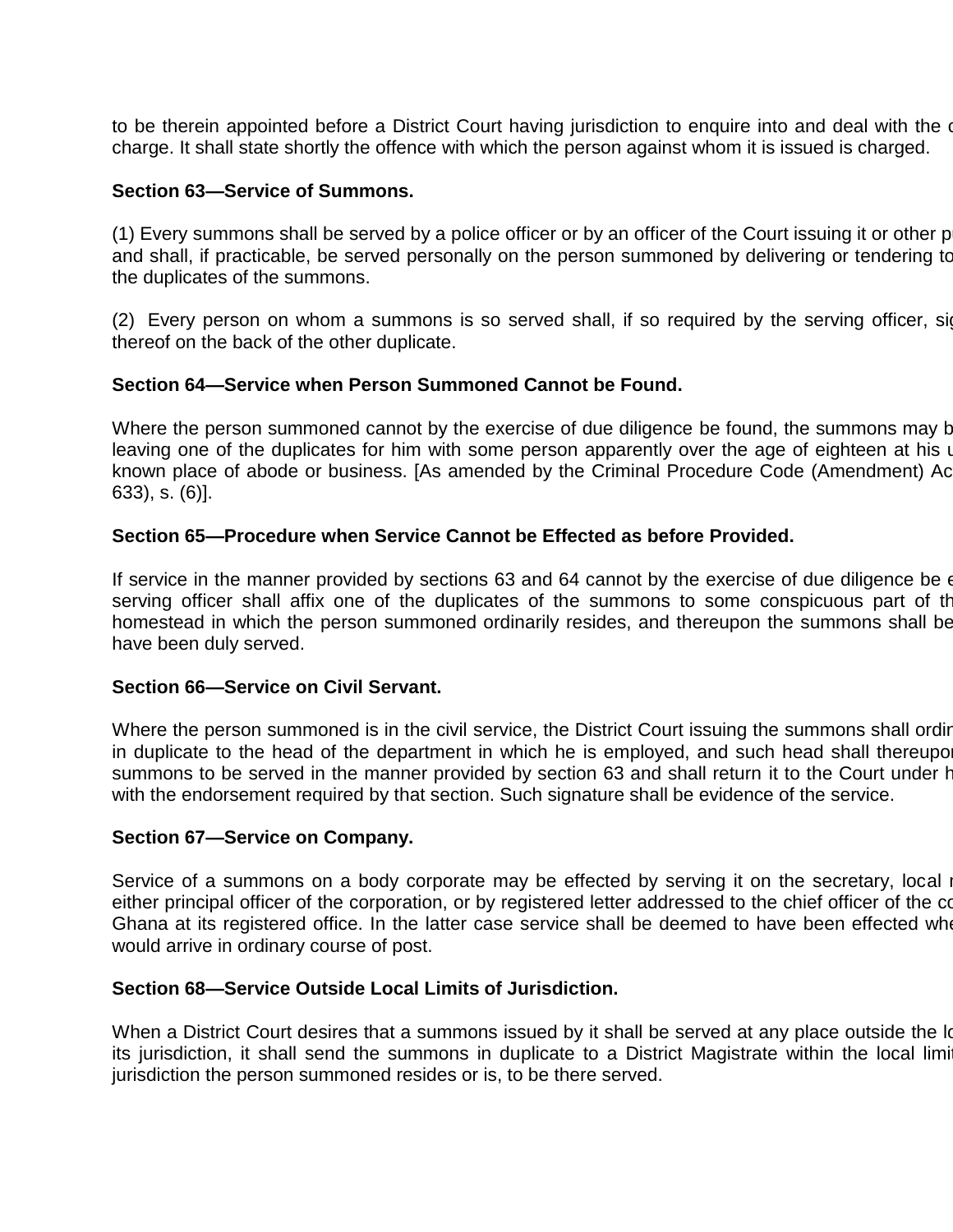## **Section 69—Proof of Service when Serving Officer not Present.**

(1) Where the officer who has served a summons is not present at the hearing of the case, and in where a summons issued by a District Court has been served outside the local limits of its jurisdiction purporting to be made before a Magistrate that the summons has been served, and a duplicate of the purporting to be endorsed in the manner hereinbefore provided by the person to whom it was tendered or with whom it was left, shall be admissible in evidence, and the statements made ther deemed to be correct until the contrary is proved.

(2) The affidavit mentioned in this section may be attached to the duplicate of the summons and ret Court.

## **Section 70—Power to Dispense with Personal Attendance of Accused.**

(1) Whenever a District Magistrate issues a summons in respect of any offence other than a felony, h sees reason to do so, and shall when the offence with which the accused is charged is punishable on or by imprisonment not exceeding three months (whether with or without a fine), dispense with the personal per attendance of the accused, provided that he pleads guilty in writing or appears by an advocate.

(2) The Magistrate enquiring into or trying any case may in his discretion, at any subsequent stage of the the proceedings, direct the personal attendance of the accused, and, if necessary, enforce such at manner of hereinafter provided.

(3) If a Magistrate imposes a fine on an accused person whose personal attendance has been dis under this section and the fine is not paid within the time prescribed, the Magistrate may forthy summons calling upon the accused to show cause why he should not be committed to prison. If the accused to accuse person does not attend upon the return of the summons the Magistrate may forthwith issue a warrant him to prison for such term as the Magistrate may then fix.

 $(4)$  If, in any case in which under this section the attendance of an accused is dispensed with convictions are alleged against him and are not admitted in writing or through that person's o Magistrate may adjourn the proceedings and direct the personal attendance of the accused, and, if enforce such attendance in manner hereinbefore provided.

(5) Whenever the attendance of an accused has been so dispensed with and his attendance is s required, the cost of any adjournment for such purposes shall be borne in any event by the accused.

#### *Issue of Warrant of Arrest*

#### **Section 71—Warrant when Issued.**

Notwithstanding the issue of a summons a warrant may be issued at any time before or after the tim in the summons for the appearance of the accused. No such warrant shall be issued unless a complaint has been made upon oath.

#### **Section 72—Summons Disobeyed.**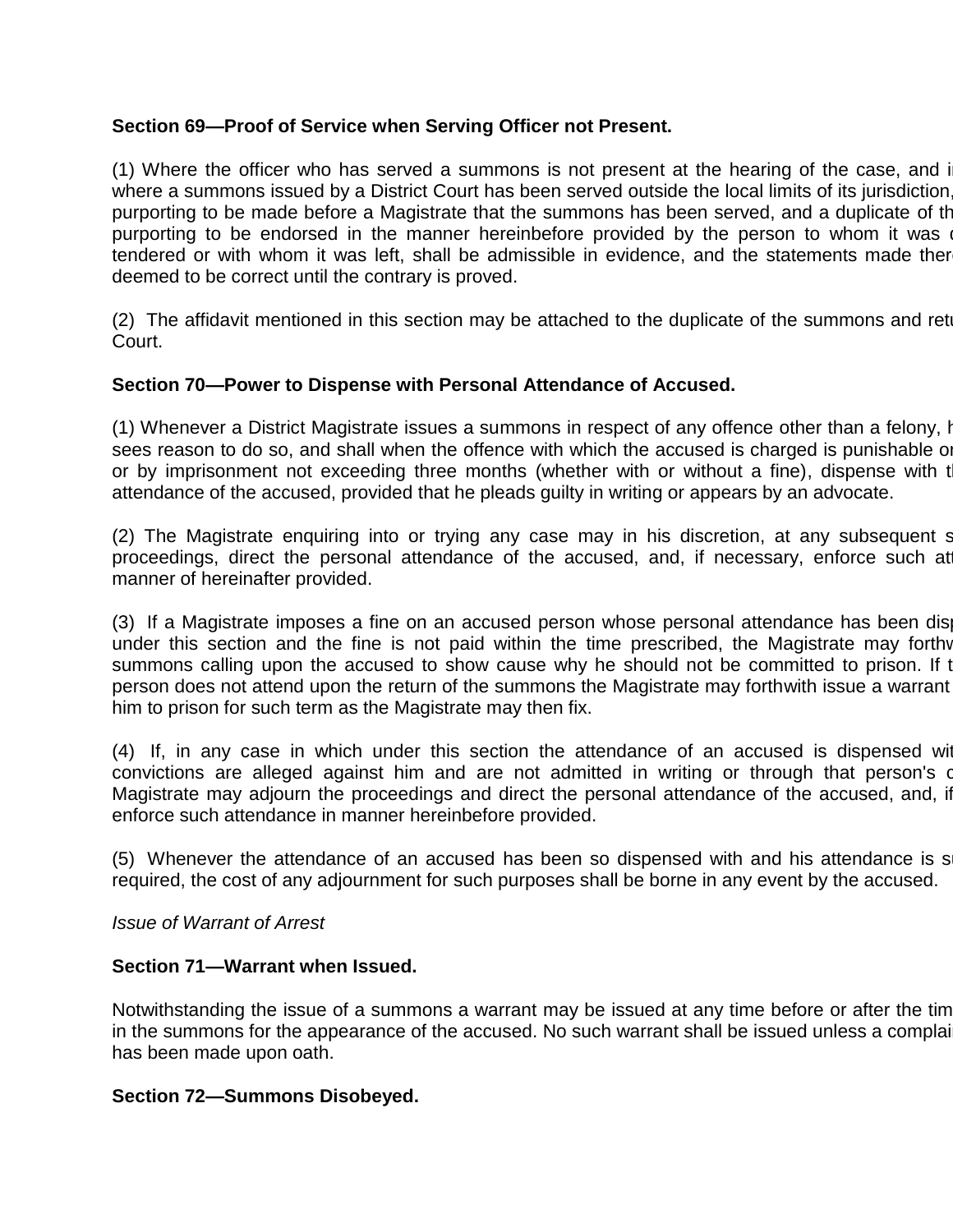If the accused does not appear at the time and place appointed in and by the summons and his attendance has not been dispensed with under section 70, the Court may issue a warrant to apprehend cause him to be brought before such Court. No such warrant shall be issued unless a complaint or been made upon oath.

### **Section 73—Form, Contents, and Duration of Warrant of Arrest.**

(1) Every warrant of arrest shall be under the hand of the Judge or Magistrate issuing it.

(2) Every warrant shall state shortly the offence with which the person against whom it is issued is of shall name or otherwise describe such person, and it shall order the person or persons to whom it is apprehend the person against whom it is issued and bring him before the Court issuing the warra some other Court having jurisdiction in the case, to answer to the charge therein mentioned and t dealt with according to law.

(3) Every such warrant shall remain in force until it is executed or until it is cancelled by the Court which

### **Section 74—Court may Direct Security to be Taken.**

(1) Any Court issuing a warrant for the arrest of any person in respect of any offence other than treason, may if it thinks fit by endorsement on the warrant direct that the person named in the warrant be released on his entering into a bond in such amount as may be specified, with or without sure appearance before the Court at such time as the endorsement shall state.

(2) The endorsement shall specify—

- (a) the number of sureties (if any);
- (b) the amount in which they and the person named in the warrant are respectively to be bound
- (c) the Court before which the person arrested is to attend; and
- (d) the time at which he is to attend, including an undertaking to appear at such subsequent ti be directed by the Court.

(3) When such an endorsement is made, the officer in charge of any police station to which on arres named in the warrant is brought shall release him upon his entering into a bond with or without sureties by that officer, in accordance with the endorsement, conditioned for his appearance before the Court time and place named in the bond.

(4) Whenever security is taken under this section the officer who takes the bond shall cause it to be f the Court before which the person named in the warrant is bound to appear.

#### **Section 75—Warrants to whom Directed.**

(1) A warrant of arrest may be directed to one or more police officers, or to one police officer and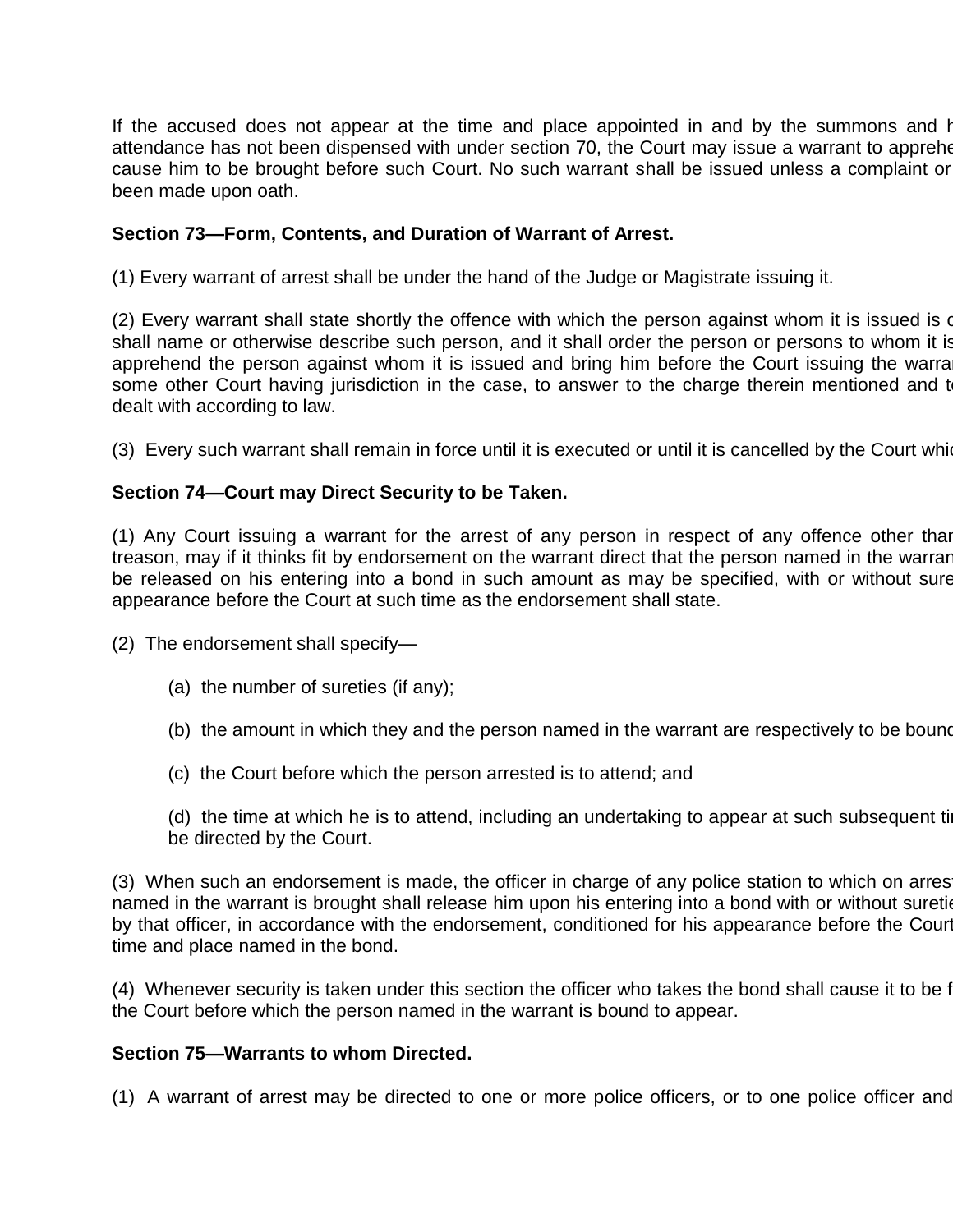police officers of the area within which the Court has jurisdiction, or generally to all police officers of tl any Court issuing a warrant may, if its immediate execution is necessary, and no police officer is available, direct it to any other person, and that person shall execute it.

(2) When a warrant is directed to more officers or persons than one, it may be executed by all or by more of them.

## **Section 76—Execution of Warrant Directed to Police Officer.**

A warrant directed to any police officer may so be executed by any other police officer whose name upon the warrant by the officer to whom it is directed or endorsed.

## **Section 77—Person Arrested to be Brought before the Court without Delay.**

The police officer or person executing a warrant of arrest shall (subject to section 74 as to security) unnecessary delay bring the person arrested before the Court before which he is required by the war requirements of section 81 to produce such person, and shall return the warrant to the Court with an e thereon showing the time and the place of its execution.

### **Section 78—Where Warrant of Arrest May be Executed.**

A warrant of arrest may be executed at any place in Ghana.

### **Section 79—Forwarding of Warrant for Execution Outside Jurisdiction.**

(1) When a warrant of arrest is to be executed outside the local limits of the jurisdiction of the Court is Court may, instead of directing the warrant to a police officer, forward it by post or otherwise to Magistrate within the local limits of whose jurisdiction it is to be executed.

(2) The Magistrate to whom the warrant is forwarded shall endorse his name thereon and, if practical to be executed in the manner hereinbefore provided within the local limits of his jurisdiction.

## **Section 80—Procedure in Case of Warrant Directed to Police Officer for Execution Outside Juri**

(1) When a warrant of arrest directed to a police officer is to be executed outside the local limits of the of the Court issuing it, he shall take it for endorsement to a District Magistrate within the local limit jurisdiction it is to be executed.

(2) The Magistrate shall endorse his name thereon, and the endorsement shall be sufficient authority officer to whom the warrant is directed to execute it within such limits, and the local police officers required, assist such officer in executing such warrant.

(3) Whenever that is reason to believe that the delay occasioned by obtaining the endorsement of the within the local limits of whose jurisdiction the warrant is to be executed will prevent such execution officer to whom it is directed may execute it without such endorsement in any place outside the local jurisdiction of the Court which issued it.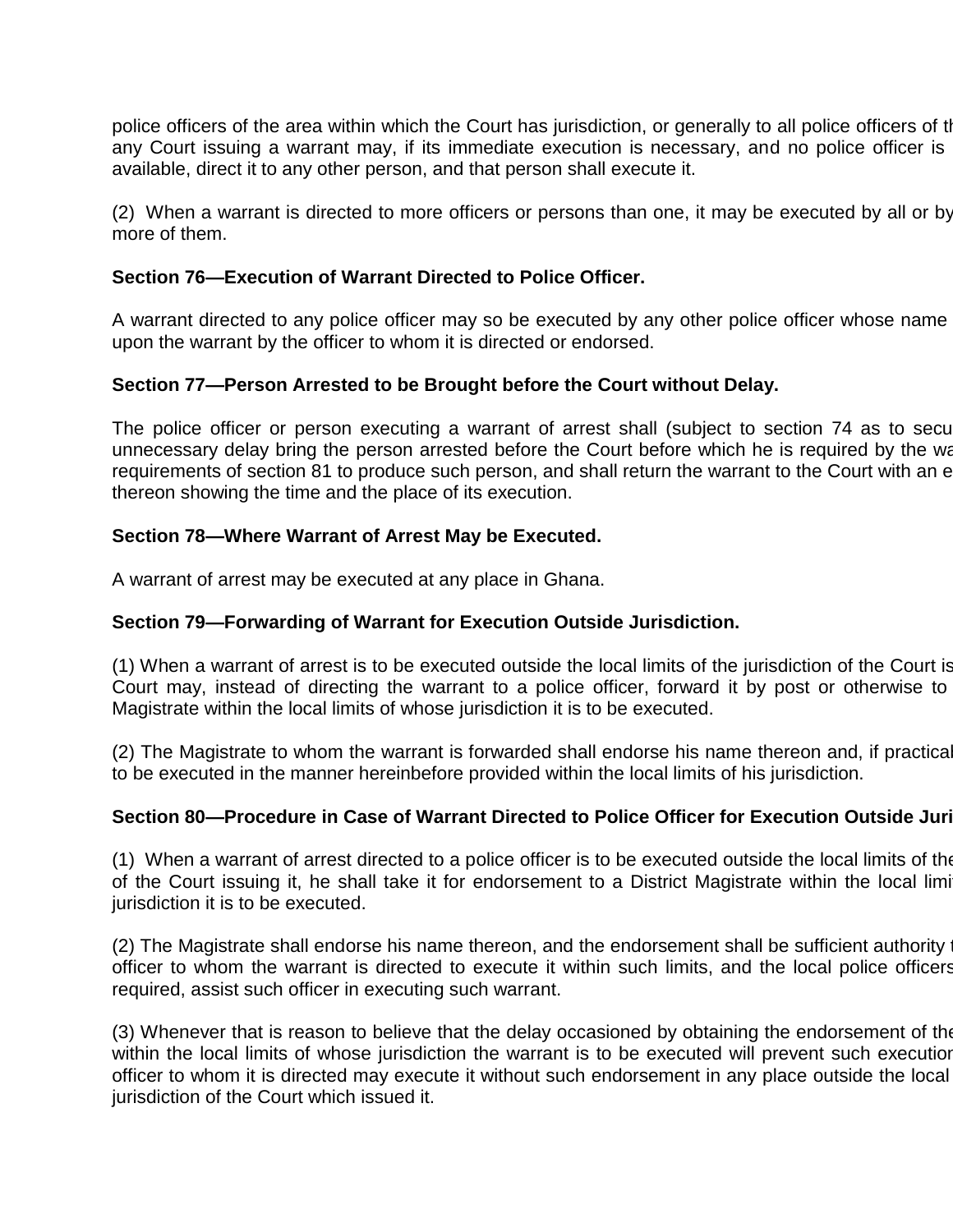# **Section 81—Procedure on Arrest of Person Outside Jurisdiction.**

(1) When a warrant of arrest is executed outside the local limits of the jurisdiction of the Court by  $\mathbf v$ issued, the person arrested shall, unless the Court which issued the warrant is within twenty miles of arrest, or is nearer than the District Magistrate within the local limits of whose jurisdiction the arrest w unless security is taken under section 74, be taken before the District Magistrate within the local lim jurisdiction the arrest was made.

(2) The Magistrate shall, if the person arrested appears to be the person intended by the Court which warrant, direct his removal in custody to such Court.

 $(3)$  If the person has been arrested for an offence other than murder or treason, and he is ready a give bail to the satisfaction of the Magistrate, or if a direction has been endorsed under section 74 on and that person is ready and willing to give the security required by the direction, the Magistrate shall security, as the case may be, and shall forward the bond to the Court which issued the warrant.

(4) Nothing in this section shall prevent a police officer from taking security under section 74.

*Miscellaneous Provisions Regarding Processes.*

## **Section 82—Summons, Warrant, Etc. on Sunday.**

Any summons or warrant may be issued and executed on any day, including a Sunday.

## **Section 83—Irregularities in Processes.**

(1) Any irregularity or defect in the substance or form of a summons or warrant, and any variance summons or warrant and the written complaint, or between a summons or warrant and the evidence any enquiry or trial on the part of the prosecution against an accused whose attendance has been the summons or warrant, shall not affect the validity of any proceedings at or subsequent to the he case, but if any variance appears to the Court to be such that the accused has been thereby deceive the Court may, at the request of the accused, adjourn the hearing of the case to some future date meantime remand the accused or admit him to bail in the manner hereinafter mentioned.

(2) A warrant, summons, or other process issued by a Judge or Magistrate under this Code or otherw be invalidated by reason of the Judge or Magistrate who signed it, dying or ceasing to hold off jurisdiction.

## **Section 84—Power to take Bond for Appearance.**

Where any person for whose appearance or arrest the officer presiding in any Court is empowered summons or warrant is present in Court, the officer may require the person to execute a bond, with sureties, for his appearance in that Court. When the bond is taken from a person accused on co taking of the bond shall be deemed to be the issue of process against him upon the complaint.

#### **Section 85—Arrest on Breach of Bond for Appearance.**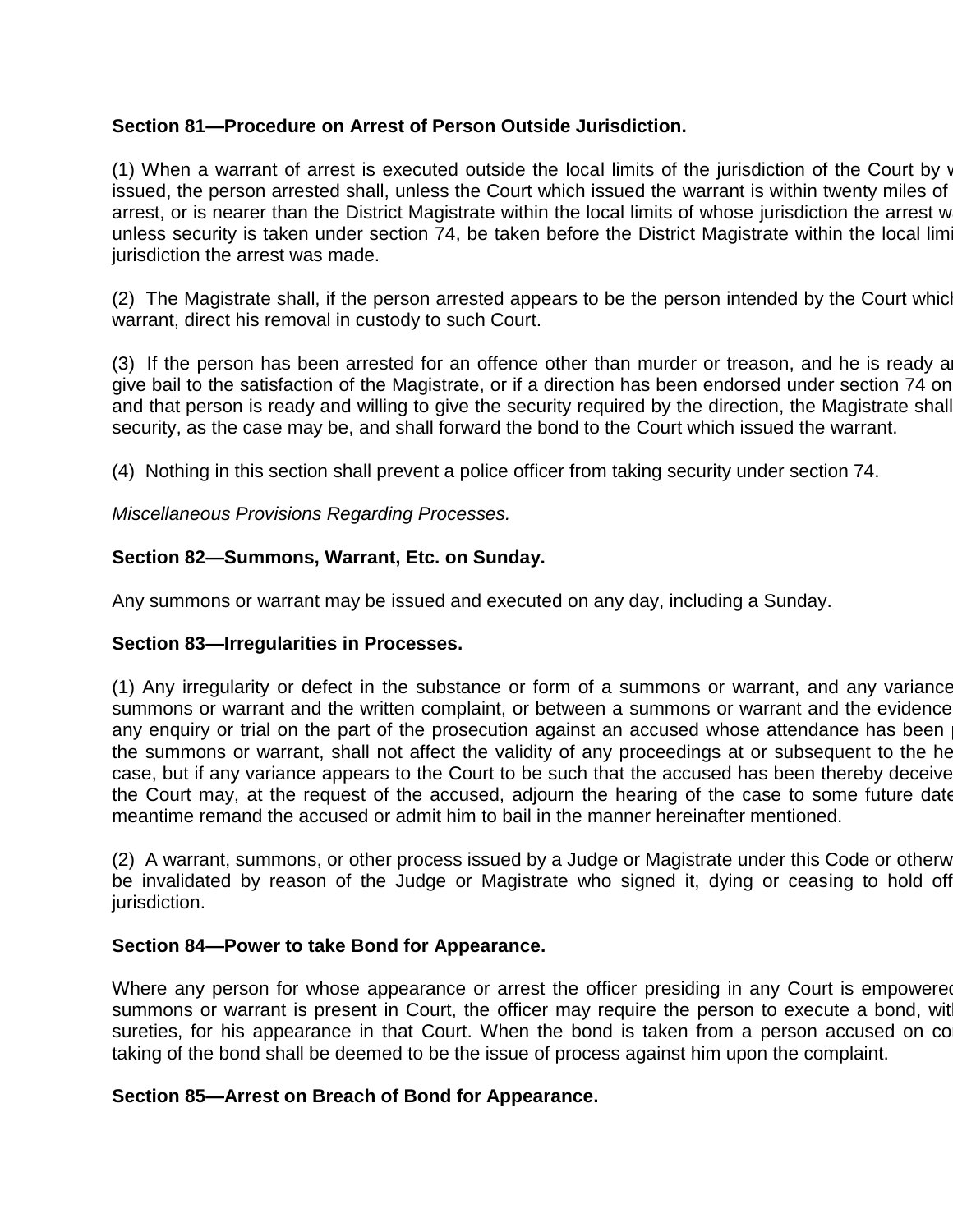When any person who is bound by any bond taken under this Code to appear before a Court does no the Court may issue a warrant directing that he be arrested and produced before it.

#### **Section 86—Power of Court to Order Prisoner to be Brought before it.**

(1) When any person for whose appearance or arrest a Court is empowered to issue a summons or confined in any prison within the local limits of the jurisdiction of such Court, the Court may issue an officer in charge of the prison requiring him to bring the prisoner in proper custody, at a time named in before the Court.

(2) The officer so in charge, on receipt of the order, shall act in accordance therewith, and shall provide for safe custody of the prisoner during his absence from the prison.

#### **Section 87—Provision of this Part Generally Applicable to Summonses and Warrants.**

The provisions in this Part relating to a summons and warrant, and their issue, service, and execution, far as may be, apply to every summons and every warrant of arrest issued under this Code or enactment.

#### *Search Warrants*

#### **Section 88—When Search Warrant may be Issued and Proceedings Thereunder.**

(1) A District Magistrate who is satisfied, by evidence upon oath, that there is reasonable ground for b there is in any building, vessel, carriage, box, receptacle, or place—

(a) anything upon or in respect of which any offence has been or is suspected to have been co which according to any law for the time being in force, the offender may be arrested without wa

(b) anything which there is reasonable ground for believing will afford evidence as to the comany such offence; or

(c) anything which there is reasonable ground for believing is intended to be used for the committing an offence against the person for which, according to any law for the time being offender may be arrested without warrant,

may at any time issue a warrant under his hand authorising any constable to search any such build carriage, box, receptacle, or place for any such thing, and to seize and carry it before the Magistrate warrant or some other Magistrate to be by him dealt with according to law.

(2) If the thing to be searched for is gunpowder or any other explosive or dangerous or noxious s thing, the person making the search shall have the same powers and protection as are given by any time being in force to any person lawfully authorised to search for any such thing, and the thing its disposed of in the manner as directed by any such law or, in default of such direction, as the Super Police may direct.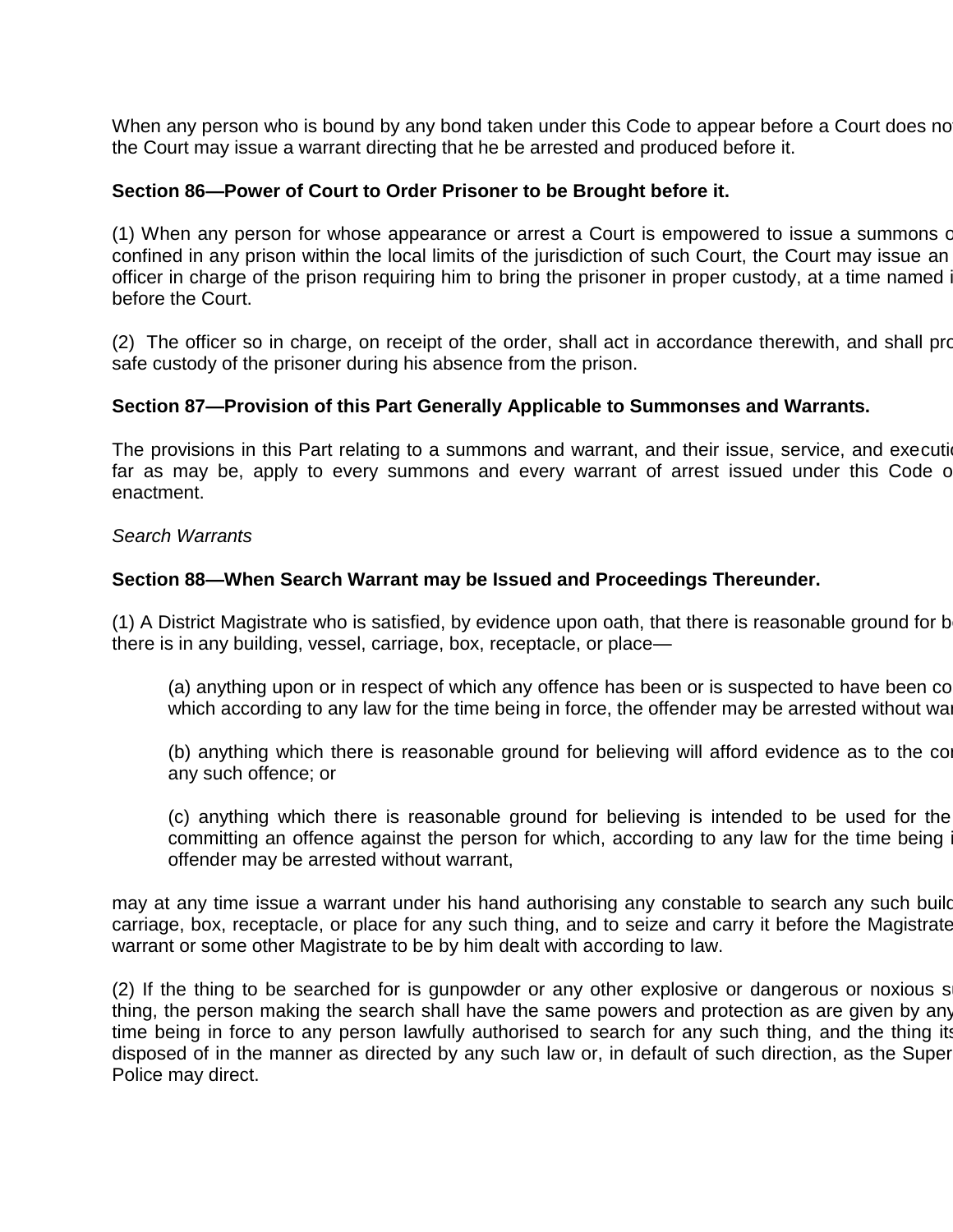# **Section 89—Time when Search Warrant may be Executed.**

Every search warrant may be issued and executed on a Sunday and shall be executed between the h a.m. and 6.30 pm., but the Court may, by the warrant, in its discretion, authorise the police officer or other to whom it is addressed to execute it at any hour.

## **Section 90—Persons in Charge of Closed Place to Allow Ingress.**

(1) Whenever any building or other place liable to search is closed, any person residing in or being the building or place shall, on demand of the police officer or other person executing the search war him free entry thereto and afford all reasonable facilities for a search therein.

 $(2)$  If entry into the building or other place cannot be so obtained, the police officer or other person e search warrant may proceed in the manner prescribed by sections 4 and 5.

(3) When any person in or about such building or place is reasonably suspected of concealing about any article for which search should be made, such person may be searched. If such person is a provisions of section 8 (3) shall be observed.

# **Section 91—Detention of Articles Seized.**

(1) When any thing is seized under a search warrant and brought before any Magistrate, he may detain it to be detained, taking reasonable care that it is prescribed till the conclusion of the case; and if any made, he may order it further to be detained for the purpose of or pending an appeal. If no appeal i Magistrate shall direct the thing to be restored to the person from whom it was taken, except in hereinafter mentioned, unless he is authorised or required by law to dispose of it otherwise.

(2) If, under any such warrant, there is brought before any Magistrate any forged bank note, bank note instrument, or anything the possession of which, in the absence of lawful excuse, is an offence according to anything the possession of which, in the absence of lawful excuse, is an offence according to anything the angle law for the time being in force, the Magistrate may direct it to be detained for production in evider otherwise dealt with as the case may require.

(3) If, under any such warrant, there is brought before any Magistrate any counterfeit coin or other possession of which, with knowledge of its nature and without lawful excuse, is an offence according for the time being in force, it shall be delivered up to the Superintendent of Police, or to any person authorised by him to receive it, as soon as it has been produced in evidence, or as soon as it appears that it will not to be so produced.

## **Section 92—Provisions Applicable to Search Warrants.**

Sections 73 (1) and (3), 75, 76, 78, 79, 80 and 83 shall, so far as may be, apply to all search warr under section 88.

## **Section 93—Search without a Warrant in Certain Cases where Articles are Being Conveyed, Etc.**

Whenever a police officer has reasonable cause to believe that any article which has been stolen or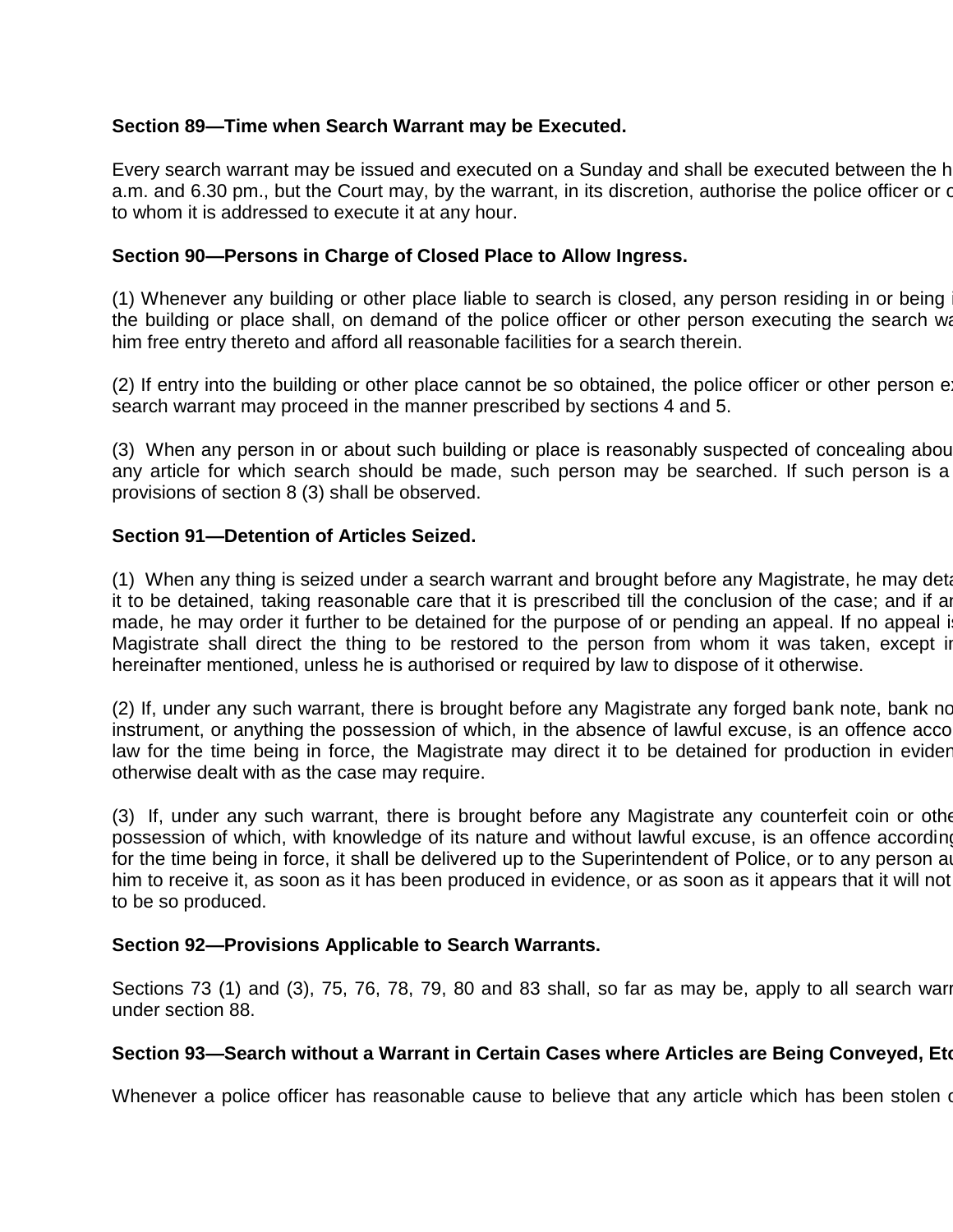unlawfully obtained, or in respect of which a criminal offence has been, is being, or is about to be combeing conveyed, or is concealed or carried on any person in a public place, or is concealed or conta package in a public place, for the purpose of being conveyed, then and in any such case, if the police of considers that the special exigencies of the case so require, he may without a warrant or other writt apprehend, seize, and search any such person, package, or article, and may thereupon take posses detain such article together with the package, if any, containing it, and may also arrest any person concealing, or carrying the same as aforesaid.

### **Section 94—Search of Premises without Warrant.**

(1) Any police officer not below the rank of Assistant Superintendent of Police, or who being below such a authorised in writing so to do by some police officer not below such rank, may enter any house, shop, yard, ship, boat, vessel, beach, or other premises which he has reasonable cause to believe c property which has been stolen or dishonestly received and may search for, seize, and secure, an which he has reasonable cause to believe has been stolen, or dishonestly received in the same mar had a search warrant and the property seized, if any, corresponded to the property described in s warrant.

(2) Authorisations, searches, and seizures, given or made under this section shall not be conf particular property, but may be general.

### **Section 95—Saving with Respect to Certain Postal Matter.**

Sections 88 and 93 shall not apply to the case of postal matter in transit by post, except where the p has been, or is suspected of having been dishonestly appropriated during such transit.

#### *Provisions as to Bail and Recognizances Generally*

#### **Section 96—Granting of Bail.**

(1) Subject to the provisions of this section, a court may grant bail to any person who appears or is brow it on any process or after being arrested without warrant, and who—

(a) is prepared at any time or at any stage of the proceedings or after conviction pending an appeal bail, and

(b) enters into a bond in the manner hereinafter provided, with or without a surety or sureties, for his appearance before that court or some other court at the time and place mentioned in the

(2) Notwithstanding anything in subsection (1) of this section or in section 15, but subject to the  $(2)$ provisions of this section, the High Court or a Circuit Court may in any case direct that any person be bail or that the bail required by a District Court or police officer be reduced.

(3) The amount and conditions of bail shall be fixed with due regard to the circumstances of the cas not be excessive or harsh.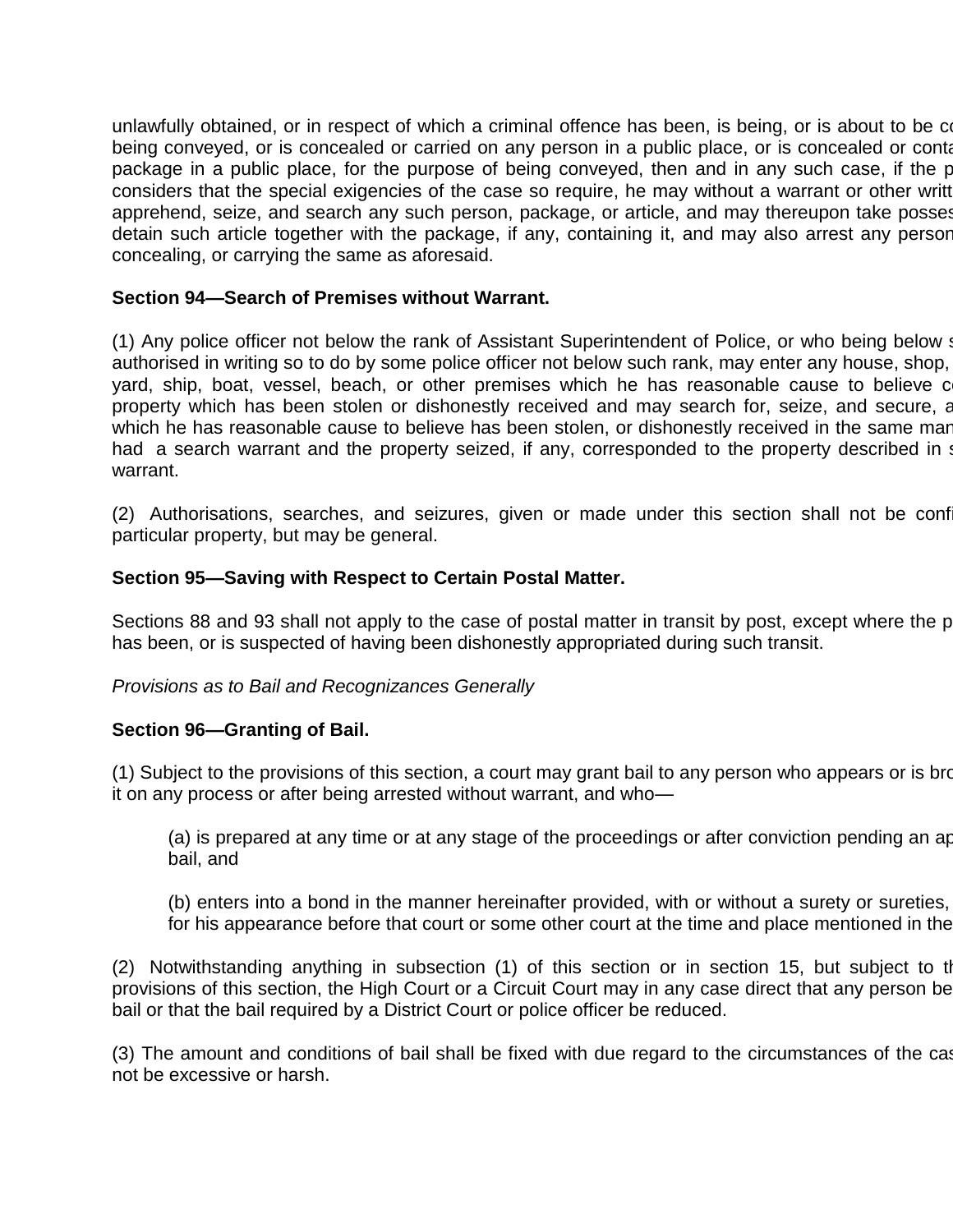- (4) A court shall not withhold or withdraw bail merely as a punishment.
- (5) A court shall refuse to grant bail if it is satisfied that the defendant—
	- (a) may not appear to stand trial; or
	- (b) may interfere with any witness or evidence, or in any way hamper police investigations; or
	- (c) may commit a further offence when on bail; or

(d) is charged with an offence punishable by imprisonment exceeding six months which is alle been committed while he was on bail.

(6) In considering whether it is likely that the defendant may not appear to stand trial the court shall account the following considerations—

- (a) the nature of the accusation;
- (b) the nature of the evidence in support of the accusation;
- (c) the severity of the punishment which conviction will entail;

(d) whether the defendant, having been released on bail on any previous occasion, has wilf comply with the conditions of any recognizance entered into by him on that occasion;

- (e) whether or not the defendant has a fixed place of abode in Ghana, and is gainfully employe
- (f) whether the sureties are independent, of good character and of sufficient means.
- (7) A court shall refuse to grant bail—

(a) in a case of treason, subversion, murder, robbery, hijacking, piracy, rape and defilemen from lawful custody; or [As amended by the Criminal Procedure Code (Amendment) Act, 2002 (7)].

(b) where a person is being held for extradition to a foreign country.

## **Section 97—General Provisions as to Recognizances.**

(1) When, as respects any bond, the amount has been fixed in which the sureties (if any) are to be bond need not be entered into before the Court, but may, subject to any rules made in pursuance of the entered into by the parties before any other Court or before any clerk of a Court, or before a Sub-Police or other officer of police of equal or superior rank or in charge of any police station, or where parties is in prison, before the Superintendent or other keeper of the prison; and thereupon all the co of law shall ensue, and the provisions of this Code with respect to bonds taken before a Court shall the bond had been entered into before a Court.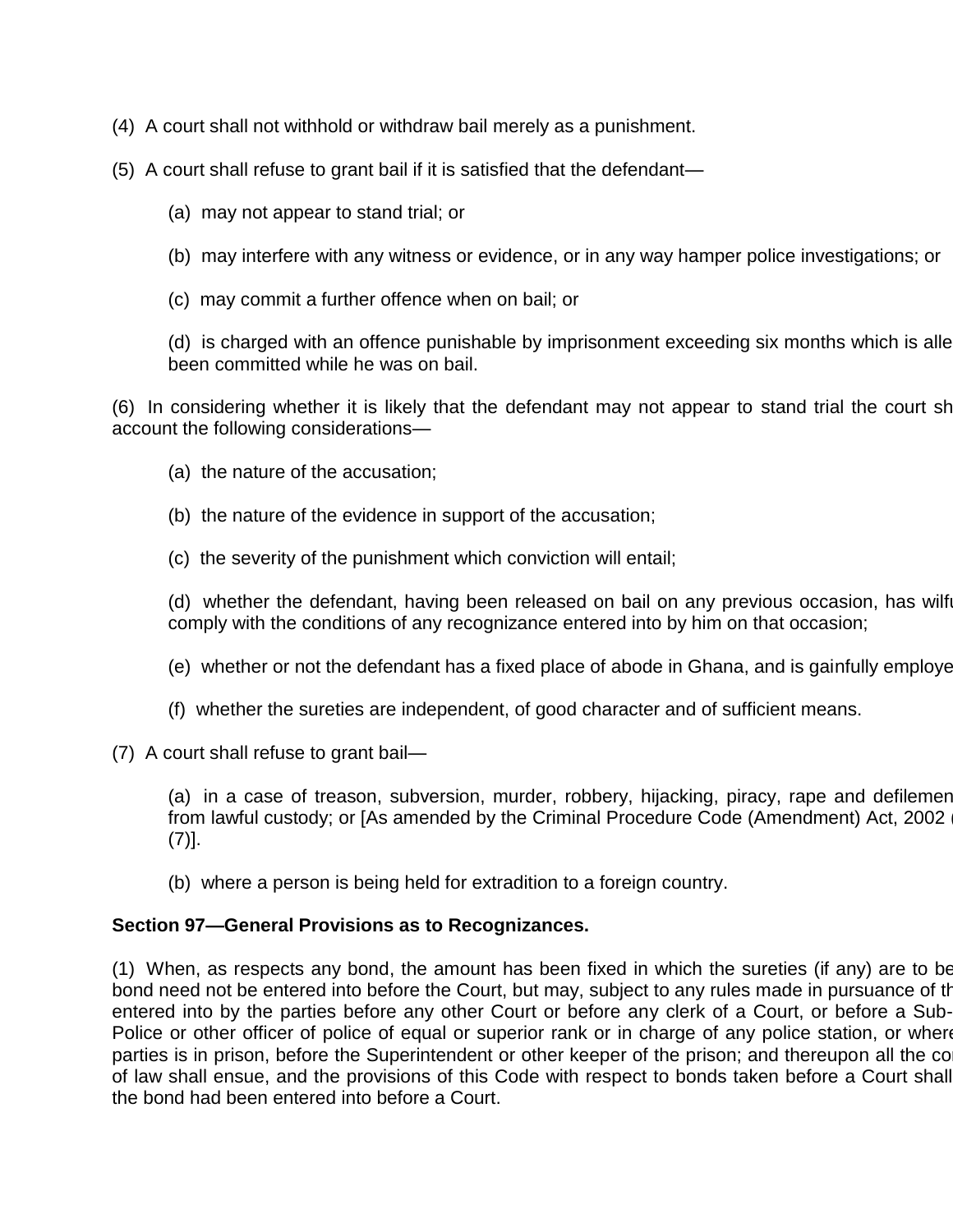(2) Where as a condition of the release of any person he is required to enter into a bond with sureties, the sureties may be taken separately and either before or after the bonds of the principal, and if s bonds of the principal and sureties shall be as binding as if they had been taken together and at the same

(3) A bond for the appearance of any person before the Court may be conditioned for his appearance time and place to which, during the course of the proceedings the hearing may be from time to time without prejudice, however to the power of the Court to vary the order at any subsequent hearing.

### **Section 98—Discharge from Custody.**

(1) Where the execution of a bond is a condition of the release of any person, that person shall be soon as the bond has been executed and if he is in prison or police custody, the Court shall issue release to the officer in charge of the prison or other place of detention and the officer on receipt of the release him.

(2) Nothing in this section or in section 96 shall require the release of any person liable to be detain matter other than that in respect of which the bond was executed.

### **Section 99—Deposit Instead of Recognizance.**

When any person is required by any Court or officer to execute a bond, with or without sureties, the Court or officer may, except in the case of a bond for good behaviour permit him to deposit a sum of mon amount as the Court or officer may fix in lieu of executing such a bond, as security for the due perforn conditions imposed on him by the Court or officer requiring the execution of the bond. Upon the br such conditions, proceedings under section 104 may be taken for the forfeiture of the deposit in the same and to the same extent as if a bond for the amount of the deposit had in fact been executed.

#### **Section 100—Variation of a Recognizance.**

If at any time after a bond has been entered into it appears to the Court that for any reason the unsuitable or that having regard to all the circumstances of the case, the amount of the bond is insu Court may issue a summons or warrant for the appearance of the principal, and upon him coming Court, may order him to execute a fresh bond in another amount or with other surety or sureties, as the be, and on his failing to do so may commit him to prison for a term not exceeding the maximum term for  $\alpha$ could have been committed to prison had he failed to produce a surety in the first instance.

#### **Section 101—Discharge of Sureties.**

(1) Any surety for the appearance or behaviour of any person may at any time apply to a District M discharge the bond either wholly or so far as it relates to the applicant.

(2) On the application being made the Magistrate shall issue his warrant of arrest directing that the released be brought before him.

(3) On the appearance of the person pursuant to the warrant, or on his voluntary surrender, the Magi direct the bond to be discharged either wholly or so far as it relates to the applicant or applicants, a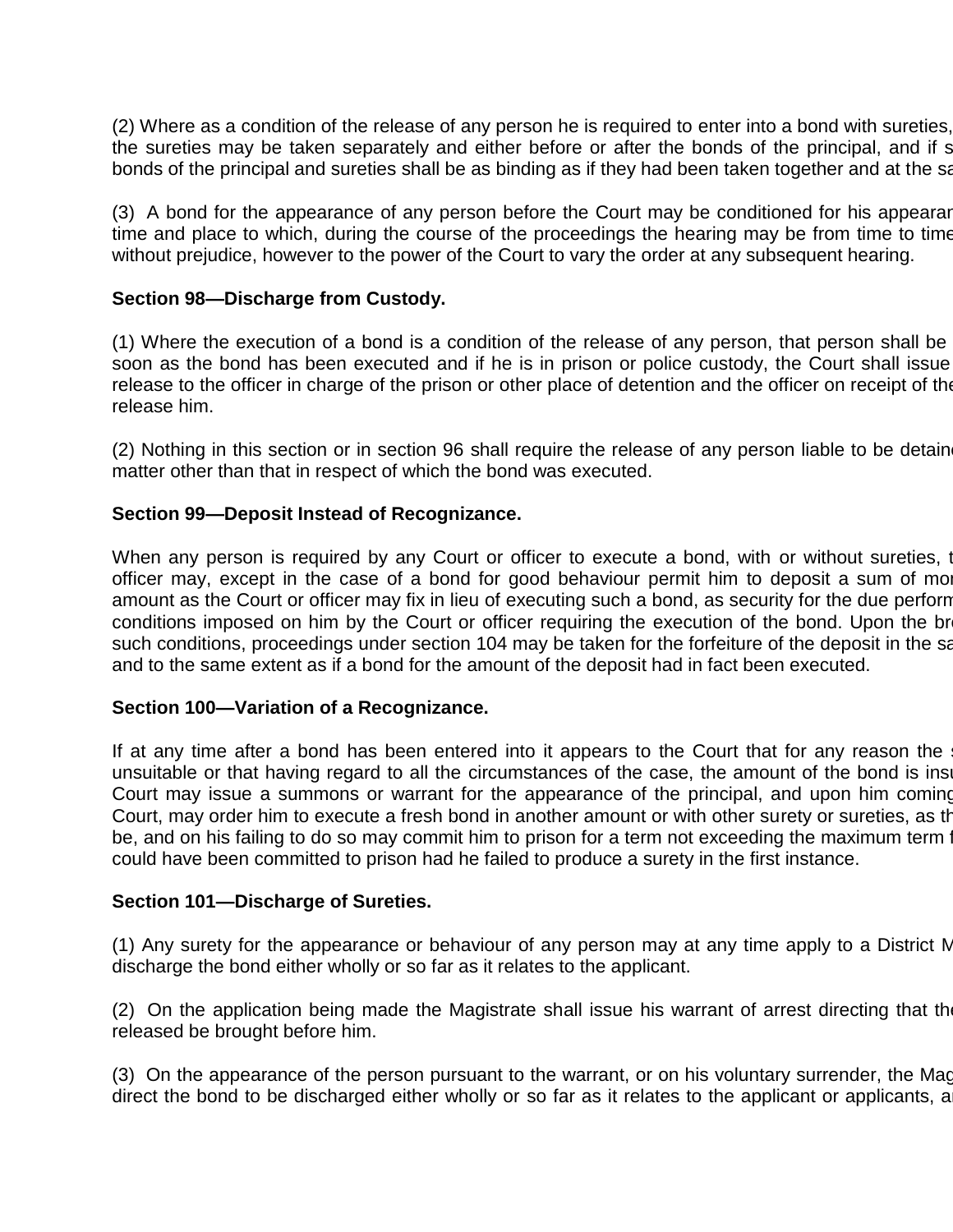upon such person to find other sufficient sureties, and if he fails to do so may commit him to prison.

## **Section 102—Recognizances in Respect of Minors.**

When in any case the person in respect of whom a Court makes an order requiring that a bond to be is a juvenile, the Court shall not require the juvenile to execute the bond, but shall require a relative, other fit person with or without sureties to execute a bond on condition that the juvenile shall do what under the Court's order. [As amended by the Criminal Procedure Code (Amendment) Act, (Act 633), s.

# **Section 103—Persons Bound by Recognizance Absconding may be Committed.**

If it appears to any Court, on information on oath, that any person bound by bond to appear before any Court, on information on oath, that any person bound by bond to appear before police officer is about to leave Ghana, the court may cause him to be arrested and may commit him to the trial, unless the Court shall see fit to admit him to bail upon further recognizance.

## **Section 104—Forfeiture of Recognizance.**

(1) Whenever it is proved to the satisfaction of a Court by which a recognizance under this Code has or when the recognizance is for appearance before a Court, to the satisfaction of that Cou recognizance has been forfeited, the Court shall record the grounds of proof, and may call upon bound by the recognizance to pay the penalty thereof, or to show cause why it should not be paid.

(2) If sufficient cause is not shown and the penalty is not paid, the Court may proceed to recover it any sum deposited in pursuance of section 99 or by issuing a warrant for the attachment and sale of the movable property belonging to such person or his estate if he be dead.

(3) The warrant may be executed within the local limits of the jurisdiction of the Court which issued it authorise the attachment and sale of any movable property belonging to such person without such endorsed by any Magistrate within the local limits of whose jurisdiction such property is found.

(4) If the penalty is not paid and cannot be recovered by attachment and sale, the person so bound the shall be shall be reconded shall and shall be readed. liable, by order of the Court which issued the warrant, to imprisonment without hard labour for a term extend to six months.

(5) [Repealed by the Criminal Procedure Code (Amendment) Act, 2002 (Act 633), s. (8)].

(6) Where a surety to a recognizance dies before the recognizance is forfeited, his estate shall be from all liability in respect of the recognizance.

(7) Where any person who has furnished security is convicted of an offence the commission of which a breach of the conditions of his recognizance, a certified copy of the judgment of the Court by wh convicted may be used as evidence in proceedings under this section against his surety or sureties certified copy is so used, the Court shall presume that offence was committed by him unless the proved.

## **Section 105—Appeal from and Review of Orders.**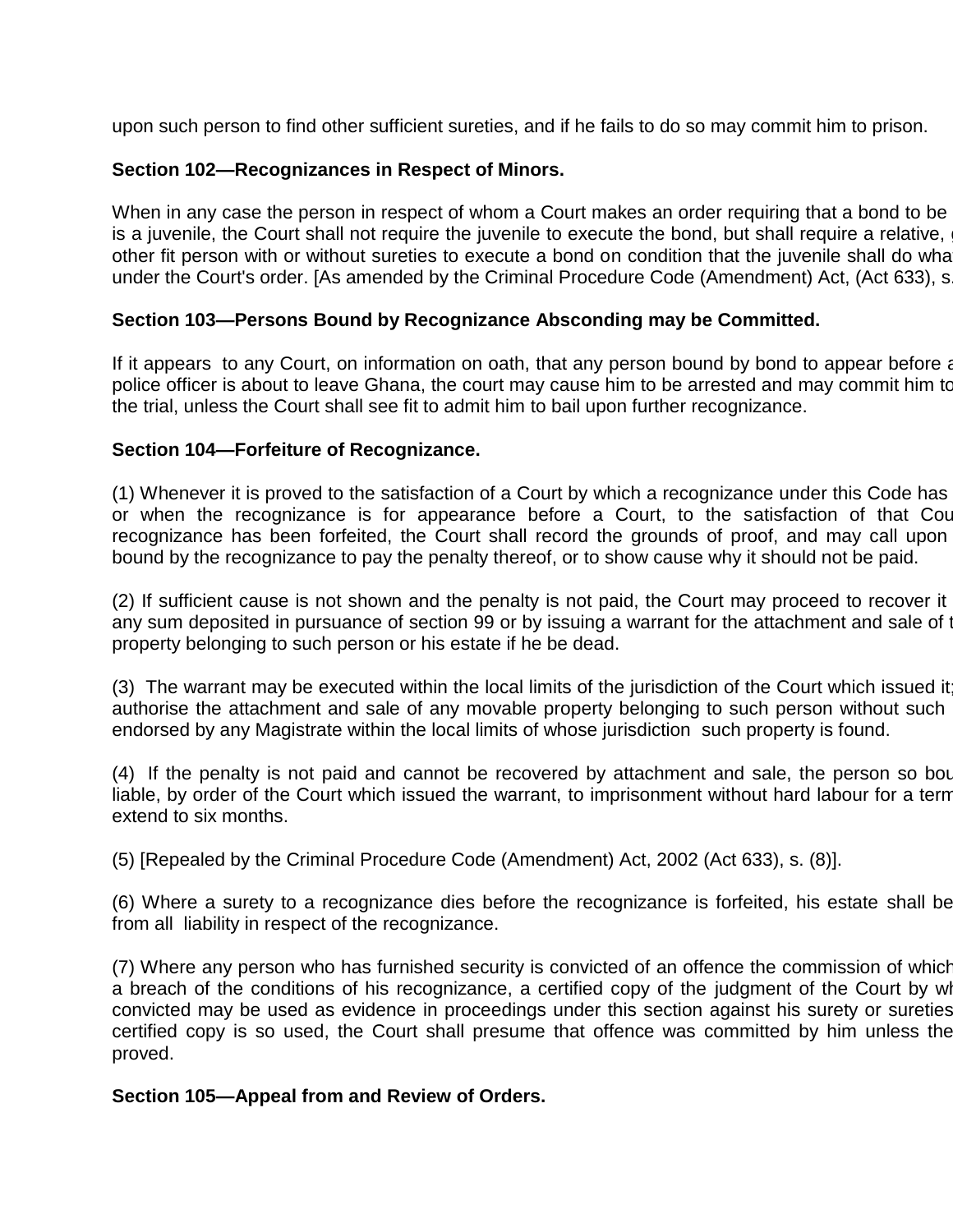All orders passed under section 104 by any Magistrate shall be appealable to and may be reviewed Court.

## **Section 106—Order of Fresh Security Upon Original Order.**

When any surety to a recognizance becomes insolvent or dies or when any recognizance is for section 104, the Court may order the person from whom such recognizance was demanded to f security in accordance with the directions of the original order, and, if such security is not furnishe may proceed as if there had been default in complying with the original order.

### **Section 107—Power to Direct Levy of Amount Due on Certain Recognizances.**

The High Court or a Circuit Court may direct any District Magistrate to levy the amount due on a reco appear and attend at that Court.

### **Section 108—Photographs and Finger Prints.**

(1) Whenever any person is prosecuted and charged before any Court with an offence which amounts or involves fraud or dishonesty, then and in every such case, whether such offence is to be tried sum indictment, or whether the person has or has not been admitted to bail, a competent police authority of may at his discretion cause to be taken for use and record in the Police Department such p descriptions, measurements, thumb prints, and finger prints of the person as the competent police aut fit.

(2) If the person is not convicted as a result of or in connection with that prosecution, then the photographs and and and and and and the photographs and the photographs and the photographs and the photographs and the pho the records of his thumb prints and finger prints shall be destroyed.

(3) Every competent police authority is hereby authorised and empowered to take all such necessary to do all such things as the proper and efficient execution of this section may reasonably require.

*Joinder of Charges and Accused.*

#### **Section 109—Joinder of Charges.**

 $(1)$  For every distinct offence of which any person is accused there shall, subject to subsection  $(2)$ , be charge or count.

(2) Charges or counts for any offences may be joined in the same complaint, charge sheet, or ind tried at the same time if such charges or counts are founded on the same facts, or form or are a part of offences of the same or a similar character.

#### **Section 110—Joinder of Accused.**

(1) The following persons may be charged and tried together namely—

(a) persons accused of the same offence committed in course of the same transaction;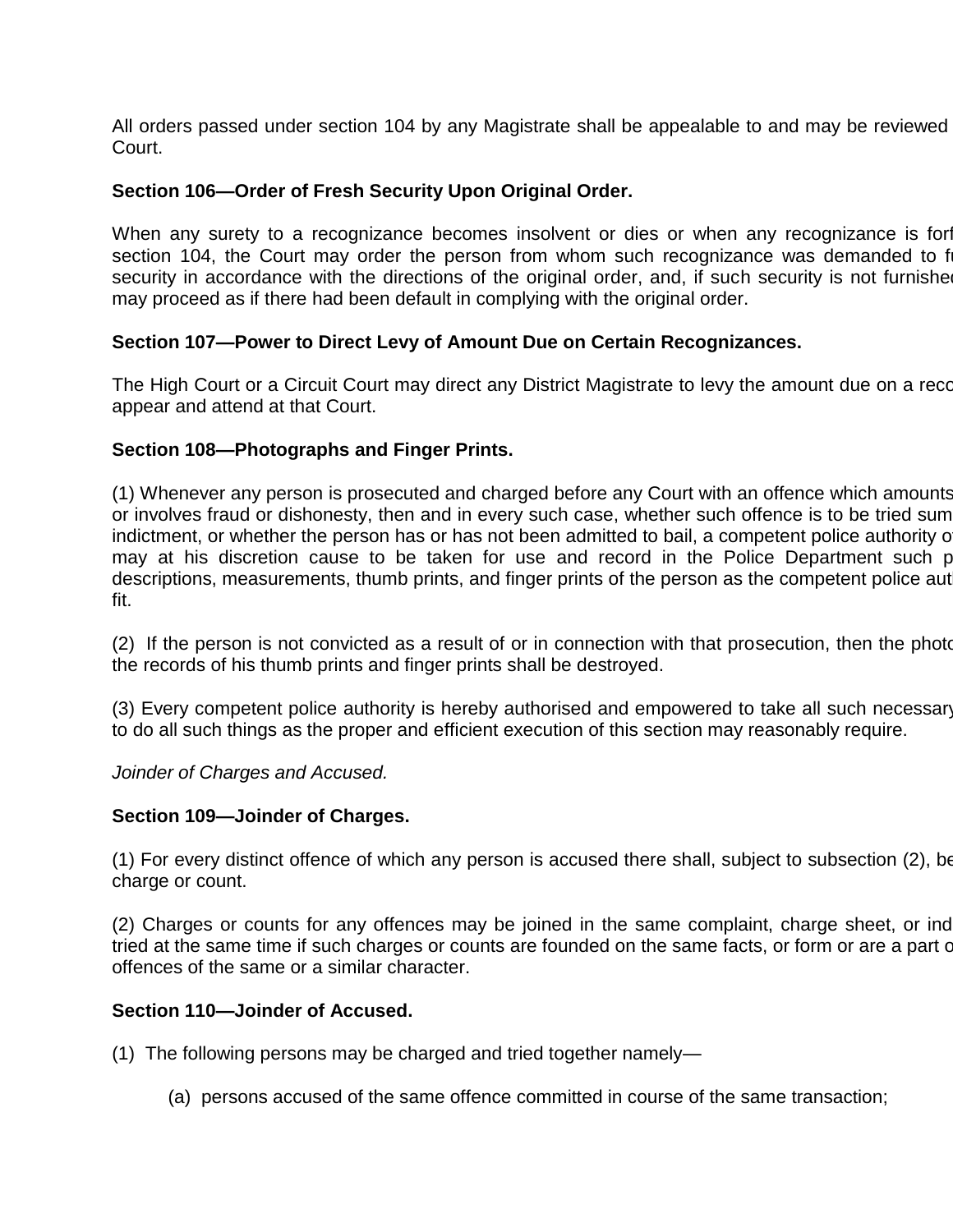(b) persons accused of an offence and persons accused of abetment, or of an attempt to c offence;

(c) persons accused of different offences provided that all the offences are founded on the same form or are part of a series of offences of the same or a similar character;

(d) persons accused of different offences committed in the course of the same transaction.

(2) No trial shall be invalidated by reason only that two or more persons have wrongly been tried together on complaint, charge sheet or indictment unless objection is made by any of the accused at the time or was called upon to plead.

## **Section 111—Separate Trial if Accused Likely to be Prejudiced by Joinder.**

Notwithstanding sections 109 and 110, where before any trial or at any stage of a trial, the Court is of the person accused may be prejudiced or embarrassed in his defence by reason of being charged with one offence in the same complaint, charge sheet, or indictment, the Court may order a separate trial or counts of such complaint, charge sheet, or indictment.

## **Section 112—Statement of Charges in Necessary Documents.**

(1) Subject to the special rules as to indictments hereinafter mentioned, every charge, complaint warrant, or other document laid, issued or made for the purpose of or in connection with any proceeding any Court for an offence shall be sufficient if it contains a statement of the offence with which the accu is charged together with such particulars as may be necessary for giving reasonable information as t of the charge and notwithstanding any rule of law to the contrary it shall not be necessary for it to further particulars than the said particulars.

(2) The statement of offence shall describe the offence shortly in ordinary language, avoiding as far the use of technical terms, and without necessarily stating all the essential elements of the offence offence is one created by an enactment may contain a reference to the enactment.

(3) Where an enactment applies to acts committed before its commencement a charge under the enactment in respect of such an act shall contain a reference to the section of the enactment under which the charged, notwithstanding that the enactment was not in force at the time when the act is alleged to committed.

(4) After the statement of the offence, necessary particulars of the offence shall be set out in ordinary in which the use of technical terms shall not be required.

(5) The following rules shall be applicable in all cases in which it may be necessary to refer to the c description of property in any complaint, summons, warrant, charge sheet, or indictment—

(a) if the property belonged to or was in possession of more than one person, whether as partr or otherwise, it may be laid in the name of one such persons and another or others. This rul bodies corporate, clubs, societies, joint tenants, tenants in common, partners and trustees;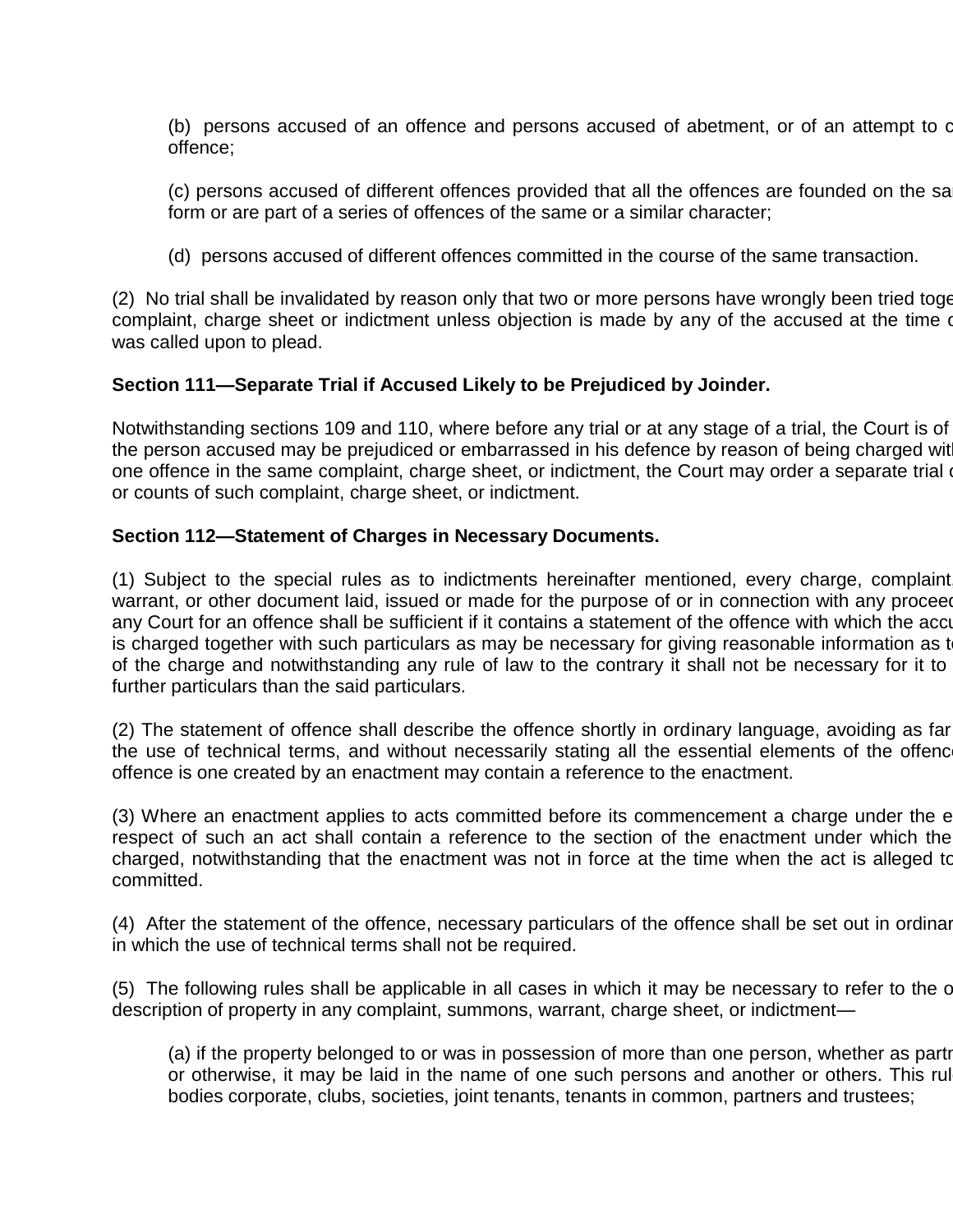(b) property of a body corporate, club, or society having a recognized manager or agent in recognized secretary, may be laid as the property of such secretary, manager, or agent, without naming the secretary, manager or agent;

(c) property belonging to or provided for the use of any public establishment, service, or depart be laid as the property of the Republic;

(d) coin and bank or currency notes may be described as money, and any averment as to any far as regards the description of the property, shall be sustained by proof of any amount of co bank or currency note, although the particular species of coin of which such amount was comp particular nature of the bank or currency note shall not be provided;

(e) property in any monument, memorial, tree, shrub or other thing in any cemetery or burial anything buried in any grave, may be laid in the Republic;

(f) property in respect of any postal matter, or of any chattel, money or valuable security sent b any public telegraph line or works may be laid in the Republic.

## **Section 113—Retrial.**

A person who has been once tried by a Court of competent jurisdiction for an offence, and convicted of the offence, shall not be liable to be tried again on the same facts for the same offence or any other which he could have lawfully been convicted at the first trial unless a retrial is ordered by a Court having do so.

## **Section 114—Retrial on Separate Charge.**

A person convicted or acquitted of any offence may be afterwards tried for any offence for which charge might have been made against him on the former trial under subsection (2) of section 109.

## **Section 115—Consequences Supervening or not Known at Time of Former Trial.**

A person convicted or acquitted of any act causing consequences which together with such act different offence from that for which such person was convicted or acquitted, may be afterwards tr last-mentioned offence, if the consequences had not happened or were not known to the Court to hav at the time when he was acquitted or convicted.

#### **Section 116—Where Original Court was not Competent to Try Subsequent Charge.**

A person convicted or acquitted of any offence may, notwithstanding the conviction or acquittal, be s charged with and tried for any other offence constituted by the same acts which he may have comr Court by which he was first tried was not competent to try the offence with which he is subsequently clarge.

#### **Section 117—Proof of Previous Conviction or Acquittal.**

(1) In any enquiry, trial, or other proceedings under this Code, a previous conviction or acquittal may b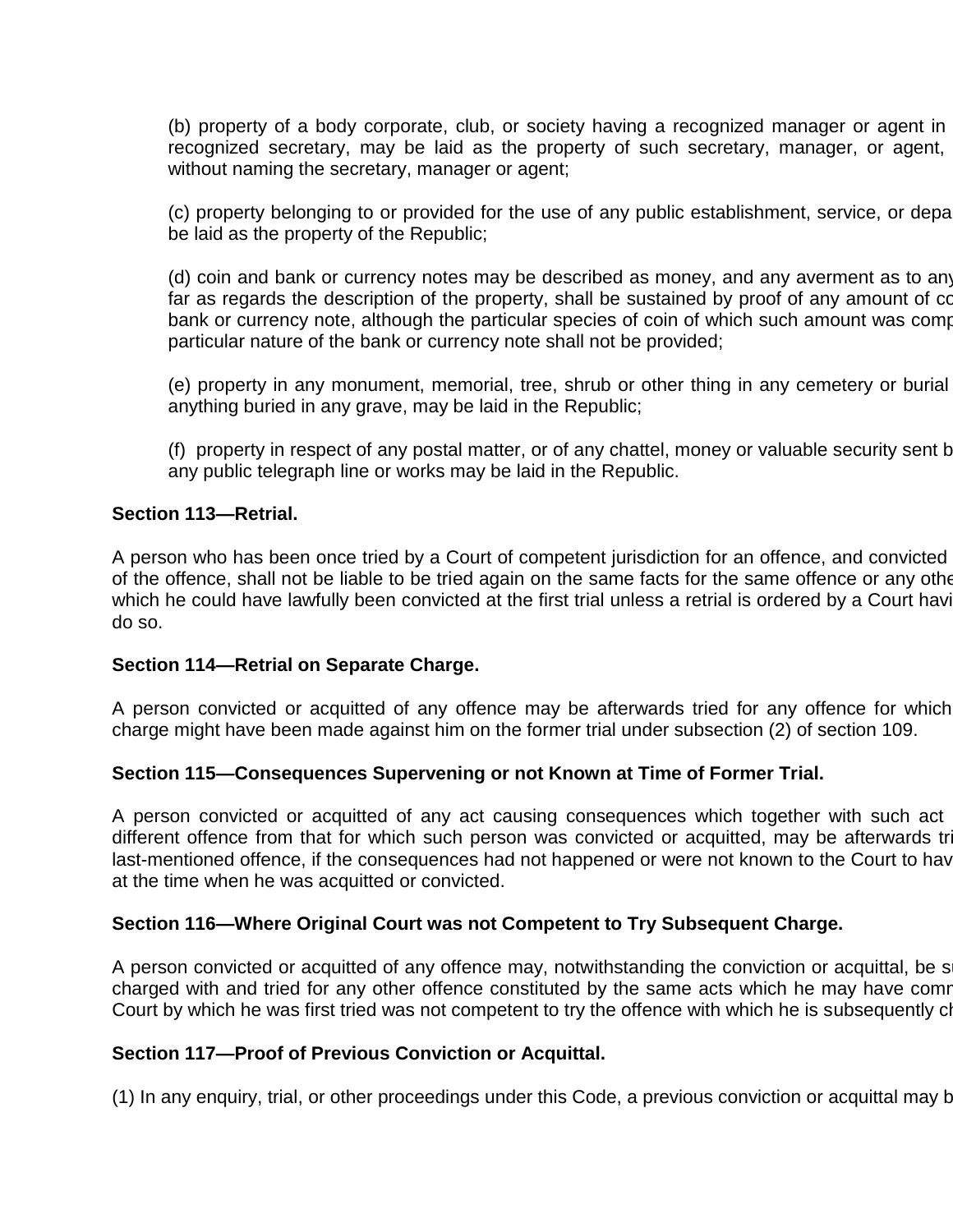addition to any other mode provided by any law for the time being in force—

(a) by an extract certified, under the hand of the officer having the custody of the records of which the conviction or acquittal was recorded, to be a copy of the sentence or order or acquitta

(b) by a certificate signed by the officer in charge of the prison in which the punishment or any was inflicted, or by production of the warrant of commitment under which the punishment was s

together with, in each case, evidence as to the identity of the accused with the person so convicted or

(2) A certificate in the form prescribed by the Minister responsible for the Police given under the hand appointed by the Minister in that behalf, who has compared the finger prints of an accused person with the finger prints of a person previously convicted, shall be prima facie evidence of all facts therein set forth p produced by the person who took the fingerprints of the accused.

(3) A previous conviction in any place outside Ghana may be proved by the production of a certificat to be given under the hand of a police officer in the country where the conviction was had, containing the sentence or order, and the finger prints, or photographs of the finger prints of the person so together with evidence that the finger prints of the person so convicted are those of the accused per certificate given under the hand of an officer appointed by the Minister under subsection (2) of this see has compared the fingerprints or photographs thereof of the person previously convicted with the fir the accused person and that they are those of one and the same person; and any certificate issued in with this subsection shall be prima facie evidence of all facts therein set forth without proof tha purporting to sign it did in fact sign it and was empowered so to do.

*Offences by Aliens Within Territorial Waters*

## **Section 118—Trial of Aliens for Offences Committed in Territorial Waters.**

 $(1)$  Subject to subsection  $(2)$  of this section proceedings for the trial of any person, who is not a citizen for an offence committed within the territorial waters of the Republic, shall not be instituted in any C with the leave of the President and upon his certificate that it is expedient that such proceedings instituted.

(a) Proceedings before a Magistrate previous to the committal of an offender for trial determination of the Magistrate that the offender is to be put upon his trial, shall not proceedings for the trial of the offence committed by the offender for the purposes of the said of certificate.

(b) It shall not be necessary to aver in any charge or indictment that the consent or certificate this section has been given, and the fact of it having been given shall be presumed, unless disputed by the fact accused at the trial; and the production of a document purporting to be issued by the Pr containing such consent and certificate shall be sufficient evidence for all the purposes of this the consent and certificate required by this section.

(3) "Offence" in this section means a felony or misdemeanour.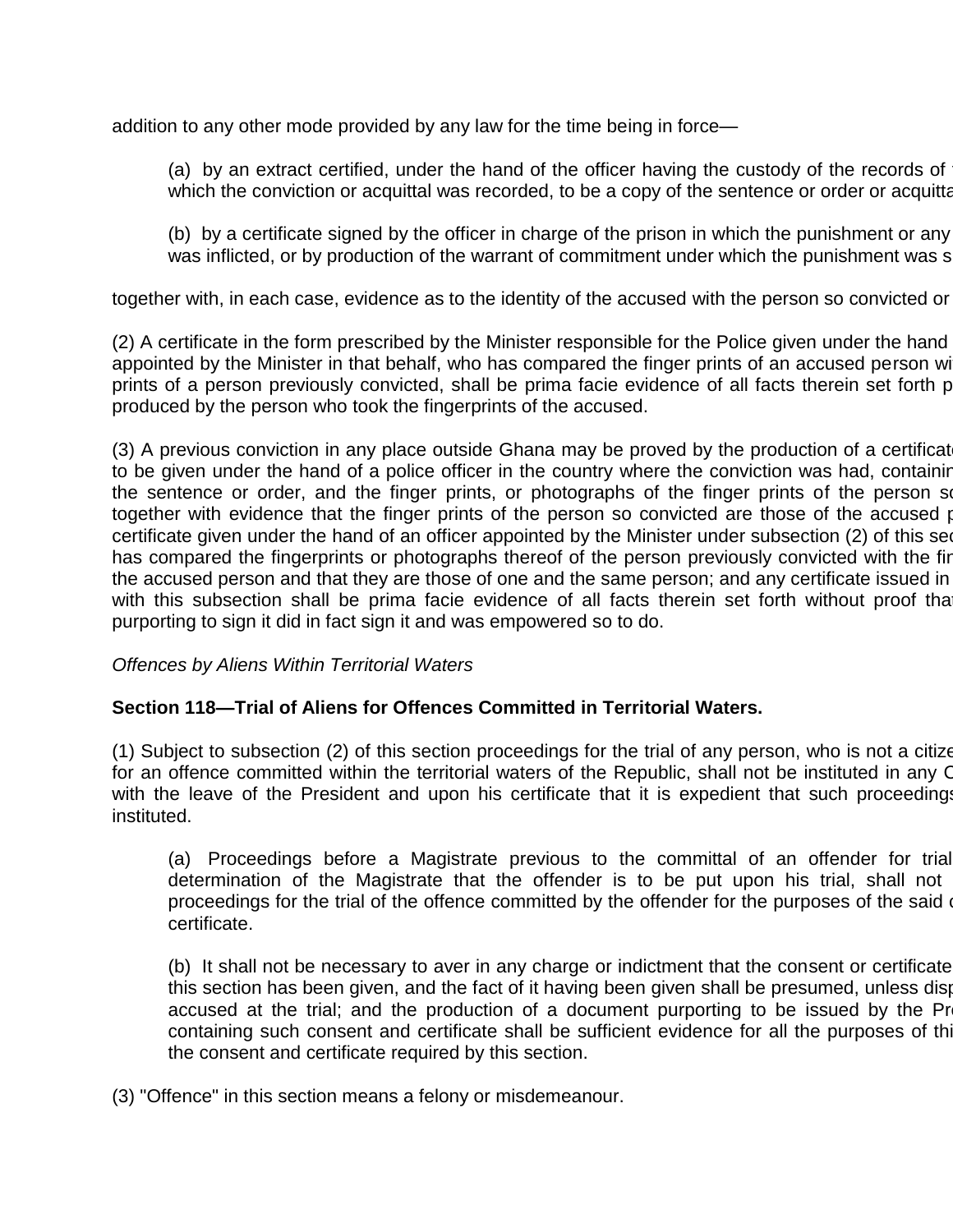## *Examination of Witnesses*

Section 119—Repealed by N.R.C.D. 324.

Section 120—Repealed by Act 372, 3rd schedule.

Section 121—Certain Scientific Reports to be Evidence in all Courts.

(1) Any document purporting to be an original report under the hand of any Government medical analyst, chemical examiner or geologist, or of any assayer or mineralogist recognised by Mini purposes of this section by notification published in the Gazette, upon any substance or thing submitted to him examination or analysis and report, may, if it is directed to the Court or is produced by any police office it is directed or someone acting on his behalf, be used as evidence of the facts therein stated in any entity, or other proceeding under this Code.

(2) Any document purporting to be an original report under the hand of a qualified medical practitioner the nature or extent of the injuries of any person certified to have been examined by the practitioner, directed to the Court or is produced by any police officer to whom it is addressed or by someone a behalf, be admitted as evidence of the facts therein stated in any trial before a District Court.

(3) Any document purporting to be an original report under the hand of a person gazetted as the Chief Officer or as an Engineer Transport Officer relating to the condition of any motor vehicle or trailer, directed to the Court or produced by any police officer to whom it is addressed or by someone a behalf, be admitted as evidence of the facts therein stated in any trial before a District Court. For the this subsection "motor vehicle" and "trailer" shall have the meanings respectively assigned to ther Road Traffic Ordinance.

(4) The Court may presume that the signature to any such document is genuine, and that the person held the office which he professed to hold or was recognised as an assayer or mineralogist at the tir signed it.

(5) Upon receiving such report in evidence the Court shall if it thinks such a course proper for the ends summon and examine such medical practitioner, analyst, chemical examiner, geologist, or mineral person gazetted in accordance with subsection (3), as a witness or cause his evidence to b commission under the provisions of this Code as the case may require.

## **Section 122—Documents or Copies to be Evidence.**

(1) Subject to this section where, at the trial of a person, it is necessary or desirable to produce to the official document issued by any authority or officer of the Armed Forces (or any entry in any such then, and in any such case—

(a) a document purporting to be an original document under the hand of an officer of the Arr and certified by the officer having the custody of the document as being produced from his cust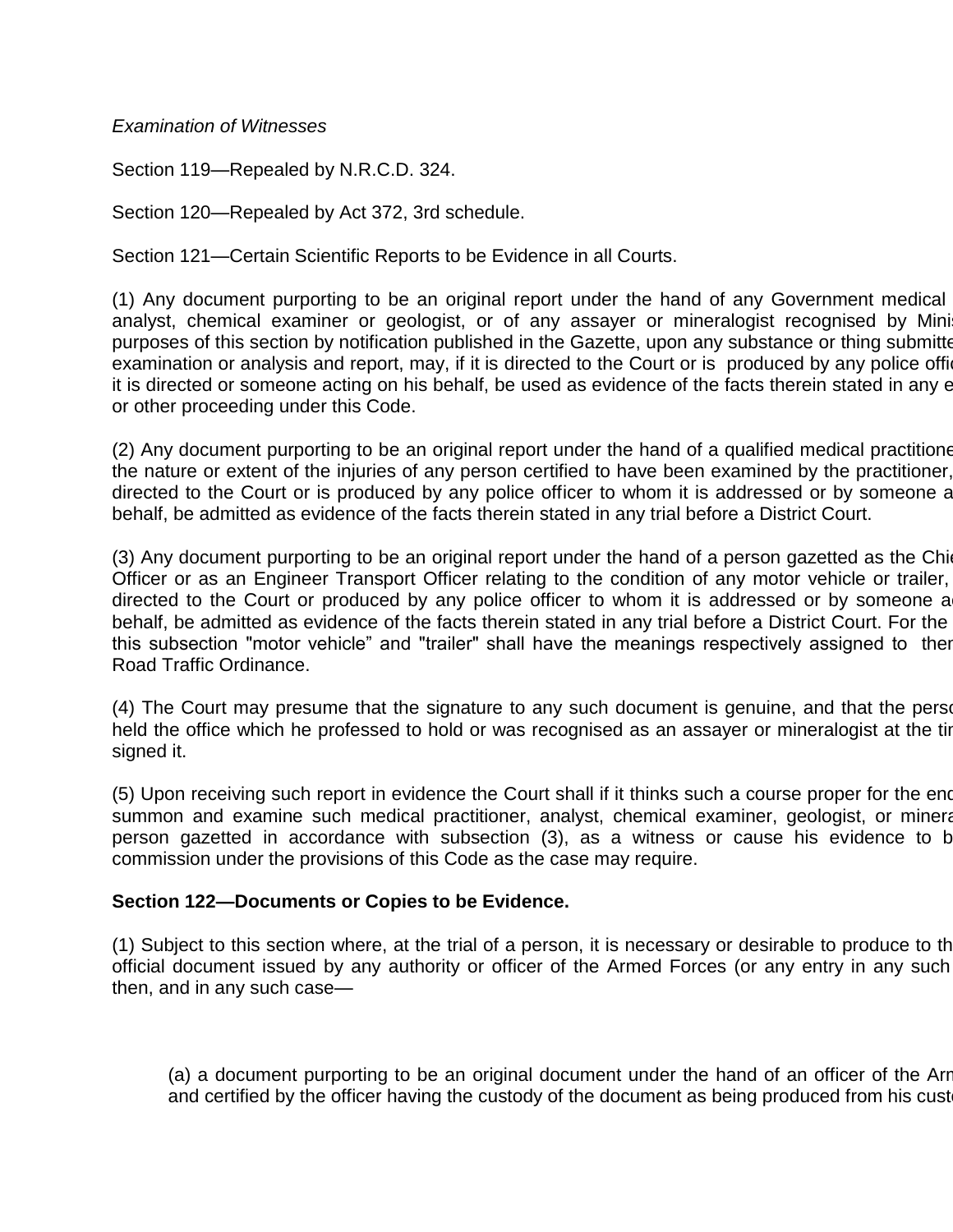(b) a copy of any document (or of any entry in a document which is certified under the hand of having the custody of the original document to be a true copy of the original document or entry,

may, at the trial, be admitted by the Court in evidence without officer who signed or certified the docun or who has the custody of the original being called to attend to give evidence upon oath, if the docun has been directed to the Court by the appropriate military authority, or is produced to the Court by the or by a police officer.

(2) Where, at any trial, it is intended to put in evidence a document or copy as provided in subsection. prosecution, at least two days before the accused is brought before the Court, shall serve written no intention upon the accused together with a copy of the relevant entry in, or part of, the document.

(3) The Court, when acting under this section at any trial, may presume that the signature of any military or officer is genuine and that the person signing or certifying held at the time the rank or appointme professed to hold.

(4) Nothing in this section shall prevent the Court, if it thinks such a course proper for the ends of  $j$ summoning or examining as a witness at any stage of the proceedings, the authority or officer concer causing his evidence to be taken on commission under the provisions of this Code.

Section 123—Repealed by N.R.C.D. 324

*Commissions for the Examination of Witnesses*

## **Section 124—Issue of Commission for Examination of Witness.**

(1) Whenever the High Court or a Circuit Court is satisfied that the examination of a witness is neces ends of justice, and that the attendance of such witness cannot be procured without such delay, inconvenience as, in the circumstances of the case, would be unreasonable, the Court may dispens attendance and issue a commission to any District Magistrate, within the local limits of whose jur witness resides, to take the evidence of the witness.

(2) The Magistrate to whom the commission is issued shall proceed to the place where the witnes summon the witness before him, and after satisfying himself that sufficient notice has been given to the the proceedings, shall take down the evidence of the witness in the same manner, and may for t exercise the same powers, as in the case of a trial.

#### **Section 125—Power of Magistrate to Apply for Commission.**

Whenever in the course of any enquiry, trial, or other proceeding under this Code before any District It appears that a commission ought to be issued for the examination of a witness whose evidence is ne the ends of justice, and that the attendance of such witness cannot be procured without such delay, inconvenience as in the circumstances of the case, would be unreasonable, the Magistrate shall apply Court or a Circuit Court stating the reasons for the application; and the Court may either issue a comthe manner hereinbefore provided or reject the application.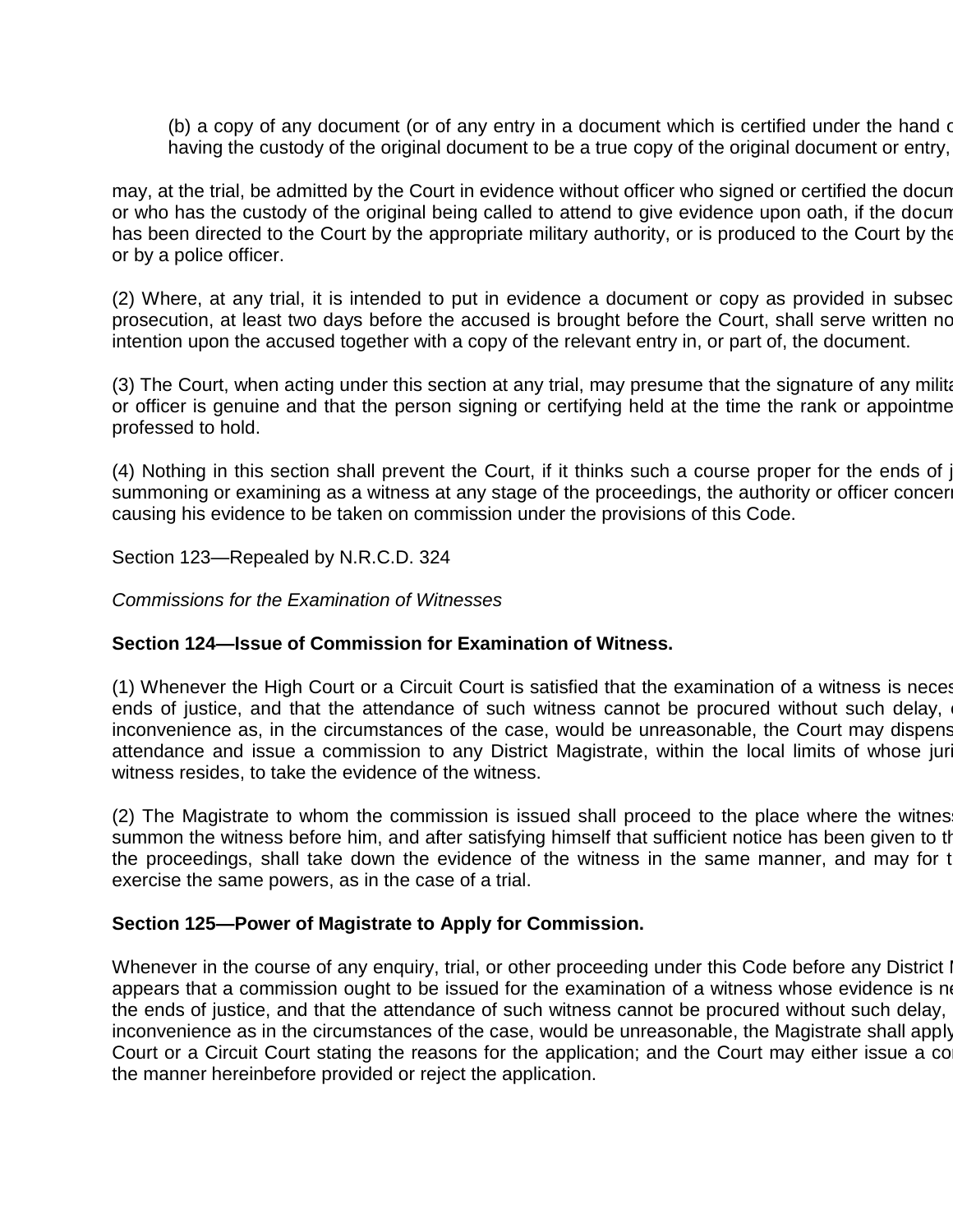## **Section 126— Parties may Examine Witnesses.**

(1) The parties to any proceedings under this Code in which a commission is issued may respectively interrogatories in writing which the Court directing the commission may think relevant to the issue, and Magistrate to whom the commission is directed shall examine the witness upon such interrogatories.

(2) Any such party may appear before the Magistrate by counsel, or in person, and may examine, cro and re-examine (as the case may be) the said witness.

(3) It is not necessary for the deposition to be taken in the presence of the accused if the accused or had the opportunity to cross-examine the witness.

# **Section 127—Return of Commission.**

(1) After the commission issued under section 124 or section 125 has been duly executed it shall be returned. together with the deposition of the witness examined thereunder, to the Court which issued commission, the return thereto, and the deposition shall be open at all reasonable times to inspe parties, and may, subject to all just exceptions, be read in evidence in the case by either party, and shall of the record.

 $(2)$  Any deposition so taken may also be received in evidence at any subsequent stage of the case be Court.

## **Section 128—Adjournment of Enquiry or Trial.**

In every case in which a commission is issued under section 124 or 125 the enquiry, trial, or other may be adjourned for a specified time reasonably sufficient for the execution and return of trial the contain

## *Evidence for Defence*

Section 129—Evidence of Witnesses.

(1) A person charged and called as a witness in pursuant of this Code shall not be asked, and if ask be required to answer, any question tending to show that he has committed, or been convicted charged, with any offence other than that wherewith he is then charged, or that he is of bad character,

(a) the proof that he has committed or been convicted of such other offence is admissible evidence to he is guilty of the offence wherewith he is then charged: or

(b) he has personally or by his counsel asked questions of the witness for the prosecution with establishing his own good character or has given or called evidence of his own good character.

Provided that nothing in paragraph (b) of this subsection shall be deemed to authorise the ac asked or to require him to answer any question tending to show that he has committed or been cor been charged with any offence other than that wherewith he is charged or an offence involving dishon statement.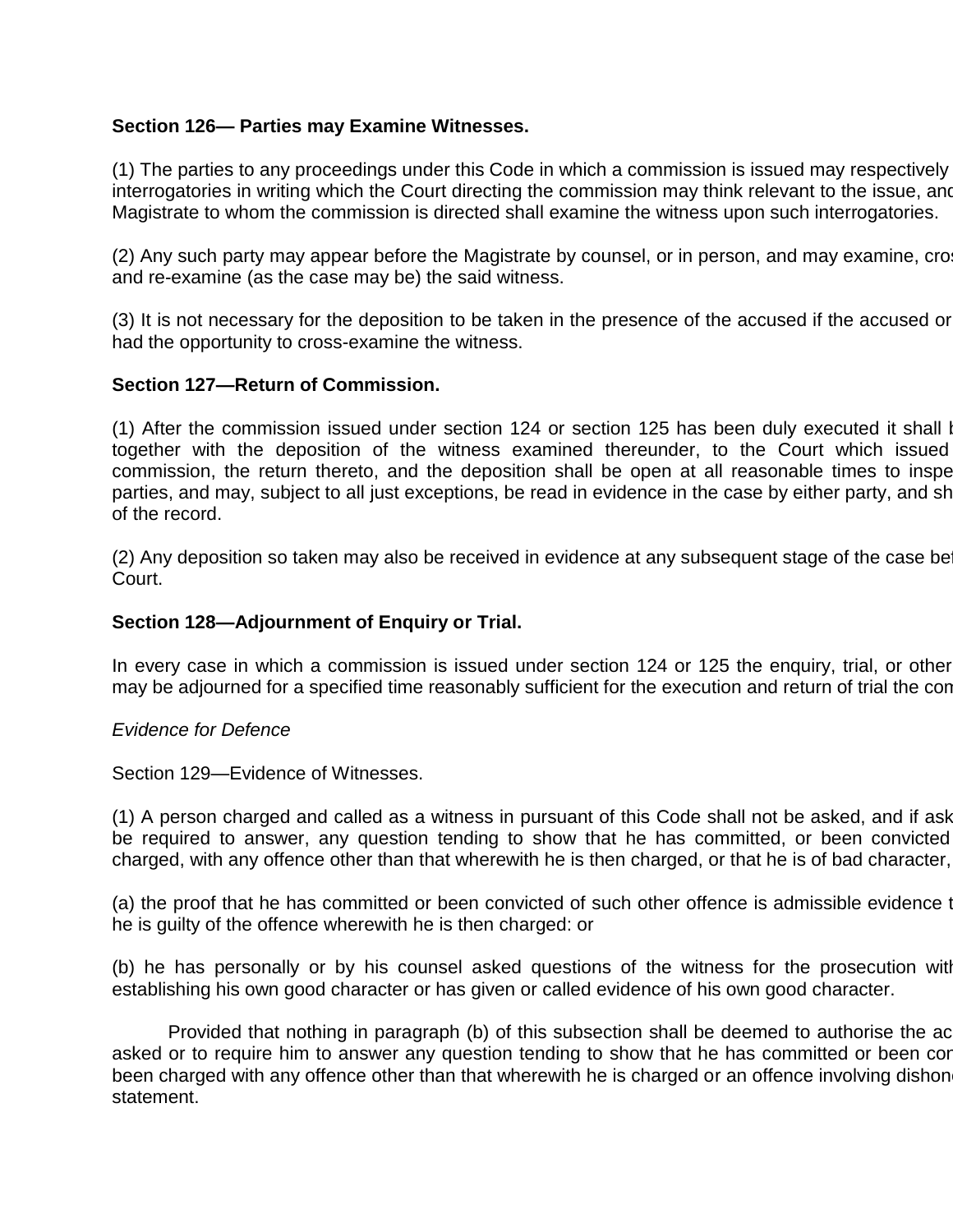(2) Every person called as a witness in pursuance of this Code shall, unless otherwise ordered by the his evidence from the witness-box or other place from which the other witness give their evidence.

Section 130—Repealed by N.R.C.D. 324

Section 131—Alibi.

(1) If the person charged intends to put forward as a defence a plea of alibi, he shall be bound to thereof to the prosecutor or his counsel with particulars as to the time and place and of the witnesses is proposed to prove it, prior in the case of a summary trial to the examination of the first witn prosecution and prior in the case of trial on indictment to the sitting of the trial Court on the date to whe has been committed for trial.

(2) If such notice is given the Court may upon the application of the prosecution grant such adjournment as in the Court may upon the application of the prosecution grant such adjournment as in the Court may upon the appli circumstances appears to the Court to be reasonable.

(3) If the person charged puts forward a defence of alibi without having given such notice the Court shall call him to give notice to the prosecution of the particulars mentioned in subsection (1) either forthwith or time as the Court may allow and after such notice has been given shall, if the prosecution so desires, case.

(4) If the person charged refuses to furnish the said particulars as required the case shall proce evidence in support of a plea of alibi shall be admissible evidence.

#### **Section 132—Right of Reply.**

(1) In cases where the right of reply depends upon the question whether evidence has been called for defence, the fact that the person charged has been called as witness shall not of itself confer on the the right of reply.

(2) Any of the following officers when appearing personally as counsel for the prosecution shall, in all the right or reply, that is to say—

(a) the Attorney-General, the Deputy Attorney-General, the Solicitor-General, the Director Prosecutions or the Chief Parliament Draftsman;

- (b) any Chief State Attorney, Principal State Attorney, Senior State Attorney or State Attorney;
- (c) any Police Officer being a person of not less than three years standing as a lawyer.

*Lunacy of Accused and Defence of Lunacy*

#### **Section 133—Enquiry by Court as to Lunacy of Accused.**

(1) When in the course of a trial or preliminary proceedings the Court has reason to believe that the a unsound mind and consequently incapable of making his defence, it shall enquire into the fact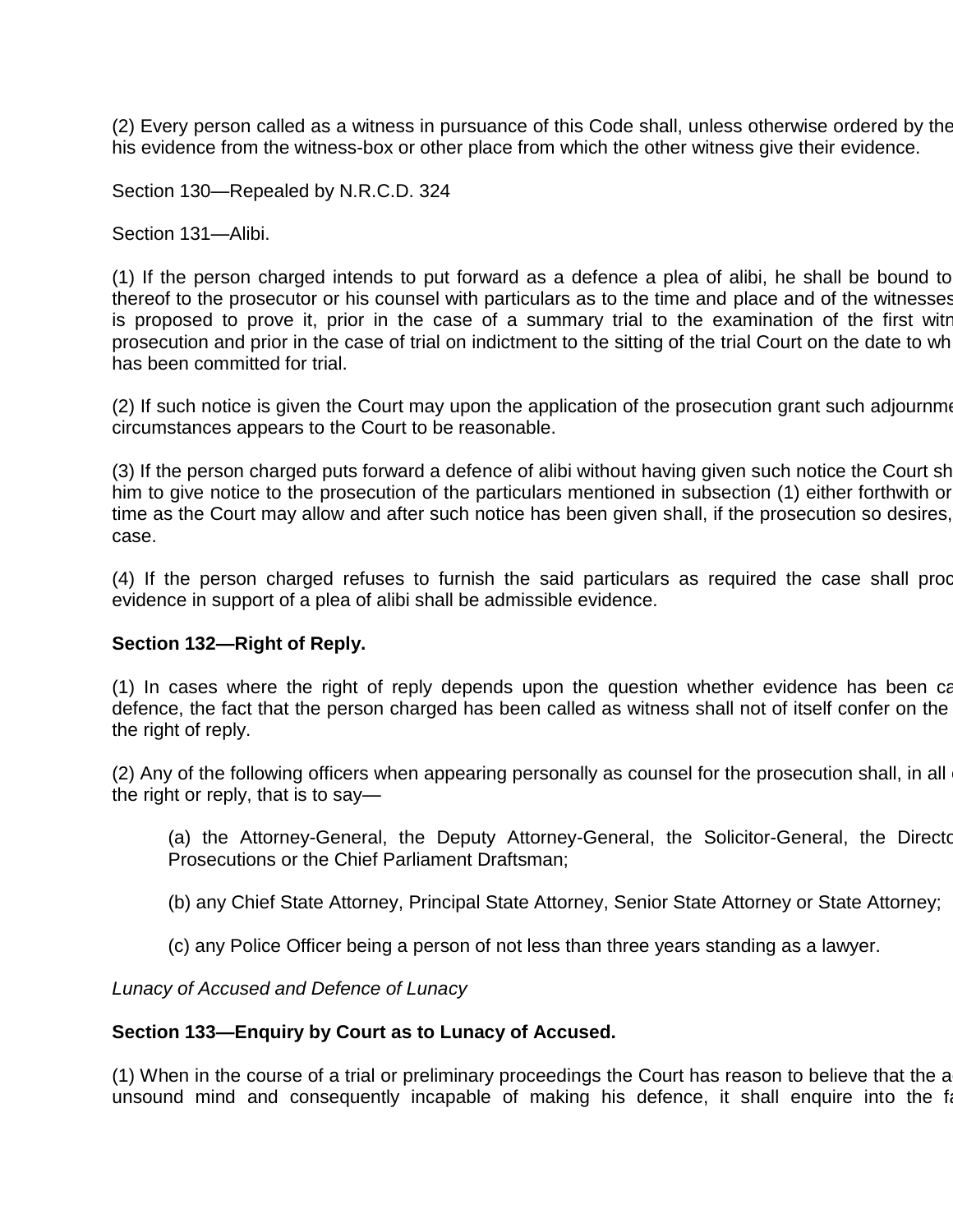unsoundness by causing him to be medically examined and shall thereafter take medical and any oth evidence regarding the state of the accused's mind.

 $(2)$  If the Court is satisfied from evidence on oath that there is a prima facie case against the accus opinion that the accused is of unsound mind and consequently incapable of making his defence it shall record as finding to that effect and postpone further proceedings in the case.

(3) If the case is one in which bail may be taken the Court may then release the accused on suffic being given that he shall be properly taken care of and shall be prevented from doing injury to hims other person, and for his appearance at a stated time, or when required, before the Court or such of Court appoints in that behalf.

(4) If the case is one in which bail may not be taken, or if sufficient security is not given, the Court sh accused to be detained in safe custody in such place and manner as it may think fit and shall transn record or a certified copy thereof to the Minister through the Judicial Secretary.

(5) Upon consideration of the record the Minister may by warrant under his hand directed to the Cou the accused may be confined as a criminal lunatic in a lunatic asylum or other suitable place of cust Court shall give any directions necessary to carry out such order. Any such warrant of the Minis sufficient authority for the detention of the accused until the Minister shall make further order in the m the Court finding him incapable of making his defence shall order him to be brought before it again in provided by sections 134 and 135.

#### **Section 134—Procedure when Certified as Capable of Making his Defence.**

(1) If any person confined in a lunatic asylum or other place of custody under section 133 is found by officer in charge of the asylum or place to be capable of making his defence, the medical officer shall for the medical officer shall for the medical forthwith  $\alpha$ forward a certificate to that effect to the Attorney-General. The certificate shall state whether, in the opthion medical officer, the person confined is fit to be unconditionally discharged.

(2) The Attorney-General shall thereupon inform the Court which recorded the finding against that p section 133 whether it is the intention of the State that the proceedings against him shall continue or o

(3) In the former case the Court shall thereupon order the removal of the person from the place detained and shall cause him to be brought in custody before it in the manner described by section 13

(4) If the Attorney-General informs the Court that the State does not intend to continue the proceeding

(a) if the medical officer has certified that the person is fit to be unconditionally discharged, the forthwith make an order for his release; and

(b) in any other case, the Court shall make a note on the record to that effect, and the thereafter be dealt with in like manner as a criminal lunatic under subsections (3) to (5) of section

#### **Section 135—Resumption of Proceedings.**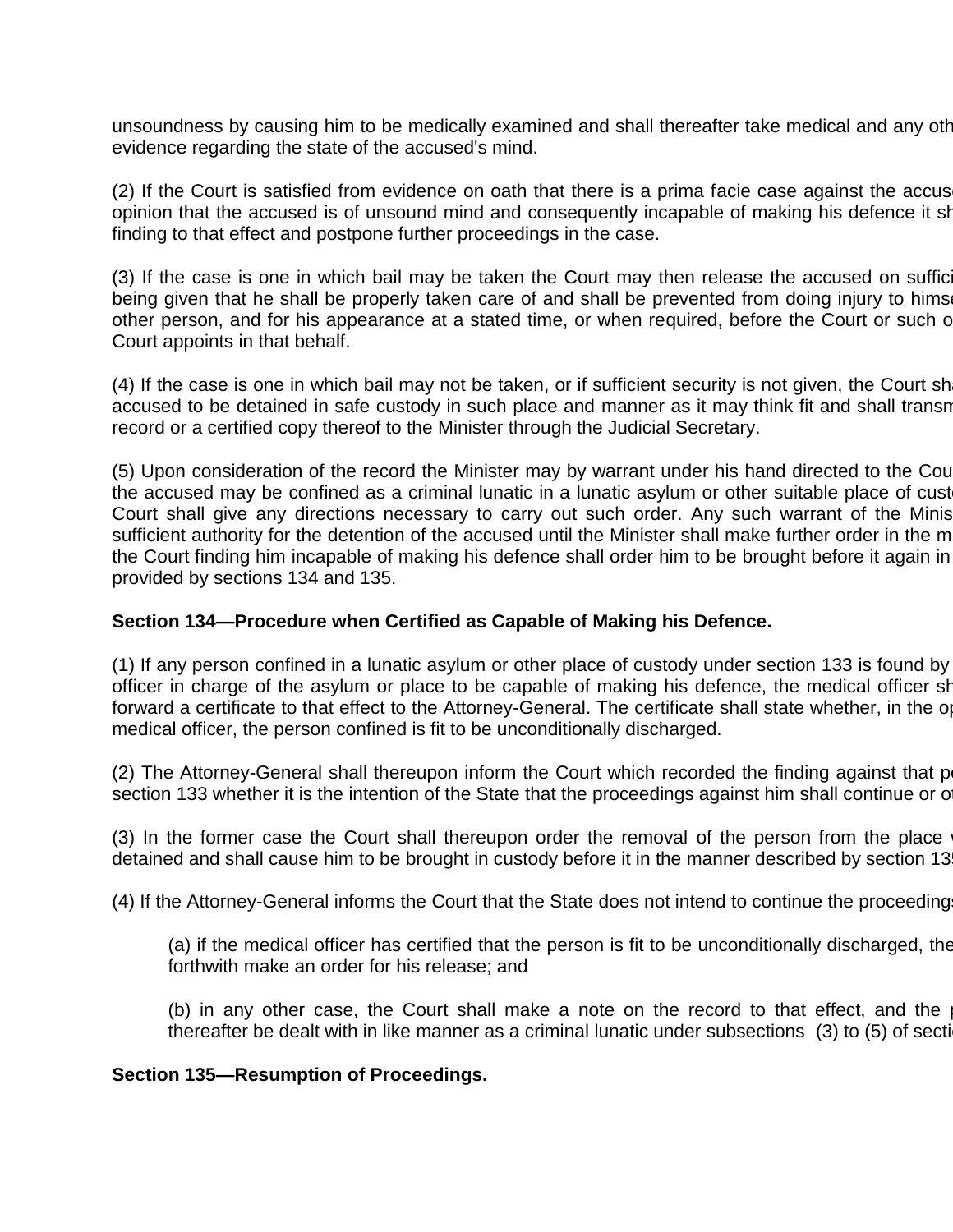(1) After any postponement under section 133 the Court may at any time, subject to section 134, preliminary proceedings or trial and require the accused to appear or be brought before the Court, Court considers him capable of making his defence, the preliminary proceedings or trial shall proce de novo, as the Court thinks proper.

(2) Any certificate given to the Attorney-General under section 134 may be given in evidence in any under this section without further proof unless it is proved that the medical officer purporting to sign fact sign it.

(3) If the Court considers the accused to be still incapable of making his defence, it shall act as if the accused to be still incapable of making his defence, it shall act as if the accused were brought before it for the first time.

### **Section 136—Defence of Lunacy at Preliminary Proceedings.**

When the accused appears to be of sound mind at the time of preliminary proceedings, notwithstanding that it is alleged that at the time when the act was committed, in respect of which the actus person is charged, he was by reason of unsoundness of mind incapable of knowing the nature of the was wrong or contrary to law, shall proceed with the case, and, if the accused ought to be committed indictment the Court shall so commit him.

### **Section 137—Defence of Lunacy on Trial on Indictment**

(1) Where any act is charged against any person as an offence and it is given in evidence on the person for that offence that he was insane so as not to be responsible according to section 27 or Criminal Code for his action, then, if it appears to the Court before which he is tried or, in the case of a if it appears to the jury that he did the act charged but was insane at the time when he did it, the Court the case may be shall return a special verdict to the effect that the accused was quilty of the act char insane as aforesaid when he did the act.

(2) When the special verdict is found the Court shall forward the Court record or a certified copy there Minister and shall order the accused to be kept in custody as a criminal lunatic, in such place and in s as the Court shall direct till the President's pleasure shall be known, and it shall be lawful for the Minis the President's pleasure by warrant under his hand and for the Minister therein and from time to time or order for the safe custody of the said person during pleasure, in such place of detention, prison, suitable place of safe custody and in such manner as the Minister may deem fit.

(3) The Minister may by warrant under his hand, at any time discharge any criminal lunatic from su and any such discharge may be absolute or subject to such conditions as the Minister in any case may impose.

(4) Where a criminal lunatic is conditionally discharged under this section, reports upon him shall be Minister at such times, and by such persons, and containing such particulars, as may be specified in of discharge.

(5) The Minister may at any time revoke any such conditional discharge if it appears to him that conditions imposed has been contravened or not complied with, or for any other cause which he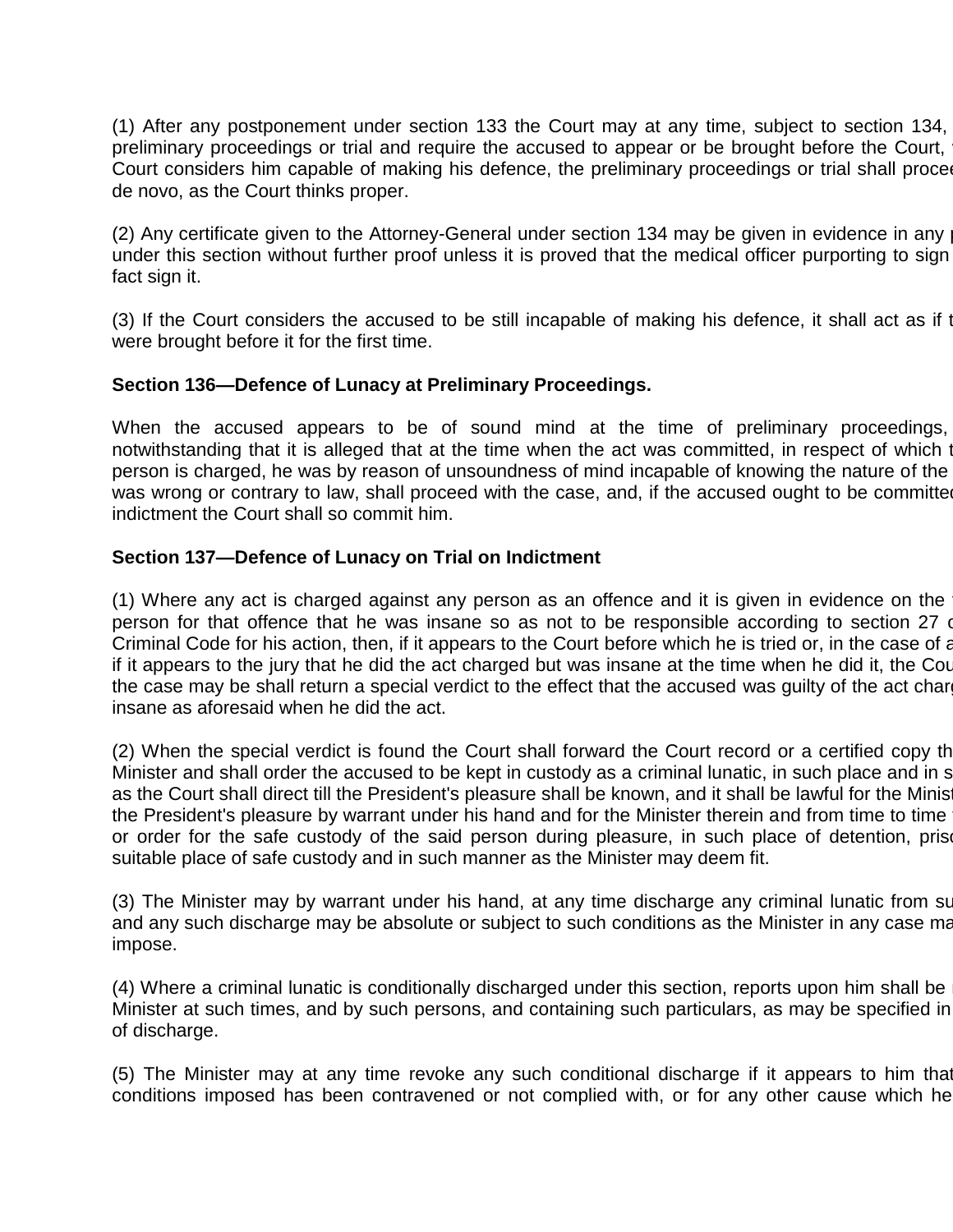sufficient, and thereupon the Minister may by warrant direct that the criminal lunatic be again kep during pleasure and that he be detained in such place and in such manner as the Minister may deem fit.

### **Section 138—Procedure when Accused does not Understand Proceedings.**

If the accused, though not insane, cannot be made to understand the proceedings the Court may proceed with the the preliminary proceedings or trial; and, in the case of a Court other than the High Court, if the i results in a committal for trial, or if the trial results, in a conviction, the proceedings shall be forwarded Court with a report of the circumstances, and the High Court shall pass thereon such order as it thinks

*Costs and Compensation*

#### **Section 139—Costs against Accused and against Private Prosecutor.**

[Repealed by the Criminal Procedure Code (Amendment) Act, (Act 633), s. (9)]

### **Section 140—Order to Pay Costs Appealable.**

[Repealed by the Criminal Procedure Code (Amendment) Act, (Act 633), s. (10)]

### **Section 141—Compensation in Case of Frivolous or Vexatious Charge.**

(1) If on the discharge or acquittal of an accused the Court is of opinion that the charge was frivolous the Court may order the complainant to pay to the accused a reasonable sum not exceeding 5 penalty compensation for the trouble and expense to which such person may have been put by reason of the amended by the Criminal Procedure Code (Amendment) Act, (Act 633), s. (11)]

(2) This section shall not apply to any police officer acting bona fide in the course of his duties.

(3) No person who has been directed to pay compensation under this section shall, by reason of sug exempted from any civil or criminal liability in respect of the complaint made by him.

(4) Any amount paid to an accused under this section shall be taken into account in awarding comp him in any subsequent civil suit relating to the same matter.

(5) A complainant who has been ordered under subsection (1) to pay compensation may appeal from so far as the order relates to the payment of the compensation, as if it were an appeal against a convidently

(6) When an order for payment of compensation to an accused person is made in a case which i appeal under subsection (5), the compensation shall not be paid to him before the period allow presentation of the appeal has elapsed, or if an appeal is presented, before the appeal has been d where the order is made in a case which is not so subject to appeal, the compensation shall not be the expiration of the month from the date of the order.

#### **Section 142—Costs and Compensation to be Specified in Order, how Recoverable.**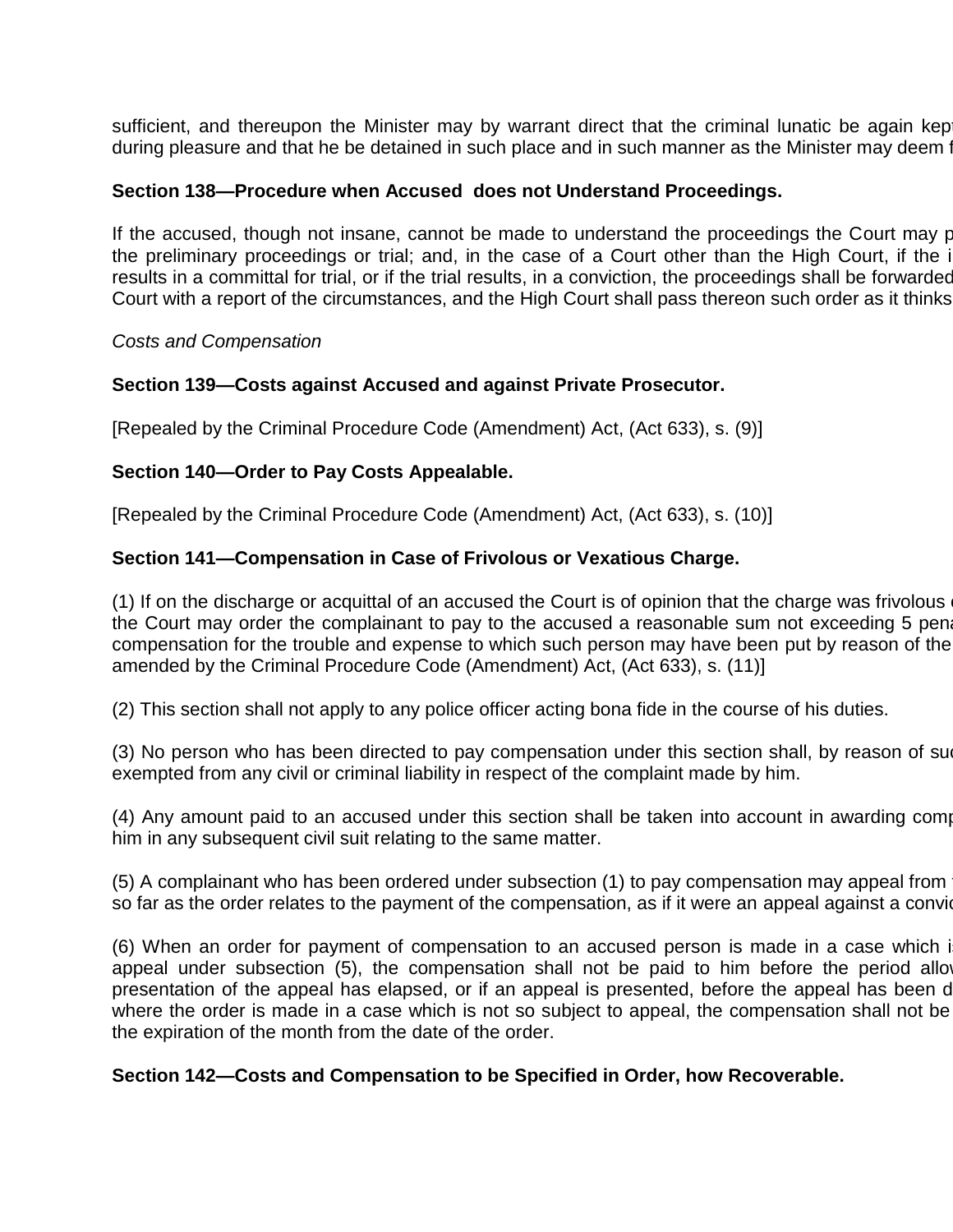The sum allowed for compensation shall in all cases be specified in the conviction or order, and be re like manner as any penalty may be recovered under this Code; and in default of payment of such co or of distress as hereinafter provided, the person in default shall be liable to imprisonment with or with labour for a term not exceeding three months unless such compensation shall be sooner paid. [As a the Criminal Procedure Code (Amendment) Act, (Act 633), s. (12)]

Section 143—Repealed by Act 372, 3rd Schedule.

*Disposal and Restitution of Articles and Property*

### **Section 144—Power of Court to Order destruction, Etc. of Article.**

(1) Notwithstanding anything in this Code or in any enactment, when any person is convicted of an Court may make such order as in any case it thinks fit for the destruction or for the forfeiture and disposal article produced before it regarding any offence appears to have been committed, or which has been commission of any offence.

(2) When an order is made under this section in a case in which an appeal lies, such order shall not ( $\epsilon$ the article is live-stock or is subject to speedy and natural decay) be carried out until the period presenting an appeal has passed or, when an appeal is presented within such period, until the appe disposed of.

(3) In this section "article." includes, in the case of an article regarding which an offence appears to committed, not only the original article but also any article or property into or for which it may converted or exchanged and anything acquired by such conversion or exchange whether imn otherwise.

(4) In any case where the Court under this section orders the forfeiture of any article but does r directions as to its disposal, the article shall be disposed of in accordance with the directions of the Min

(5) No order shall be made under this section in respect of any article unless the article is owned by  $\cdot$ or is in his possession with the consent of the owner in such circumstances as to show that the owner that an offence would be committed in respect thereof, or that it would be used for the commission of Any person claiming to be the owner of the article shall be entitled to appear and be heard before made under this section. For the purposes of this subsection "owner" includes any person with an in article.

#### **Section 145—Restitution of Property Found on Person Arrested.**

Where, upon the apprehension of a person charged with an offence, any property is taken from hir before which he is charged may order that the property or a part thereof be restored to the person v to the Court to be entitled thereto, and, if he be the person charged, that it be restored either to hin other person as the Court may direct, or that it be applied to the payment of any costs or compensation to be paid by the person charged.

#### **Section 146—Restitution of Property Stolen, Etc.**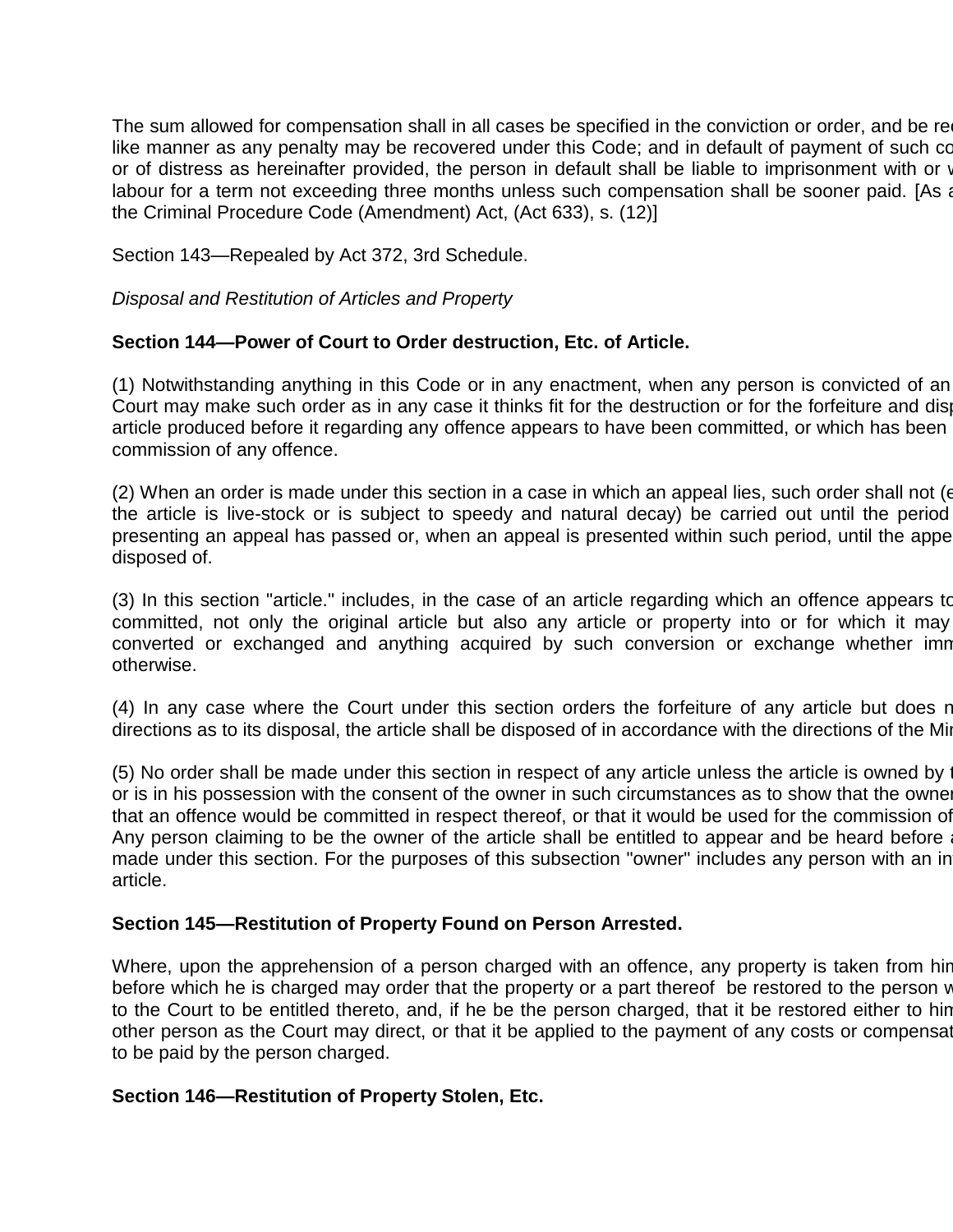Where any person is convicted of having stolen or having obtained any property fraudulently pretences, the Court convicting him may order that the property or a part thereof be restored to the appears to it to be entitled thereto.

## **Section 147—Restriction Disposal of Property of Accused Person.**

Where any money or other property in respect of which any person has been charged before a c offence involving dishonesty is in the custody or possession of a person other than the accused, the its motion or on the application of the prosecutor or the alleged victim of the offence or any other application of the prosecutor or the alleged victim of the offence may order that the person in whose possession the money or property is shall not part with or dispose of the money or property until directed by the Court.

### **Section 147A.—Payments of Money made by Accused Persons**.

(1) Where a person convicted of an offence involving dishonesty has, since the commission of the off payments of money or transferred any property to any person, such payments or transfers shall be have been made out of the proceeds of the offence, and accordingly any court may, on the applic prosecutor or the victim of the offence, order the person to whom the payments or transfers have be return the money or property to such person as may be specified by the court unless it is shown to the of the court by the person in respect of whom the order has been made—

(a) that he gave valuable consideration commensurate to the payments, of money or transfers made to him, or

(b) that he is a dependant of the person convicted and that the payments of money were his living expenses made to him as such dependant.

(2) An order under this section shall be deemed to be an exercise of the civil jurisdiction of the court between the person in whose favour the order has been made as plaintiff and the person against who has been made as defendant and shall be enforceable in the same manner and be subject to like ap orders for the return of money.

(3) The court shall have jurisdiction under this section notwithstanding that the value of the money exceeds the limits of the civil jurisdiction of the court.

## **Section 147B.—Order for Recovery of Property or its Value.**

(1) Where sentence is imposed for an offence involving dishonesty and any property including m recovered, the court on sentencing the offender, on its own motion or on the application of the prose victim of the offence may make an order for the return by the offender to the victim of the offence of not recovered and for payment, in default, of the value of any property not returned.

(2) An order under this section shall be deemed to be an exercise of the civil jurisdiction of the court between the victim of the offence as plaintiff and the offender as defendant and shall be enforceable manner and be subject to the like appeal as are orders for the return of chattels or of money.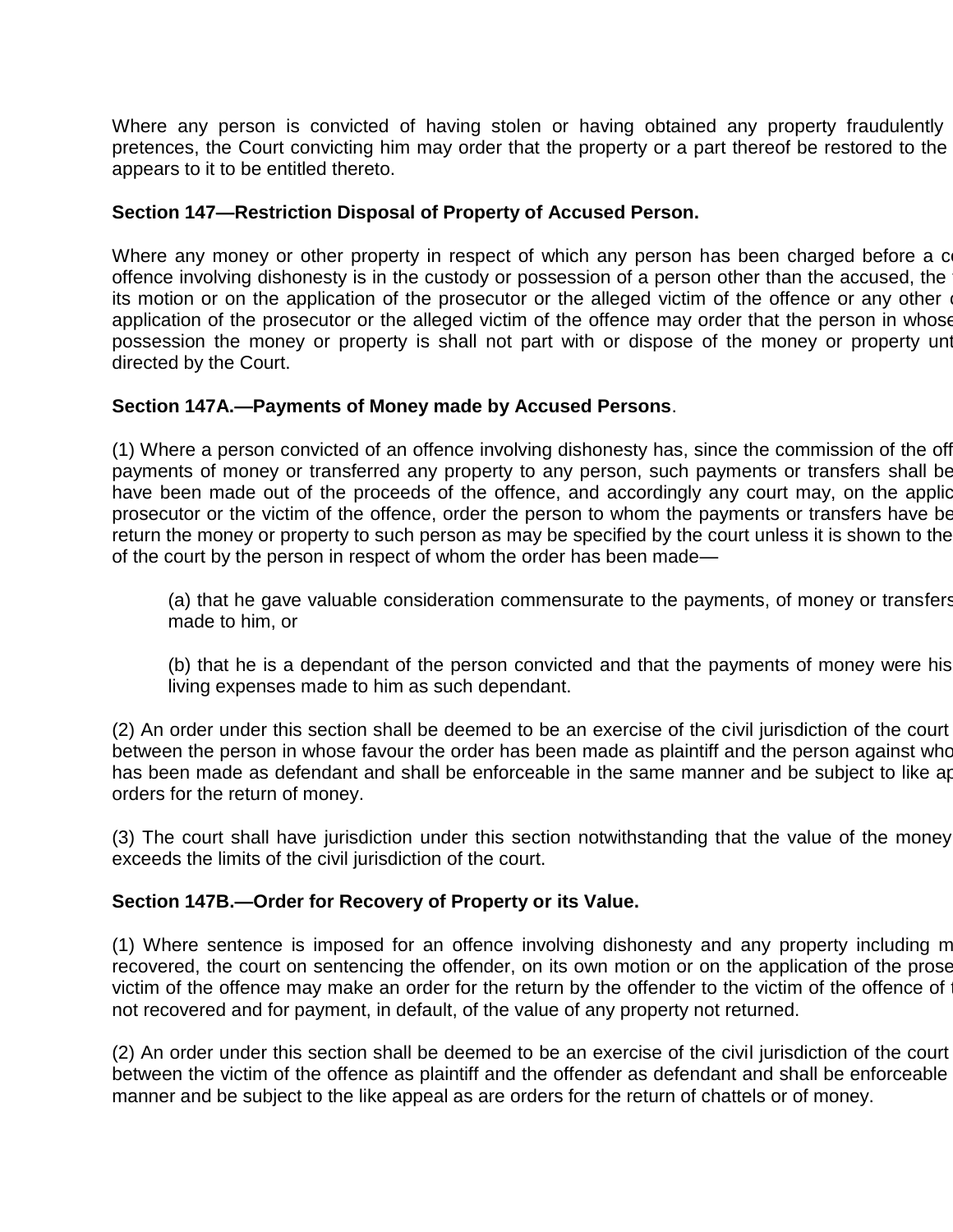(3) In case of dispute as to the value of the property the issue shall be tried by the court in the same no a civil action.

(4) The court shall have jurisdiction under this section notwithstanding that the value of the prope exceeds the limits of the civil jurisdiction of the court.

(5) An order under this section may be enforced either during the term of the sentence imposed, or within ten years after the expiry thereof.

### **Section 147C.—Definition of an Offence Involving Dishonesty.**

For the purposes of sections 147, 147A and 147B of this Act, an offence involving dishonesty mean following offences under Chapter I of Part III of the Criminal Code, 1960 (Act 29), namely, stealing breach of trust, robbery, extortion, defrauding by false pretences and dishonest receiving.

#### **Section 148—Power to Order Offender to make Compensation.**

(1) Any person who is convicted of felony or misdemeanour may be ordered by the Court to make compensation to any person injured by his offence.

(2) Any person who is convicted of an offence on summary conviction may be ordered by the Co compensation, not exceeding ¢10 million, to any person injured by his offence. [As amended by the Criminal Procedure Code (Amendment) Act, (Act 633), s. (13)]

(3) Any such compensation may be either in addition to or in substitution for any other punishment.

#### **Section 149—Effect of Payment of Compensation.**

Where any person who is injured by any offence receives compensation for the injury under the order the receipt of compensation shall be taken into account in assessing damages in any civil action for injury.

#### **Section 150—Property in Possession of Police.**

Where property has come into the possession of the Police in connection with any criminal charge it s with in accordance with section 35 of the Police Service Act, 1970 (Act 350).

Section 151—Repealed by Act 350, section 40.

*Summary Procedure in Perjury*

#### **Section 152—Perjury.**

(1) The Court, if it appears to it that a person has been guilty of perjury in any proceeding before it, may

(a) commit him for trial upon indictment for perjury and bind any person by recognizance to gi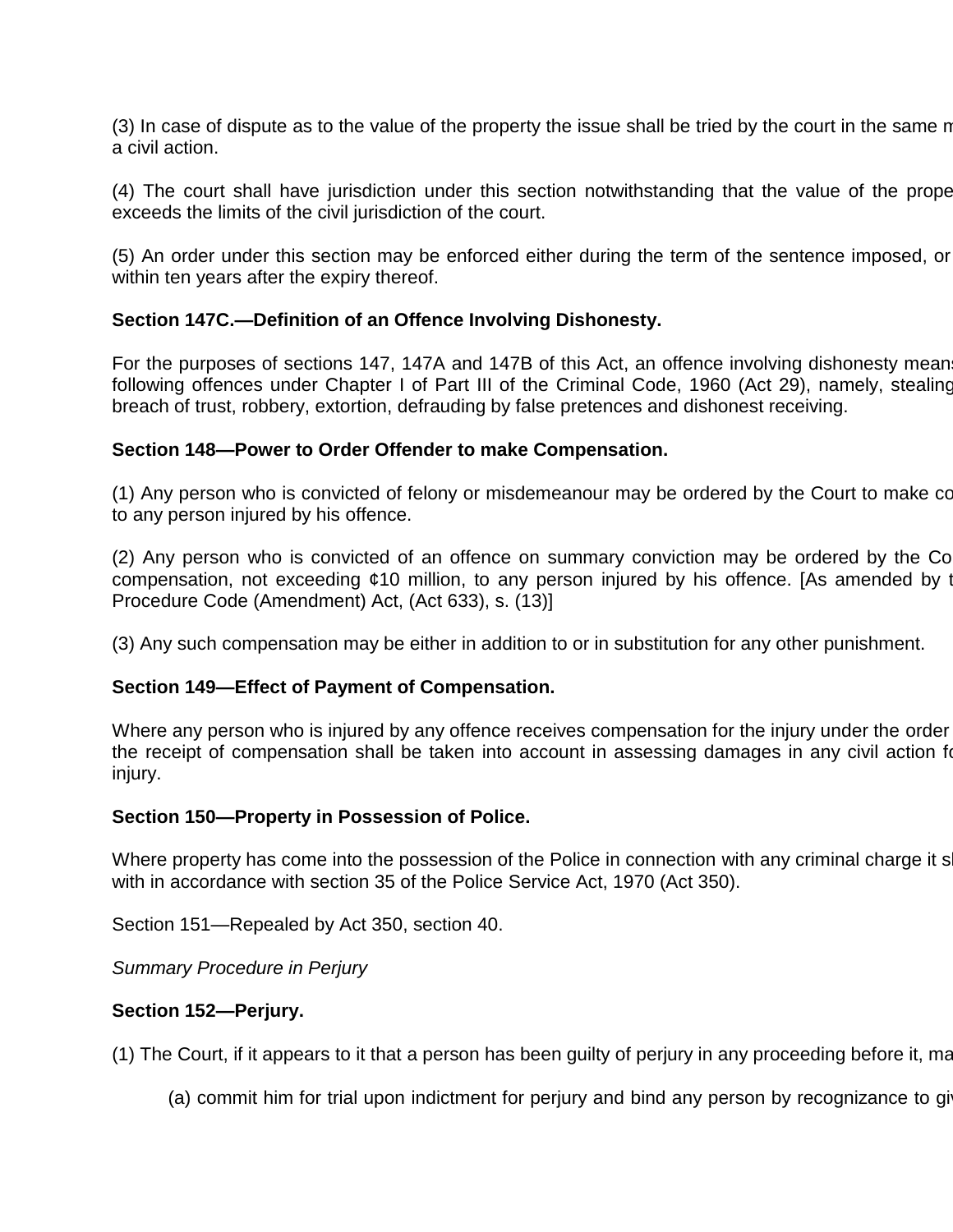at the trial; or

(b) commit him to prison for any term not exceeding six months with or without hard labour, or sum not exceeding 150 penalty units, or impose both such penalties upon him, in each such c contempt of court.

 $(2)$  (a) Where, however, the Court is a District Court, the penalties shall be limited to the imprisonment or to a fine of 100 penalty units or to both.

(b) On imposing any penalty as for a contempt of Court under this section, a Magistrate shall keep a minute recording of the facts of the penalty; and he shall forthwith send a copy of the n appropriate Judge of the High Court.

(c) Except where the order of the Magistrate is set aside by a judge of the High Court any penal under this section shall be a bar to any other criminal proceedings in respect of the same amended by the Criminal Procedure Code (Amendment) Act, (Act 633), s. (14) (a), (b)]

*Convictions for Offence Other than Charged*

## **Section 153—Person Accused of any Offence may be Convicted of Attempt.**

(1) When a person is charged with an offence, he may be convicted of having attempted to commit although the attempt is not separately charged.

(2) When a person is charged with an attempt to commit an offence and the evidence establishes the of the full offence, the accused may not be convicted of the full offence but may nevertheless be con attempt.

## **Section 154—When Offence Proved is Included in Offence Charged.**

(1) When a person is charged with an offence consisting of several particulars, a combination of s which constitutes a offence complete lesser offence, and such combination is proved but the particulars are not proved, he may be convicted of the lesser offence although he was not charged wit

(2) When a person is charged with an offence and facts are proved which reduce it to a lesser offence convicted of the lesser offence although he was not charged with it.

#### **Section 155—Conviction of Extortion on Charge of Corruption and Vice Versa.**

(1) When a person is charged with extortion as a public officer or juror and it is proved that he  $\nu$ corruption he may be convicted of corruption although he was not charged with that offence.

(2) When a person is charged with corruption as a public officer or juror and it is proved that he v extortion he may be convicted of extortion although he was not charged with that offence.

## **Section 156—Conviction of Receiving on Charge of Stealing.**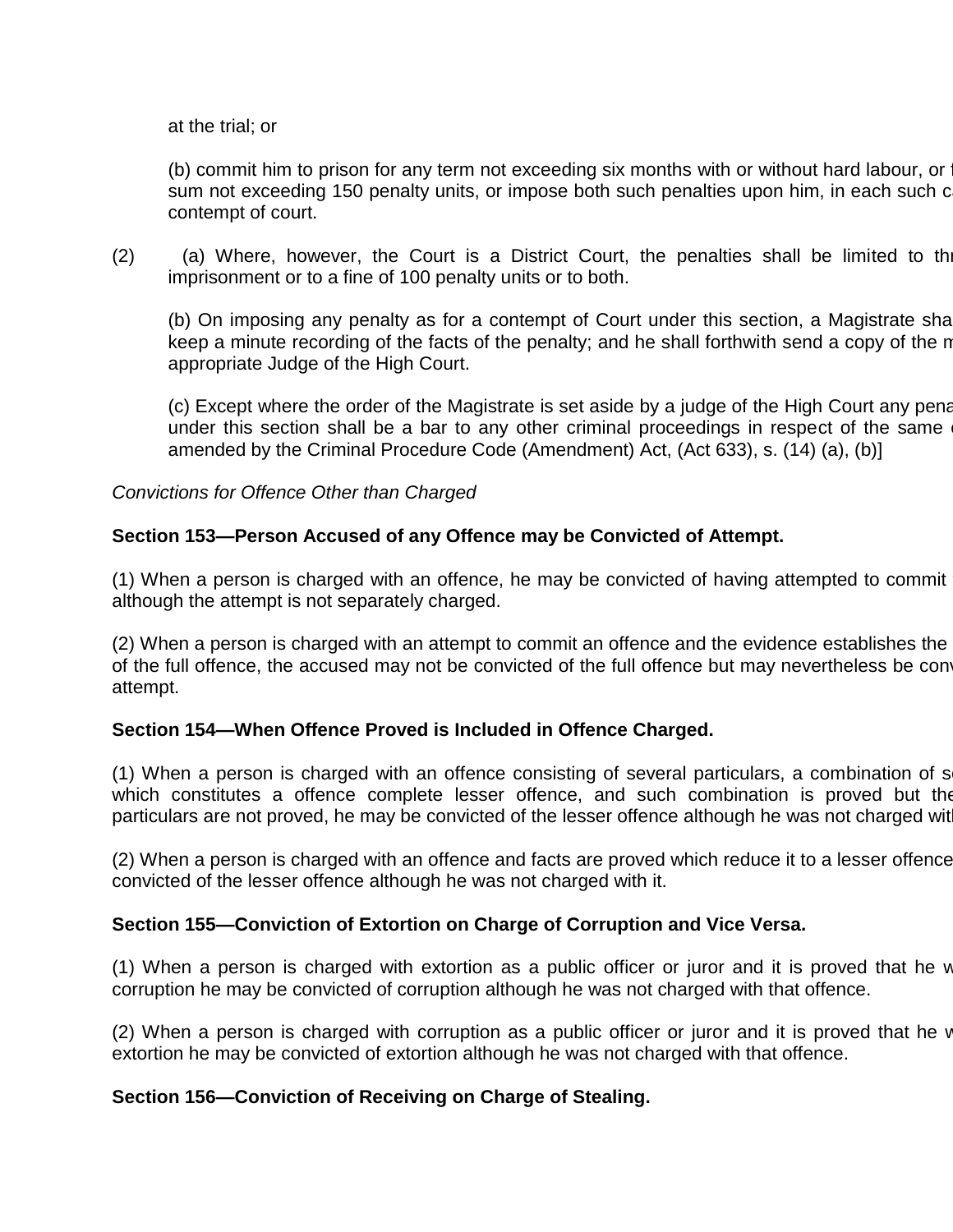When a person is charged with stealing anything and it is proved that he received the thing knowing have been stolen, he may be convicted of receiving although he was not charged with that offence.

### **Section 157—Conviction of False Pretences on Charge of Stealing and Vice Versa.**

(1) When a person is charged with stealing anything and it is proved that he obtained the thing manner as would amount under the provisions of the Criminal Code to defrauding by false pretences convicted of defrauding by false pretences although he was not charged with that offence.

(2) When a person is charged with defrauding by false pretences and it is proved that he stole the the be convicted of stealing it although he was not charged with that offence.

### **Section 158—Convicted of Extortion on Charge of Robbery, and Vice Versa.**

(1) When a person is charged with robbery and it is proved that he was guilty of, extortion he may be extortion although he was not charged with that offence.

(2) When a person is charged with extortion and it is proved that he was guilty of robbery he may be robbery although he was not charged with that offence.

### **Section 159—Person Charged with Rape or Defilement may be Convicted of Kindred Offence.**

(1) Where a person is charged with rape, unnatural carnal knowledge or defilement and the original c proved, the person may be convicted of the lesser offence of indecent assault although not charged with that that offence.

 $(2)$  Where a person is charged with an offence under section 106 of the Criminal Code (which householder permitting defilement of a juvenile on premises belonging to the householder) the house be convicted of an offence under section 273 of the Criminal Code (which relates to permitting persons) sixteen years to be in brothels) although the person was not charged with that offence. [As substituted by the Criminal Procedure Code (Amendment) Act, (Act 633), s. (15), and further amended by the Criminal Procedure Code (Amendment) Act, (Act 633) s.(1)]

Section 160—Repealed by N.L.C.D. 406 2nd schedule.

#### **Section 161—Conviction of Motoring Offence on Charge of Manslaughter.**

When a person is charged with manslaughter in connection with the driving of a motor vehicle by l Court is of the opinion that he is not guilty of that offence, but that he is guilty of an offence under se or 19 of the Road Traffic Ordinance, he may be convicted of that offence although he is not charged with it.

#### **Section 162—Conviction on Other Charges Pending.**

Where an accused person is found guilty of an offence, the Court may, in passing sentence consideration any other charge then pending against the accused if the accused admits the other desires it to be taken into consideration and if the prosecutor of the other charge consents.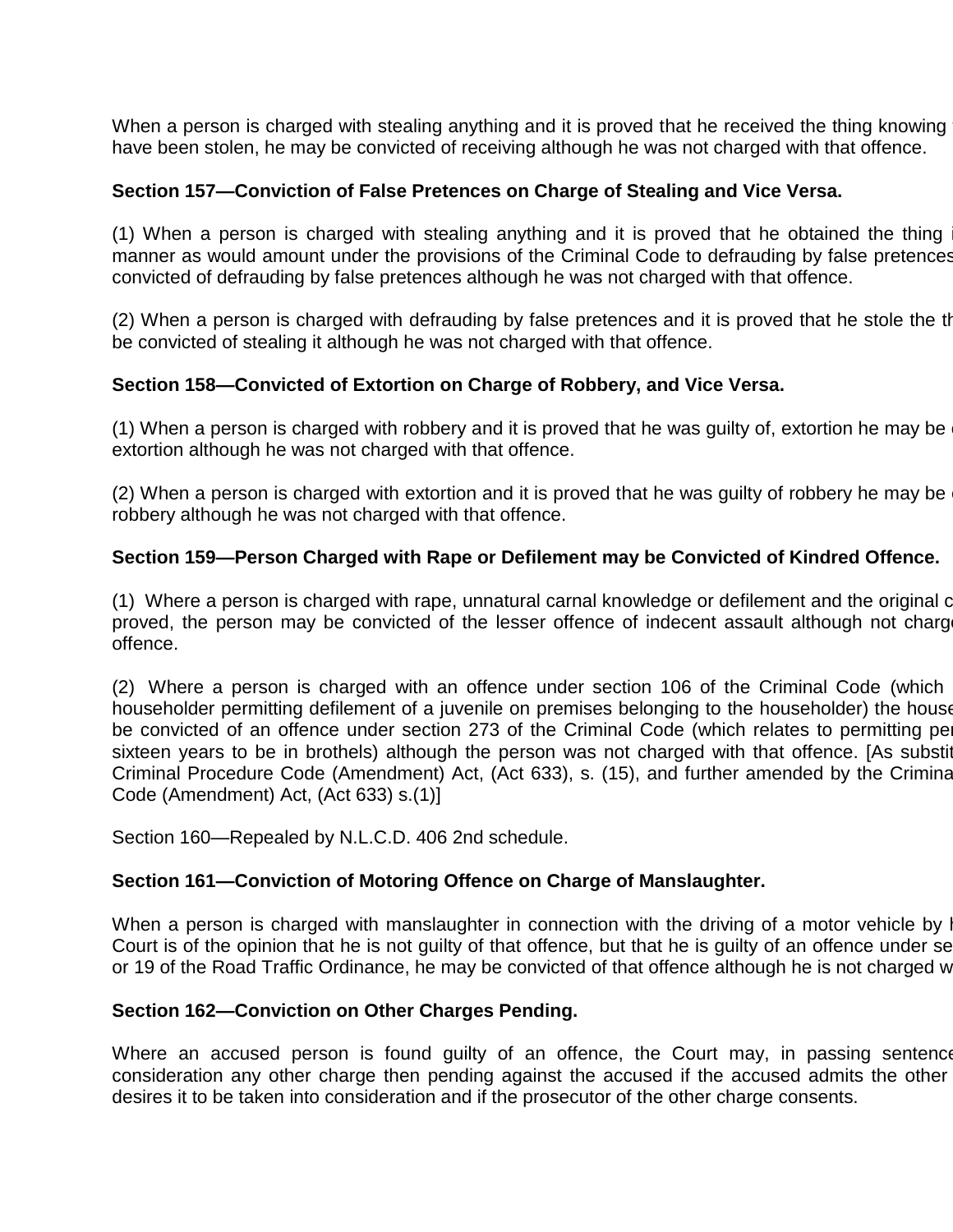## PART III—SUMMARY TRIAL

# **Section 163—Summary Trial.**

(1) A reference in any enactment to an offence as

- (a) a summary offence;
- (b) triable summarily; or
- (c) punishable summarily

means that the offence shall be tried in accordance with this Part.

 $(2)$  For the avoidance of doubt where there is no provision as to whether an offence is triable sum indictment, the offence shall be triable as a summary offence. [As substituted by the Criminal Proc (Amendment) Act, (Act 633), s. (16)]

### **Section 164—Application.**

This Part applies to the summary trial of an offence by a District Court, a Circuit Court or the High Court.

*Procedure Upon Summary Trial*

## **Section 165—Publicity.**

The room or place in which the Court sits to hear and determine the charge is an open and public Co the public generally may have access as far as it can conveniently contain them.

## **Section 166—Non-Appearance of Prosecutor.**

(1) When the accused comes before the Court on summons or warrant, or otherwise, either originally adjournment, then if the prosecutor, having had notice of the time and place appointed for the adjourned hearing of the charge, does not appear, the Court shall dismiss the charge, unless for sor thinks it proper to adjourn or further adjourn the hearing of the case until some other date, upon such shall think fit.

(2) Where the accused does not appear personally and pleads guilty in writing or by his advocate under 70 the Court may proceed to conviction notwithstanding the absence of the prosecutor or his advocate.

## **Section 167—Non-Appearance of Accused.**

When the accused does not appear personally nor plead in writing or by his advocate under section 7 shall issue a of warrant to apprehend him and cause him to be brought before such Court under section

## **Section 168—Appearance of Both Parties.**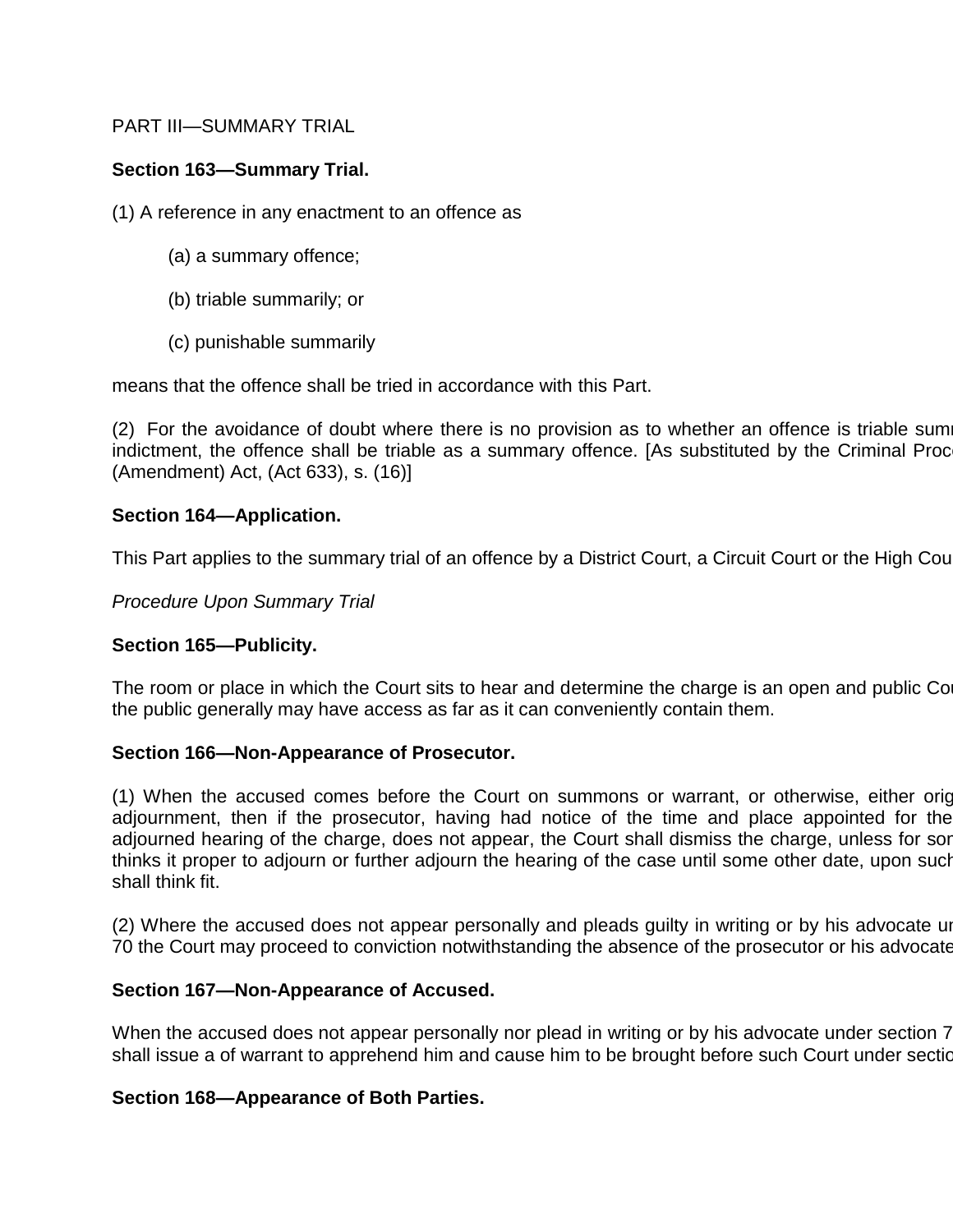If at the time appointed for the hearing of the case both the prosecutor and the accused appear before which is to hear and determine the charge, or if the prosecutor appears himself or by his advoc personal attendance of the accused person has been dispensed with under section 70, the Court shall hear the case.

### **Section 169—Adjournment.**

 $(1)$  Before or during the hearing of any case, the Court may in its discretion adjourn the hearing to a and place to be then appointed and stated in the presence and hearing of the party or parties or their advocates then present, and in the meantime the Court may suffer the accused to go at large, or may to prison, or may release him upon his entering into a bond with or without sureties, at the discretion of conditioned for his appearance at the time and place to which such hearing or further hearing be adjourned.

(2) The adjournment shall not be for more than thirty clear days, or if the accused person has been comprison, for more than fourteen clear days, the day following that on which the adjournment is made be as the first day. [As amended by the Criminal Procedure Code (Amendment) Act, (Act 633), s. (17)]

### **Section 170—Non-Appearance of Parties after Adjournment**

(1) If at the time or place to which the hearing or further hearing has been adjourned, the accuse appear before the Court which made the order of adjournment, the Court may, unless the accuse charged with felony, proceed with the hearing or further hearing as if the accused were present. [As and the Criminal Procedure Code (Amendment) Act, (Act 633), s. (18)]

(2) Where a Court is satisfied that any person accused of any offence who is bound by bond to ap hearing or adjourned hearing of the case, is by reason of illness or accident unable at the date of suc further hearing to appear personally before the Court, it may, in the absence of the accused, order adjournment for such time as may be lawful and reasonable and the time conditioned in the accused' be deemed to be varied accordingly.

(3) If the Court convicts the accused in his absence, it may set aside such conviction upon being satis absence was from causes over which he had no control, and that he had a probable defence on the merits.

(4) Where any sentence is passed in the accused's absence under subsection (1) the Court shall give for the carrying out of such sentence and shall issue its commitment or other warrant therefor, and in authorising the carrying out of the sentence, such warrant shall, if necessary, be deemed to a apprehension of the convicted person for the purpose of carrying out the sentence. The person effection apprehension shall endorse the date thereof on the back of the warrant and any sentence of in imposed on a person apprehended on such warrant shall commence from the date of his apprehensio

(5) If the accused who has not appeared as aforesaid is charged with felony, or if the Court, in its refrains from convicting the accused in his absence, the Court shall issue a warrant for the apprehension of the accused and cause him to be brought before the Court.

#### **Section 171—Accused to be called upon to Plead.**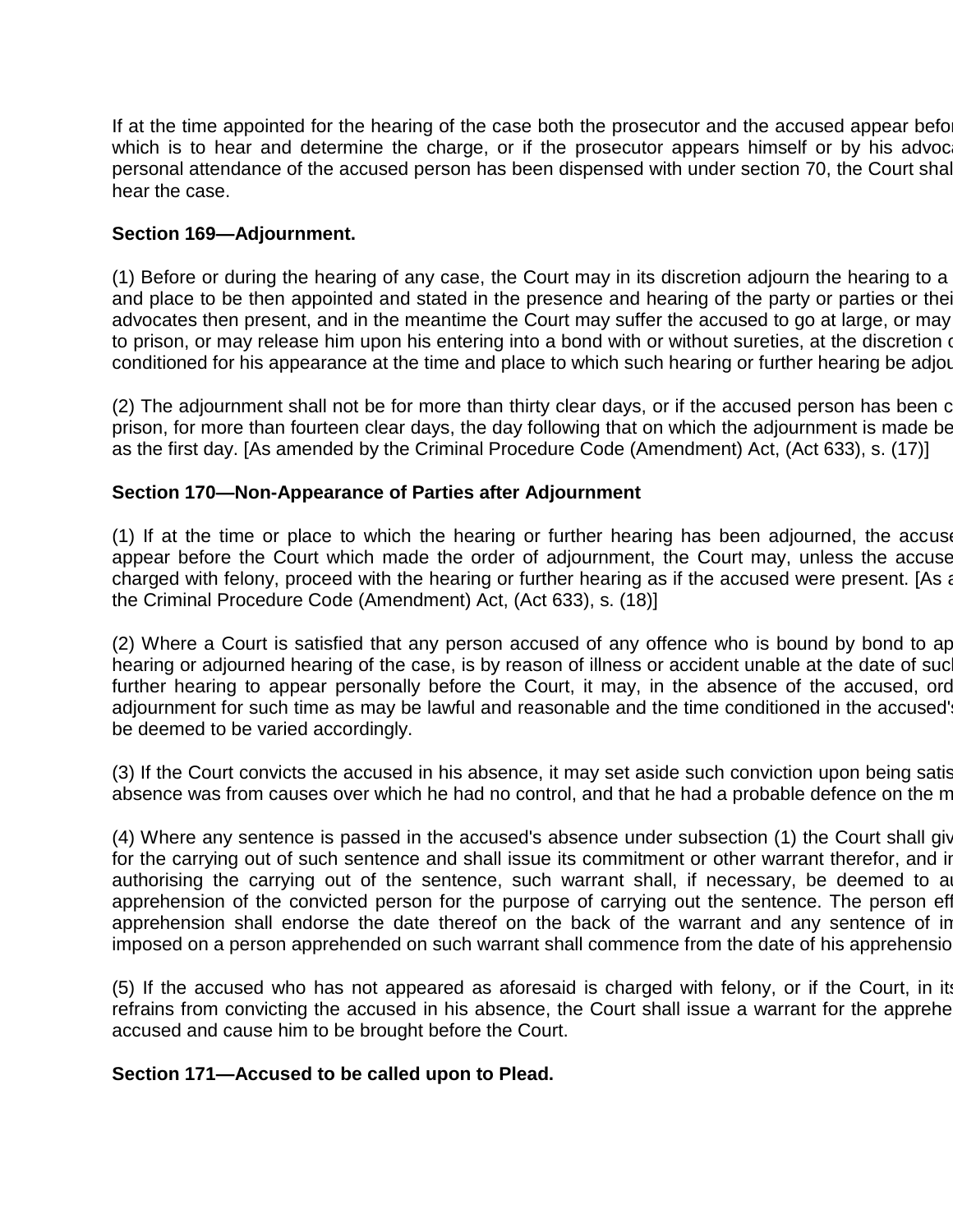(1) If the accused appears personally or, under section 70 (1), by his advocate, the substance of contained in the charge sheet or complaint shall be stated and explained to him, or if he is not person to his advocate (if any), and he or his advocate, as the case may be, shall be asked whether he pleads not guilty.

In stating the substance of the charge the Court shall state particulars of the date, time, and place of the of the substance of the charge the Court shall state of the date, time, and p commission of the alleged offence, the person against whom or the thing in respect of which it is alle been committed, and the section of the enactment creating the offence.

 $(2)$  If the plea is one of guilty the plea shall be recorded as nearly as possible in the words used, or if admission of guilt by letter under section 70 (1), such letter shall be placed on the record and the convict the accused person and pass sentence or make an order against him, unless there shall sufficient cause to the contrary.

(3) If the plea is one of not guilty the Court shall proceed to hear the case as hereinafter provided.

 $(4)$  If the accused or his advocate, as the case may be, refuses to plead, or if he does not appear and decides to hear the case in his absence under the provisions of section 170 a plea of not guilty shall and the plea so entered shall have the same force and effect as if the same had been actually pleaded

### **Section 172—Procedure on Plea of not Guilty.**

(1) If the accused does not plead guilty to the charge, the Court shall proceed to hear such evidence as the metal prosecutor may adduce in support of the charge.

(2) The accused or his advocate may put questions to each witness produced against him.

(3) If the accused does not employ an advocate, the Court shall, at the close of the examination of each withest for the prosecution, ask the accused whether he wishes to put any questions to that witness and shall answer.

(4) If the accused instead of questioning the witness makes any statement regarding the evidence of t the Magistrate shall, If he thinks it desirable in the interest of the accused, put the substance of such statement of the witness in the form of questions.

#### **Section 173—Acquittal of Accused when no Case to Answer.**

If at the close of the evidence in support of the charge, it appears to the Court that a case is not made the accused sufficiently to require him to make a defence, the Court shall, as to that particular charge,

#### **Section 174—The Defence.**

 $(1)$  At the close of the evidence in support of the charge, if it appears to the Court that a case is made the accused sufficiently to require him to make a defence, the Court shall call upon him to enter into and shall remind him of the charge and inform him that, if he so desires, he may give evidence himse may make a statement. The Court shall then hear the accused if he desires to be heard and any evide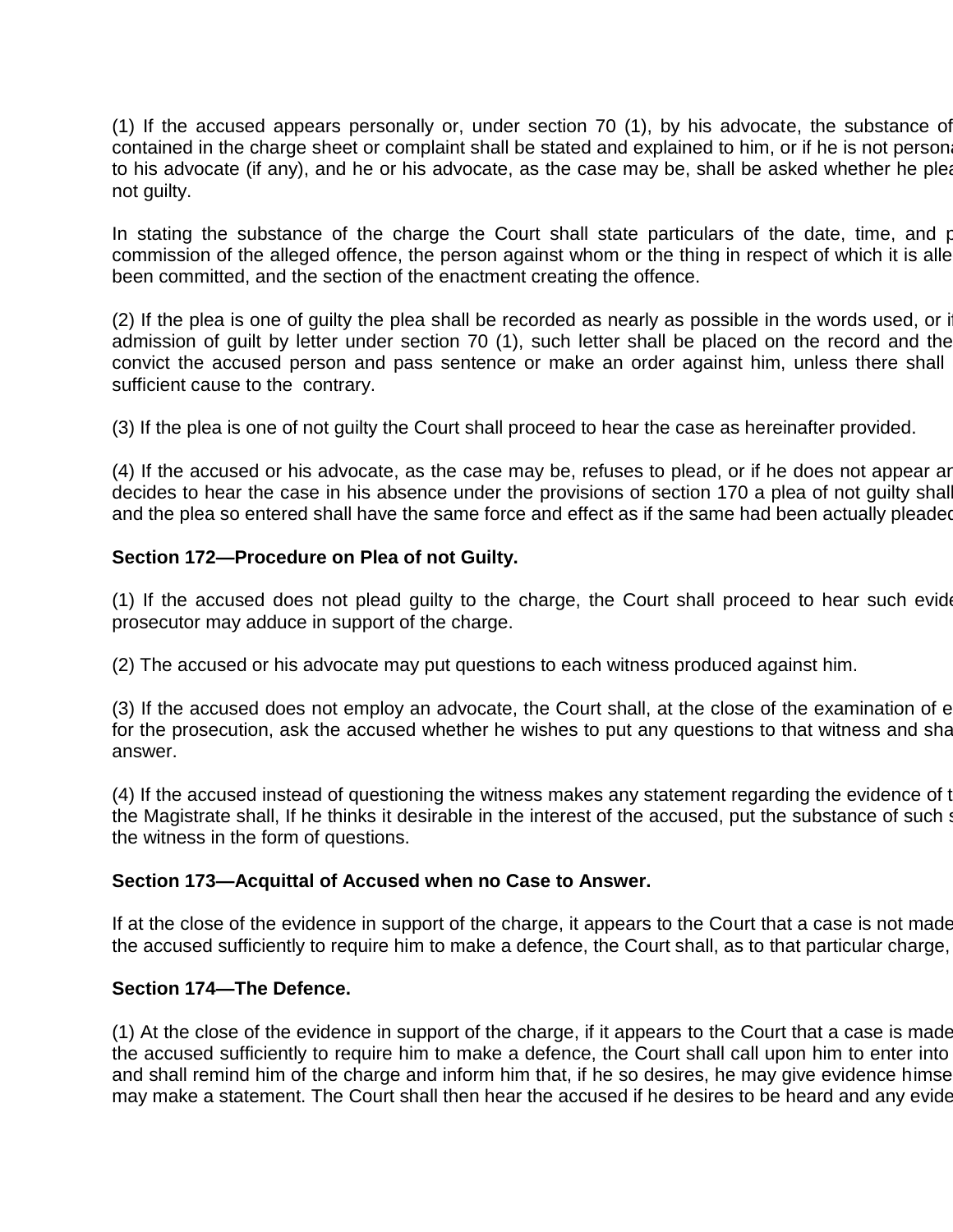adduce in his defence.

(2) If the accused states that he had witnesses' to call but that they are not present in Court, and satisfied that the absence of such witnesses is not due to any fault or neglect of the accused, and th likelihood that they could, if present, give material evidence on behalf of the accused, the Court may trial and issue process, or take other steps, to compel the attendance of such witnesses.

(3) If the accused person has examined any witnesses or given any evidence other than as to his, the general character, the Court may grant leave to the prosecutor to give or adduce evidence in reply.

### **Section 175—Addresses to the Court.**

(1) The prosecutor or his advocate shall be entitled to address the Court at the commencement of h where the accused has called witnesses, other than witnesses as to his general character, also at the of the case for the defence. The accused or his advocate shall be entitled to address the C commencement or in conclusion of his case as he thinks fit.

(2) Except with the leave of the Court, the Accused or his advocate shall not be entitled to address to evidence adduced by the prosecutor in reply.

### **Section 176—Variance between Charge and Evidence.**

(1) Where at any stage of a summary trial before the close of the case for the prosecution, it appears that the charge is defective, either in substance or form, the Court may make such order for the charge either by way of amendment of the charge or by the substitution or addition of a new charge as thinks necessary to meet the circumstances of the case.

(2) Where the charge is altered as aforesaid, the court shall thereupon call upon the accused to  $\rho$ altered charge.

 $(3)$  Where the charge is altered under subsection  $(1)$ , the accused may require that the witnesses or be recalled and be further cross-examined by him or his advocate and, in such case, the prosecution the right to re-examine any such witness on matters arising out of such further cross-examination.

(4) Variance between the charge and the evidence adduced in support of it with respect to the time alleged offence was committed is not material and the charge need not be amended for such variance that the proceedings were in fact instituted within the time, if any, limited by law for the institution there

 $(5)$  Where an alteration of a charge is made under subsection  $(1)$  of this section or where there is between the charge and the evidence as described in subsection (4) of this section, the Court shall opinion that the accused has been thereby misled or deceived, adjourn the trial for such period reasonably necessary, having regard to the provisions of this Code.

(6) Where any such variance appears to the Court to be such that the accused has been thereby misled, the Court may, upon such terms as it thinks fit, adjourn the hearing of the case to some future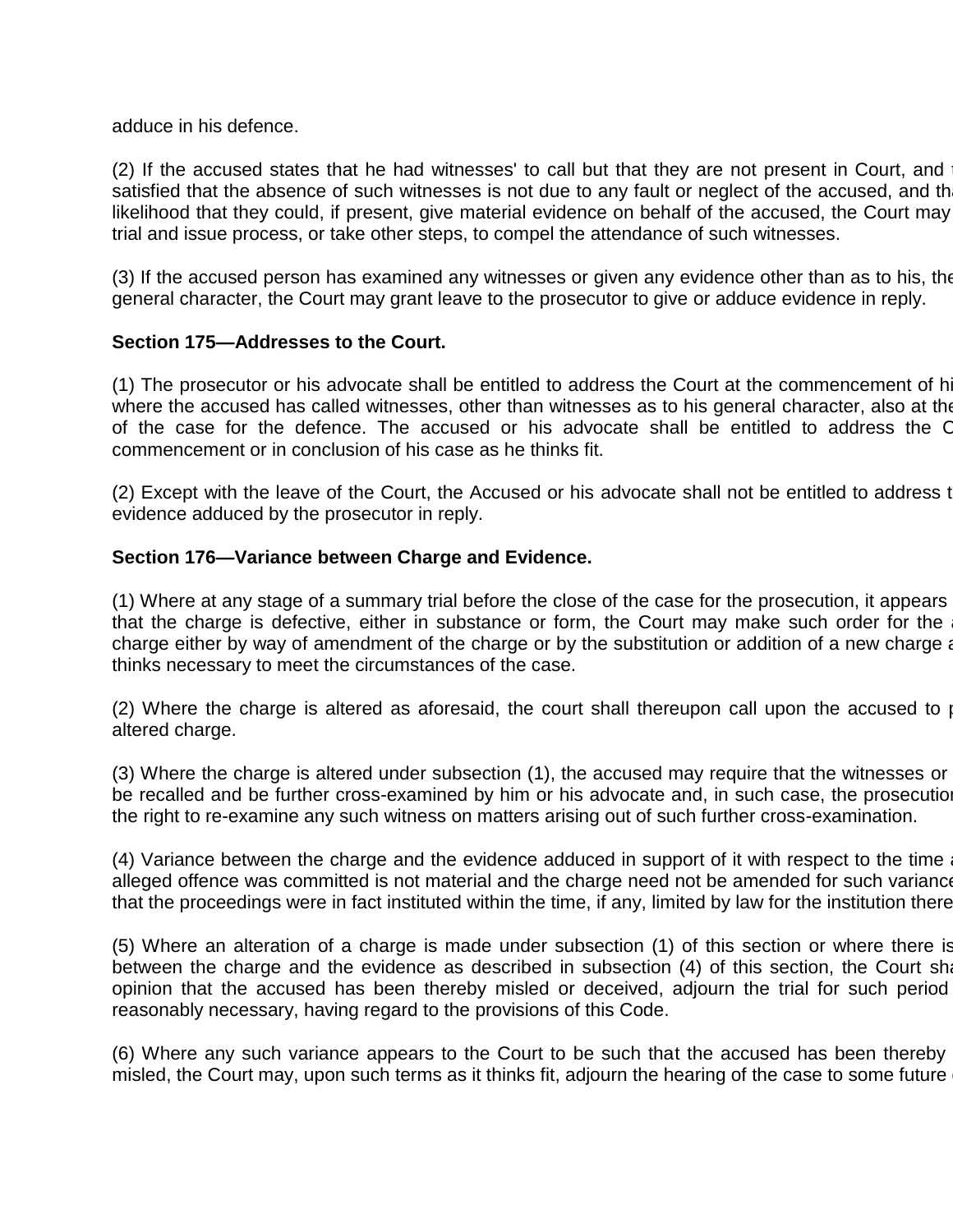(7) Upon any such variance appearing, the Court may make such amendment of the summons, c charge sheet as it deems fit and may permit any witness to be recalled and further questioned upon relevant to the variance or amended charge.

### **Section 177—The Decision.**

(1) The Court, having heard what each party has to say and the witnesses and evidence so add consider and determine the whole matter and may either convict the accused and pass sentence up an order against him according to law or acquit him, as the case may be, and the Court shall give its the form of an oral judgment, and shall record the decision briefly together with the reason for necessary.

(2) The Court may, if it thinks fit, receive evidence to inform itself as to the sentence proper to be pa the event of the Court convicting or making an order against an accused person in respect to which lies, the Court shall inform that person of his right to appeal at the time of entering the conviction or order.

(3) The conviction or order may, if required, be afterwards drawn up and shall be signed by the Court conviction or order, or by the clerk or other officer of the Court.

### **Section 178—Committal for Sentence.**

[Repealed by the Criminal Procedure Code (Amendment) Act, (Act 633), s. (19)]

#### **Section 179—Procedure where Offence Appears Unsuitable for Summary Determination.**

 $(1)$  If it appears to the Court at any stage of a summary trial of an offence which is also punishable on that the case is unsuitable for summary trial the Court may inform the Attorney-General of its opinion the proceedings for not more than fifteen days to await his reply.

(2) If, within that time, the Court is notified by or on behalf of the Attorney-General that it is proposed to the accused on indictment the Court shall follow the procedure laid down in Part IV, and, in the case the High Court or a Circuit Court, shall have the powers of a District Court under that Part.

(3) In any other case, the Court shall proceed with the summary trial of the offence.

## **Section 180—Jurisdiction of District Court Ousted where Question of Title to Land is Involved.**

[Repealed by the Criminal Procedure Code (Amendment) Act, (Act 633), s. (20)]

Section 180A.—Repealed by Act 372 3rd schedule

## PART IV—COMMITTAL FOR TRIAL FOR INDICTABLE OFFECE

*Preliminary Hearing by District Court*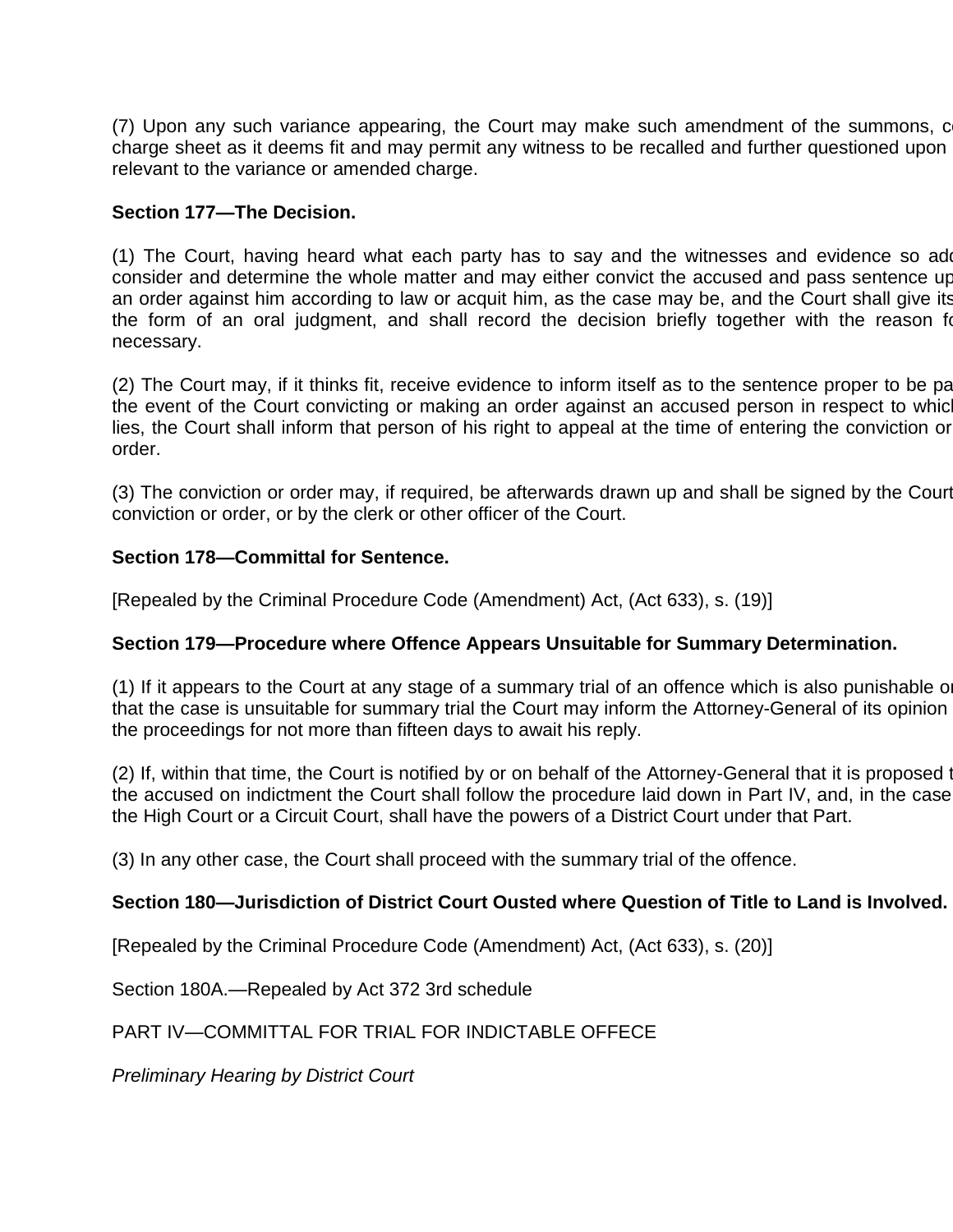# **Section 181—Procedure.**

When a person is before a District Court charged with an offence which is not being tried summarily there shall be a preliminary hearing of the case by the Court, at which the procedure laid down in this Part shall be for

## **Section 182—Bill of Indictment and Summary of Evidence.**

(1) The prosecution shall furnish the Court and the accused with—

(a) a bill of indictment which shall state in writing the charge against the accused;

(b) a summary of evidence which shall comprise a list of the witnesses whom the prosecution call at the trial and a summary of the evidence to be given by each witness and a list of the doc things it proposes to put in evidence at the trial.

(2) The bill of indictment shall comply with the provisions of sections 201 and 202 as to form and content.

(3) The bill of indictment and summary of evidence may, by leave of the Court, be amended or added time during the proceedings.

(4) The prosecution shall, unless the Court otherwise directs, deliver into the custody of the Court all and things which, according to the summary of evidence, are intended to be put in evidence at the trial.

(5) The Registrar of the Court to which the documents and things referred to in subsection (4), we shall be responsible for the custody of those documents and things and shall, for that purpose—

(a) as far as may be practicable, affix or make identifying marks on those documents and things

(b) maintain a book in which he shall enter a complete description of those documents and thin with particulars of those identifying marks and sign and such entry.

## **Section 183—Authentication of Indictment and Summary of Evidence.**

The bill of indictment and summary of evidence shall be by the Attorney-General or by some person by him in that behalf.

## **Section 184—Conduct of Preliminary Hearing.**

(1) The prosecution may address the Court in explanation of the case against the accused.

(2) An address may be made in reply by or on behalf of the accused.

(3) No such address shall be recorded but the accused may make a statement to be recorded under set

(4) If the Court is of opinion that there is a case for the accused to answer, it shall commit him for trial (in this Part called "the trial Court") of competent jurisdiction.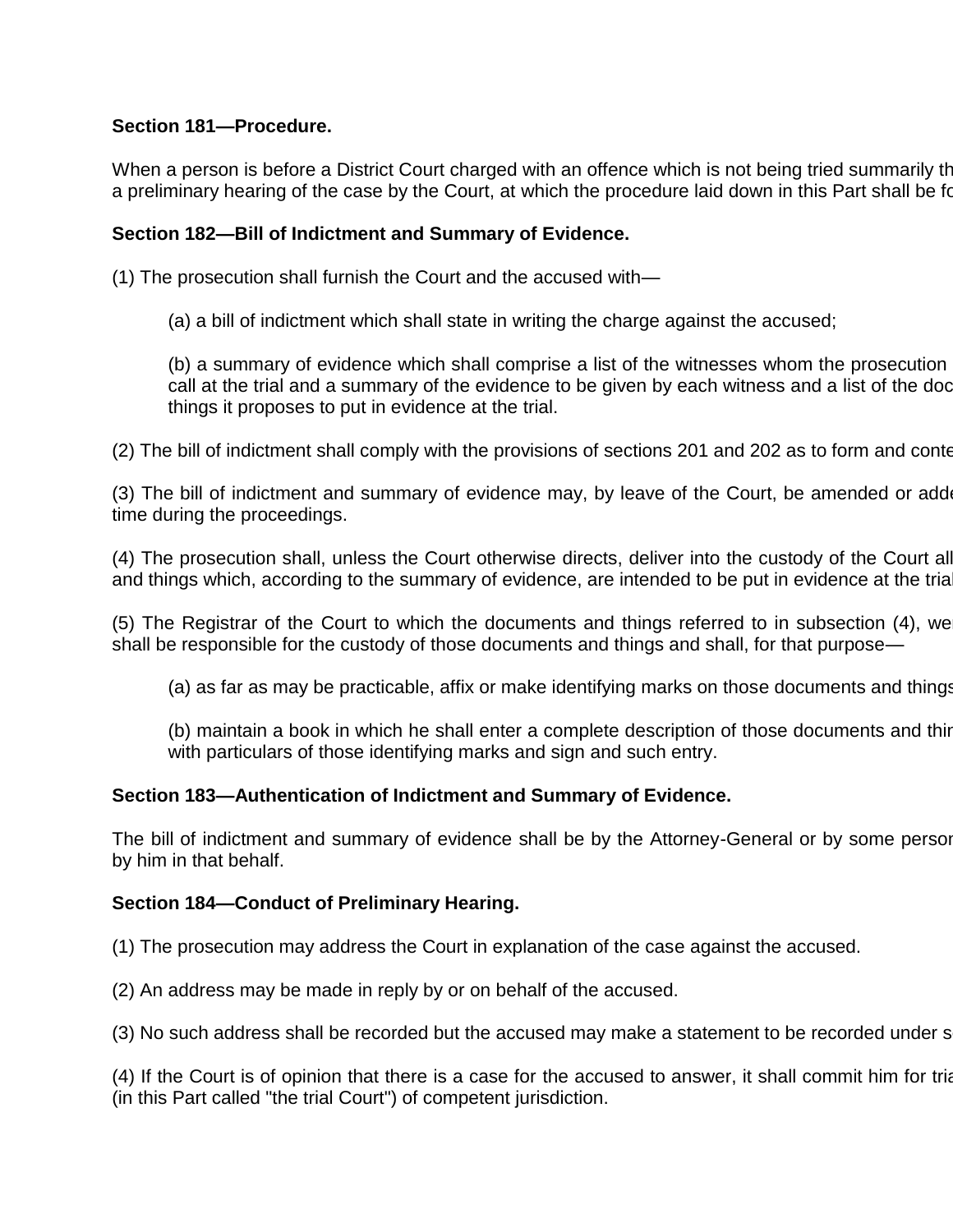(5) If the Court is of opinion that there is not a case for the accused to answer, it shall discharge him but not be a bar to a subsequent charge in respect of the same facts.

#### **Section 185—Not a Public Court.**

The room or place in which the proceedings are held is not an open or public Court for that purpo Court may, if it thinks that the ends of justice will be best served by so doing, order that no person have or be, or remain in that room or place without the express permission of the Court.

#### **Section 186—Adjournments.**

The provisions of section 169 (which relates to adjournment) shall apply to the proceedings.

#### **Section 187—Provisions as to Taking Statement of Accused Person.**

(1) The Court shall, before deciding whether to commit the accused for trial, address to him the following words to the like effect—

"Before deciding whether to commit you for trial, I wish to know if you have anythir answer to the charge. You are not obliged to say anything but if you have any explanation it ma interest to give it now. Whatever you wish to say will be taken down in writing and if you are co trial it may be given in evidence. If you do not give an explanation your failure to do so may be of comment by the judge, the prosecution or the defence.

(2) The Court shall comply with the rules set out in the Sixth Schedule as to the taking of a statement.

(3) Whatever the accused states in answer to the charge shall be recorded in full and shall be shown to him, and he shall be at full liberty to explain or add to his statement.

(4) When the whole statement is made conformable to what he declares to be the truth, the statem attested by the District Magistrate, who shall certify that such statement was taken in his presence and contains accurately the whole statement made by the accused. The accused shall sign or attest such record If he refuses, the Court shall add a note of his refusal and the statement may be used signed or attested it.

(5) Any person requested to make a statement under this section shall be entitled to do so without being

(6) The failure of any person charged with an offence to make a statement under this section may be of comment by the judge, the prosecution or the defence.

#### **Section 188—Witnesses for the Defence.**

(1) The Court, on committing the accused for trial, shall ask him whether he desires to call witnesses at

(2) If the accused states that he wishes to call witnesses the Court shall cause to be taken down in name, address and other necessary particulars of each witness.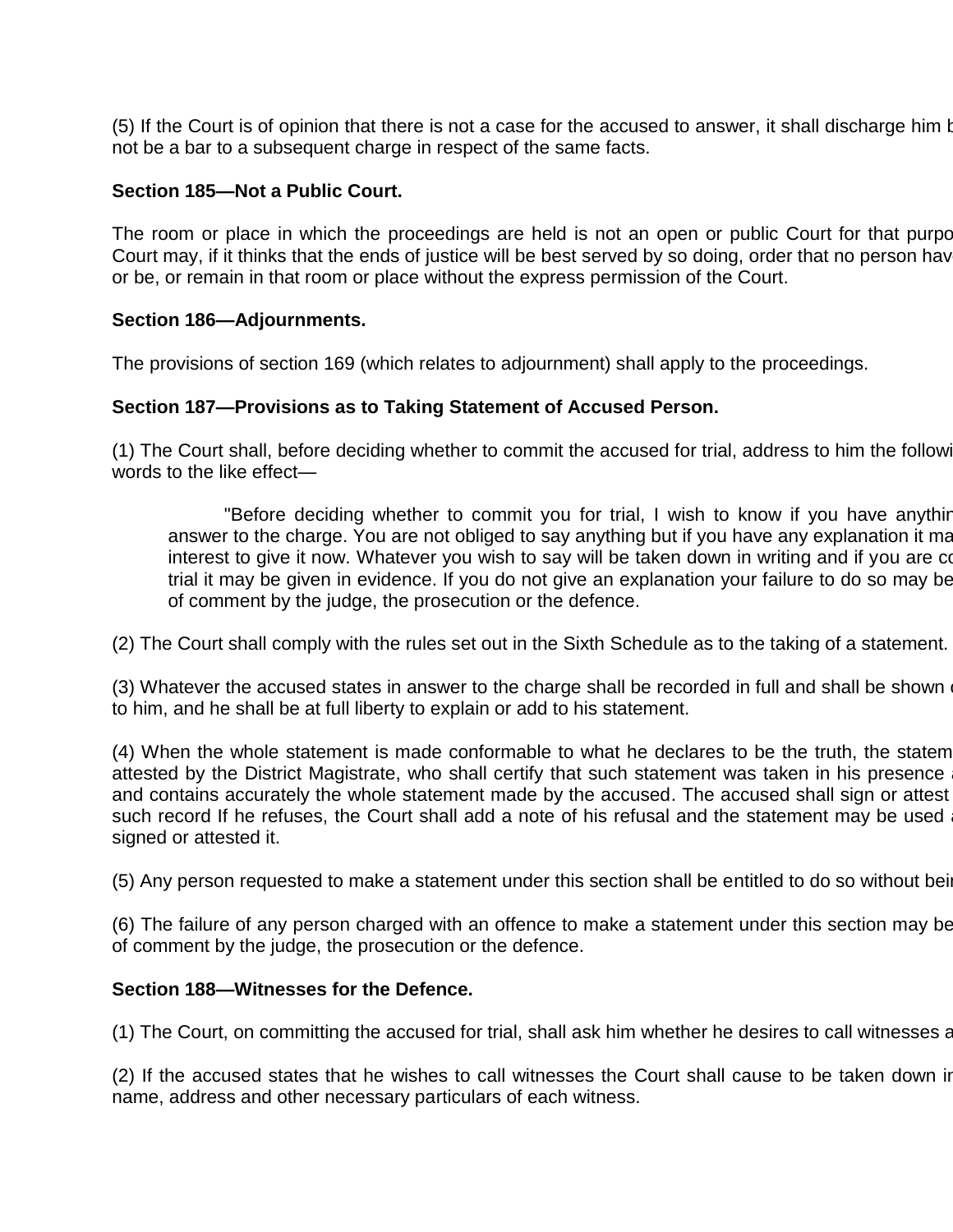(3) If any such witness is present in Court, the Court may bind him by recognizance, with or without sureties, to appear at the trial to give evidence.

(4) The Court shall inform the accused of his right to require the attendance at the trial of any witnes steps which he must take for the purpose of enforcing such attendance.

(5) The accused may give notice to the District Court at any time before the date to which the accuse committed for trial and at any time thereafter to the Registrar of the trial Court that he desires a witne at the trial and the Court or Registrar shall cause a summons to be served on the witness for his at the trial

#### **Section 189—Refusal to Enter into Recognizances.**

(1) If a witness refuses to enter into a recognizance the Court may commit him to prison or into the cu officer of the Court, there to remain until after the trial, unless in the meantime he enters into a recogni

(2) If afterwards from want of sufficient evidence or other cause, the accused is discharged, the Cour that the person imprisoned for so refusing be also discharged.

#### **Section 190—Order of Committal for Trial.**

(1) The order of the District Court committing an accused for trial shall name the day, time and place accused is to appear before the trial Court in answer to the indictment preferred against him. The da shall be not more than one month after the date of committal.

Provided that a committal for trial shall not be invalidated by reason only of a failure to comp subsection.

 $(2)$  The District Court shall admit the accused to bail or send him to prison for safe keeping until named.

(3) The warrant of the District Court shall be sufficient authority to the keeper of any prison appoint custody of prisoners committed for trial notwithstanding that the prison may be out of the area of jurisd Court.

#### **Section 191—Option of Accused Respecting Trial.**

Where the charge is one in which an option is given to the accused, the Court upon committing the trial upon indictment shall ask him whether he desires to be tried with a jury or by the Court with asses shall record and attest by his signature the answer of the accused, who shall also sign or attest by his record; if he refuses to do so, the Court shall add a note of his refusal, and the answer shall be used signed it.

#### **Section 192—Proceedings against Corporation.**

(1) A corporation may be charged, either alone or jointly with any other person, with an indictable offer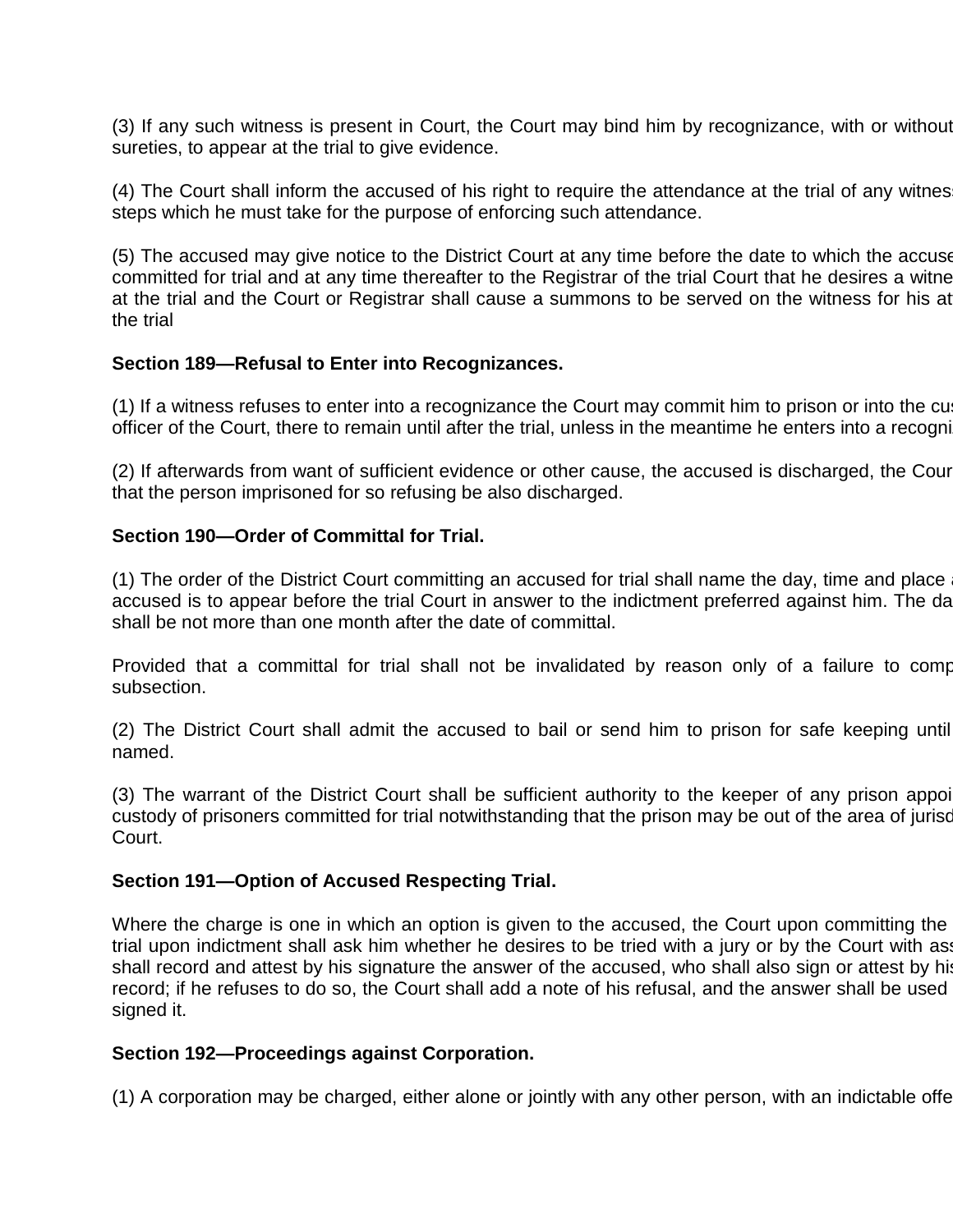provisions of this Part shall, subject to this section, apply to the corporation as they apply to any otl person.

(2) The corporation may appear before the Court by a representative and any answer to the question under this Code may be made on behalf of the corporation by that representative, but if the corporation so appear it shall not be necessary to put the questions, and the Court may, notwithstanding, corporation for trial.

(3) The corporation may, on arraignment before the trial Court, render in writing by its representative guilty or not guilty, and if either the corporation does not appear by a representative, or, though it does fails to enter as aforesaid any plea, the Court shall proceed as though the corporation had duly enter not guilty.

(4) In this section "representative" in relation to a corporation means a person duly appointed by the to represent it for the purpose of doing any act or thing which the representative of a corporation is by authorised to do, but a person so appointed shall not, by virtue only of being so appointed, be qualification behalf of the corporation before any Court for any other purpose.

(5) A representative for the purpose of this section need not be appointed under the seal of the corporation, and a statement in writing purporting to be signed by a managing director of the corporation, or by any whatever name called) having, or being one of the persons having, the management of the afcorporation, to the effect that the person named in the statement has been appointed as the represent corporation for the purposes of this section shall be admissible without further proof as prima facie ethation that person has been so appointed.

#### **Section 193—Returns to be made to Court and Attorney-General.**

In the event of a committal for trial the bill of indictment, the summary of evidence, any recorded state accused, his answer respecting the Court before which he desires to be tried (if any), the recognizanties of the witnesses, and the recognizances of bail (if any), and any documents and things which have been d the custody of the District Court, shall be transmitted in proper time to the trial Court and an authenticated the statement and answer aforesaid shall be transmitted to the Attorney-General.

#### **Section 193A.—Errors, etc not to Invalidate Committal.**

Notwithstanding anything to the contrary in any other provision of this Code, any error, omission or irregularity respect of any matter specified in sections 181 to 193 of this Code, during the preliminary hearing District Court of the case of an accused person, shall not invalidate their committal for trial of such per Court, unless a District Magistrate or Judge is of opinion that such error, omission or irregularity occasion a substantial miscarriage of justice.

#### *Preservation of Testimony in Certain Cases*

#### **Section 194—Power to take Depositions of Persons Dangerously III.**

Whenever it appears to any Judge or Magistrate that any person dangerously ill or hurt, and not likely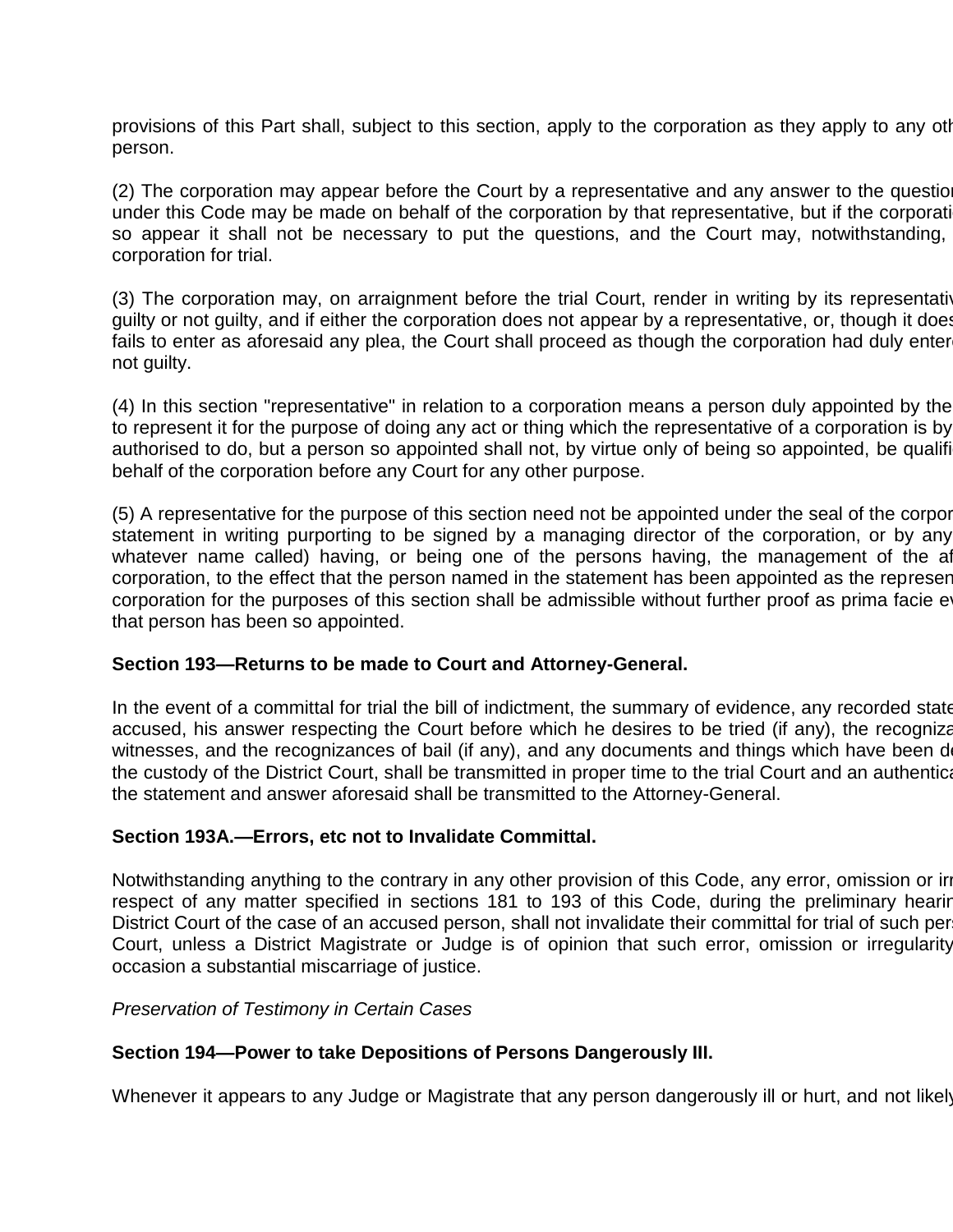is able and willing to give material information relating to any offence triable on indictment the Judge or may take in writing the statement on oath or affirmation of that person and shall subscribe it, and o contains accurately the whole of the statement made by that person, and shall add a statement of hi taking the statement and of the date and place when and where it was taken, and shall preserve th and file it for record.

### **Section 195—Notice to be given in Certain Cases.**

If the statement relates or is expected to relate to an offence for which any person has been charged or respect, of whom there has been a committal for trial, reasonable notice of the intention to take it sha upon the prosecutor and accused and if the accused is in custody, he may, and, if he so request brought by the person in whose charge he is, under an order in writing of the Judge or Magistrate, where the statement is to be taken.

#### **Section 196—Transmission of Statements.**

If the statement relates to an offence for which any person is then or subsequently committed for trial transmitted to the Court in which that person is to be tried, and a copy thereof shall be transmitted to t General.

#### **Section 197—Use of Statement in Evidence.**

Upon the trial of any offender or offence to which such statement so taken may relate, if the person who statement is proved to be dead or if it is proved that there is no reasonable probability that such pers be able to travel or to give evidence, it shall be lawful to read such statement in evidence either for or accused person, without further proof thereof, if the same purports to be signed by the judge or Mag before whom it purports to be taken and provided that it be proved to the satisfaction of the Court that notice of the intention to take such statement was served upon the person (whether prosecutor against whom it is proposed to be read in evidence and that such person or his advocate had or might he had chosen to be present, full opportunity of cross-examining the person who made the same.

#### *Procedure before Trial Court*

#### **Section 198—Directions for Trial.**

(1) When the accused comes before the trial Court in pursuance of the committal order the procedure in this section shall be followed.

(2) The court shall cause the bill of indictment to be read to the accused and if necessary explained to

(3) Any objection by or on behalf of the accused to the indictment or the summary of evidence shall then bend bend bend bend and bend and the summary of evidence shall then bend and bend and bend and the summary of evidenc taken.

(4) The Court may cause the indictment to be amended and new counts to be added unless it is of having regard to the merits of the case the alteration cannot be made without injustice to the accuse direct a supplementary summary of evidence to be delivered to the accused and the Court.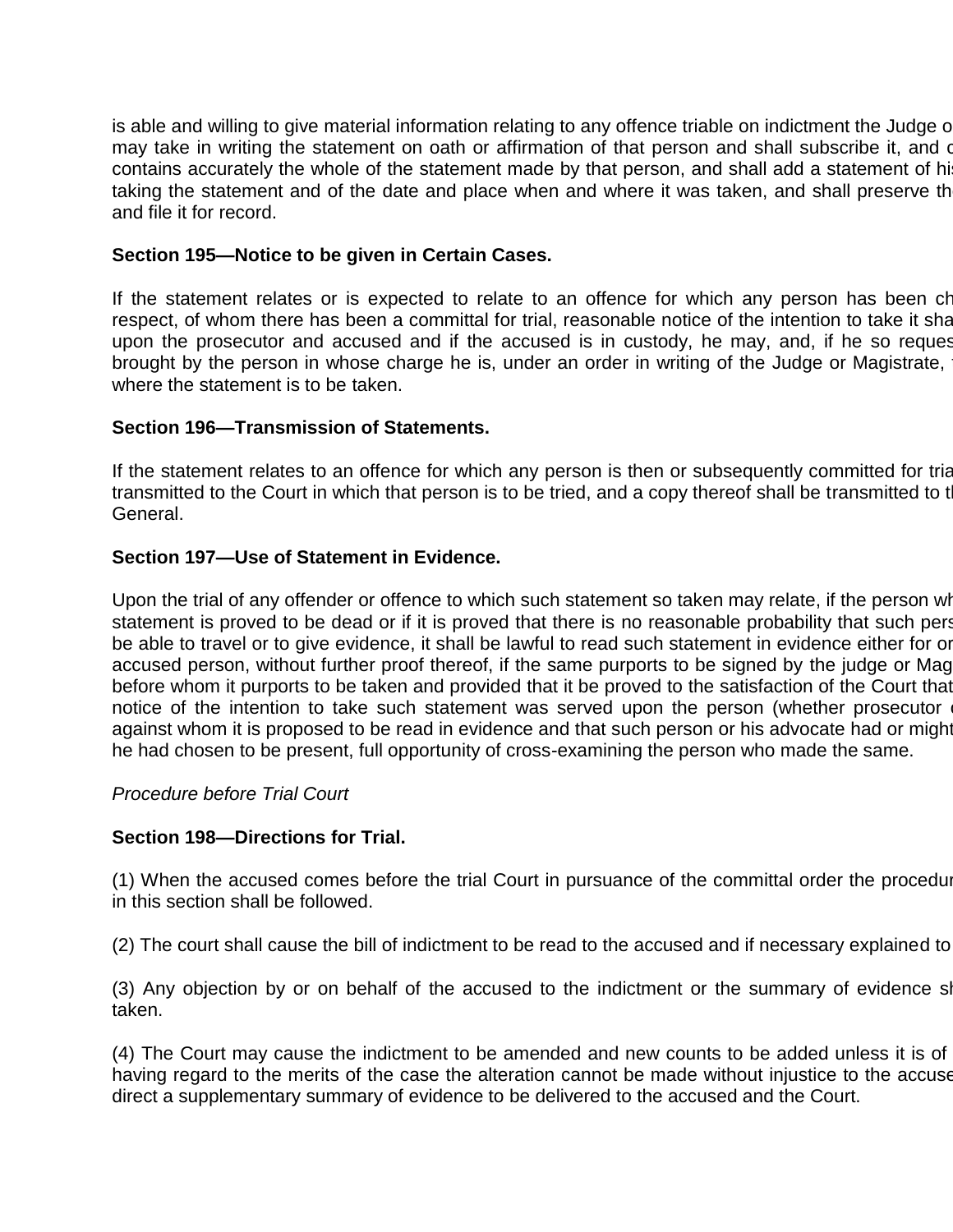(5) The Court may then require the accused to plead to the indictment or may postpone the taking of such later date as the Court may direct.

(6) The Court shall give directions as to the time, place and mode of trial.

### **Section 199—Plea of Guilty.**

(1) Where the accused pleads guilty to a charge, the Court before accepting the plea shall, if the ac represented by an advocate, explain to him the nature of the charge and the procedure which acceptance of a plea of guilty.

(2) The accused may then withdraw his plea and plead not guilty,

(3) Any statement made by the accused in answer to the Court shall be recorded by the Court in writing form part of the record of the proceedings.

(4) Where the accused pleads guilty but adds words indicating that he may have a defence or so answer to the Court, the Court shall enter a plea of not guilty and record it as having been entered by Court.

(5) The Court shall not accept a plea of guilty in the case of an offence punishable by death.

(6) If the Court decides not to alter the plea the Supreme Court shall have the right, on appeal agains to order a re-trial if the Supreme Court is of opinion that a plea of not guilty should have been entered Court.

#### **Section 200—Taking of Evidence of Witness before Trial.**

(1) If on the application of the prosecution or the accused it appears to the District Court conduction preliminary hearing or trial Court that a particular witness will not be available at the trial, the Court satisfied that it would be in the interest of justice so to do, take the evidence of the witness and ca recorded. Such evidence may be read as evidence in any Court although he is not called as a witness

(2) In such case, the Court may permit the party calling the witness to make a short statement before facts which are necessary to enable the evidence of the witness to be understood and to be related to and may also permit any other witness to be called and examined for the same purpose.

(3) Unless the Court, upon hearing the applicant, decides to refuse the application, the Court shall notice of the application be served on the other party and order him to attend on a named day for hearing.

(4) In the case of any application under this section the Court may order that the accused shall atter for the hearing of the application and on the taking of the evidence.

(5) The Court shall cause the order to be served on the accused and, if the accused is in custody, or of the prison.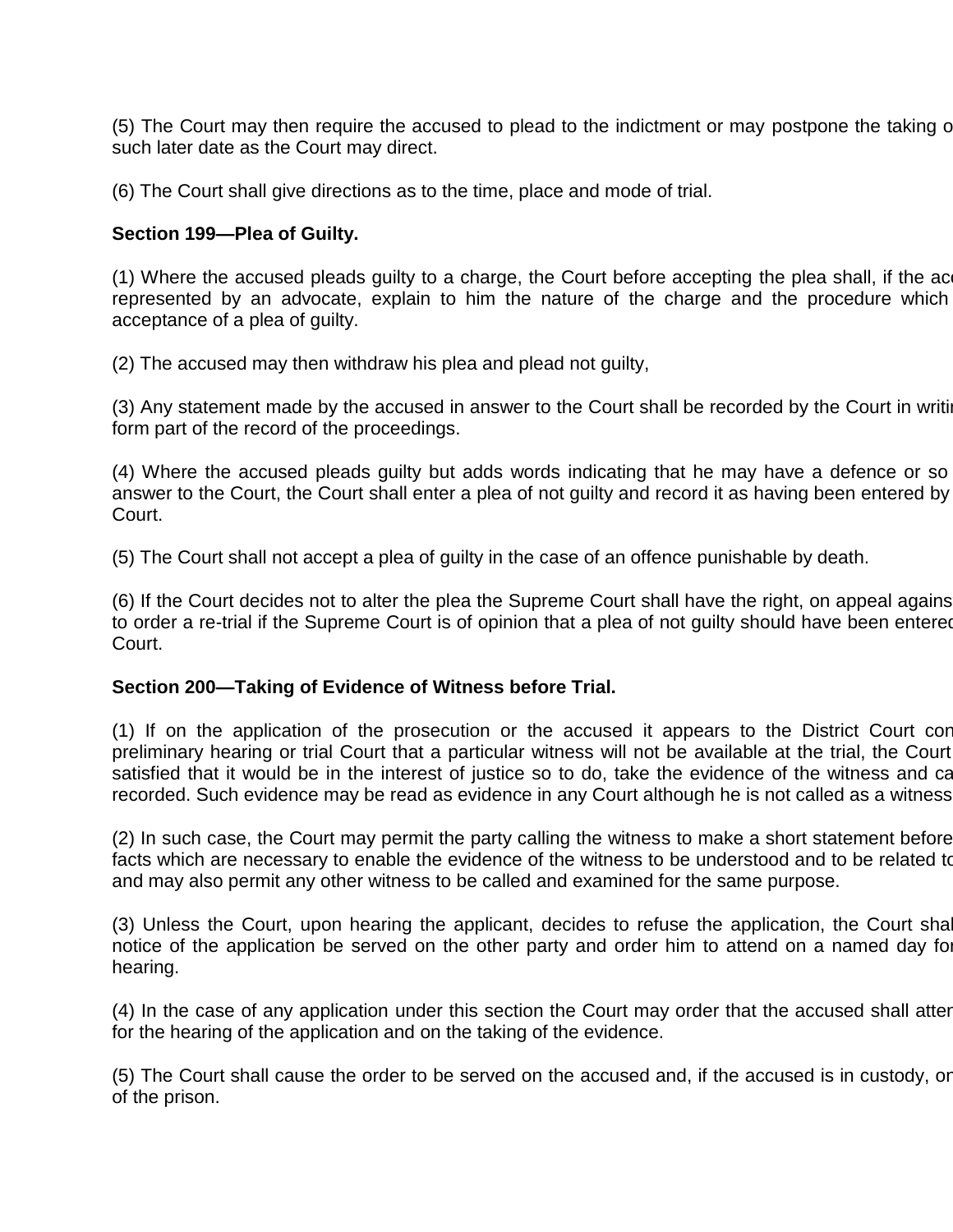(6) The order shall be a sufficient warrant to the keeper to bring him before the Court and, if the ac bail, shall be obeyed by him notwithstanding the terms of his recognizance.

#### *The Bill of Indictment*

#### **Section 201—Form of Bill of Indictment.**

Every bill of indictment shall bear a date on the day when it is signed and, with such modifications necessary to adapt it to the circumstances of each case, shall be in the following form:

# THE HIGH COURT (OR THE . . . . CIRCUIT COURT)

Court of trial (e.g. Eastern Region Session held at Accra (or) Volta Region Session held at Ho.)

A.B. is charged with the following offences:

#### *First Count*

#### STATEMENT OF OFFENCE

Murder, contrary to section 46 of the Criminal Code.

# PARTICULARS OF OFFENCE

| A. B., on the | day of | 19 |
|---------------|--------|----|
|               |        |    |

at murdered C.D.

*Second Count*

#### STATEMENT OF OFFENCE

Manslaughter, contrary to section 50 of the Criminal Code.

# PARTICULARS OF OFFENCE

A. B., on the day of 19

at unlawfully killed C.D.

#### **Section 202—General Provisions as to Indictments.**

(1) Until provision is otherwise made by rules of Court, this section shall apply to all indictments and a  $\frac{1}{2}$  shall not be open to objection in respect of its form or contents if it is framed in accordance with the provision this Code.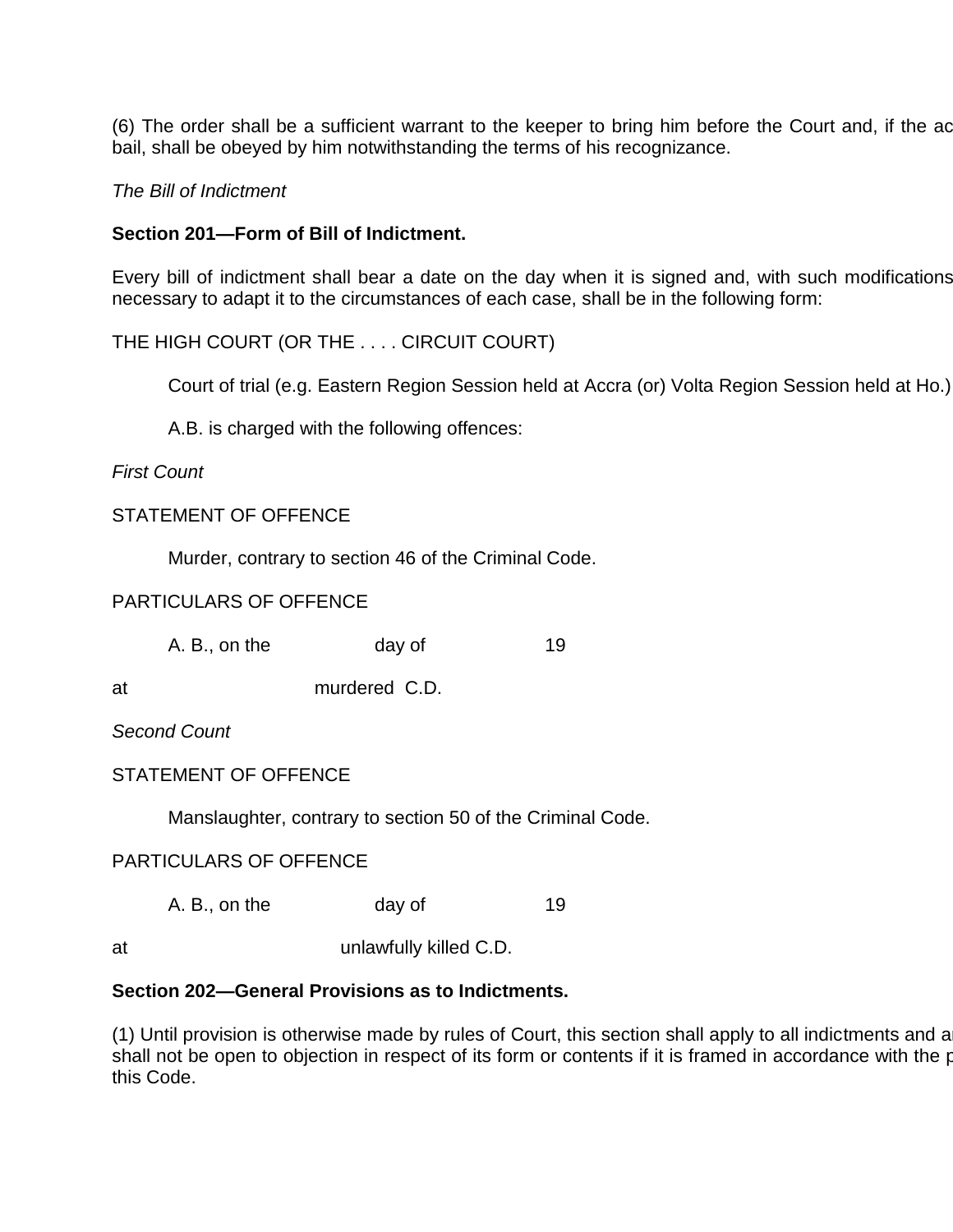(2) Every indictment shall contain and shall be sufficient if it contains a statement of the offence with accused is charged, together with such particulars as may be necessary for giving reasonable inforr the nature of the charge and notwithstanding any rule of law to the contrary it shall not be necess contain any further particulars than the said particulars.

#### *Use of Figures and Abbreviations.*

(3) Figures and abbreviations may be used for expressing anything which is commonly expressed thereby.

(4) Mode in which Offences are to be Charged.

(a) A description of the offence charged, or, where more offences than one are charged, of  $\epsilon$ so charged, shall be set out in a separate paragraph termed a "count".

(b) A count shall commence with a statement of the offence charged, called the statement of of

(c) The statement of offence shall describe the offence shortly in ordinary language, avoiding possible the use of technical terms, and without necessarily stating all the essential elem offence, and if the offence charged is one created by enactment shall contain a reference to the the enactment creating the offence.

(d) Where an enactment applies to acts committed before its commencement, an indictmer enactment in respect of such an act shall contain a reference to the section of the enactment the accused is charged, notwithstanding that the enactment was not in force at the time whe alleged to have been committed.

(e) After the statement of the offence, particulars of the offence shall be set out in ordinary l which the use of technical terms shall not be necessary.

(f) Where any rule of law or any enactment limits the particulars of an offence which are required to be any rule of law or any enactment limits the particulars of an offence which are required to given in an indictment, nothing in this rule shall require any more particulars to be given th required.

(g) Where an indictment contains more than one count, the counts shall be numbered consecut

(5) Provision as to Statutory Offences.

(a) Where an enactment constituting an offence states the offence to be the omission to do any different acts in the alternative, or the doing or the omission to do any act in any one of any capacities, or with any one of any different intentions, or states any part of the offence in the alternative the acts, omission, capacities, or intentions, or other matters stated in the alternative in the enactm stated in the alternative in the count charging the offence.

(b) It shall not be necessary, in any count charging an offence constituted by an enactment, any exception or exemption from or qualification to the operation of the enactment creating the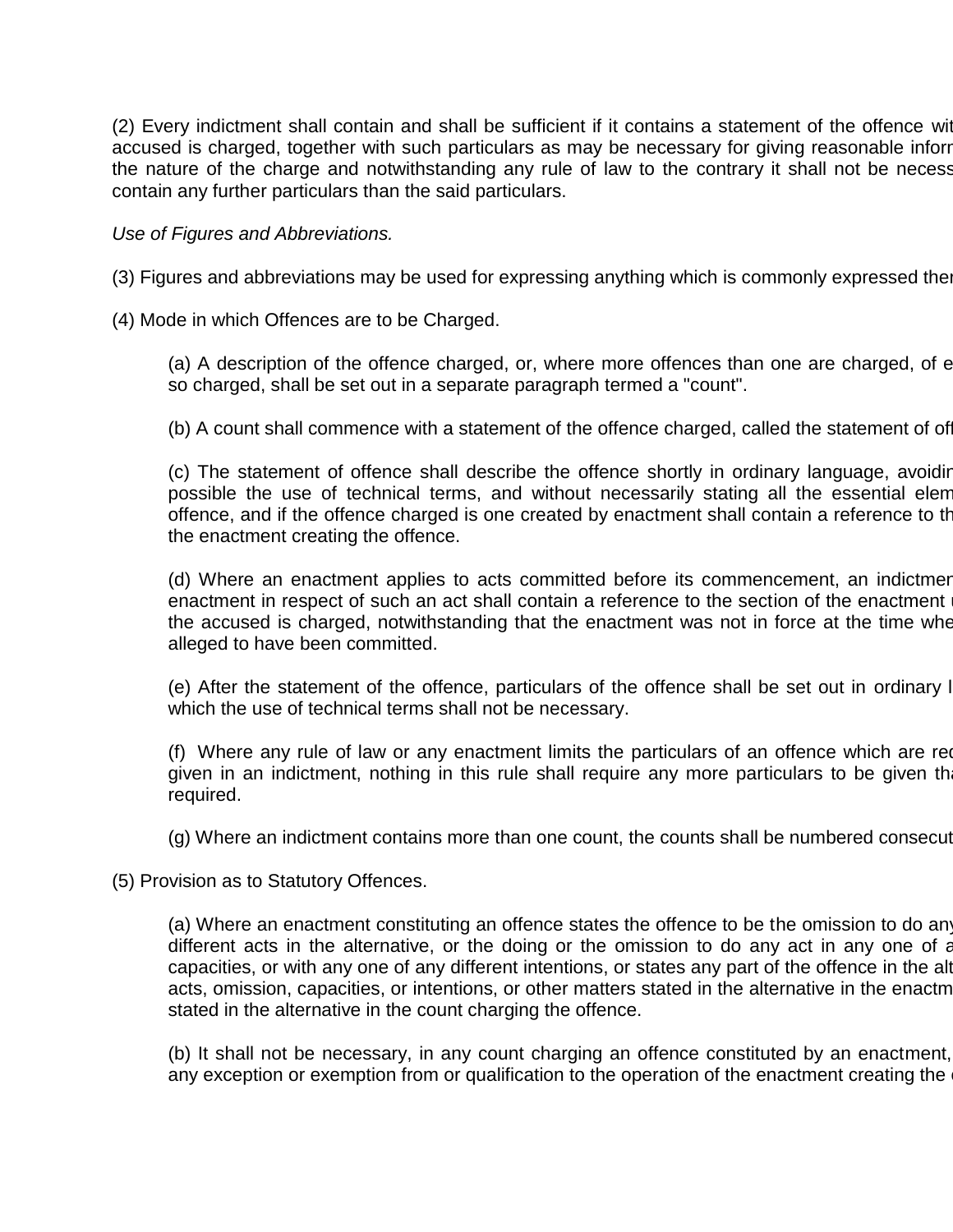# **(6) Description of Persons.**

The description or designation in an indictment of the accused, or of any other person to whom refere therein, shall be such as is reasonably sufficient to identify him, without necessarily stating his corre his abode, style, degree, or occupation, and if, owing to the name of the person not being known, or f reason, it is impracticable to give such a description or designation such description or designation shall be as is reasonably practicable in the circumstances, or such person may be described as "a person unknown".

# **(7) Description of Document.**

Where it is necessary to refer to any document or instrument in an indictment, it shall be sufficient to by any name or designation by which it is usually known, or by the purport thereof, without setting out thereof.

# **(8) General Rule as to Description.**

Subject to any other provisions of these rules, it shall be sufficient to describe any place, time, thing, or omission whatsoever to which it is necessary to refer in ordinary language in such a manner as to i reasonable clearness the place, time, thing, matter, act, or omission referred to.

# **(9) Statement of Intent.**

It shall not be necessary in stating any intent to defraud, deceive, or injure to state an intent to defraud, or injure any particular person, where the enactment creating the offence does not make an intent deceive, or injure a particular person an essential ingredient of the offence.

# **(10) Charge of Previous Convictions.**

Where a previous conviction of an offence is charged in an indictment it shall be charged at the indictment by means of a statement that the accused has been previously convicted of that offence time and place without stating the particulars of that offence.

PART V—TRIAL ON INDICTMENT

*Procedure on Indictment*

# **Section 203—Trial on Indictment.**

A reference in any enactment to an offence as indictable or in terms to the like effect shall be taken as that the offence is to be tried in accordance with this part.

#### **Section 204—Jury or Assessors.**

All trials on indictment shall be by a jury or with the aid of assessors in accordance with the provisions contained.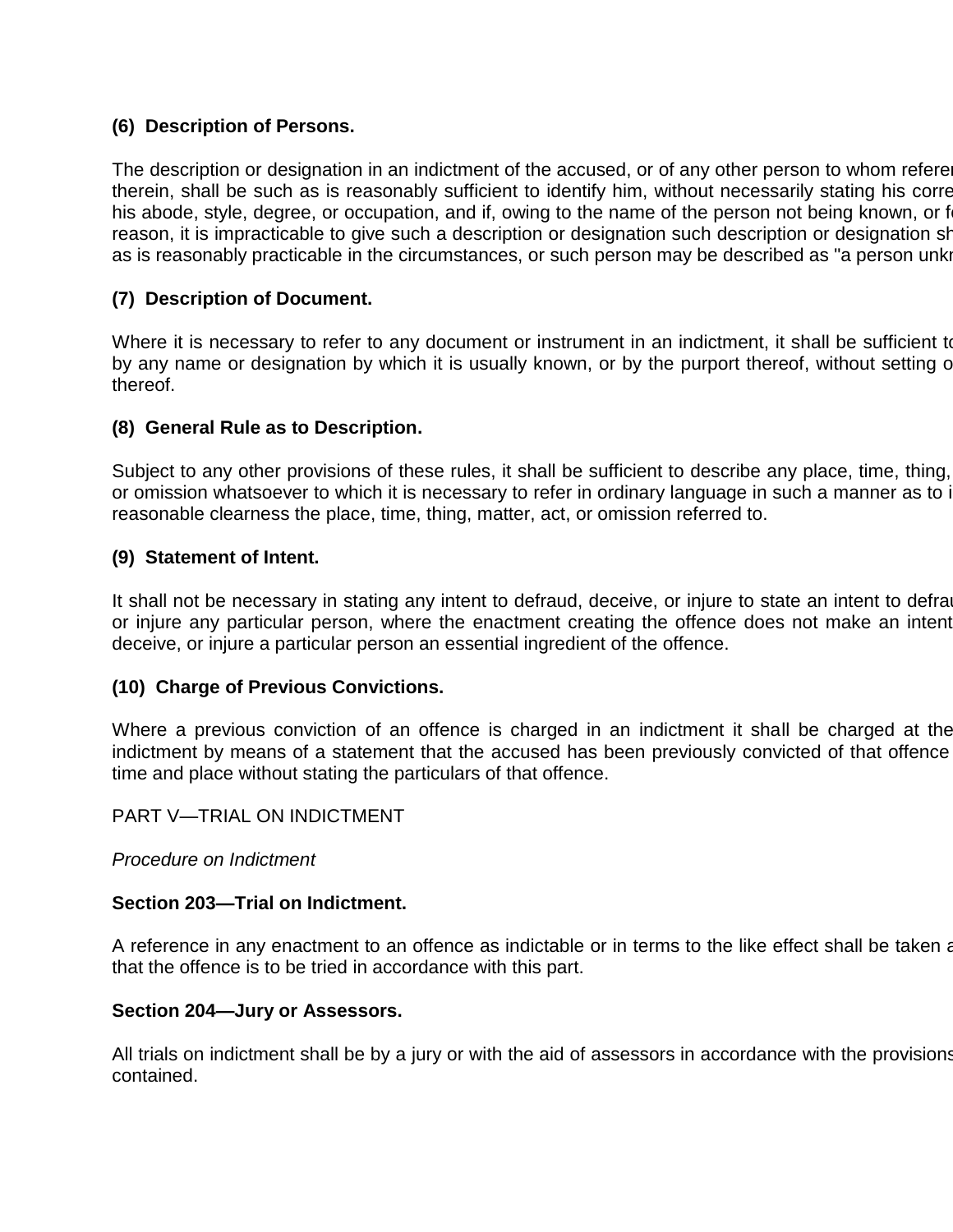# *Qualifications and Attendance of Jurors*

# **Section 205—Qualifications of Jurors.**

Subject to sections 207 and 208, every person between the ages of twenty-five and sixty years who is Ghana and can understand the English language shall be liable to serve as a juror.

Section 206—Repealed by N.R.C.D. 121 Section 2.

# **Section 207—Exemptions from Jury Service.**

The following persons are exempt from liability to serve as jurors—

- (a) The President and members of the National Assembly.
- (b) Judges, District Magistrates, Local Court Magistrates, Coroners, and Deputy Coroners.
- (c) Legal practitioners in actual practice and all other Court officers.
- (d) Registered medical practitioners and registered dentists in actual practice.
- (e) Registered Pharmacists in actual practice.
- (f) Prison officers and warders.
- (g) Police officers.
- (h) Officers and other members of the Armed Forces on full pay.

(i) Public officers (other than those engaged on clerical duties) employed in the Medical, Telecommunications, Customs and Excise, or Railway Department or under the Takora Authority.

- (j) Persons actually officiating as priests or ministers of their respective religions.
- (k) Schoolmasters actually engaged in teaching in a school.
- (l) Persons employed in any public electric telegraph office or in any electric power station.
- (m) Diplomatic and consular representatives and all salaried functionaries of foreign Governme
- (n) Editors of daily newspapers.
- (o) Other persons exempted by the Chief Justice.

# **Section 208—Disqualifications of Jurors.**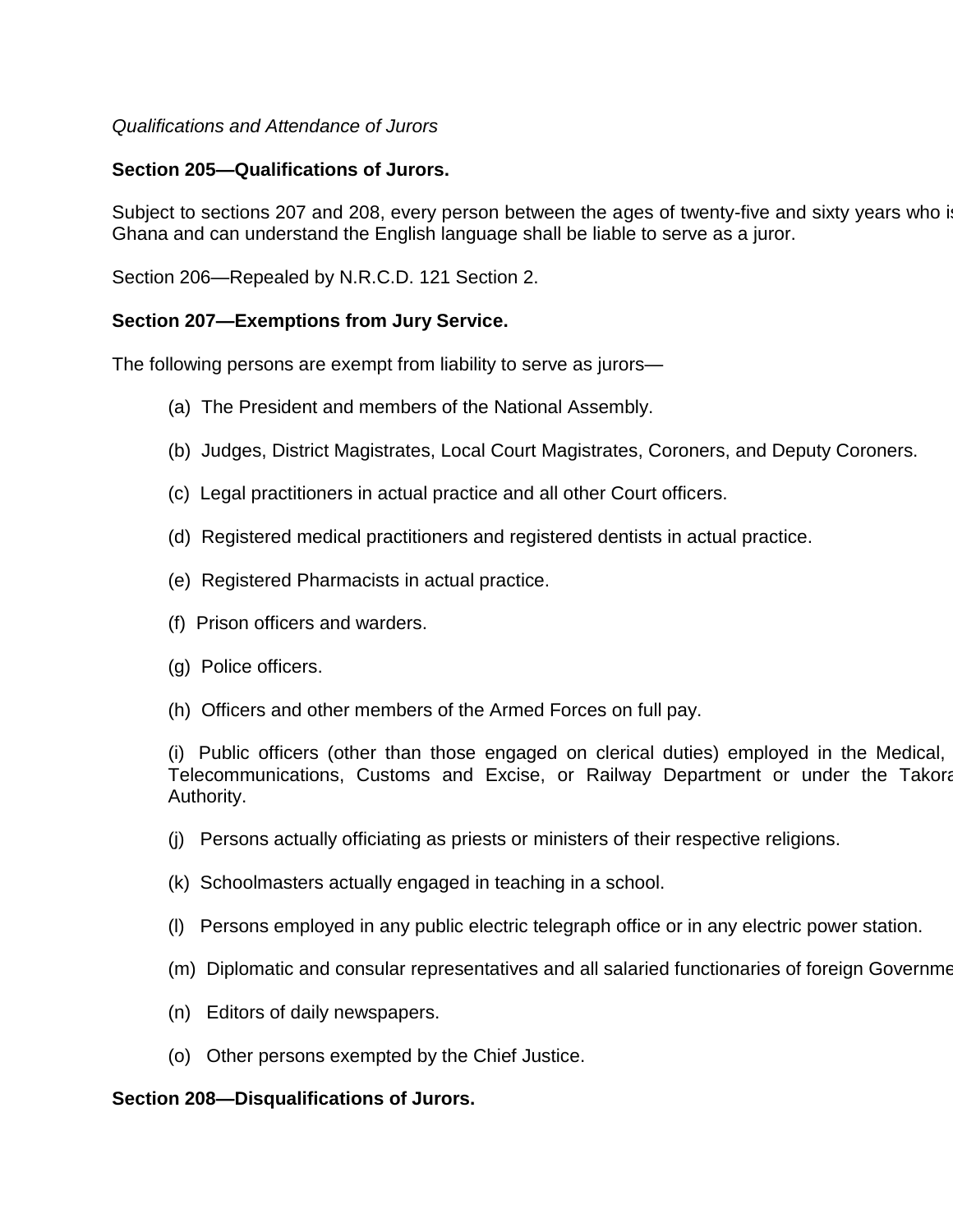Any person convicted of treason or felony, or any offence involving dishonesty (unless he has obtained a free pardon) shall be disqualified from serving as a juror.

#### **Section 209—Preparation of lists of Jurors.**

The District Magistrate of all districts shall each year, between the 1st and 31st days of May and bety and 30th days of November, and between such other dates (if any) as the Chief Justice may authorise of the persons resident at each town or place within their districts at or near which sessions of the H Circuit Court are or shall be held (hereafter referred to as the sessions town), who are qualified an persons resident within the district in which the sessions town is situate and within four miles of su within such area as the Minister may by Order published in the Gazette specify, to serve as jurors, setting out name and surname, and the occupation and place of abode of each person, and shall place them House of the district for the period of three weeks, to the end that any persons may apply to him writing to have their names added to or struck off such list, upon cause duly assigned in such notice.

#### **Section 210—Information to be given when Required.**

The District Court may require any person resident within its district to give his full name an occupation, and place of abode, when required for the purposes of this code, and any person neglecting, when required to give such information, shall be liable on conviction to a fine not exce penalty units. [As amended by the Criminal Procedure Code (Amendment) Act, (Act 633), s. (21)]

#### **Section 211—Lists to be Settled.**

At the end of the time for posting such lists the District Court shall hold a public sitting for constant and the Unit of the Unit and the time for constant and the unit of the time for constant and the Unit of the Unit of disposing of all such notices then received, and shall then revise and settle the lists by the addition away of names therefrom, and by correcting any errors as to the names, occupations, or places of a person included therein. The Court shall mark on each list the time at which it shall commence to b persons named in such notices, and such other persons as the Court may require, shall be bound to sittings.

#### **Section 212—Copies of Lists to be Sent to Registrars.**

The District Court, upon the list being so settled, shall send signed copies thereof to the Registrars Court and Circuit Court for the appropriate sessions town. Each list so prepared and delivered as afortulated shall constitute the jurors' list for the sessions town for which it has been prepared.

#### **Section 213—Yearly Revision of Lists.**

The lists so prepared and revised shall be again revised once in every year, and the lists so revis deemed a new list, and shall be subject to all the rules herein contained as to the list originally prepare

#### **Section 214—How Jury Panel is Formed.**

Whenever it is necessary to form a panel of jurors to serve at any sessions, the Sheriff shall cause the the jurors in the list prepared for the sessions town at or near which sessions are to be held to b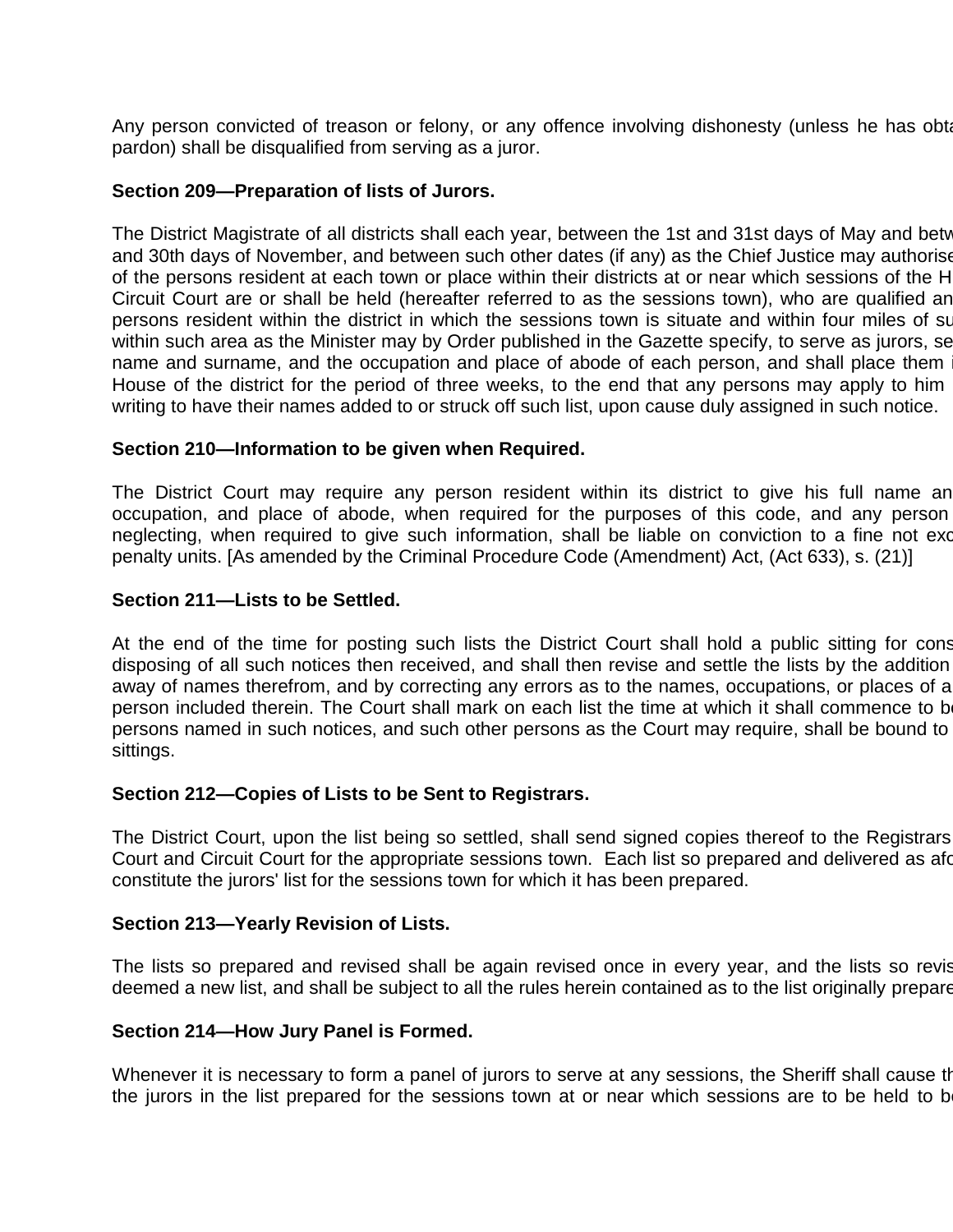separate cards or pieces of paper of equal size, and placed in ballot boxes to be kept for that purpos draw from the said boxes such number of names as the Court may direct of assessors and jurors to form and the cards or slips so drawn shall thereupon be locked up in separate boxes until the whole of the the ballot boxes shall be exhausted by subsequent panels, when all the names of the jurors, except may have served at the last preceding sessions, shall be returned to the ballot boxes; and, when names shall be re-drawn in manner aforesaid.

### **Section 215—Certain Names to be Passed Over.**

The names of jurors who are dead or permanently resident at a greater distance than four miles sessions town, if no other area is specified under section 209 with respect to that town, and, if any su been so specified, the names of jurors permanently resident outside that area shall be passed over b in forming a panel.

# **Section 216—Names of Jurors may be Added to List or Expunged.**

In the event of any person, liable and suitable to serve as a juror, being found at any sessions town, contain miles thereof, or within any area specified under section 209 with respect to such sessions town, after settled for the year, the District Court may place the name of that person on the list either as a juror or and he shall be liable to serve as a juror or assessor till a fresh list is brought into force; and wheney or assessor on the list is disqualified his name shall be expunged.

#### **Section 217—Sheriff to Summon Jurors.**

The Sheriff (or the officer executing the office of Sheriff, as the case may be), before the sitting of where at a jury is necessary, shall, on receiving from the Court a precept, issue summonses re attendance thereat of the persons so drawn as aforesaid from the ballot box, and every summo personally served upon or left at the usual or last known place of abode of the person summoned two or such other time as the Court may direct, before the day appointed for the sitting of the Court.

#### **Section 218—Power of Sheriff to Excuse Attendance of Jurors.**

(1) If any person who has been summoned under section 217 shows in writing to the satisfaction of that there is good reason why he should be excused from attending as required in the summons, the excuse that person from so attending.

(2) The Sheriff shall produce to the Court all applications received by him from persons asking to be example attendance as required in the summons and any correspondence relating to any such application where he has complied with the applications, state to the Court his reasons for so doing.

#### **Section 219—In case Jurors cannot be found.**

If any of such persons cannot be found, the Sheriff shall obtain so many additional names, drawn in the afores manner, as may be necessary to make up the jurors to the proper number, and shall issue summor persons in like manner.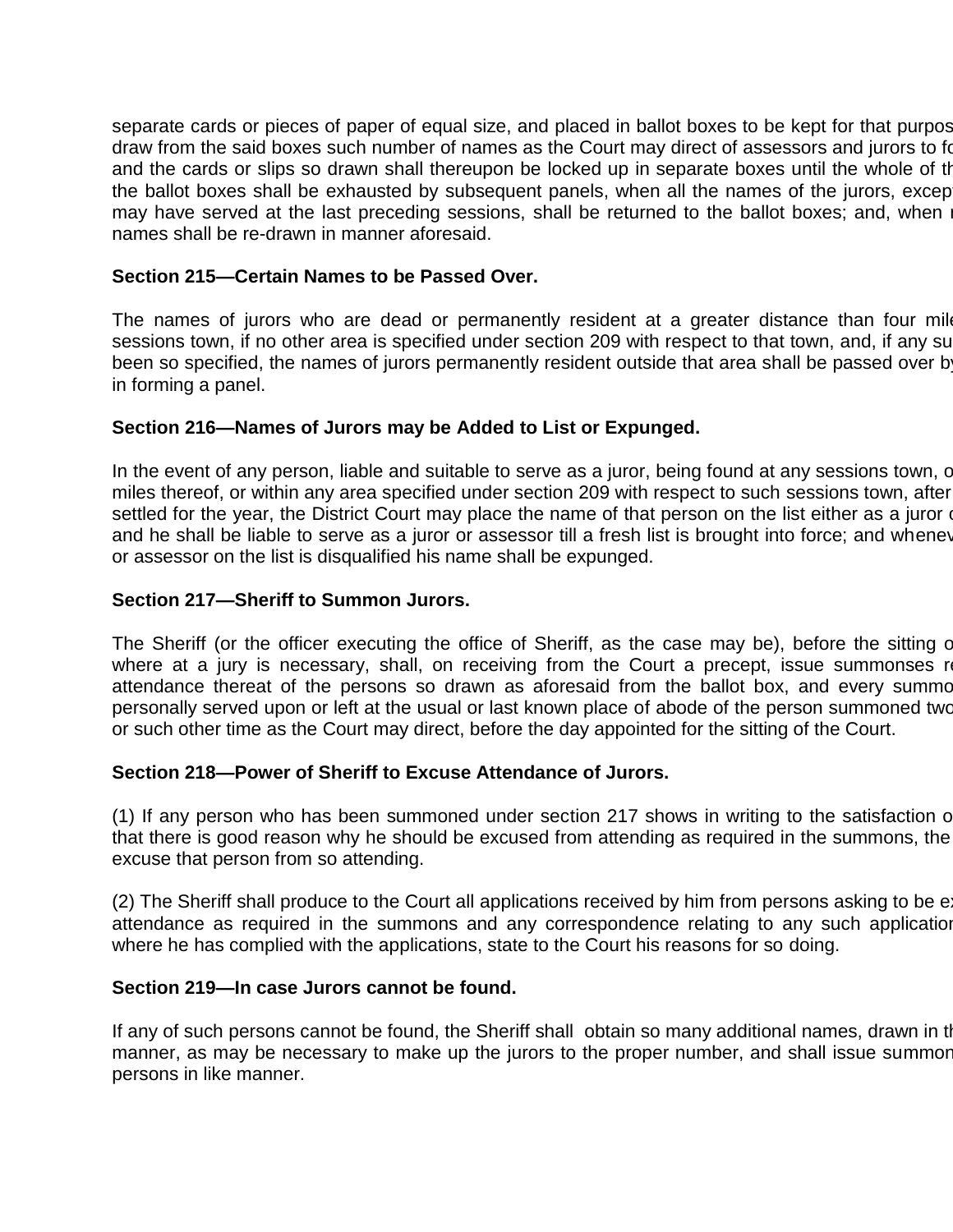# **Section 220—Sheriff to Deliver Panel to Registrar.**

The Sheriff shall cause to be delivered to the Registrar, a panel containing the names, occupations, a abode of the persons so summoned.

# **Section 221—Trials for which no Jurors List.**

If trials on indictment are held at any place or by any Court for which a jurors list has not been prepare Code, the Sheriff or Registrar may prepare a temporary jurors list for the purpose of such trials, provisions of this Code shall, so far as applicable, apply in the case of the persons whose names upon such temporary list.

# **Section 222—Penalty on Jurors not Attending.**

Any person summoned to attend the Court as a juror who does not, without reasonable excuse (the proof whereof shall rest on such juror), duly attend and be present at the Court, and at all times appo Court for adjournment, and any person present in Court who being called to serve as a juror, refus reasonable excuse, so to serve until discharged by the court, shall be liable to a fine not exceeding units. [As amended by the Criminal Procedure Code (Amendment) Act, (Act 633), s. (22)]

# **Section 223—Punishment, Summary: How Enforced, Court may Remit Fines.**

(1) Such punishments may be inflicted summarily on an order to that effect by the Court, and any fi shall be recoverable by distress and sale of the movable and immovable property of the person fined of distress to be signed by the Registrar of the Court, which warrant shall be issued by the Registrar, and the teast further order of the Court, if the amount of the fine is not paid within six days of being imposed, if impose presence of the person fined, or within six days of its having come to his knowledge by notice or otherwise the fine has been imposed, if imposed in his absence.

(2) In default of the recovery of the fine by such distress and sale, the person fined may be imprison space of twenty one days, if the fine be not sooner paid.

(3) The Court may, if it thinks fit, remit any fine so imposed.

# **Section 224—Notice to Persons Fined in Absence.**

In cases where any person is so fined in his absence the Registrar shall forthwith send him a written in fact, requiring him to pay the fine, or to show cause before the Court within four days for not paying it.

# **Section 225—Travelling Allowance for certain Jurors.**

Any person summoned on a jury who resides more than four miles from the place to which he is sum be entitled to be paid as travelling allowance such sum as the Court thinks fit.

# **Section 226—Court may Exempt Person from Serving.**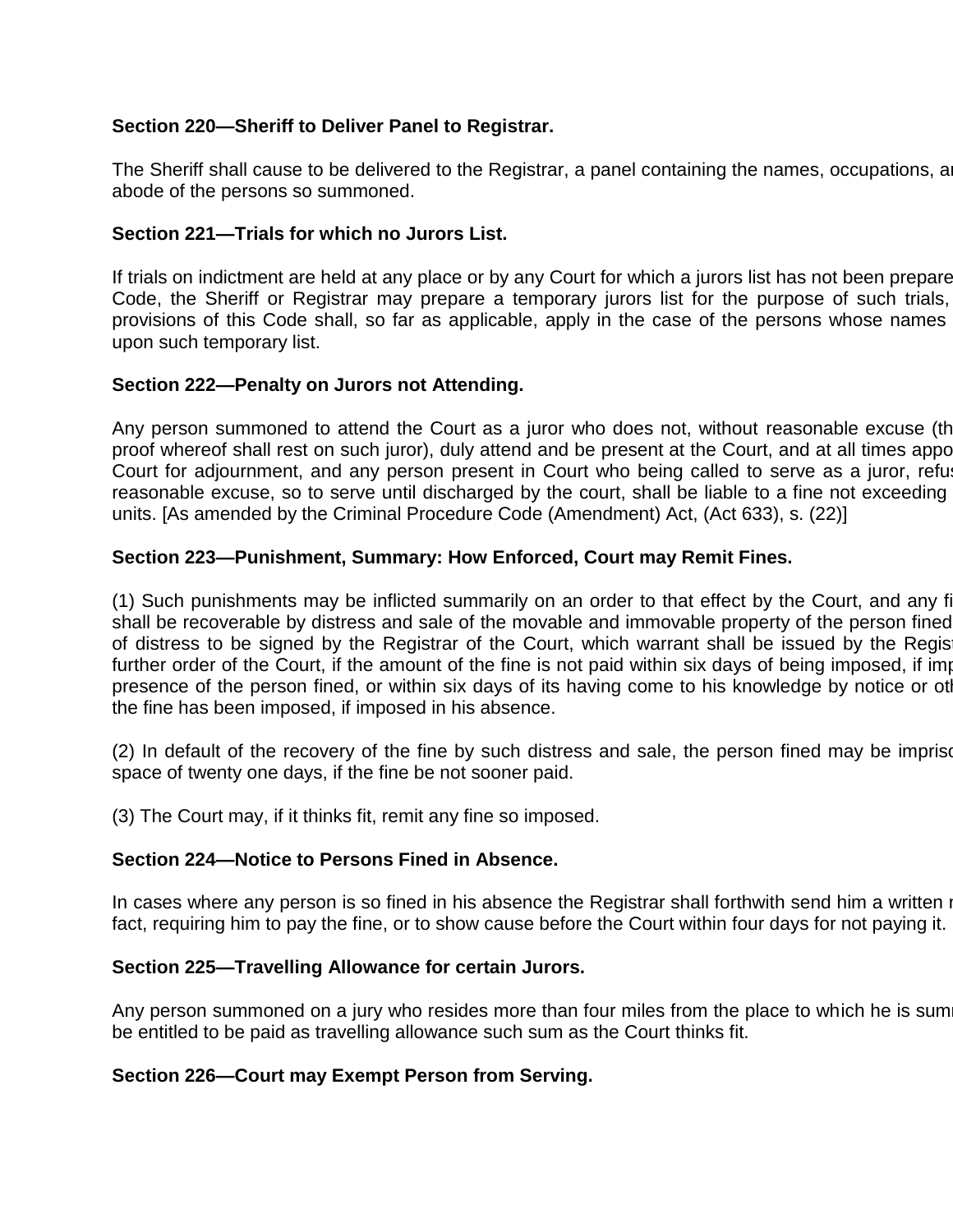Nothing herein contained shall prevent the Court from exempting any person from serving as a sessions, or on any trial for reasonable cause; a certificate bearing the signature of a registe practitioner setting out that any person required to attend as a juror is unable from the state of his health may, on the Court being satisfied of the signature of the certificate, be received as prima facie reasonable cause.

*Qualifications and Attendance of Assessors*

#### **Section 227—Qualifications of Assessors.**

(1) Every male person between the ages of twenty-five and sixty years who is resident in Gha understand the English language shall be liable to serve as an assessor in trials on indictment of criminal

(2) The exemptions from liability to serve as jurors and the disqualifications shall apply to asses manner as to jurors.

#### **Section 228—Sheriff or Deputy Sheriff to Summon Assessors.**

(1) The Sheriff or the Deputy Sheriff, before the sitting of a Court to try criminal cases on indictme receiving from the Court a precept, issue summonses requiring the attendance thereat of such numbe qualified to serve as assessors as the Court may require. Every such summons shall be served in and within the time prescribed by section 217.

(2) Where a panel has been formed under section 214 the persons so summoned shall be persons assessors in that panel.

#### **Section 229—Sheriff or Deputy Sheriff to Deliver Paper to Court.**

The Sheriff or the Deputy Sheriff shall cause to be delivered to the Court issuing the precept a paper the names, occupations, and places of abode of the persons so summoned.

#### **Section 230—Application of Sections to Assessors.**

The provisions of sections 222, 223 and 224 (relating to punishment for non-attendance of jurors) (relating to exemption from service as jurors) shall apply to assessors in like manners as to jurors.

#### *Arraignment: Supplementary Provisions*

#### **Section 231—Accused to be Unfettered.**

The accused person to be tried upon an indictment shall be placed at the bar of the Court unfettered Court shall see cause otherwise to order.

#### **Section 232—Separate Trial and Postponement of Trial.**

 $(1)$  Where before trial on an indictment or at any stage of the trial, it appears to the Court that the i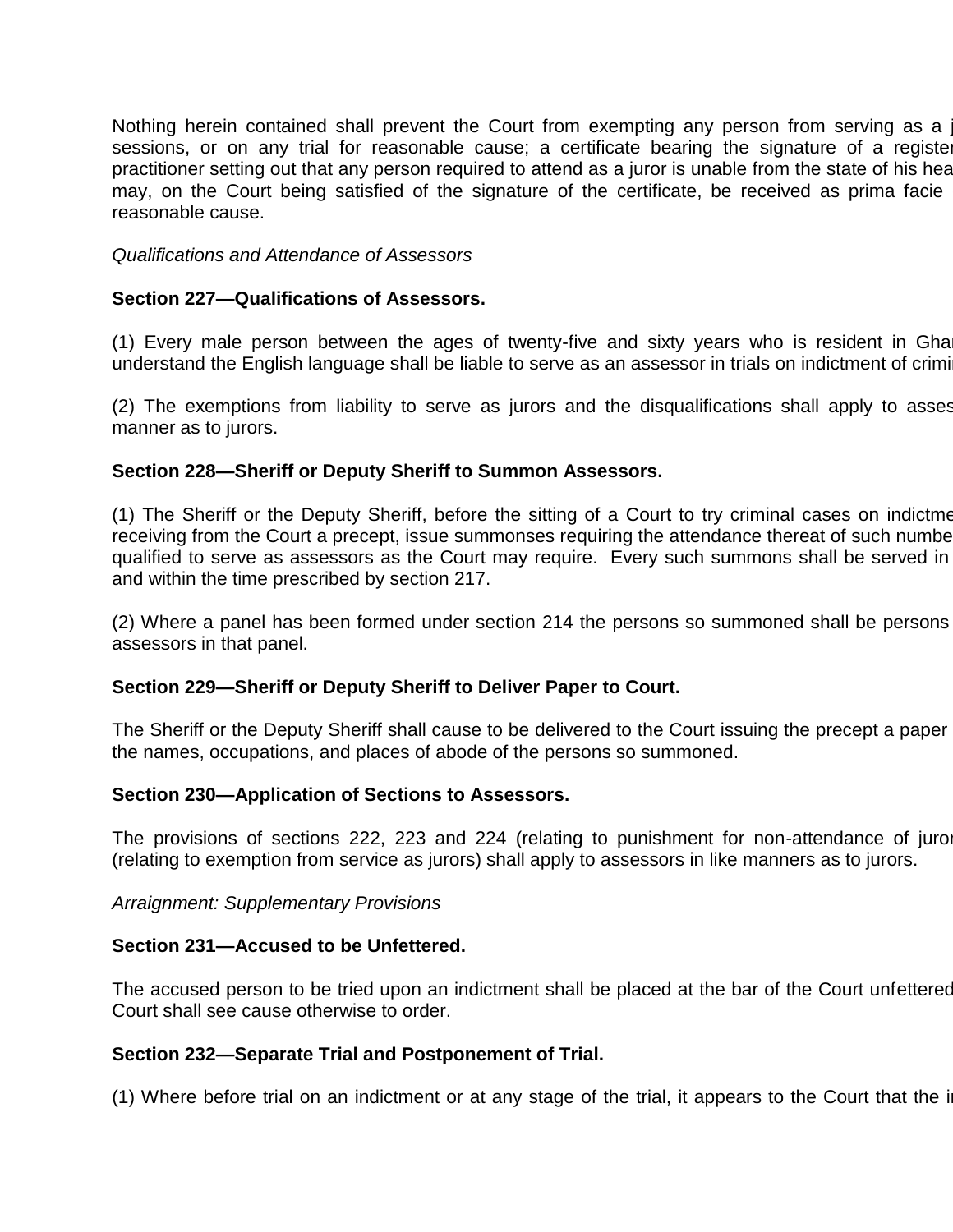defective or that an order should be made for a separate trial, the Court shall make such order for the of the indictment as the Court thinks necessary to meet the circumstances of the case and upon su the Court thinks just unless, having regard to the merits of the case, the amendment cannot be m injustice.

(2) Where an indictment is so amended, a note of the order for amendment shall be endorsed on the and the indictment shall be treated for the purpose of all proceedings in connection therewith as having in the amended form.

(3) Where, before a trial upon indictment or at any stage of the trial, the Court is of opinion that the a be prejudiced or embarrassed in his defence by reason of being charged with more than one offence indictment or that for any other reason it is desirable to direct that the person should be tried separate more offences charged in an indictment, the Court may order a separate trial of any count or co indictment.

(4) Where, before a trial upon indictment or at any stage of the trial the Court is of opinion that the post of the trial of the accused is expedient as a consequence of the exercise of the power of the Cour Code, the Court shall make such order as to the postponement of the trial as appears necessary.

(5) Where an order of the Court is made under this section for a separate trial or for postponement of

(a) if the order is made during a trial with a jury or during a trial with assessors the Court may the jury or the assessors be discharged from giving a verdict or opinions, as the case may be, on or counts the trial of which is postponed, or on the indictment as the case may be; and

(b) the procedure on the separate trial of a count shall be the same in all respects as if the count found in a separate indictment, and the procedure on the postponed trial shall be the same in (provided that the jury or assessors, if any, have been discharged) as if the trial had not comme

(c) the Court may make such order as to admitting the accused to bail, and as to the enla recognizances and otherwise as the Court thinks fit.

(6) Any power of the Court under this section shall be in addition to and not in derogation of any other the Court for the same or similar purposes.

#### **Section 233—Indictment not to be held Insufficient for certain Omissions.**

No indictment for any offence shall be held insufficient for want of the averment of any matter unnece proved, nor for omitting to state the time at which the offence was committed, nor for stating the time nor for stating the offence to have been committed on a date subsequent to that of the indictment impossible day, or on a day that never happened, nor for want of the statement of the value or price of or thing, or the amount of damage, injury, or spoil, in any case where the time, value, or price, or the damage, injury, or spoil is not of the essence of the offence.

#### **Section 234—Quashing Indictment.**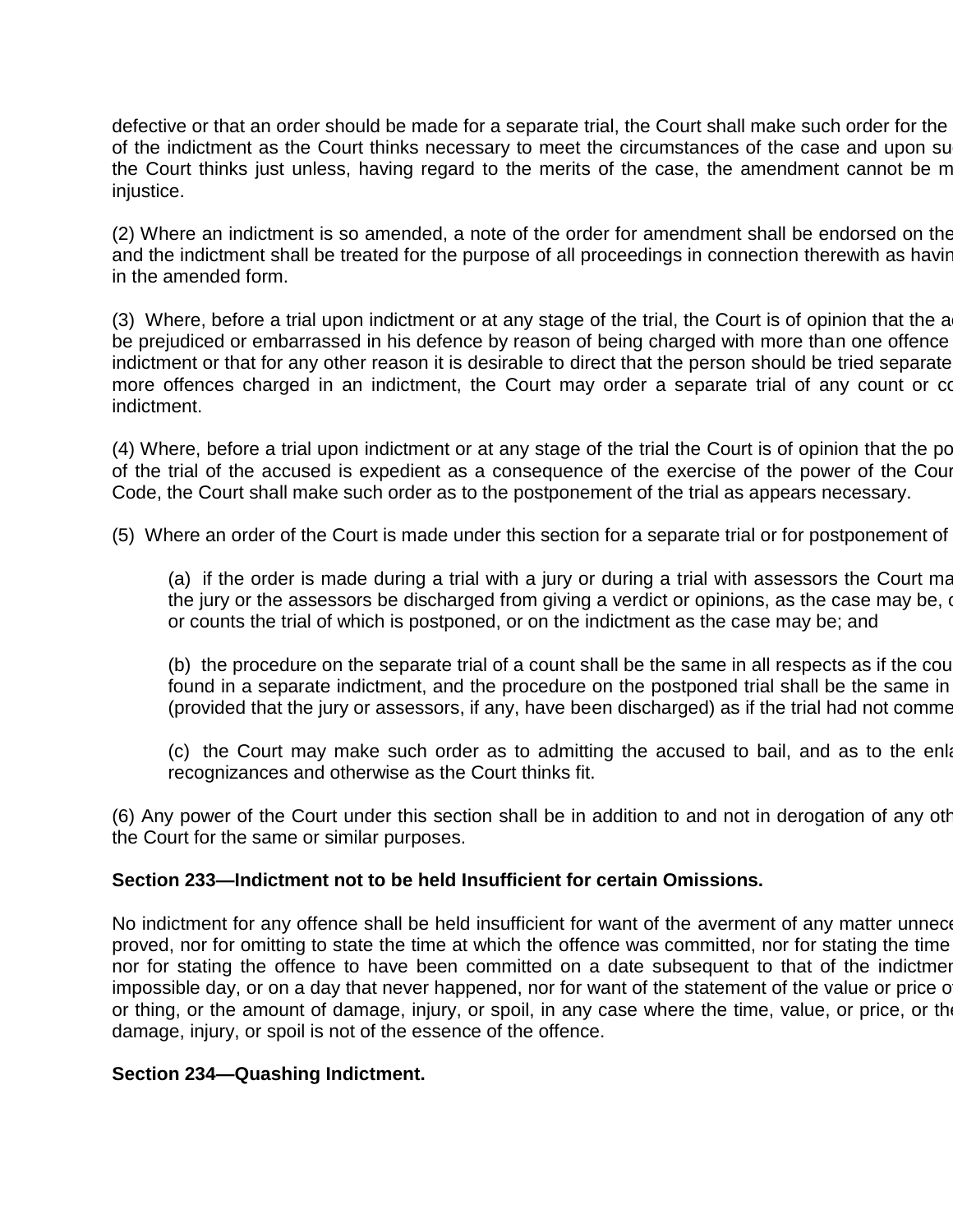(1) If an indictment does not state, and cannot by any authorised amendment be made to state, an which the accused can be convicted, it shall be quashed either on a motion made before the accuse on a motion made in arrest of judgment.

(2) A written statement of every such motion shall be delivered to the Registrar or other officer of the on behalf of the accused and shall be entered upon the record.

#### **Section 235—Procedure in Case of Previous Convictions.**

(1) Where an indictment contains a count charging a person with an offence and a further count that reason of a previous conviction liable to enhanced punishment or to punishment of a different subsequent offence, the procedure shall be as follows, namely—

(a) the part of the indictment stating the previous conviction shall not be read out in Court, r accused be asked whether he has been previously convicted as alleged in the indictment unle he has either pleaded guilty to or been convicted of the subsequent offence;

(b) if he pleads guilty to or is convicted of the subsequent offence, he shall then be asked whe been previously convicted as alleged in the indictment;

(c) if he answers that he has been previously convicted, the Court may proceed to pass sentent accordingly, but if he denies that he has been previously convicted, or refuses to or does not question, the jury, or the Court and the assessors, as the case may be, shall then hear concerning the previous conviction; in such case it shall not be necessary to swear the jurors again.

# **Section 236—Plead of "not guilty".**

Every accused person, upon being arraigned upon any indictment, by pleading generally thereto the guilty" shall, without further form, be deemed to have put himself upon the country for trial.

# **Section 237—Plead of Autrefois Acquit and Autrefois Convict.**

(1) An accused may, upon indictment, plead—

- (a) that he has been previously convicted or acquitted, as the case may be, of the same offence
- (b) that he has obtained the President's Pardon for his offence.

(2) If either of those pleas is pleaded in any case and denied to be true in fact, the Court shall try whet is true in fact or not.

(3) If the Court holds that the facts alleged by the accused do not prove the plea, or if it thinks that fact, the accused shall be required to plead to the indictment.

(4) Nothing in this section shall prevent an accused who has pleaded "not guilty" from raising any matter by a of defence.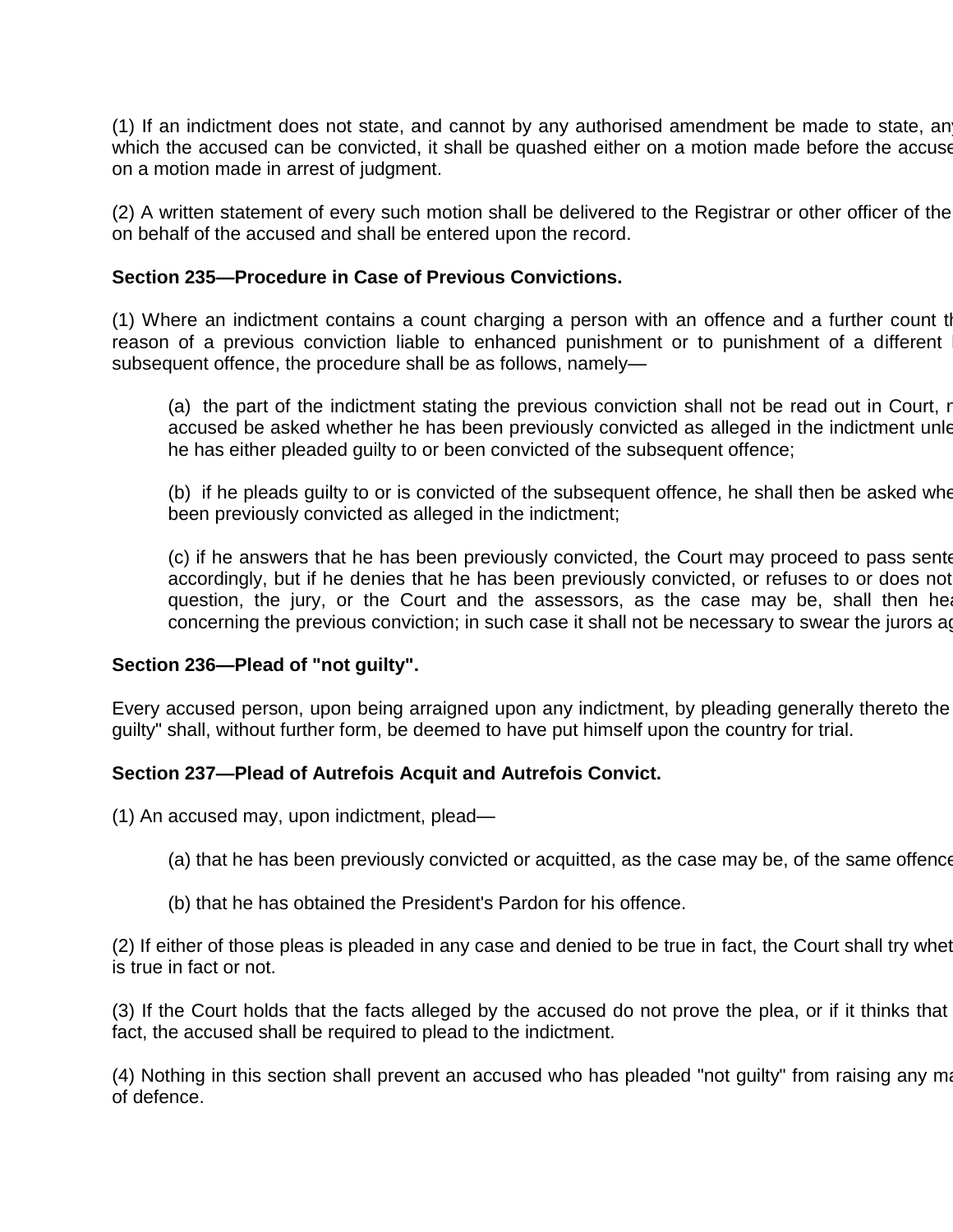# **Section 238—Refusal to Plead.**

If any accused being arraigned upon, or charged with, any indictment, stands mute of malice, or neither by reason of infirmity can answer directly to the indictment, the Court, if it thinks fit, may cause a guilty" to be entered on behalf of the accused, and the plea so entered shall have the same force and the accused had so pleaded; or else the Court shall thereupon proceed to try or, if the case is triable by section 242 or 245 cause a jury to be empanelled to try whether the accused be of sound or unsound he is found of sound mind shall proceed with the trial, and if he is found of unsound mind, and c incapable of making his defence, shall proceed in the manner provided by section 133 which accordingly.

# **Section 239—Plea of "guilty".**

(1) A plea of guilty, when recorded, shall constitute a conviction.

(2) Where an accused is arraigned on an indictment for any offence and can lawfully be convicted on indictment of some other offence not charged in the indictment, he may plead "not guilty" of the offer in the indictment but "guilty" of the other offence, and upon the plea of guilty the Court may, with the the prosecution, acquit the accused of the offence with which he is charged and record the plea of other offence.

# **Section 240—Proceedings After Plea of "not guilty".**

(1) If the accused pleads "not guilty", or if a plea of "not guilty" is entered, the Court shall proceed to cl or assessors, as hereinafter directed, and to try the case.

(2) Subject to the right of objection hereinafter mentioned, the same jury may try, or the same assess in the trial of, as many accused successively as the Court thinks fit.

# **Section 241—Power to Postpone or Adjourn Proceedings.**

(1) If, from the absence of witnesses or any other reasonable cause to be recorded in the proceeding considers it necessary or advisable to postpone the commencement of or to adjourn any trial, the Cou time to time postpone or adjourn it on such term as it thinks fit for such time as it considers reasonable, by warrant remand the accused to some prison or other place of security.

(2) During a remand the Court may at any time order the accused to be brought before it.

(3) The Court may on a remand admit the accused to bail.

*Mode of Trial*

# **Section 242—Trial by Jury where Charge not Capital.**

(1) The Minister may by legislative Instrument appropriate any offence or class of offences to be tried Such instruments may apply to trials taking place in a particular Region, area, or place, or generally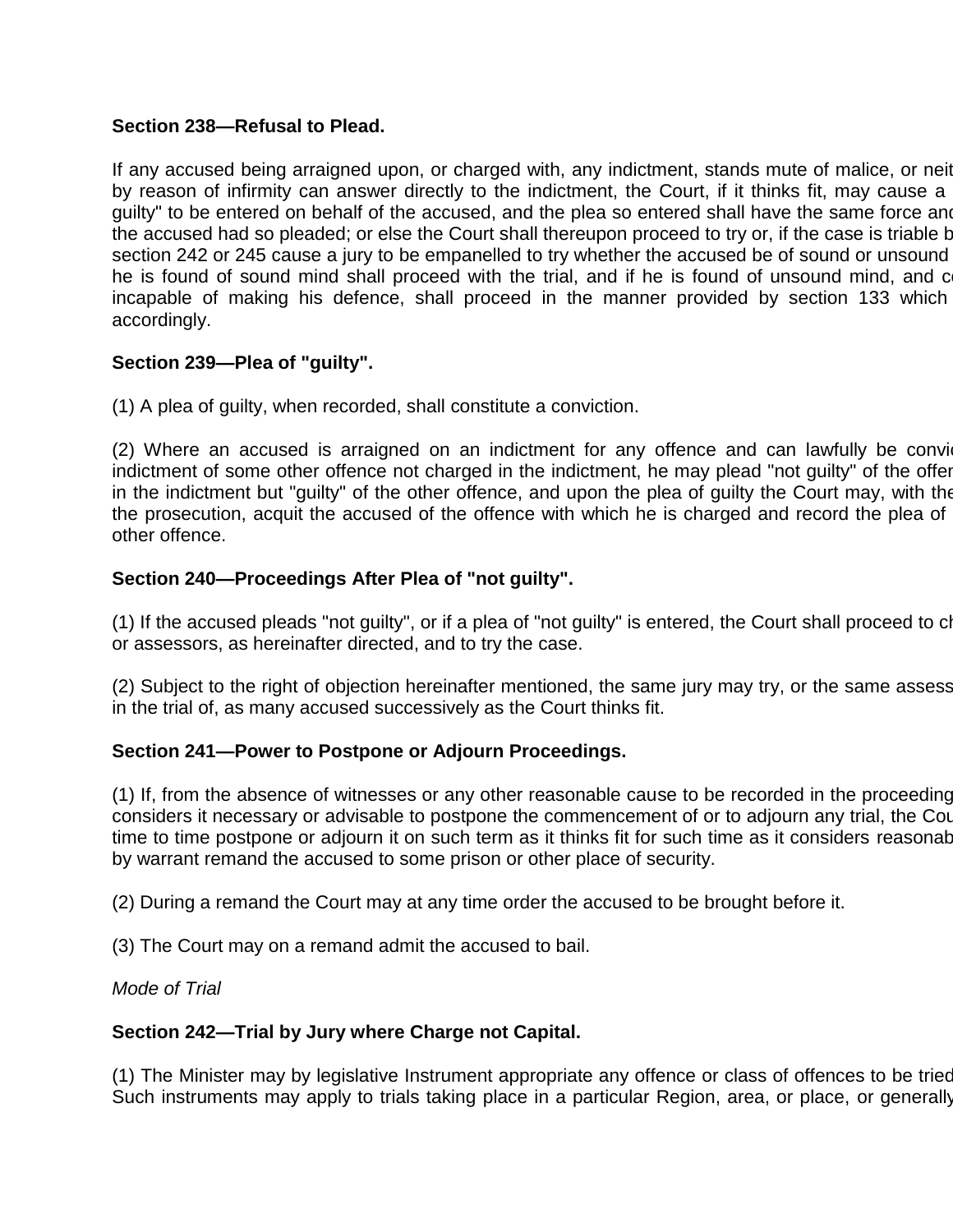the jurisdiction of the Court, and any person charged with an offence directed by any such instrumer with a jury shall be so tried accordingly.

(2) Upon the application of the accused or the Attorney-General the Court may, if it thinks that the en would be served by doing so, direct that the accused be tried with assessors instead of a jury, and or being made the accused shall be tried by the Court with assessors accordingly.

#### **Section 243—Trial by the Court with Assessors.**

(1) Any person charged with an offence not triable by a jury under section 245, and not directed to b jury under section 242, shall, subject to subsection (2), be tried by the Court with assessors.

 $(2)$  In any such case, the Court before which the trial is held may (for reasons to be stated in the minute that the accused shall be tried with a jury.

#### **Section 244—Composition of Jury.**

In cases tried with a jury the trial shall be with a jury of seven persons.

#### **Section 245—Capital Cases.**

Trials for all offences punishable by death shall be with a jury in accordance with section 244.

*Trial with a Jury*

# **Section 246—Names of Jurors to be Drawn from Ballot Boxes.**

At the sitting of the Court to try criminal cases triable by jury the names of all the jurors summoned shall on separate pieces of card or paper of equal size and put into a box; and, whenever a jury is re Registrar or other officer of the Court shall, in open Court, draw from the box by lot until the require jurors appear, who, after all just cause of challenge allowed, remain as fair and indifferent; and this sl whenever it is necessary to form a new jury.

#### **Section 247—Provision for New Jury whilst Jurors whose Names Already Drawn are Deliberating**.

If a case be brought on for trial during the time that a jury in any other case is deliberating, a new drawn from the residue of the cards in the box.

#### **Section 248—Deficiency of Jurors, Tales de Circumstantibus.**

Whenever there is a deficiency of jurors, or when the number of trials before the Court renders the atta one set of jurors for the whole of any session oppressive, the Court may issue fresh precepts, if nece subject to all rights of challenge, to put upon the jury so many men of the bystanders as shall be make up the full number thereof, and it shall not be an objection to any such talesman that his name any jurors list.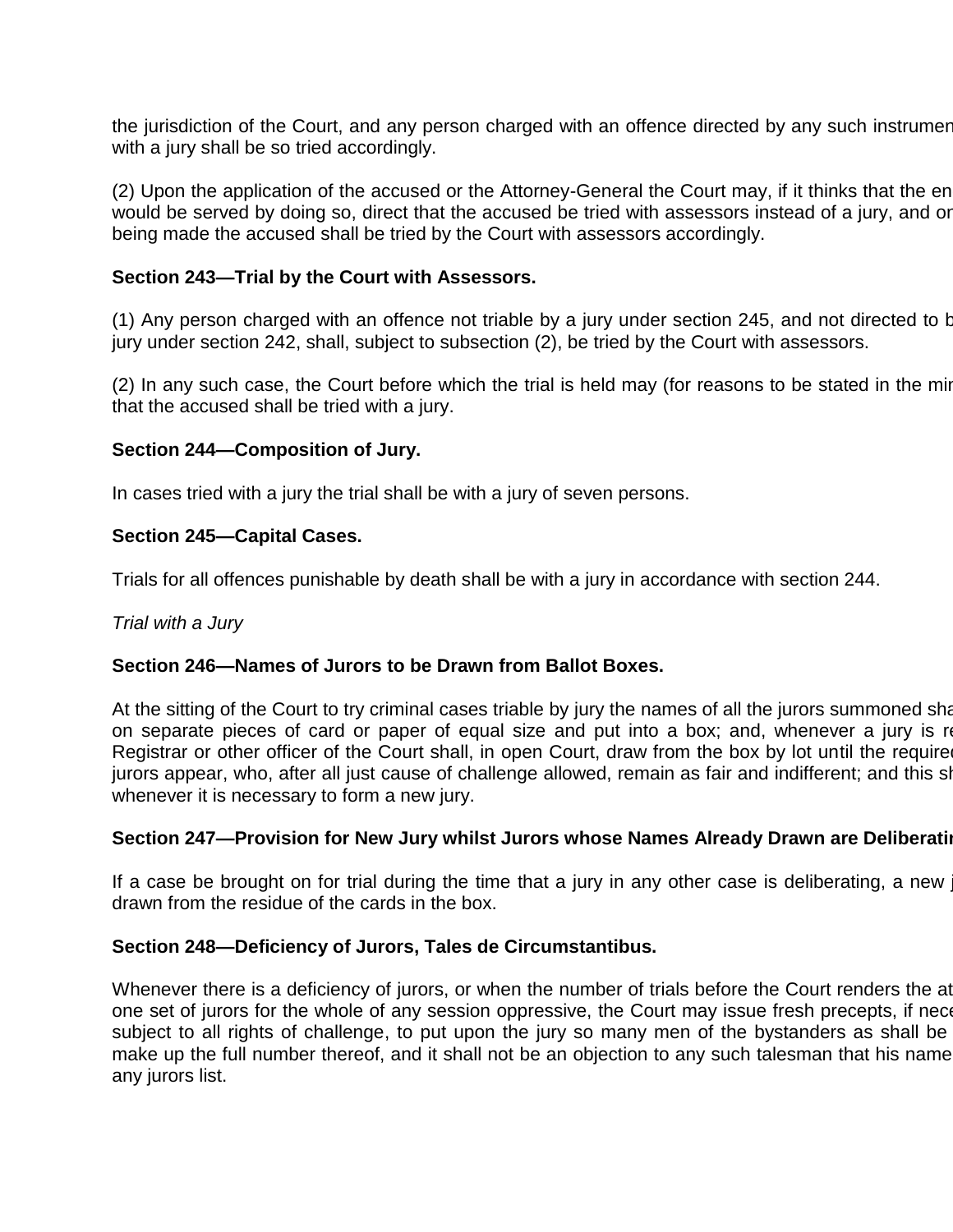# **Section 249—Warning Accused to Challenge.**

When the jurors are ready to be sworn, the Registrar or other officer of the Court shall address to person as follows: "The jurors who are to try you are now about to be sworn; if you object to any o must do so as they come to the book to be sworn, and before they are sworn, and you shall be heard.

# **Section 250—Peremptory Challenge.**

There shall be no challenge to the array, but every accused either personally or by his counsel shall b challenge three of the jurors by way of peremptory challenge without assigning cause therefor.

# **Section 251—Challenges for Cause.**

Challenges for cause shall be allowed on any of the following grounds—

(a) presumed or actual partiality or prejudice in the juror, as standing in the relation of hus master or servant, landlord or tenant, to the person accused, or to the person supposed to injured or affected by the acts complained of, or to the person on whose complaint the pros instituted; being in the employment of any such person being plaintiff or defendant against person in any civil suit, or having complained against or having been accused by any such pe criminal prosecution, or entertaining prejudiced views on the case to be tried;

- (b) some personal cause, as infancy, old age, deafness, blindness, infirmity, or ill-health;
- (c) that the juror has been convicted for perjury or other offence, disqualifying him from acting a
- (d) that the juror does not understand the English language.

# **Section 252—Trial of Challenges for Cause.**

Every challenge for cause, if objected to by the opposite party, shall be tried and determined by the C a jury and the person challenged shall be examined on oath, and shall be required to answer on oa questions relating to the trial of the challenge.

# **Section 253—Foreman of Jury.**

(1) When the jurors have been chosen they shall be sworn.

(2) When the jurors have been sworn they shall appoint one of their number to be foreman.

(3) If a majority of the jury do not, within such time as seems reasonable, to the Court, agree in the appoint of a foreman, he shall be appointed by the Court.

# **Section 254—Duty of Foreman.**

The foreman shall preside at the meetings of the jury for consideration and ask any information fro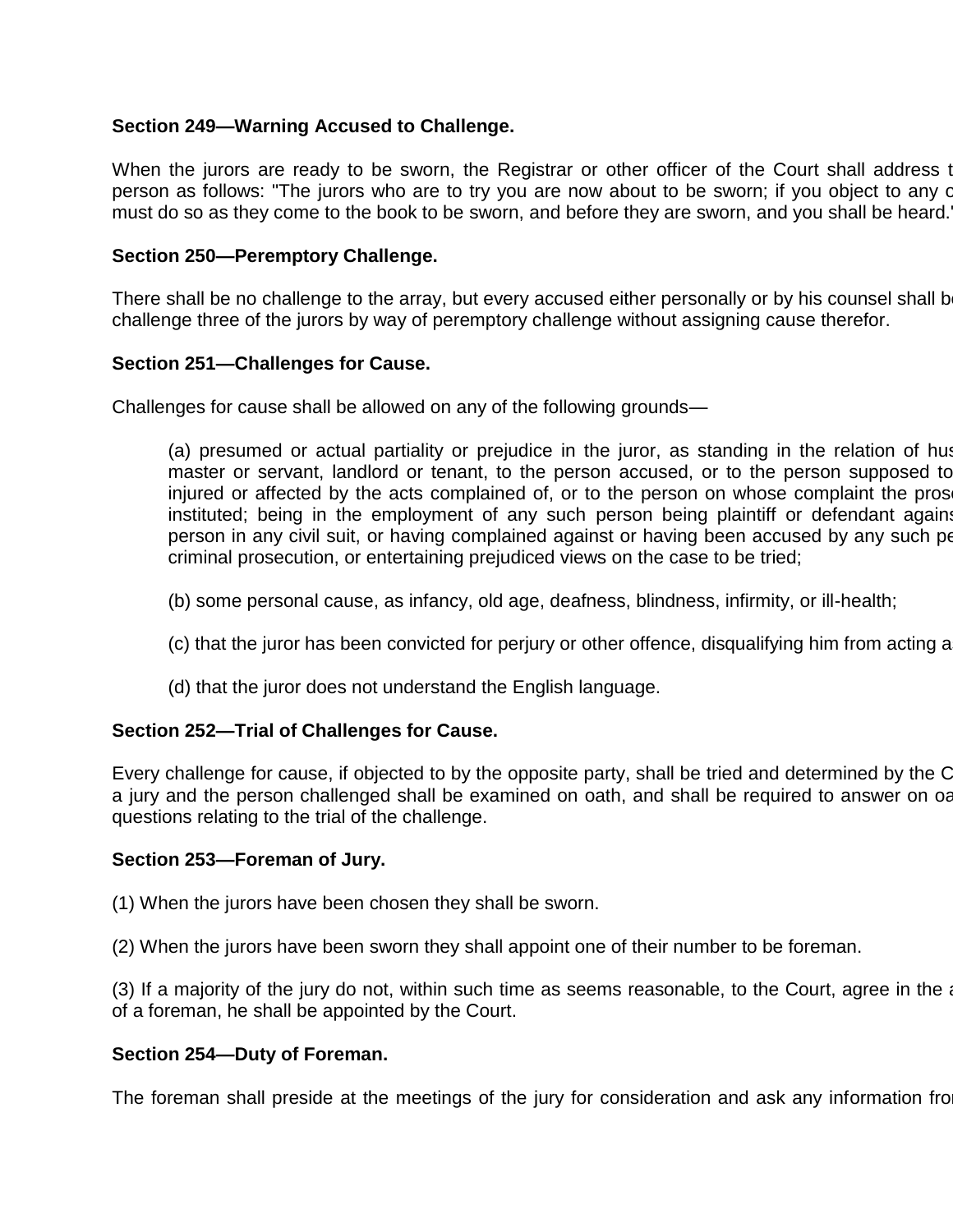that is required by the jury or any of the jurors.

# **Section 255—Giving the Accused in Charge.**

The jury having been sworn to give a true verdict according to the evidence upon the issues to be tri and having elected a foreman, the proper officer of the Court shall inform them of the charge set indictment, and of their duty as jurors upon the trial.

# **Section 256—Illness of Accused.**

If during a trial the accused in the opinion of the Court becomes incapable, through sickness or other cause, of remaining at the bar, the court may discharge the jury and adjourn the trial.

# **Section 257—In Absence of Juror Trial may be Postponed, or Fresh Jury Called.**

If in the course of a trial, at any time prior to the delivery of the verdict, any juror from any sufficient prevented from attending through the trial, or from further attendance at the time, or if any juror abset and his further attendance cannot be immediately enforced, the Court may postpone the trial till the attend, if within a reasonable time; or, if the attendance of the juror cannot be procured within a rease the Court may direct that a juror shall be added, and the jury re-sworn, or that the jury shall be discharged, new jury empanelled, and in either of the latter cases the trial shall commence anew.

# **Section 258—When Jury to be Kept Together.**

(1) It shall not be necessary in any case to keep the jury together during any adjournment previous to the Judges' summing up; but the Court may, if it appear to it to be advisable in the interest of justice require the jury to be kept together during any adjournment.

(2) When the jury have retired to consider their verdict the Court may give such directions as it may respect to their accommodation, custody, and refreshment.

# **Section 259—Jurors to Attend Adjournment.**

If a trial is adjourned, the jurors shall be required to attend at the adjourned sitting and at every subsequent until the conclusion of the trial.

#### *Trial with Assessors*

#### **Section 260—Selection of Assessors.**

(1) If the trial is to be held with the aid of assessors, the Judge shall select from the persons summon assessors such number, not being ordinarily less than three, as he shall think fit to assist him in such t

(2) The persons charged may object to any assessors so appointed and the Court shall refuse to allo assessor to sit if the grounds for such objection are substantial and reasonable.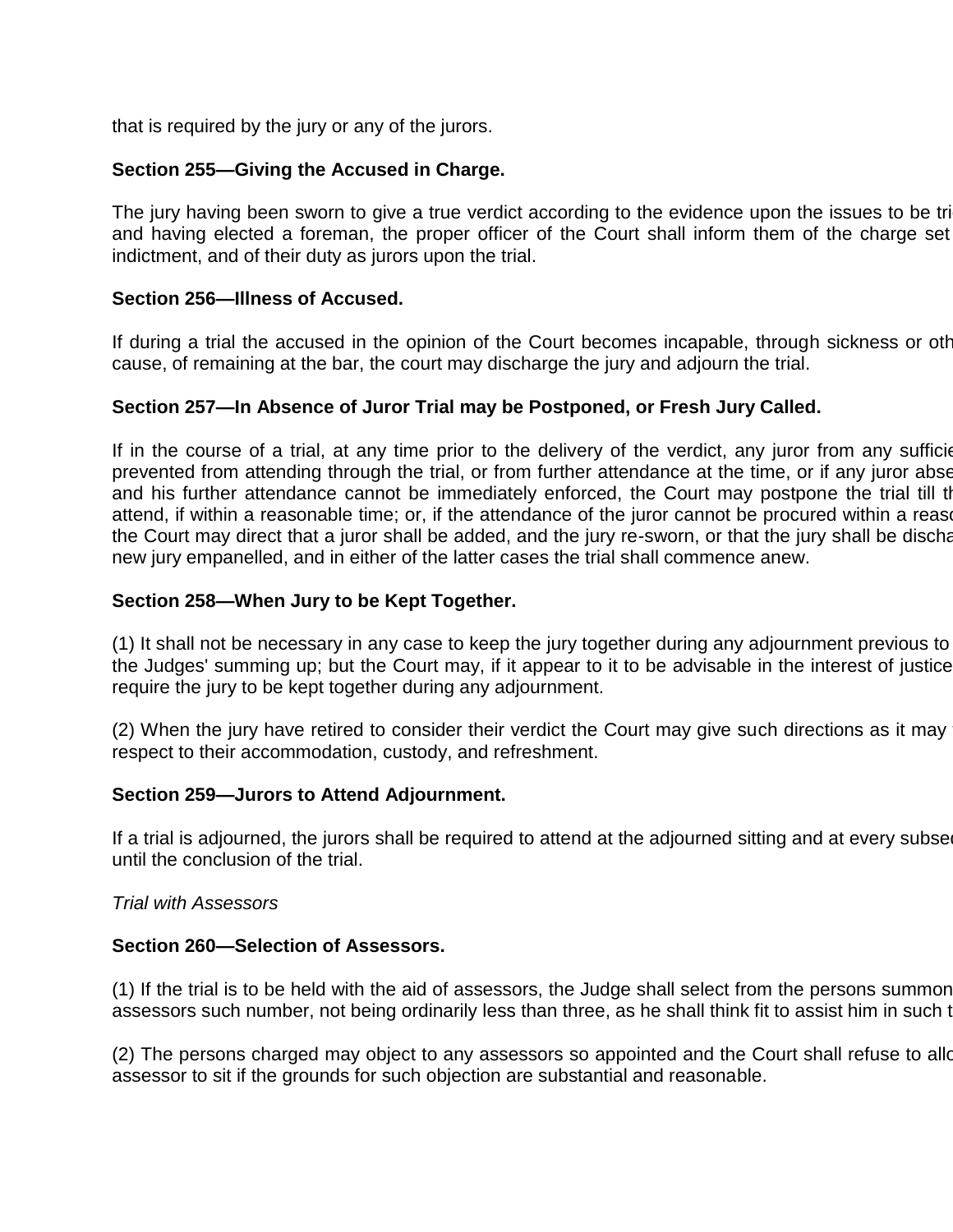# **Section 261—Decision of Court and Assessors to have same Effects as Finding of Jury.**

Upon every such trial the decision of the Judge with the aid of the assessors, as to all matters arising which in the case of a trial by jury would be left to the decision of the jurors, shall have the same force as the finding or verdict of a jury thereon.

#### **Section 262—If any Assessor unable to Attend Trial may Proceed.**

(1) If in the course of a trial with the aid of assessors, at any time prior to the finding, any assess sufficient cause is prevented from attending throughout the trial, the trial shall proceed with the remaining assessors.

(2) If two or more assessors are prevented from attending or absent themselves, the proceedings shall and a new trial shall be held with the aid of fresh assessors.

#### **Section 263—Adjournment.**

(1) The Court may in its discretion from time to time adjourn the trial, if necessary.

(2) In the event of adjournment the assessors shall be required to attend at the adjourned sitting, and at the subsequent sitting till the conclusion of the trial.

#### **Section 264—Decision.**

(1) the opinion of each assessor shall be given orally, and shall be recorded in writing by the Court decision shall be vested exclusively in the Judge.

(2) Any assessor dissenting from any decision of the Court may have his dissent and the ground recorded in the minutes.

*Case for the Prosecution*

# **Section 265—Opening of Case for Prosecution.**

When in the case of trial before a Judge with assessors the accused has pleaded to the indictment or of trial by jury, the accused has been given in charge of the jury, counsel for the prosecution shall op against the accused and shall call witnesses and adduce evidence in support of the charge.

#### **Section 266—Additional Witnesses for Prosecution.**

(1) If the Attorney-General is of opinion that there is in any case committed for trial any material or witness other than those mentioned in the summary of evidence, the Attorney-General may call before the trial Court upon giving to the Registrar of the Court and to the accused notice of his intent together with a summary of the evidence to be given by the witness.

 $(2)$  The Court shall determine what notice is reasonable, regard being had to the time when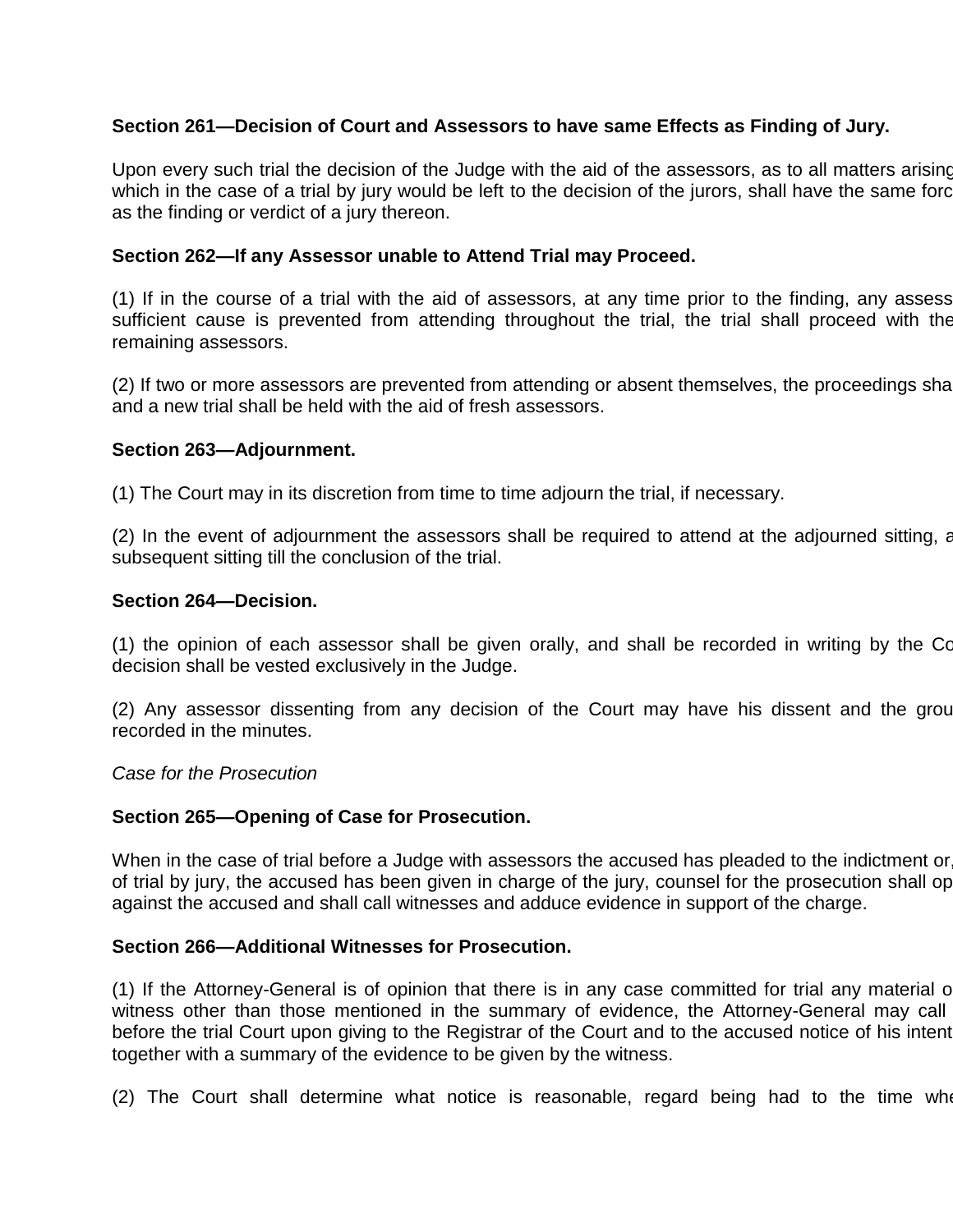circumstances under which the prosecution became acquainted with the nature of the witness's ev determined to call him as a witness.

(3) No such notice need be given if the prosecution first became aware of the evidence which the w give on the day on which he is called.

(4) Where in pursuance of section 121 a medical practitioner's or analyst's report has been tendered at the preliminary hearing it shall not be necessary for the prosecution to give notice to the accused of to call the writer of the report as a witness.

Section 267—Repealed by N.R.C.D. 324.

#### **Section 268—Police Statement.**

(1) At any time before, or during the course of, the trial, the accused may require the police to deliver copy of a statement taken by them from any person who is either listed in the summary of evidence supplementary summary or is actually called upon as witness.

(2) If a witness is cross-examined at the trial on behalf of the accused on any part of the witness's statement to the police the prosecution may furnish the Court with a copy of the statement which shall become record of the trial.

(3) The statement shall not thereby become evidence of any facts alleged therein but the judge and ju it into account in judging the credibility of the witness on his evidence as a whole and the pros defence shall be entitled to refer to it in examining or cross-examining any witness and in addressing to

#### **Section 269—Proof of Statement of Accused in Lower Court.**

(1) The statement of the accused duly recorded by or before the committing Court and whether signed by the by the by the signed by the statement of the accused duly recorded by or before the committing Court and whether si accused or not, may be given in evidence without further proof thereof by the prosecution unless it is the Magistrate purporting to sign it did not in fact sign it.

(2) Where the prosecution does not put in the statement, the Judge, on the application of the defence the statement to be read at the conclusion of the prosecution evidence as part of the prosecution case.

Section 270—Repealed by N.R.C.D. 324.

#### Section 271-At Conclusion of Prosecution Case, Judge may Consider if there is a Case to ans

The Judge may consider at the conclusion of the case for the prosecution whether there is a submission to the jury, and if the Judge is of opinion that there is no evidence that the accused has any offence of which he could be lawfully convicted on the indictment upon which he is being tried shall forthwith direct the jury to enter a verdict of not guilty and shall acquit the accused.

*Case for the Defence*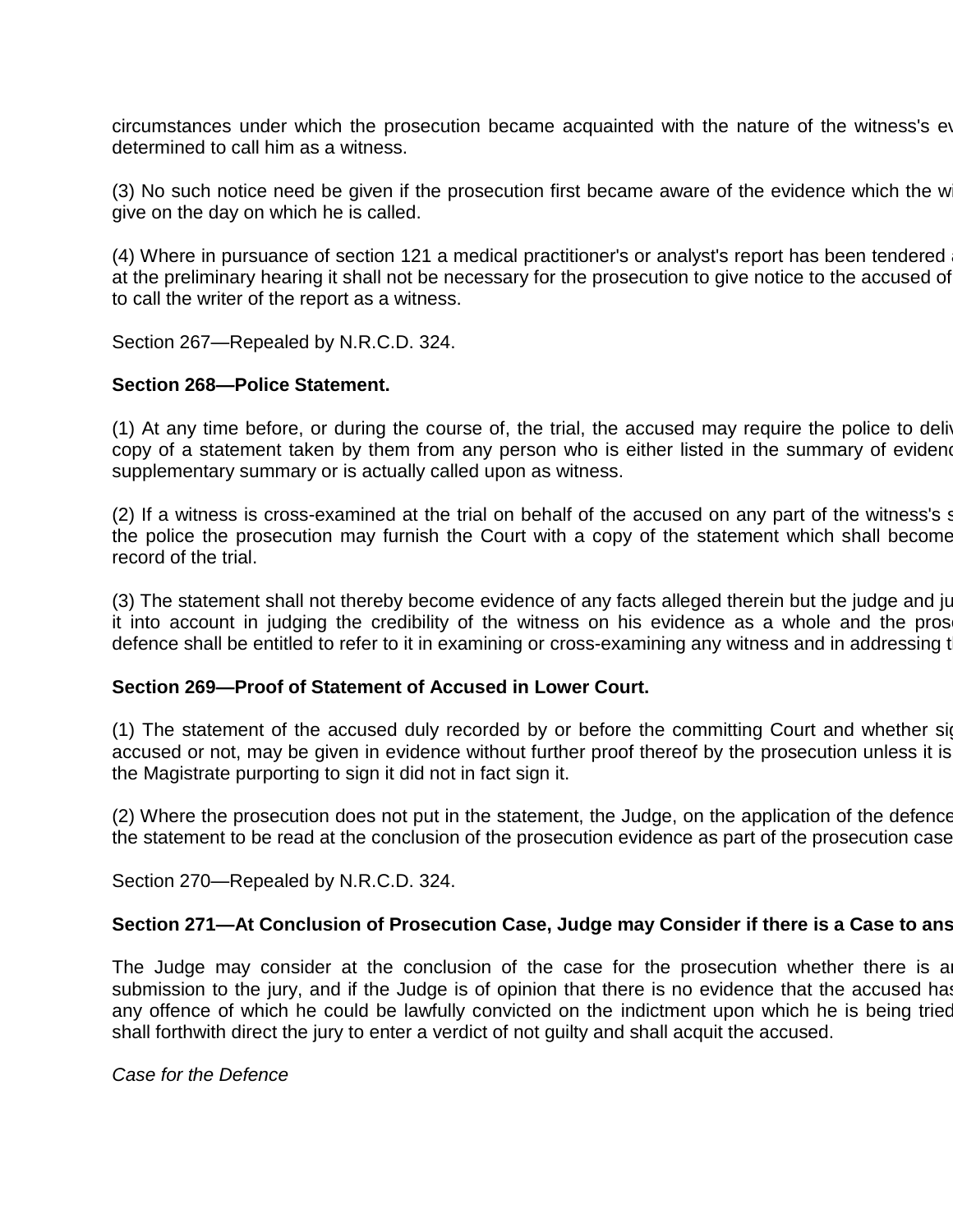# **Section 272—At close of prosecution case, Judge to inform undefended accused of his rights**.

(1) At the close of the evidence for the prosecution and after the statement of the accused person before the committing Court has been given in evidence the Court shall in cases where the accused is not defended by counsel inform him of his right to address the Court, to give evidence on his own behalf or to make statement and to call witness in his defence and in all cases shall require him or his counsel to state intended to call any witnesses as to fact other than the accused person himself.

(2) Upon the accused being so informed the Judge shall record the fact and shall then observe the procedure set out in section 273.

# **Section 273—Procedure to be Followed where Accused is Undefended.**

(1) Where the accused person is not defended by counsel and states that he does not intend to call as to the facts except himself, the Court shall forthwith call upon the accused to make his stater nothing or give evidence on oath as to the facts, and after his cross-examination (if any) he shall be address the Court if he so desires and to call any witnesses as to character.

(2) Where the accused is not defended by counsel but states that he intends to call witnesses other to the Court shall call upon him to open his case.

(3) At the conclusion of the evidence for the defence the accused shall be permitted to sum up his Court and counsel for the prosecution shall be entitled to reply.

# **Section 274—Where Accused is Defended.**

(1) Where the accused is defended by counsel who states that no witness as to the facts will be called accused, the Court shall require the accused to make his unsworn statement or give his evidence, may be. Thereafter counsel for the prosecution may address the Court and counsel for the defence may shall then call his witness (if any) as to the character of the accused.

(2) Where the accused is defended by counsel who states that he intends to call witnesses oth accused, the Court shall call upon the accused's counsel to open his case; and at the conclusion of t for the defence, counsel for the accused may address the Court and counsel for the prosecution may i

(3) In any case where two or more accused are jointly tried and some accused are defended by o others are not, the Court shall for the purpose of procedure deem all the accused to be defended by counter-

#### **Section 275—Additional Witnesses to the Defence.**

(1) The accused person shall be allowed to examine any witness, although not previously bound evidence and shall if he apprehends that the witness will not attend the trial voluntarily, be entitled to a issue of process to compel the witness's attendance.

(2) No accused person shall be entitled to any adjournment to secure the attendance of any witnes shows that he could not by reasonable diligence have taken earlier steps to obtain the presence of the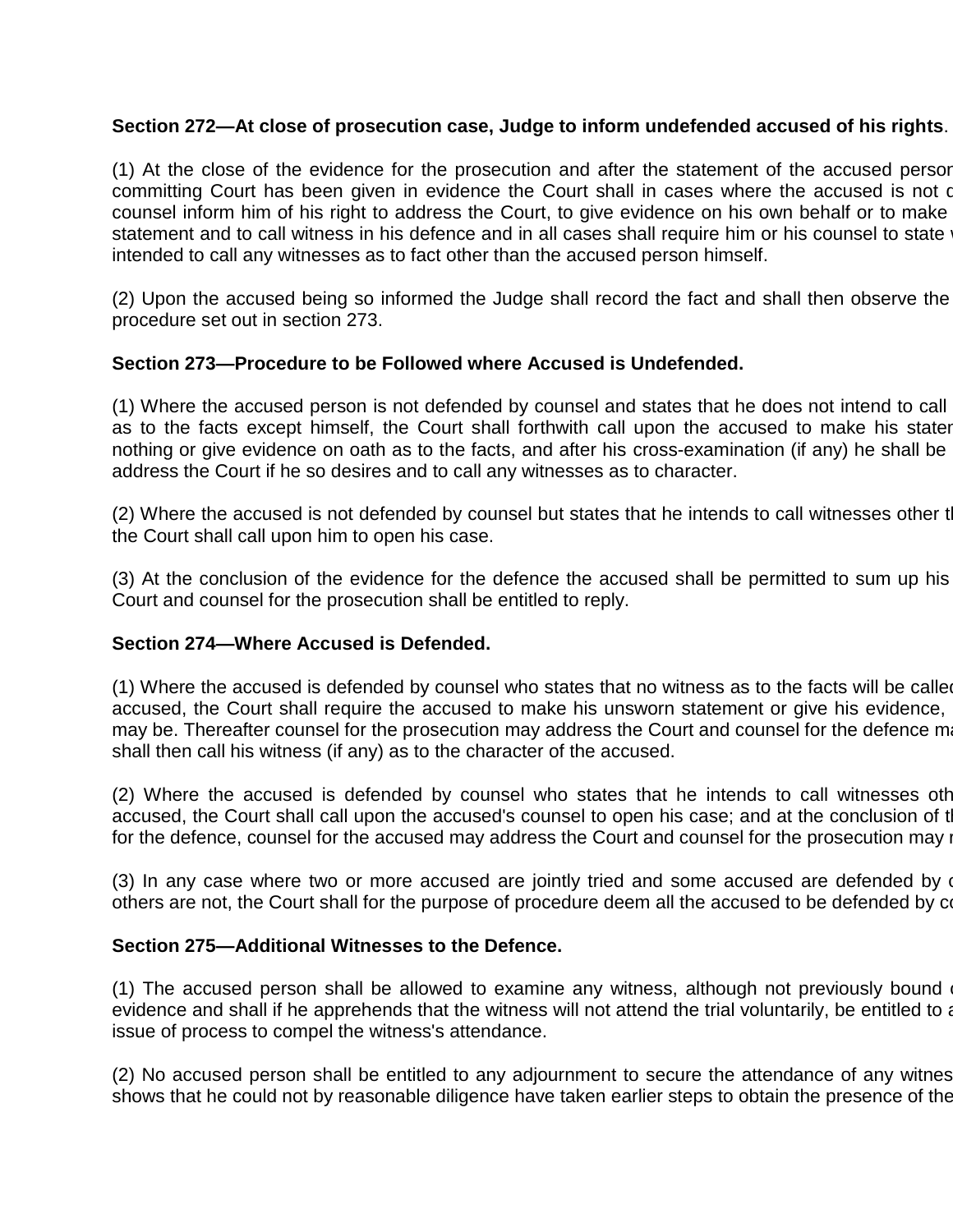# **Section 276—Evidence by Prosecution in Rebuttal.**

(1) At the close of the evidence for the defence, or, where it is sought to rebut evidence of good character. evidence of good character has been given, the Court may, in its discretion, on the application of counts prosecution, grant him leave to call evidence to disprove any new facts set up by the defence.

(2) Where such evidence in rebuttal is given, counsel for the defence shall be entitled to comr evidence so given.

*Close of Hearing In Trials by Jury*

# **Section 277—Summing up by Judge.**

When, in a trial before a jury, the case on both sides is closed, the Judge shall, if necessary, sum up evidence in the case.

# **Section 278—Duty of Judge.**

(1) In such cases it is the duty of the Judge—

(a) to decide all questions of law arising in the course of trial, and especially all question relevancy of facts which it is proposed to prove and the admissibility of evidence or the questions asked by or on behalf of the parties, and, in his discretion, to prevent the p inadmissible evidence whether it is not objected to by the parties;

(b) to decide upon the meaning and construction of all documents given in evidence at the trial.

(c) to decide on all matters of fact which it may be necessary to prove in order to enable particular matters to be given;

(d) to decide whether any question which arises is for himself or for the jury, and upon the decision shall bind the jurors.

(2) The Judge may, if he thinks proper, in the course of his summing up, express to the jury his opinion question of fact or upon any question of mixed law and fact relevant to the proceedings.

# **Section 279—Duty of Jury.**

It is the duty of the jury—

(a) to decide which view of the facts is true and then to return the verdict which, under such according to the direction of the Judge, to be returned;

(b) to determine the meaning of all technical terms (other than terms of law) and words used in sense, which it may be necessary to determine, whether such words occur in documents or not;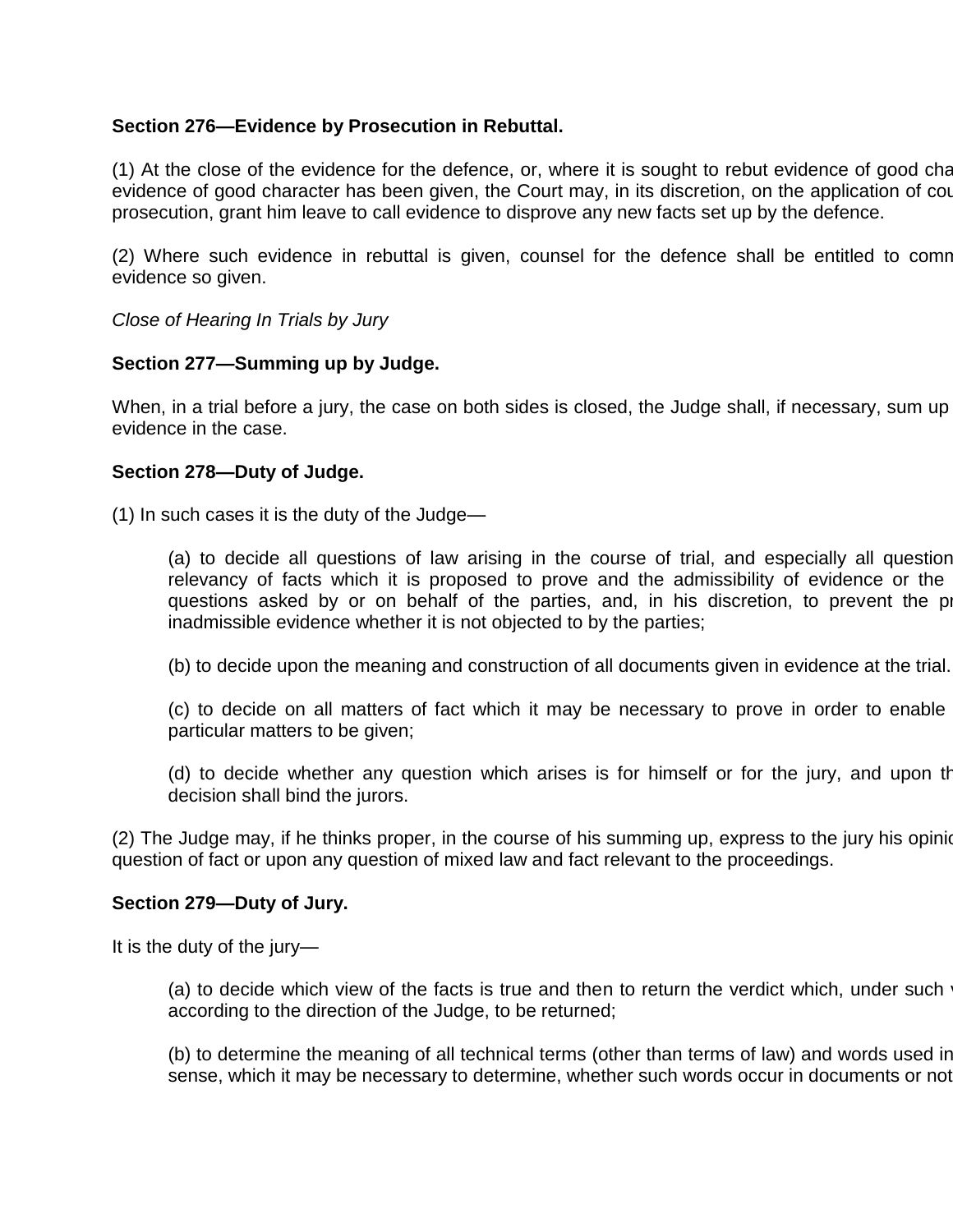(c) to decide all questions which according to law, are to be deemed questions of fact;

(d) to decide whether general indefinite expressions do or do not apply to particular cases, expressions refer to legal procedure, or unless their meaning is ascertained by law, in either cases it is the duty of the Judge to decide their meaning.

#### **Section 280—Jury to Consider their Verdict.**

(1) After the summing up, the jury shall consider their verdict, and for that purpose may retire.

(2) Except with the leave of the Court, no person other than a juror shall speak to or hold any communication any member of the jury while the jury are considering their verdict.

#### **Section 281—Delivery of Verdict.**

When the jury have considered their verdict, the foreman shall inform the Judge what is their verdict, are not unanimous.

#### **Section 282—Procedure where Jury Differ.**

(1) If the jury are not unanimous, the Judge may require them to retire for further consideration.

(2) After such period as the Judge considers reasonable, the jury may deliver their verdict, or state to not unanimous.

#### **Section 283—Verdict on Each Charge.**

(1) Unless otherwise ordered by the Court, the jury shall return a verdict on all the charges on which is tried, and the Judge may ask them such questions as are necessary to ascertain what their verdict is.

(2) Such questions and the answers to them shall be recorded.

#### **Section 284—Amending a Verdict.**

When by accident or mistake a wrong verdict is delivered, the jury may, before or immediately after it amend the verdict, and it shall stand as ultimately amended.

#### **Section 285—Action on Verdict.**

(1) When the jury are unanimous in their opinion, the Judge shall give judgment in accordance with that

- (2) If the accused is found not guilty, the Judge shall record a judgment of acquittal.
- (3) If the accused person is found guilty, the Judge shall pass sentence on him according to law.
- $(4)$  If the jury are not unanimous in their opinion, the Judge shall, after the lapse of such time as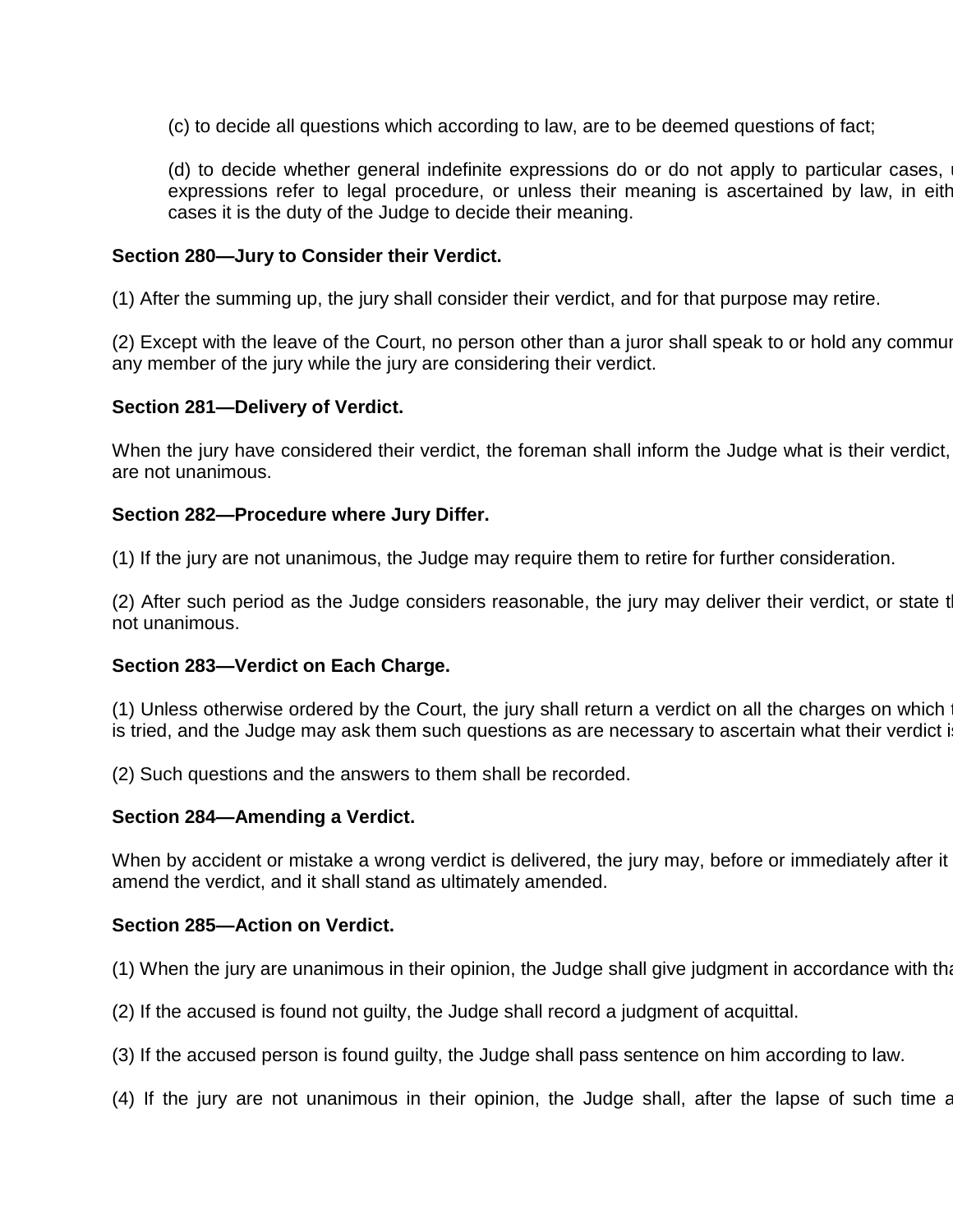reasonable, discharge the jury.

Provided that a verdict of a majority of not less than five to two shall, in request of an offence punishable by death, be held, taken to be, and received by the Court as the verdict of the whole jury.

#### **Section 286—Retrial of Accused after Discharge of Jury.**

Whenever the jury is discharged, the accused person shall be detained in custody or released on case may be, and shall be tried by another jury.

*In Cases Tried with Assessors.*

#### **Section 287—Delivery of Opinion by Assessors.**

(1) When, in a case tried with assessors, the case on both sides is closed, the Judge may sum up the for the prosecution and the defence, and shall then require each of the assessors to state his opinion shall record their opinions.

(2) The Judge shall then give judgment, and in so doing shall not be bound to conform with the op assessors, but he shall record his judgment in writing and in every case the judgment shall contain points for determination, the decision thereon and the reasons for the decision, and shall be dated ar the Judge at the time of pronouncing it.

(3) If the accused is convicted, the Judge shall pass sentence on him according to law.

#### *Passing Sentence*

#### **Section 288—Calling on the Accused.**

If the jury find the accused guilty or if the Judge sitting with assessors convicts the accused, or if the pleads guilty, it shall be the duty of the Registrar or other officer of the Court to ask him whether he has to say why sentence should not be passed upon him according to law, but the omission so to ask hir no effect on the validity of the proceedings.

#### **Section 289—Motion in Arrest of Judgment.**

(1) The accused may, at any time before sentence, whether on his plea of guilty or otherwise, move judgment on the ground that the indictment does not, after any amendment which the Court has ma power to make, state any offence which the Court has power to try.

(2) The Court may, in its discretion, either hear and determine the matter during the same sitting, or hearing thereof to a future time to be fixed for that purpose.

(3) If the Court decides in favour of the accused he shall be discharged from that indictment, but suc shall not operate as a bar to any subsequent proceedings against him on the same facts.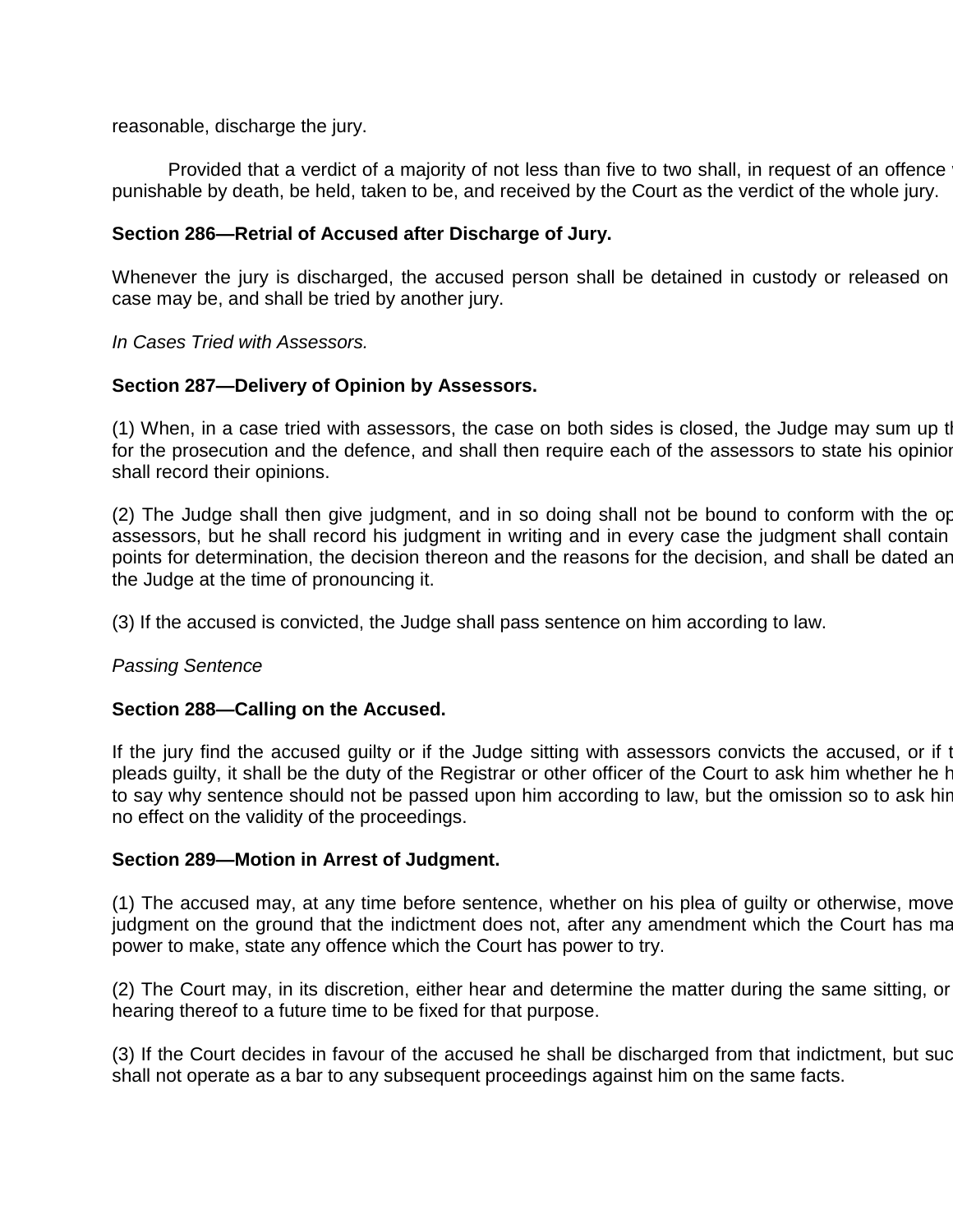# **Section 290—Sentence.**

If no motion in arrest of judgment is made, or if the Court decides against the accused upon such Court may sentence the accused at any time during the session.

# **Section 291—Power to Reserve Decision on Question Raised at Trial.**

The Court before which any person is tried for an offence may reserve the giving of its final decision on raised at the trial, and its decision whenever given shall be considered as given at the time of trial.

# **Section 292—Objections Cured by Verdict.**

No judgment shall be stayed or reversed on the ground of any objection, which if stated after the ind read over to the accused, or during the progress of the trial, might have been amended by the Court, no of any error committed in the summoning or swearing the jury or any of them; nor because any pers served upon the jury was not qualified to sit as a juror, nor because of any objection which might stated as a ground of challenge of any of the jurors, nor for any informality in swearing the witness them.

# **Section 293—Evidence for Arriving at a Proper Sentence.**

The Court may before passing sentence, receive such evidence as it thinks fit, in order to inform its sentence proper to be passed.

PART VI—PUNISHMENTS

*Different Kinds of Punishment*

# **Section 294—Different Kinds of Punishment.**

The following punishments may be inflicted for offences:

| $(1)$ Death;      | $(4)$ Fine                           |
|-------------------|--------------------------------------|
| (2) Imprisonment; | (5) Payment of compensation;         |
| $(3)$ Detention;  | (6) Liability to police supervision. |

# **Section 295—Death Sentence not to be Pronounced on Juvenile.**

(1) [Repealed by Juvenile Justice Act, 2003 (Act 653), s.61(a)]

# **Section 296—General Rules for Punishment.**

(1) Where a crime is declared by any enactment to be a first degree felony and the punishment for not specified, a person convicted thereof shall be liable to imprisonment for life or any lesser term.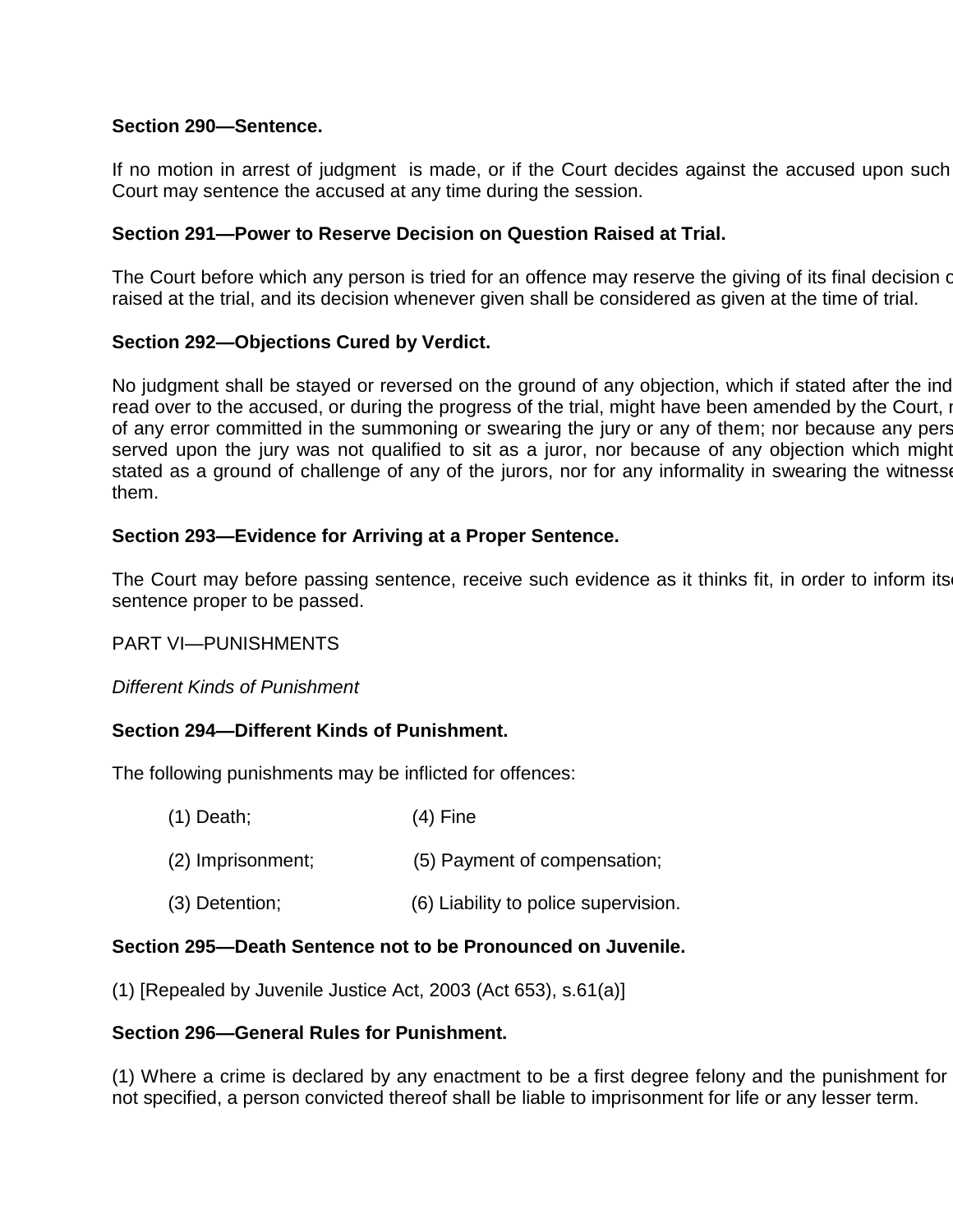(2) Where a crime, not being a crime mentioned in sub-section  $(5)$ , is declared by any enactment to be a second degree felony and the punishment for the crime is not specified, a person convicted thereof shall imprisonment for a term not exceeding ten years.

(3) Where a crime is declared by any enactment to be a felony without specifying whether it is a first degree felony and the punishment for the crime is not specified it shall be deemed to be a second deg

(4) Where a crime, not being a crime mentioned in sub-section  $(5)$ , is declared by any enactm misdemeanour and the punishment for the crime is not specified, a person convicted thereof shall imprisonment for a term not exceeding three years.

(5) A person convicted of a crime under any of the following sections of the Criminal Code, 1960 (Act 2 say, sections 124, 128, 131, 138, 140, 145, 152, 154, 158, 160, 165, 239, 252, 253 and 260 shall imprisonment for a term not exceeding twenty-five years.

(6) A term of imprisonment shall be with hard labour unless, in the case of a sentence of less than the Court otherwise directs.

#### **Section 297—Rules Relating to Fines.**

(1) Where a person is convicted of any felony or misdemeanour or any offence punishable by in (other than an offence for which the sentence is fixed by law) the Court may, in its discretion, senter fine in addition to or in lieu of any other punishment to which he is liable.

 $(2)$  Where the amount of the fine which a person may be sentenced to pay upon conviction is not limited, the amount of fine shall, subject to any limitations on the powers of the Court, be in the disc Court, but shall not be excessive.

(3) Where a person convicted of any offence is sentenced to pay a fine the Court may direct that if he it within the time appointed for payment (which may be either forthwith or within a specified time, as thinks fit) he shall suffer imprisonment until it is paid. Such imprisonment shall be in addition to any in to which is sentenced for his offence; and, in the case of a felony or misdemeanour, shall not amended by the Criminal Procedure Code (Amendment) Act, (Act 633), s. (23)]

(4) In any case where a fine has been imposed, either by a Court exercising summary jurisdiction or indictment, if, before the expiration of the term of imprisonment fixed in default of payment, such a proportio the fine be paid or levied that the term of imprisonment suffered in default of payment is not less than to the part of the fine still unpaid, the imprisonment shall terminate.

#### **Section 298—Consequences of Imprisonment for Three Years or More.**

(1) If a person convicted of an offence, and is sentenced to imprisonment for three years or more, t consequences shall ensue, unless the Court otherwise orders—

(a) any public office held by him within the jurisdiction of the Court shall forthwith become vacar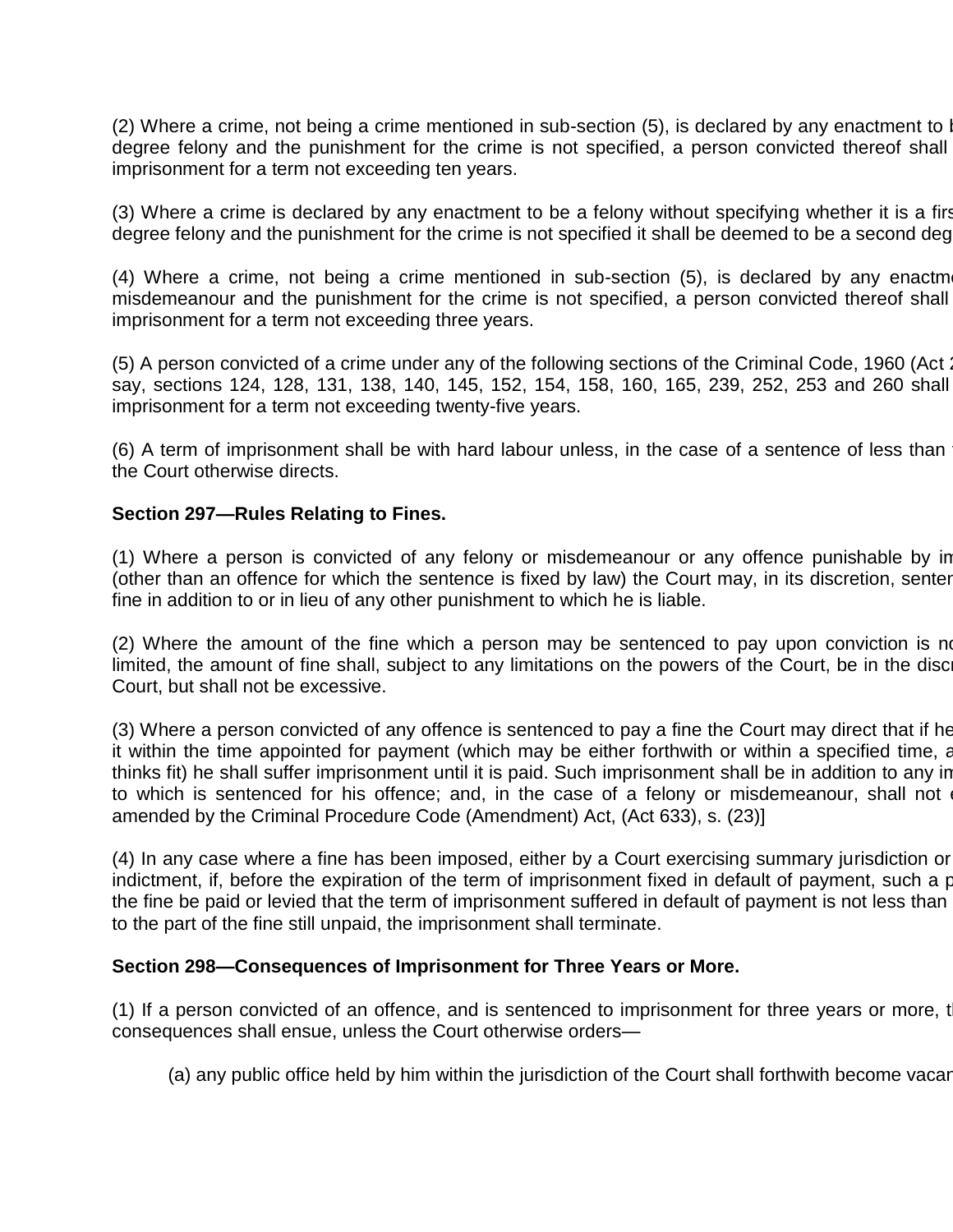(b) any pension, superannuation allowance, or emolument payable to him out of the public revenues of any public fund, or chargeable on any rate or tax, and any accruing right to any su allowance, or emolument, shall determine and be forfeited from the date of the conviction.

(2) None of the consequences mentioned in this section shall ensue in the case of a person who, at committing the crime of which he is convicted, was a juvenile. [As amended by the Criminal Proc (Amendment) Act, (Act 633), s. (1)]

(3) In case the person receives a pardon, he shall thereby, unless the pardon otherwise directs, be relieved from all the consequences mentioned in this section, except as to any office of employment which, having been vacated under the provisions of this section, has been filled up before he receives the pardon.

# **Section 299—Recognizance for Keeping the Peace.**

The Court before which a person is convicted of any offence (other than an offence for which the fixed by law) may, if it thinks just, according to the circumstances of the case, order that, in lieu of or in any other punishment, he enter into his own recognizance, with or without sureties, for keeping the being of good behaviour; and that, in default of such recognizance or sureties, he be imprisoned, in ad term, if any, of imprisonment to which he is sentenced, for any term not exceeding six months nor ex term for which he is liable to be imprisoned for the offence of which he is convicted or, if no term of in is specified for the offence which he is convicted, for a term not exceeding two months.

# **Section 300—Previous Convictions.**

(1) Where a person, having been convicted of a crime, is again convicted of a crime he shall increased punishment in the cases and manner provided in the Table annexed to this section an thereto or to a period of detention in this Act called "preventive custody", under Part XIII of this Code.

(2) Nothing in this section, or in the said Table, shall exempt a person from any liability to which subject under any enactment, to death or to any greater or other punishment than the punishment n the said Table, and any different punishment to which he is liable may be inflicted in addition to the punishment mentioned in the said Table.

(3) Nothing in this section, or in the said Table, shall apply to libel, or to any act which is a crime on the negligence.

(4) [Repealed by Juvenile Justice Act, 2003 (Act 653), s.61(a)].

# TABLE

Scale of Increased Punishments for Repetition of Crime

| Nature of Conviction |                  | <b>Nature</b> | Οf         |      |     | previous   Punishment | to | be |
|----------------------|------------------|---------------|------------|------|-----|-----------------------|----|----|
| convictions          |                  | substituted   | for        | the. |     |                       |    |    |
|                      |                  |               |            |      |     | punishment prescribed |    |    |
| Summarv              | conviction   Anv |               | conviction | for  | a I | Twice the maximum     |    |    |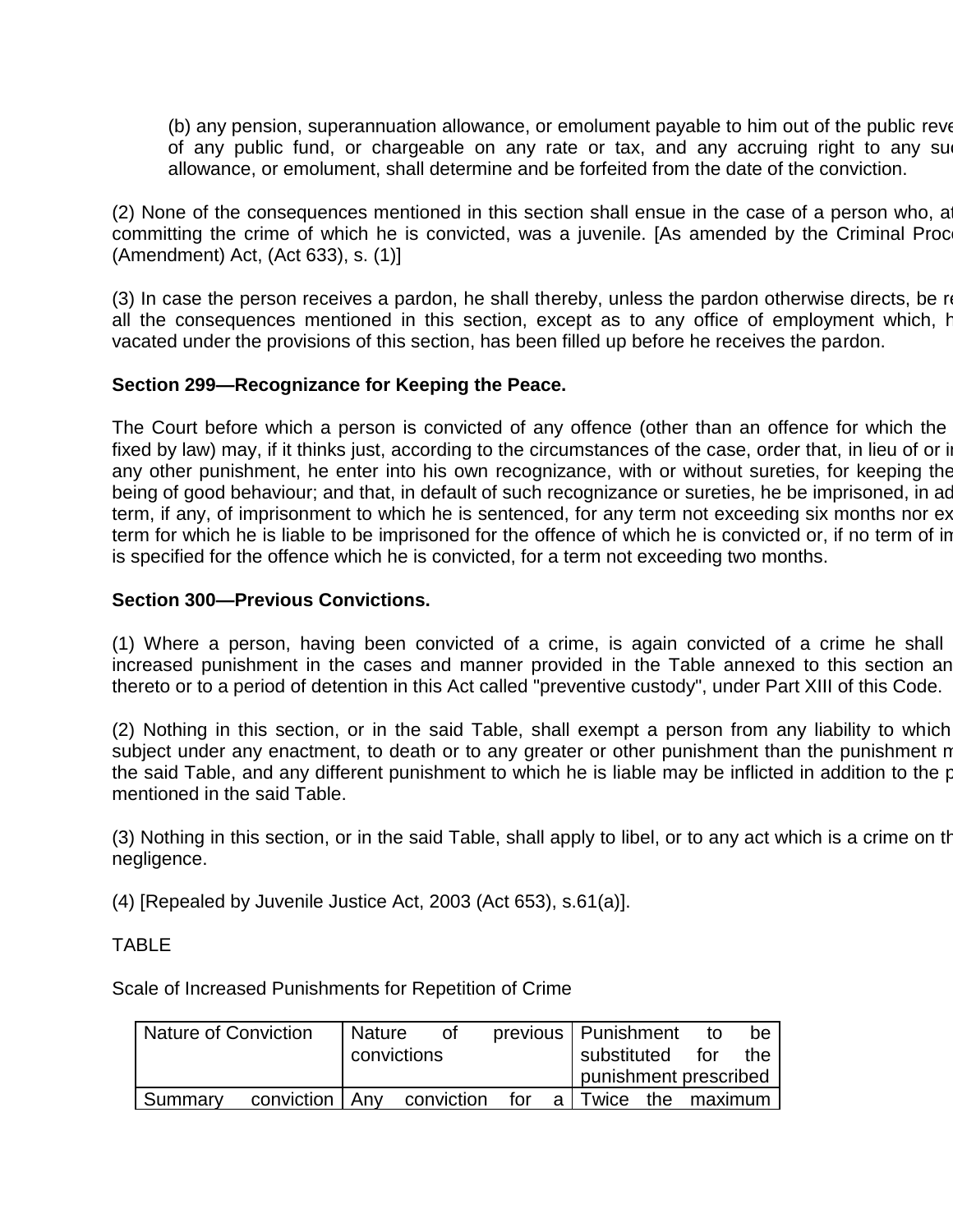| for crime                              | similar crime                                                                                                                                                         | imprisonment<br>and<br>twice the maximum<br>which<br>fine<br>might<br>otherwise be inflicted                                        |
|----------------------------------------|-----------------------------------------------------------------------------------------------------------------------------------------------------------------------|-------------------------------------------------------------------------------------------------------------------------------------|
| Conviction<br>for<br>misdemeanour      | A conviction for a similar<br>misdemeanour; or for a<br>similar felony; or two<br>summary convictions for<br>similar crimes                                           | Imprisonment for five<br>years in the discretion<br>of the Court                                                                    |
| Conviction for second<br>degree felony | conviction for any<br>A<br>felony; or a conviction for<br>a similar misdemeanour<br>for which a sentence of<br>more than six months'<br>imprisonment<br>was<br>passed | Imprisonment<br>for<br>fourteen years; and, if<br>the Court so directs,<br>police supervision for<br>not more than<br>five<br>years |

# *Notes to the above Table*

(1) In this Table, and in the notes thereto, expressions referring to any crime include attempts to commit and such crime.

(2) Where a person has, in any part of the Commonwealth beyond the jurisdiction of the Courts, been convicted has, within the jurisdiction of the Courts, been convicted of felony committed or commenced before the comm this Code, such conviction shall have the same effect as if it had taken place under this Code.

(3) Any crime which is punishable under a Chapter of the Criminal Code is similar to every other crime punisha same Chapter. A crime punishable under Chapters 2, 3 and 4 of Part II of the Criminal Code is similar to ever punishable under the same Chapters. A crime punishable under Chapters 1 and 2 of part III of the Criminal C to every other crime punishable under either of those Chapters. In any other case the question whether one cr to another is a question of law to be decided by the Court.

# **Section 301—Sentences to be Consecutive unless the Court Otherwise Directs.**

Where a person after conviction for a crime is convicted of a different crime, either before sentence upon him under the first conviction or before the expiration of that sentence, any sentence which is p him under the subsequent conviction, shall be executed after the expiration of the former sentence Court directs that it shall be executed concurrently with the former sentence or any part thereof.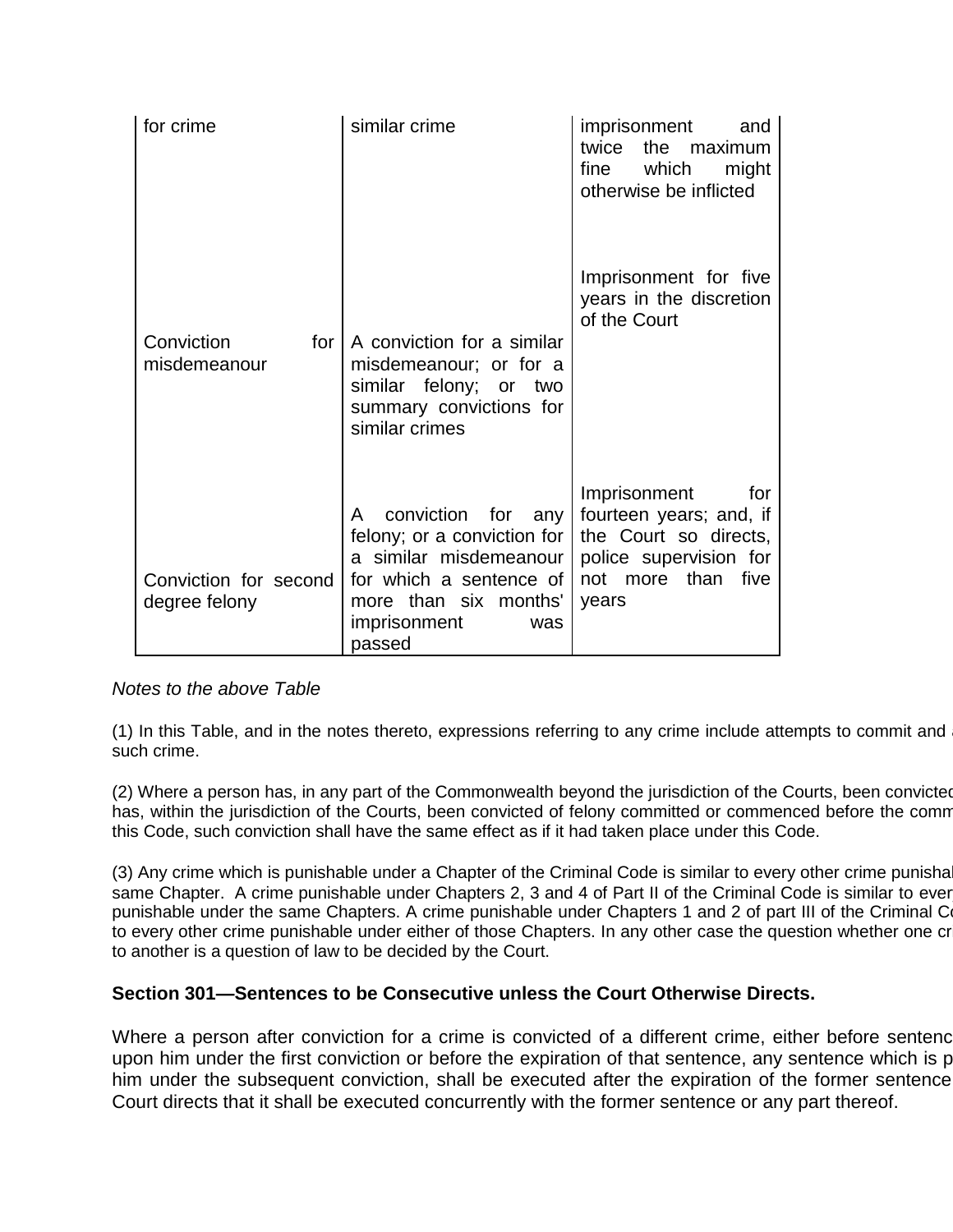### Section 302-When an Act Constitutes Several Crimes, or when Several Acts are done in Ex **One Criminal Purpose.**

With respect to cases where one act constitutes several crimes or where several acts are done in one criminal purpose, the following provisions shall have effect—

(a) Where a person does several acts against or in respect of one person or thing, each of wh crime, but the whole of which acts are done in execution of the same design, and, in the op Court before which the person is tried, form one continuous transaction, the person may be punished for the whole of such acts as one crime, or for any one or several of such acts as one crime, and may be taken into consideration in awarding punishment, but he shall not be liable punishments as for several crimes; and

#### **Where one act constitutes several crimes.**

(b) If a person by one act assaults, harms, or kills several persons, or in any manner cause several persons or things, he shall be punishable only in respect of one of the persons so harmed, or killed, or of the persons or things to which injury is so caused, but in awarding pun Court may take into consideration all the intended or probable consequences of the crime.

#### *Illustrations*

Subsection (1) (a) A. steals his master's money, and, in order to escape detection, falsifies the accounts for his master. Here A. ought not to be punished both under section 124 and also under section 140 of Code; but the Court may, in awarding punishment for the stealing, take into consideration the falsific versa.

(b) A. assaults B. and strikes him ten blows in immediate succession. Here A. is not liable to be con assaults, and sentenced to ten terms of imprisonment. But the Court may properly pass a more sev than it would have passed for a single blow.

Subsection (2) (a) A signalman on a railway, by one act of negligence, causes the death of or injuri persons. He cannot be sentenced to several punishments in respect of the deaths of or injuries to each such persons.

(b) A person by one act wilfully poisons several cattle. He cannot be separately punished for each, but considering the amount of the punishment to be awarded, may take into consideration the number wilfully injured or destroyed.

#### **Section 303—Saving in Respect of Concurrent Sentences.**

Notwithstanding anything in section 302 to the contrary it shall be and shall be deemed always to lawful for the court to pass on any person convicted (at one or more trials of any two or more offences sentence in respect of any or every such offence so that, however, in those cases in respect of wh section 302 imposes certain restrictions in regard to punishment, such separate sentences, if sentences imprisonment, shall run concurrently and not consecutively, and, if sentences of fines, shall not so o impose the fines cumulatively.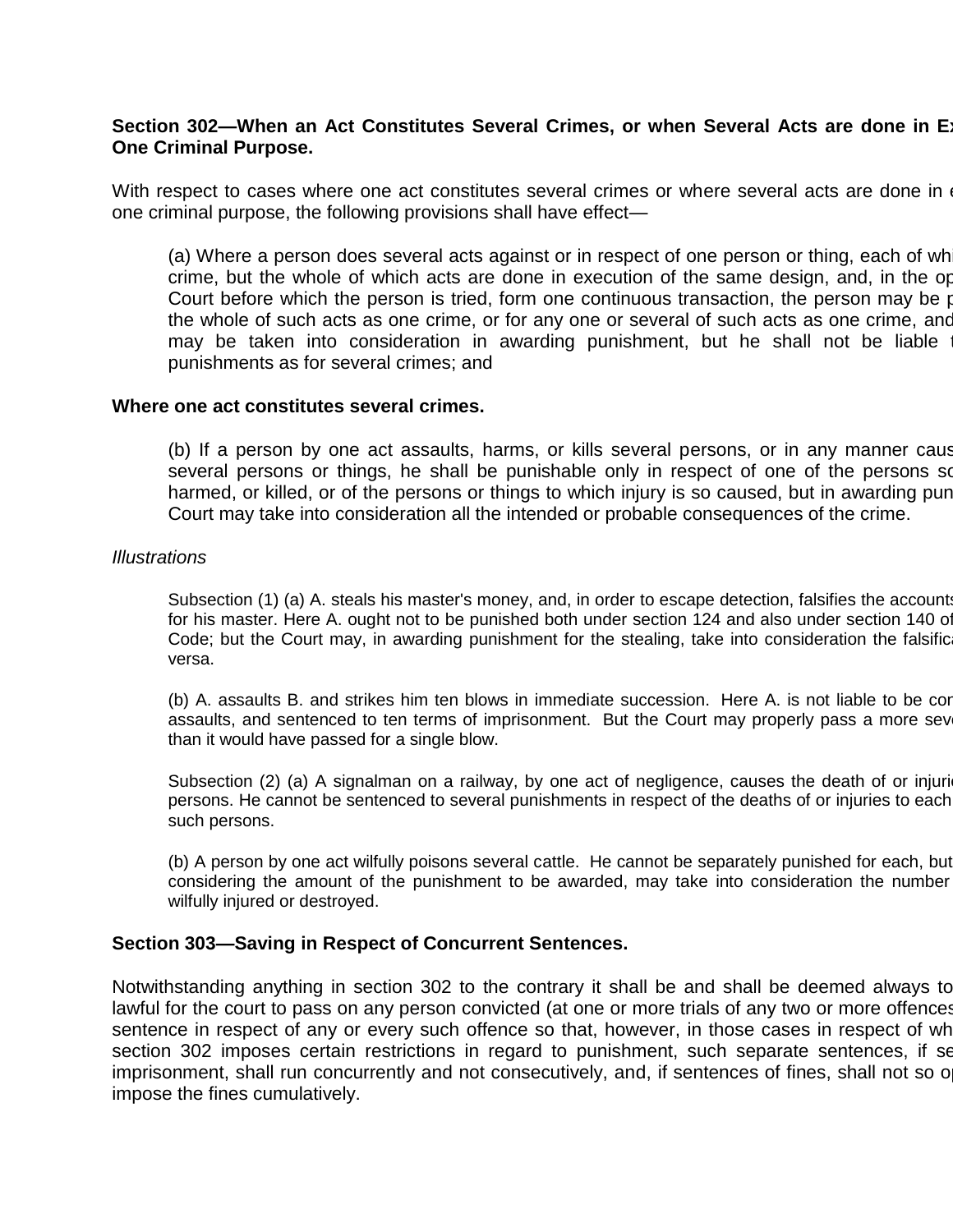# PART VII—PROCEEDINGS AFTER TRIAL

# *Capital Sentences*

# **Section 304—Form of Sentence of Death.**

(1) Every sentence of death shall direct that the person condemned shall suffer death in accordar provisions of this section, but need not state the place of execution.

(2) A certificate under the hand of the Registrar that such sentence has been passed and naming sentenced, shall be sufficient authority for the detention of such person.

- (3) The execution may be by
	- (a) hanging;
	- (b) lethal injection;
	- (c) electrocution;
	- (d) gas chamber; or
	- (e) any other method determined by the court. [As substituted by the Criminal Proce (Amendment) Act, (Act 633), s. (24)]

# **Section 305—Accused to be Informed of Right to Appeal.**

When an accused person is sentenced to death the Court shall inform him of the period within which, to appeal his appeal should be preferred.

# **Section 306—Where Body of Person Executed to be Buried.**

The body of every person executed shall be buried in such place as the Minister shall order and the the Court shall so direct.

# **Section 307—Judge to Report to Minister.**

As soon as conveniently may be after the sentence of death has been pronounced, if no appe sentence is preferred, or, if an appeal is preferred and the sentence is confirmed, then as soon as o may be after confirmation, the presiding Judge shall forward to the Minister a copy of the minutes, evidence taken and the full record of the trial, with a report in writing signed by him, con recommendation or observations on the case which he thinks fit to make.

# **Section 308—Communication of the Order of the Minster to and Recording of by Judge.**

The Minister shall communicate to the Court a copy of any order the President or the Minister may r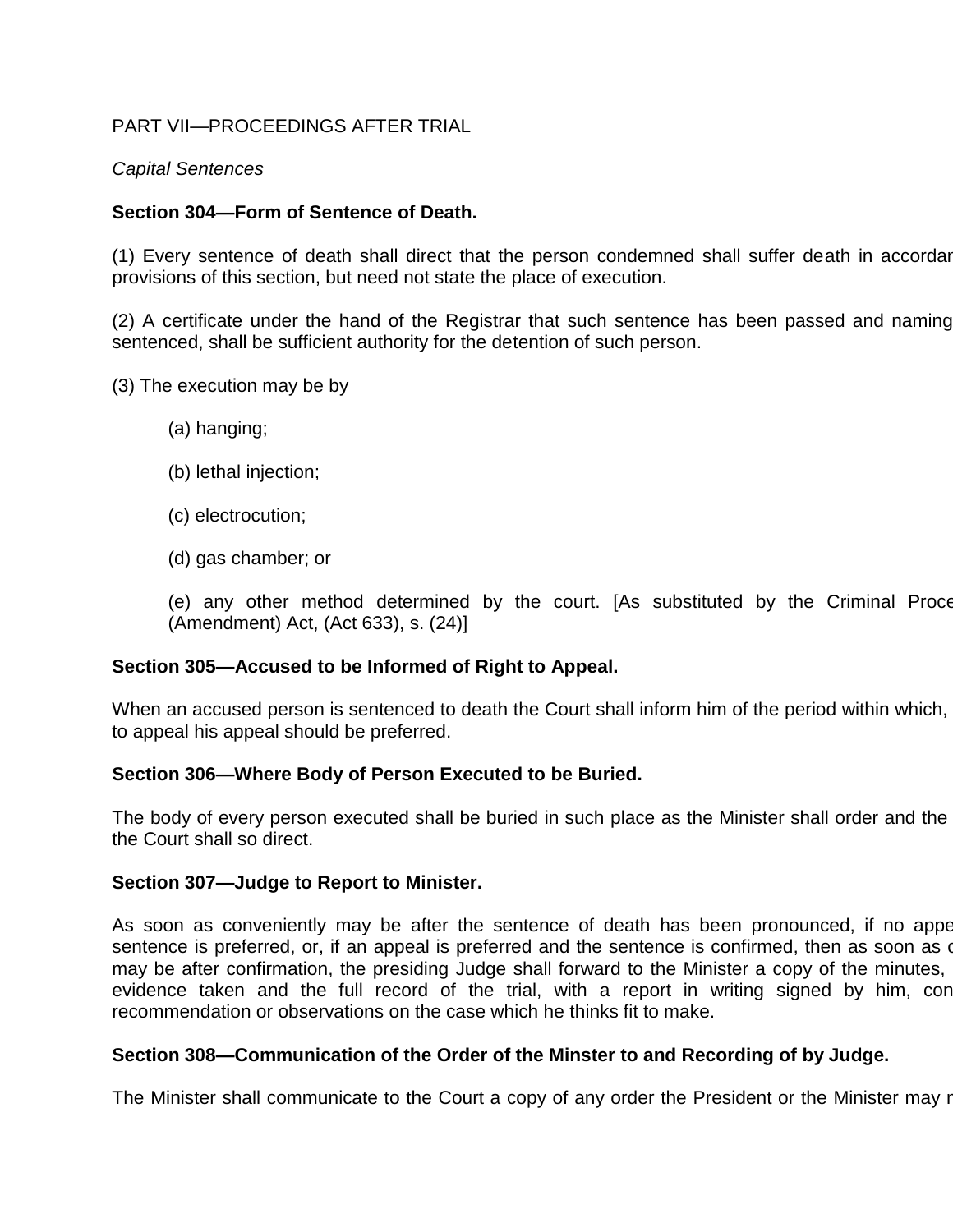order, if the sentence is to be carried out, shall state the place and time where the execution is to be the sentence is commuted into any other punishment, shall state what punishment, or, if the person sentence pardoned, shall state the fact.

# **Section 309—Form of Order.**

(1) The Minister shall issue a death warrant, or an order for the sentence of death to be commuted,  $\alpha$ under the hand of the Minister and the presidential seal to give effect to the said decision. If the senter is to be carried out the warrant shall state the place where and time when execution is to be had, ar directions as to the place of burial of the body of the person executed. If the sentence is commuted for punishment the order shall specify that punishment. If the person sentenced is pardoned the pardon whether it is free, or to what conditions (if any) it is subject.

(2) The warrant may direct that the execution shall take place at such time and at such place and that the person executed shall be buried at such place as shall be appointed by some officer specified in the

(3) The specified officer shall endorse on such warrant over his signature the place and time of execution place of burial or some one or more of them according to the terms of the warrant.

# **Section 310—Warrant to be Executed by Director of Prisons or Other Officer.**

Where the sentences is to be carried out at Accra, the warrant shall be directed to the Director of F where it is to be carried out elsewhere the warrant shall be directed to such officer as the Minister may The Director of Prisons or officer shall thereupon proceed to act in accordance with the said warrant.

# **Section 311—Order to be Sufficient Authority.**

The warrant or order or pardon of the President under the hand of the Minister and the presidential s sufficient authority in law to all persons to whom it is directed to execute the sentence of death or the awarded and to carry out the direction therein given in accordance with the terms thereof.

# **Section 312—Pregnant Woman Convicted of Offence Punishable with Death.**

(1) Where a woman is convicted of an offence punishable by death, the court shall order that the tested for pregnancy unless that court has reasonable grounds to believe that the woman is post-men

(2) If the woman tests positive for pregnancy the court shall pass on her a sentence of imprisonment for

(3) A pregnant woman sentenced to imprisonment for life shall be detained in place where her health be met and arrangements shall be made by the prisons service in consultation with the Soc Department of a District Assembly to ensure that after delivery her juvenile does not remain in substituted by the Criminal Procedure Code (Amendment) Act, (Act 633), s. (25), and further amen Criminal Procedure Code (Amendment) Act, (Act 633), s.(1)]

#### *Sentences Other than Capital*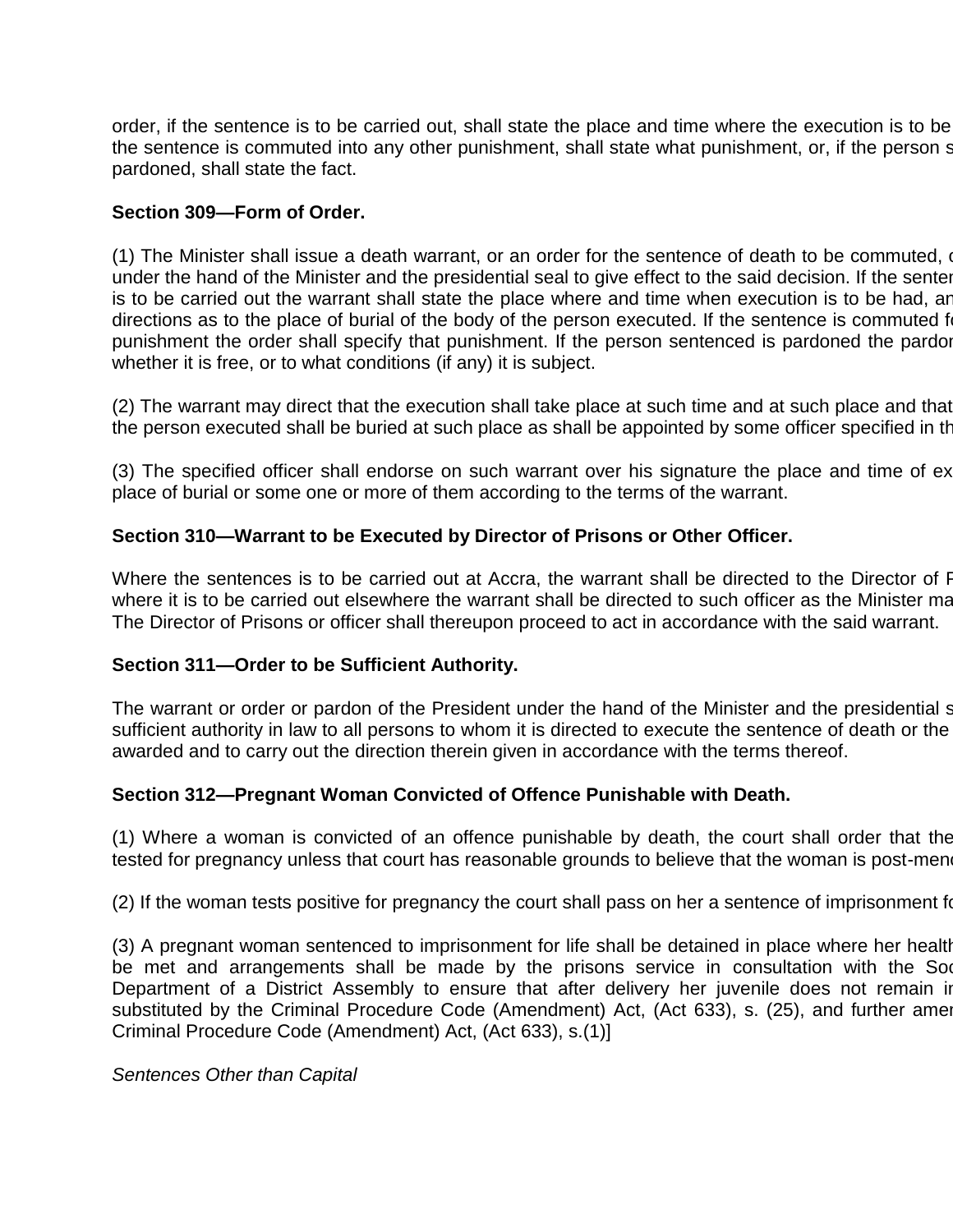# **Section 313—Application.**

The following provisions respecting sentences and their execution apply in the case of convictions upon summary trial, as well as in the case of sentences upon trial on indictment.

# **Section 313A—Pregnant Woman Convicted of a Non-capital Offence.**

(1) Where a woman is convicted of a non-capital offence, the court shall order that the woman b pregnancy unless the court has reasonable grounds to believe that the woman is post-menopausal.

 $(2)$  If the woman tests positive for pregnancy, the court shall pass on her a non-custodial sentence or  $(2)$ suspend the sentence for such period as it may determine.

(3) If the sentence is suspended, the court shall explain to the offender in ordinary language that offence is committed during the period of the suspension she will be liable to serve the sentence for offence in addition to the sentence for the new offence. *[As inserted by the Criminal Procedure Code (Amendment) Act, (Act 633), s. (26)]*

# **Section 314—Persons under 15 not to be Sentenced to Imprisonment.**

[Repealed by Juvenile Justice Act, 2003 (Act 653), s. 61(a)].

# **Section 315—Warrants to be Issued in Respect of Sentence of Imprisonment.**

(1) Where a person is sentenced to a term of imprisonment, the Court which sentenced him shall issue of commitment ordering that the sentence shall be carried out in any prison in Ghana, and the warrant authority to the police and prison officers to take, convey, and keep that person and to all other carrying into effect the sentence described in the warrant.

(2) A sentence of imprisonment shall commence on and include the whole of the day on which it is pronounced.

(3) When the accused person is confined in a prison in pursuance of the warrant, the superintendent the prison shall have the custody of the warrant, and upon the release of the prisoner and shall return to the Court which issued it.

#### **Section 316—Persons sentenced to Fine may be Search for Money to Pay Fine.**

(1) Where a Court adjudges money to be paid by an accused person, for fine, penalty, compensation otherwise, and the person is then and there before the Court, the Court may order him to be search money found on him on apprehension or when so searched or which may be found on him when tak in default of payment of payment of the sum so adjudged to be paid, may unless the Court otherwise applied towards the payment of the sum so adjudged to be paid, and the surplus, if any, shall be returing

(2) The money shall not be so applied if the Court is satisfied that the money does not belong to the whom it was found, or that the loss of the money will be more injurious to his family than his imprisonn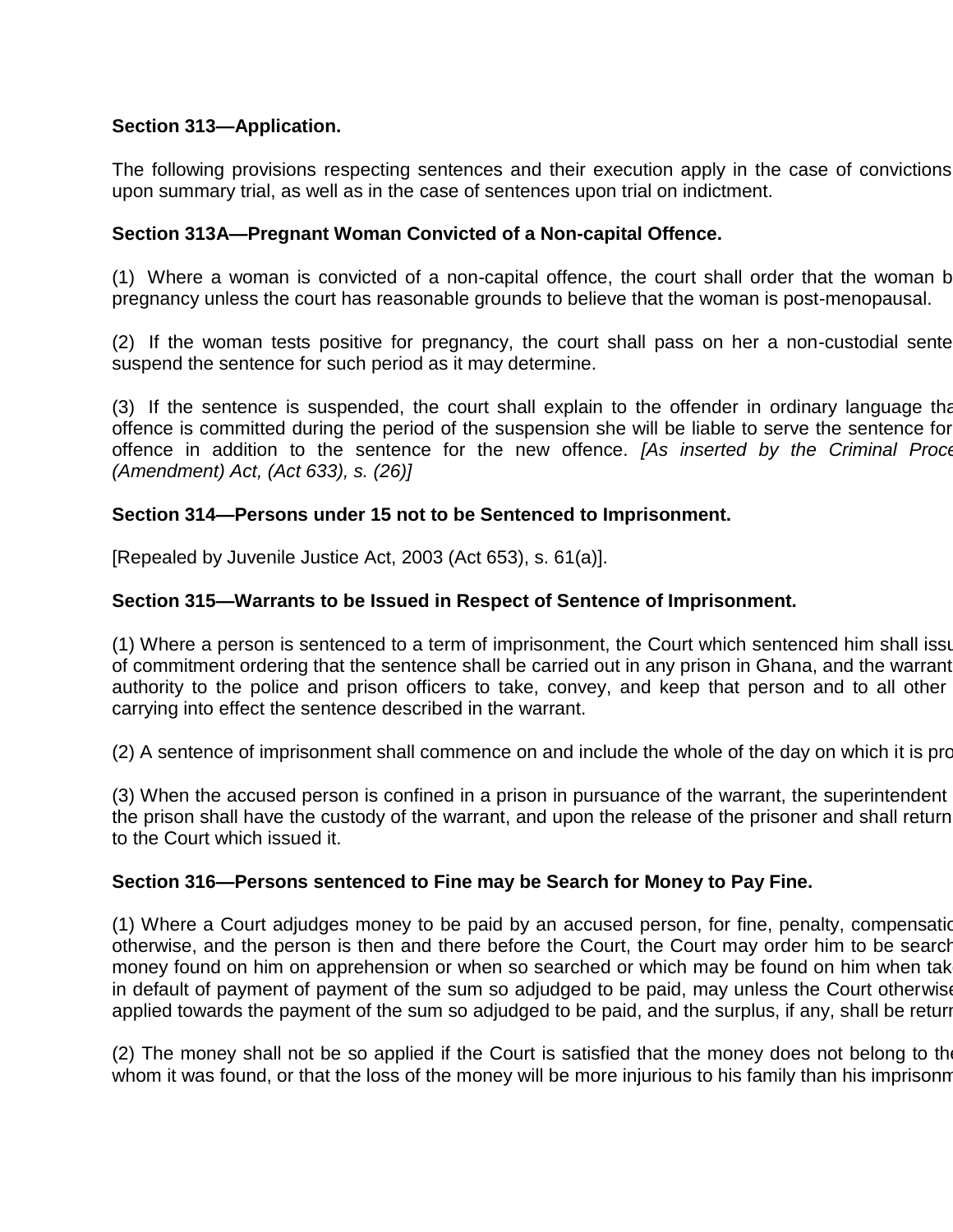# **Section 317—Levy of Fine etc. by Distress.**

(1) Whenever a person has been ordered to pay any sum by way of fine, costs, compensation, or otherwise, the Court making the order may, subject to section 320 and in addition to any other powers conferred by or otherwise, take action to recover such sum by levying the same on the movable and immovable pro person ordered to pay the same by distress and sale under a distress warrant.

(2) The wearing apparel and bedding of a person and his family, and, to the value of  $\varphi$ 1 million, the implements of his trade, shall not be taken under a distress issued under this section. If there movable property available to satisfy the warrant, no immovable property shall be sold. [As amer Criminal Procedure Code (Amendment) Act, (Act 633), s. (27)]

(3) Where a person pays or tenders to the person charged with the execution of a warrant of distre mentioned in such warrant, or produces the receipt for the same of the Court issuing the warrant, and also pays the amount of the costs and charges of such distress up to the time of such payment or tender, the v not be executed.

(4) No warrant shall be issued or executed if the person ordered to pay the fine, costs, compensation, penalty, shall have undergone the whole of the imprisonment ordered to be suffered in default of paym

(5) A warrant under this section may be executed within the local limits of the jurisdiction of the Court same, and it shall authorise the distress and sale of any property belonging to such person within when endorsed by a Magistrate holding a Court within the local limits of whose jurisdiction such p found.

# **Section 318—Suspension of Execution of Sentence of Imprisonment in Default of fine, etc.**

(1) When an offender has been sentenced to a fine only and to imprisonment in default of payment and the Court issues a warrant under section 317, it may suspend the execution of the sentence of in and may release the offender on his executing a bond, with or without sureties, as the Court thinks fit, for his appearance before such Court on a date not being more than fifteen days from the time of ex bond; and in the event of the fine not having been paid the Court may direct the sentence of impriso carried into execution at once, or may from time to time extend the operation of the bond for a furth not more than fifteen days.

 $(2)$  In any case in which an order for the payment of money has been made, on non-recover imprisonment may be awarded, and the money is not paid forthwith, the Court may require the perso make such payment to enter into a bond as prescribed in subsection (1) and in default of his so d once pass sentence of imprisonment as if the money has not been recovered.

(3) The Court may in its discretion direct that any money to which this section applies may be paid by at such times and in such amounts as the Court may deem fit; but so nevertheless that in default of any such instalments as aforesaid the whole of the amount outstanding shall become and be imme and payable, and all the provisions of this Code and or the Criminal Code applicable to a sentence o imprisonment in default of payment thereof shall apply accordingly.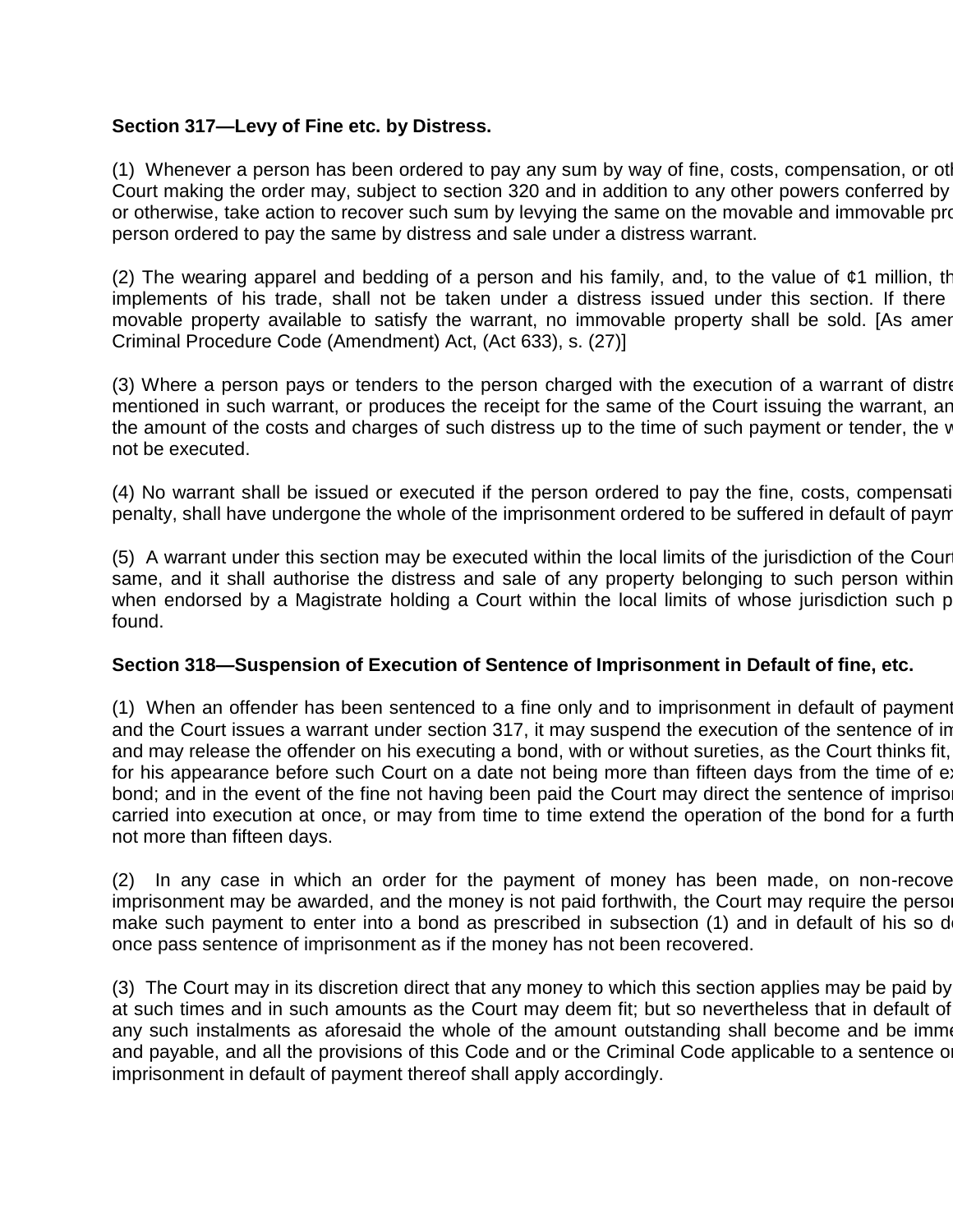# **Section 319—Commitment for want of Distress.**

If the officer having the execution of a warrant of distress reports that he could find no property, or not property whereon to levy the money mentioned in the warrant with expenses, the Court may by the subsequent warrant commit the person ordered to pay to prison, with or without hard labour, for a tir in the warrant, unless the money and all expenses of the distress, commitment, and conveyance to prison, to specified in the warrant, are sooner paid.

# **Section 320—Commitment in lieu of Distress.**

When it appears to the Court that distress and sale of property would be ruinous to the person ordere money, and his family, or (by his confession or otherwise) that he has no property whereon the disti levied, or other sufficient reason (recorded in the minutes) appears to the Court, the Court may, if instead of or after issuing a warrant of distress commit him to prison, for a time specified in the war the money and all expenses of the commitment and conveyance to prison, to be specified in the warrant, are sooner paid.

# **Section 321—Payment in full after Commitment.**

Any person committed for non-payment may pay the sum mentioned in the warrant, with the amount therein authorised (if any), to the person in whose custody he is, and that person shall thereupon discharge him he is in custody for no other matter.

# **Section 322—Part Payment After Commitment.**

(1) If any person committed to prison for non-payment shall pay any sum in part satisfaction of the sum to be paid, the term of his imprisonment shall be reduced by a number of days bearing as nearly as same proportion to the total number of days for which such person is committed as the sum so paid sum of which he is liable.

 $(2)$  The officer in charge of a prison in which a person is confined who is desirous of taking advantage of the the the vision in which a person is confined who is desirous of taking advantage of the vision of the vision provisions of subsection (1) shall, on application being made to him by such prisoner, at once take h Court, and such Court shall certify the amount by which the term of imprisonment originally awarded by such payment in part satisfaction, and shall make such order as is required in the circumstances.

# **Section 323—Who May Issue Warrant.**

Every warrant for the execution of any sentence may be issued either by the Judge or Magistrate who sentence or by his successor in office.

PART VIII—APPEALS

*Appeals from District Courts*

**Section 324**—*Repealed by Act 372, 3rd schedule*.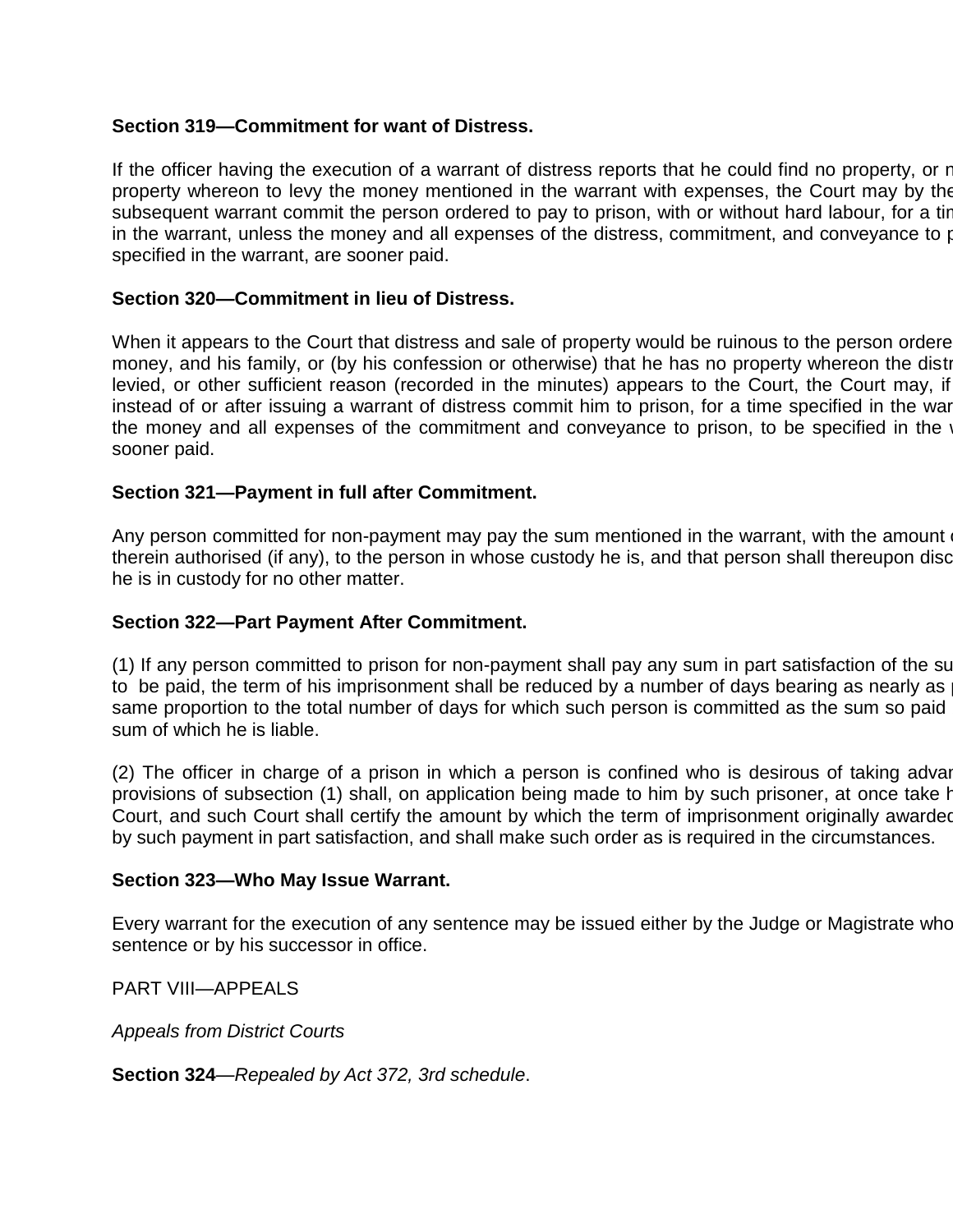# **Section 325—Limitation**

(1) Every appeal shall be entered within one month of the date of the order or sentence appealed *amended by the Criminal Procedure Code (Amendment) Act, (Act 633), s. (28)]*

(2) The High Court may for good cause admit an appeal though the period of limitation prescribed by has elapsed.

# **Section 326—Petition of Appeal.**

(1) Every appeal shall be made in the form of a petition in writing presented by the appellant or his counsel, every such petition shall (unless the High Court otherwise directs) be accompanied by a copy of the order appealed against.

(2) Where the appellant is represented by counsel the petition shall contain particulars of any alleged or of fact on which the appellant relies.

# **Section 327—Appellant in Prison.**

If the appellant is in prison, he may present his petition of appeal and the copies accompanying the officer in charge of the prison, who shall thereupon forward such petition and copies to the Registrar Court.

# **Section 328—Summary Dismissal of Appeal.**

(1) On receiving the petition and copy under section 326 or 327 the High Court shall peruse it and if that there is no sufficient ground for interfering, it may dismiss the appeal summarily.

(2) Where the appellant is not in custody no appeal shall be dismissed unless the appellant or his had a reasonable opportunity of being heard in support of the appeal.

(3) No appeal, where the appellant is in custody, shall be dismissed unless the appellant's counsel has been notified that he has counsel) has had the opportunity of being heard.

(4) Before dismissing an appeal under this section, the Court may call for the record of the case, but bound to do so.

# **Section 329—Notice of Time, Place and Hearing.**

If the High Court does not dismiss the appeal summarily, it shall cause notice to be given to the parties or advocates, of the time and place at which the appeal will be heard, and shall furnish the respondent of the proceedings and of the grounds of appeal.

# **Section 330—Power of Court.**

(1) The High Court shall then send for the record of the case, if the record is not already in Court.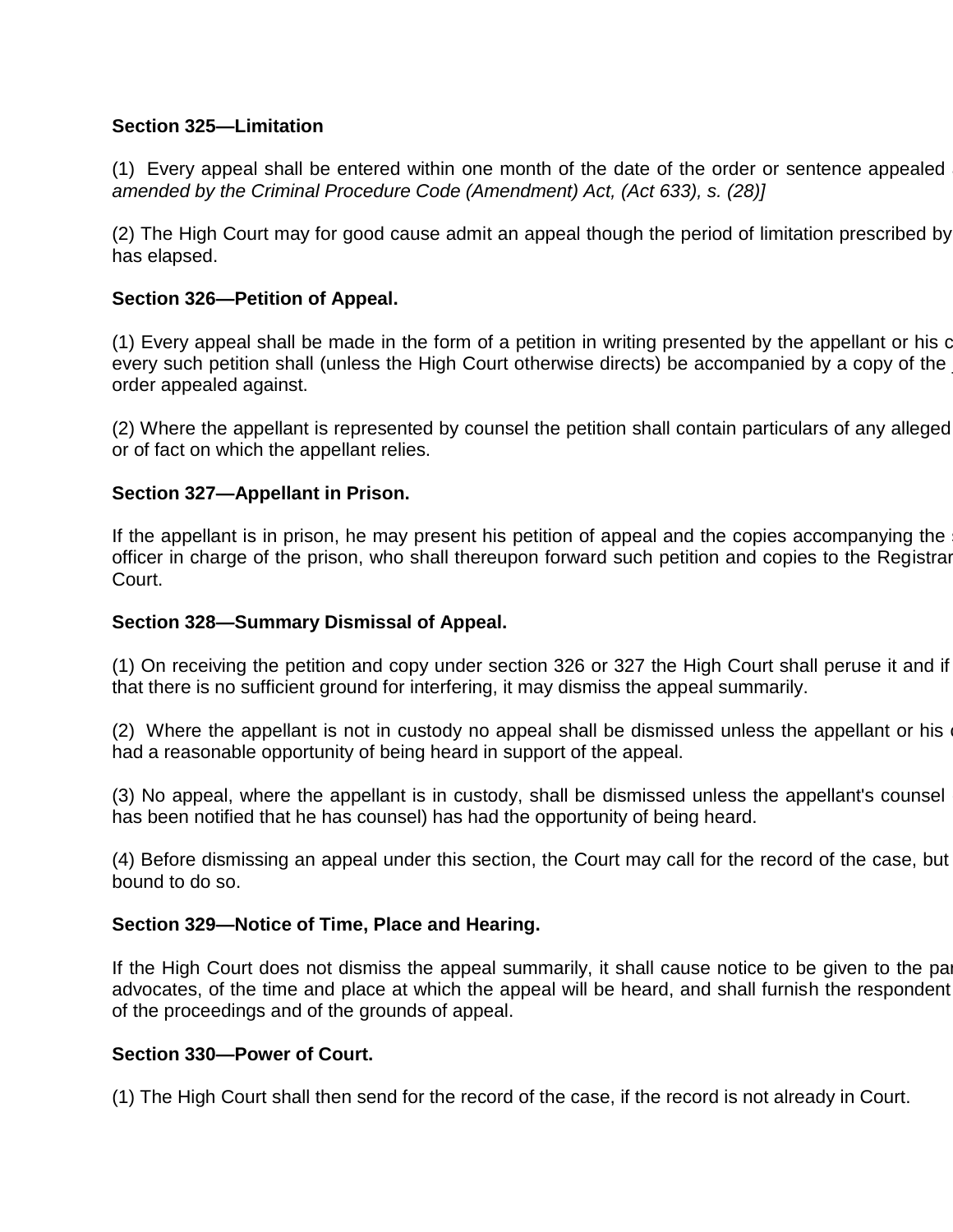(2) After perusing the record and hearing the appellant or his counsel, if he appears, and the respo counsel, if he appears, the Court may determine the appeal in accordance with law.

### **Section 331—Order of High Court to be Certified to District Court.**

(1) Where a case is decided on appeal by the High Court, it shall certify its judgment or order to t which the conviction, sentence, or order appealed against was recorded or passed.

(2) Every such judgment shall be recorded in writing and shall contain the point or points for detern decision thereon and the reason for the decision, and shall be dated and signed by the Judge at pronouncing it.

(3) The Court which the High Court certifies its judgment or order shall thereupon make such or conformable to the judgment or order of the High Court, and if necessary, the records shall be accordance therewith.

**Section 332**—*Repealed by Act 372, 3rd schedule*.

#### **Section 333—Further Evidence.**

(1) In dealing with an appeal from a Circuit Court or a District Court the High Court, if it thinks additior is necessary, shall record its reasons, and may either take such evidence itself or direct it to be taken Court or a District Court.

(2) When the additional evidence is taken by a Circuit Court or a District Court that Court shall evidence to the High Court, which shall thereupon proceed to dispose of the appeal.

(3) Unless the High Court otherwise directs, the accused or his counsel shall be present when the evidence is taken.

(4) Evidence taken in pursuance of this section shall be taken as if it were evidence taken at a tr Circuit Court or a District Court (as the case may require).

**Section 334**—*Repealed by Act 372 3rd schedule.*

**Section 335**—*Repealed by Act 372 3rd schedule*.

**Section 336**—*Repealed by Act 372 3rd schedule*.

**Section 337**—*Repealed by Act 372 3rd schedule.*

**Section 338**—*Repealed by Act 372 3rd schedule.*

**Section 339**—*Repealed by Act 372 3rd schedule.*

PART IX—PROCEDURE IN JUVENILE COURTS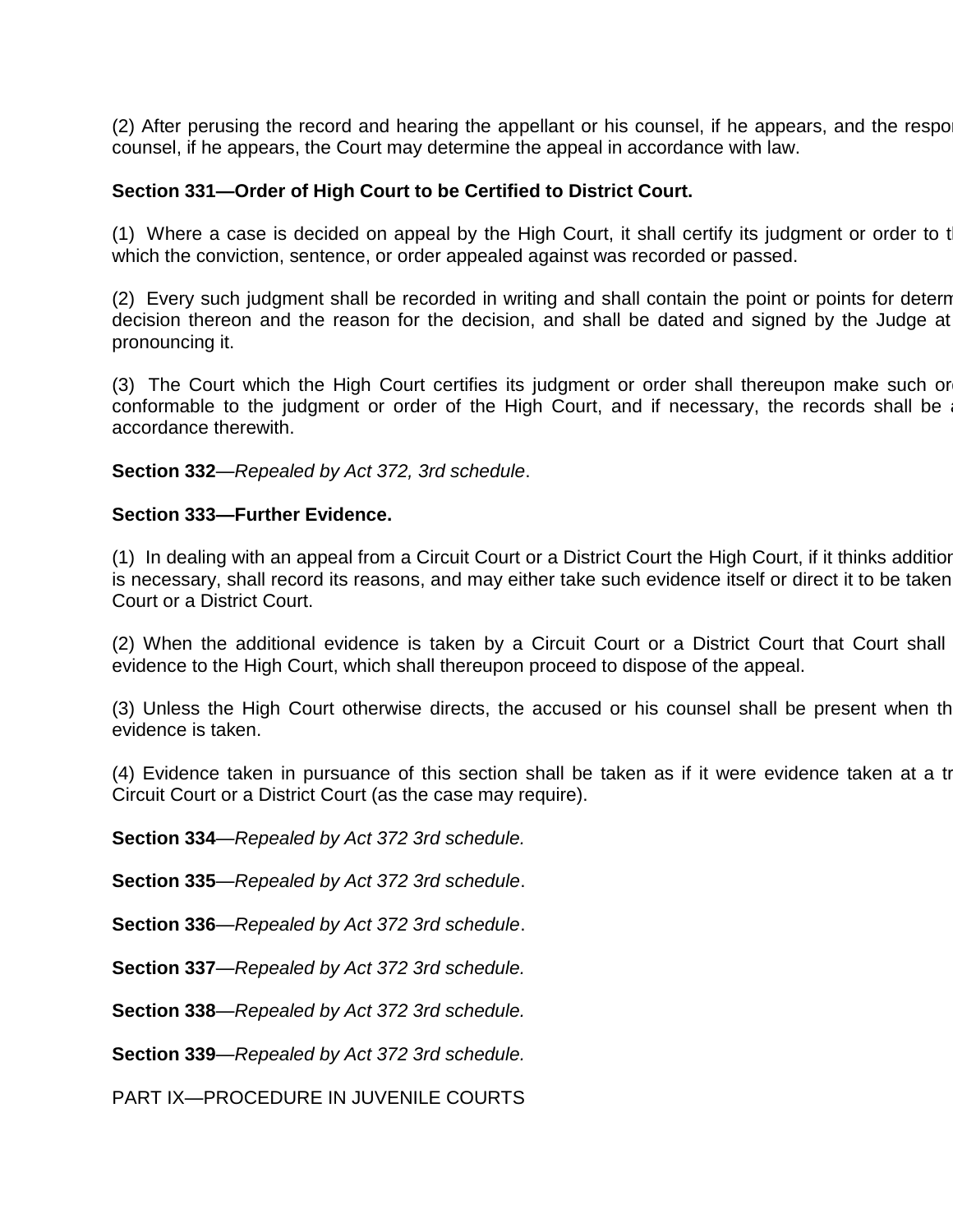# **Section 340—Juvenile Courts.**

*[Repealed by Juvenile Justice Act, 2003 (Act 653), s. 61(b)]*

# **Section 341—Exclusive Jurisdiction and Transfer.**

*[Repealed by Juvenile Justice Act, 2003 (Act 653), s.61(b)].*

# **Section 342—Remission of Juvenile to Juvenile Court for Sentence.**

*[Repealed by Juvenile Justice Act, 2003 (Act 653), s.61(b)].*

**Section 343—Presumption and Determination of age.**

*[Repealed Juvenile Justice Act, 2003 (Act 653), s.61(b)].*

**Section 344—Remand of Juveniles.**

*[Repealed by Juvenile Justice Act, 2003 (Act 653), s.61(b)].*

# **Section 345—Power to Order Parent to pay fine etc. Instead of Juvenile.**

*[Repealed by Juvenile Justice Act, 2003 (Act 653), s.61(b)].*

**Section 346—Methods of Dealing with Offenders.**

*[Repealed by Juvenile Justice Act, 2003 (Act 653), s.61(b)].*

# **Section 347—Committal to fit Persons.**

*[Repealed by Juvenile Justice Act, 2003 (Act 653), s.61(b)].*

**Section 348–Duration of Probation and Supervision Orders over Juveniles Committed to Persons.**

*[Repealed by Juvenile Justice Act, 2003 (Act 653), s.61(b)].*

# **Section 349—Power to Bring Before Court in Certain Cases.**

*[Repealed by Juvenile Justice Act, 2003 (Act 653), s.61(b)].*

**Section 350—Approval of Children's Homes.**

# **Section 351—General Provisions as to Court orders Relating to Juveniles.**

*[Repealed by Juvenile Justice Act, 2003 (Act 653), s.61(b)].*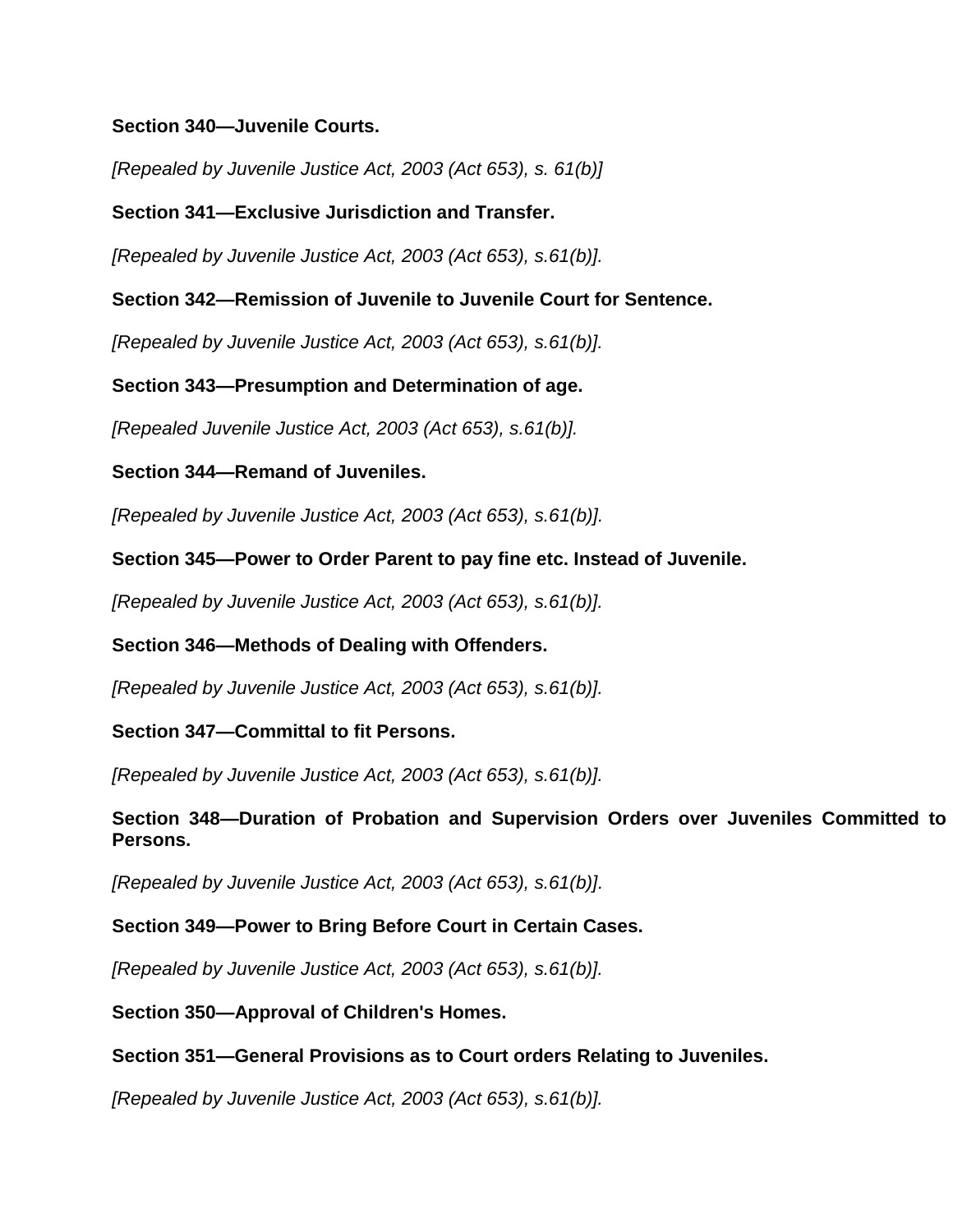# **Section 352—Interpretation**.

In this Part—

"The Minister" means the Minister responsible for Social Welfare;

"institution" means an institution established under section 365.

#### **Section 353—Absolute and Conditional Discharge.**

(1) Where a Court by or before which a person is convicted of an offence (not being an offence the  $s$ which is fixed by law) is of opinion, having regard to the circumstances including the nature of the offercharacter of the offender, that it is inexpedient to inflict punishment and that a probation order is not the Court may make an order discharging him absolutely, or, if the Court thinks fit, discharging him subconditions that he commits no offence during such period, not exceeding twelve months from the order, as may be specified therein.

 $(2)$  An order discharging a person subject to such a condition as aforesaid is in this Part referred to a for conditional discharge" and the period specified in any such order as "the period of conditional discharge".

(3) Before making an order for conditional discharge the court shall explain to the offender in ordina that if he commits another offence during the period of conditional discharge he will be liable to be set the original offence.

(4) Where, under the following provisions of this Part, a person conditionally discharged under thi sentenced for the offence in respect of which the order for conditional discharge was made, that order to have effect.

#### **Section 354—Power of Courts to make Probation Orders.**

(1) Where any person is charged with an offence before a Court of summary jurisdiction or on indictm court thinks that the charge is proved but is of opinion that, having regard to the youth, character, and home surroundings, health or mental conditions of the offender, or to the nature of the offence extenuating circumstances in which the offence was committed, it is expedient to release the probation, the court may make a probation order.

 $(2)$  Before making a probation order, the court shall explain to the offender in ordinary language the order and that, if he fails in any way to comply therewith or commits another offence, he will be sentenced for the original offence.

(3) The Court shall not make a probation order where the offender is above the age of seventeen y the offender expresses his willingness to comply with the provisions of the order.

#### **Section 355—Probation Order.**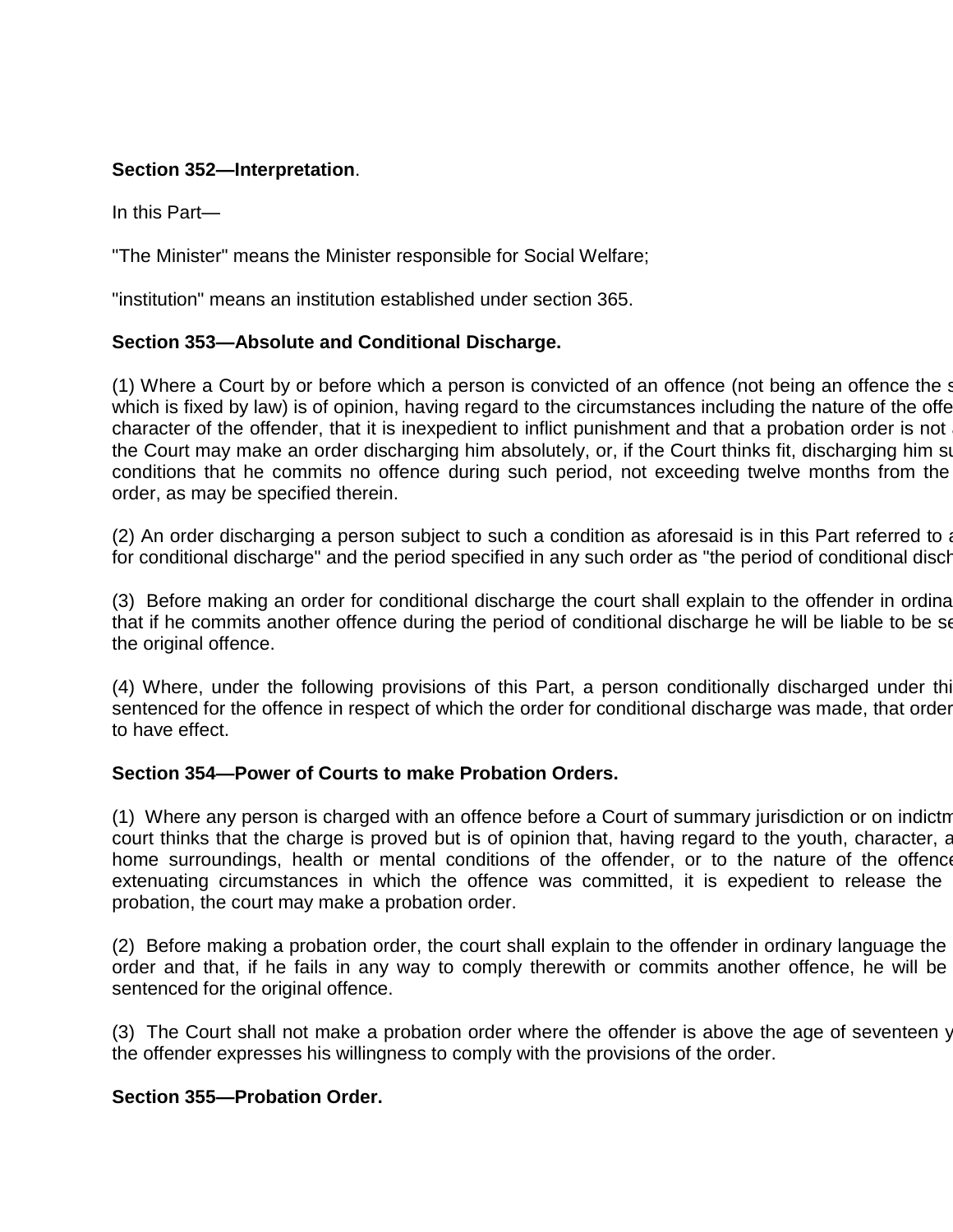(1) A probation order shall have effect for such period of not less than six months and not more than from the date of the order, as may be specified therein, and shall require the probationer to submit period to the supervision of a probation officer appointed for or assigned to the district or area in probationer will reside after the making of the order, and shall contain such provisions as the court necessary for securing the supervision of the offender, and such additional conditions as to residence matters as the court, having regard to the circumstances of the case, considers necessary for securi conduct of the offender or for preventing a repetition of the same offence or the commission of other of

 $(2)$  Where a probation order contains a provision as to residence, the place at which and the period for probationer is to reside shall be specified in the order, and where any such provision requires the pr reside in an institution, the period for which the probationer is required so to reside shall not extend be months from the date of the order, and the court shall forthwith give notice of the terms of the Minister.

(3) The court by which a probation order is made shall furnish two copies of the order, one copy to be probationer and the other to the probation officer under whose supervision he is placed.

## **Section 356—Costs, Damages and Compensation.**

Where a person is absolutely or conditionally discharged or is placed by a probation order under the of a probation officer, the order shall be without prejudice to the powers of the court, under any law being in force, to order the offender to pay costs and such damages for injury or compensation for court may think reasonable.

## **Section 357—Commission of Further Offences by Probationers, etc.**

(1) If it appears to a Judge or District Magistrate that a person in whose case a probation order or conditional discharge has been made has been convicted of an offence committed during the probation the period of conditional discharge he may issue a summons requiring that person to appear at the time specified therein or may issue a warrant for his arrest.

(2) A Magistrate shall not issue the summons except on information, and shall not issue the warrar information on oath.

(3) A summons or warrant issued under this section shall direct the person so convicted to apper brought before the court by which the probation order or the order for conditional discharge was made.

(4) Where a person is convicted by a District or Juvenile Court of an offence committed during period or a period of conditional discharge the Court may commit him to custody or release him on without sureties, until he can be brought or appear before the court by which the probation order or t conditional discharge was made.

(5) Where it is proved to the satisfaction of the court by which the probation order or the order for discharge was made that the person in respect of whom the order was made has been convicted o while the order was in force, the court may pass any sentence which it could pass if the offender had convicted before that court of the offence in respect of which the probation order or the order for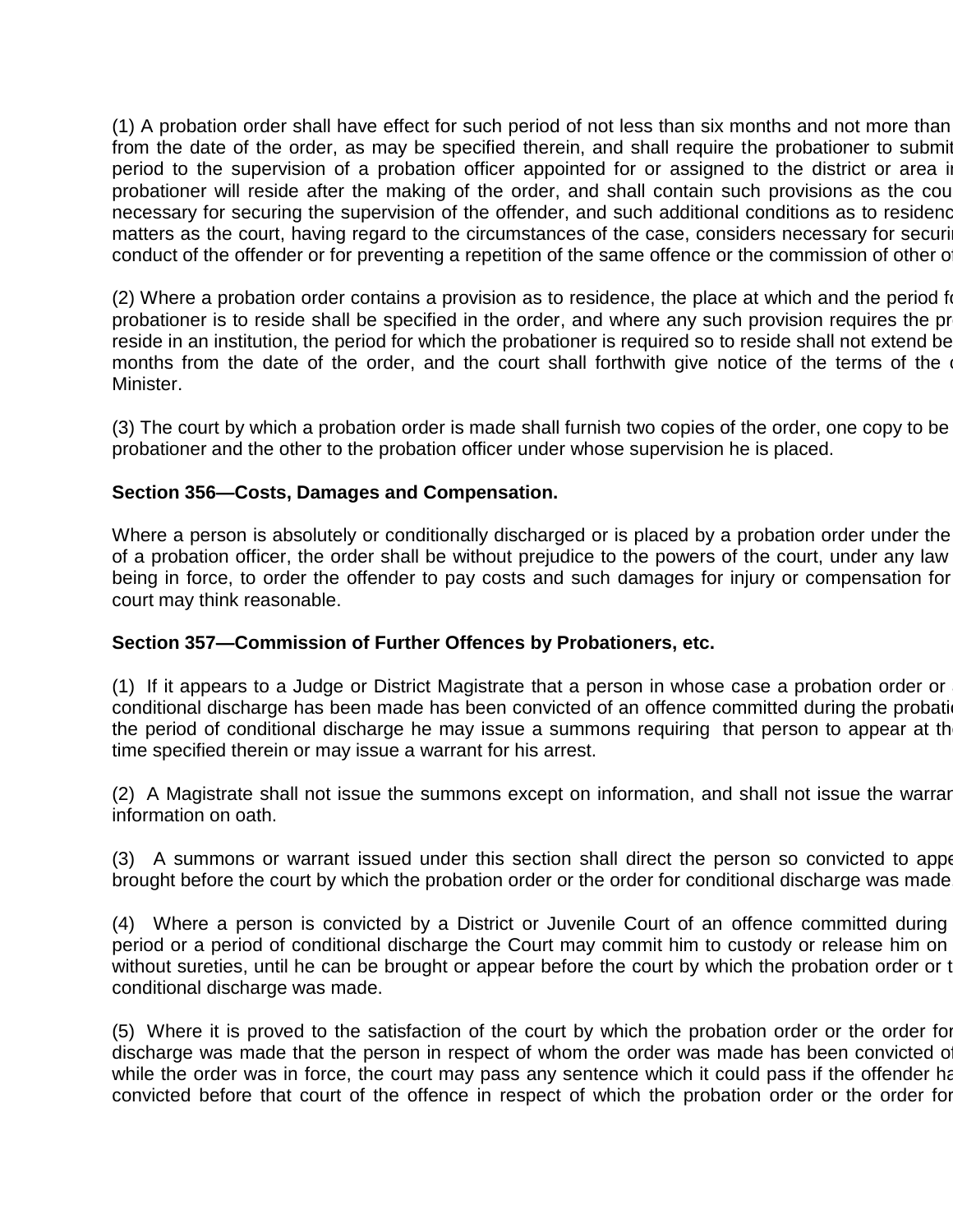discharge was made.

(6) Where a person in respect of whom a probation order or an order for conditional discharge has be a District or Juvenile Court is convicted before a Circuit Court or the High Court of an offence committ order was in force, the Circuit Court or High Court may pass any sentence which the court whic probation order or the order for conditional discharge could pass if the offender had just been conv that court of the offence in respect of which the probation order or the order for conditional discharge was made.

# **Section 358—Failure by Probationer to Comply with Probation Order.**

(1) If it appears to a Judge or District Magistrate that a probationer has failed to comply with any of the of the probation order, he may issue a summons to the probationer requiring him to appear at the pla specified therein or may issue a warrant for his arrest.

(2) A Magistrate shall not issue such a summons except on information, and shall not issue suc except on information on oath.

(3) A summons or warrant under this section shall direct the probationer to appear or to be brough court by which the probation order was made.

(4) If it is proved to the satisfaction of the court by which the probation order was made that the prol failed to comply with any of the provisions of the probation order, then—

(a) without prejudice to the continuance in force of the probation order the court may imposing probationer a fine not exceeding ten pounds; or

(b) the court may pass any sentence which it could pass if the probationer had just been conv that court of the offence in respect of which the probation order was made.

 $(5)$  Where a court has, under the provisions of sub-paragraph  $(a)$ , imposed a fine on the probationer, to subsequent sentence being passed over the probationer under section 357 or this section, the impo said fine shall be taken into account in fixing the amount of the said sentence.

## **Section 359—Probation Order, etc., Disqualification or Disability.**

(1) Where a person is convicted of an offence and is absolutely or conditionally discharged or is relea probation order, his conviction for that offence shall be regarded for the purposes of any enactment which any disqualification or disability is imposed upon convicted persons or by or under which provis for a different penalty in respect of a second or subsequent offence or in respect of an offence com previous conviction.

(2) If the person in respect of whom such an order has been made is subsequently sentenced for offence, this section shall cease to apply in respect of that offence, and he shall be deemed, for the any such enactment imposing a disqualification or disability, to have been convicted on the date of ser

## **Section 360—Transmission of Documents when case is Remitted to Another Court.**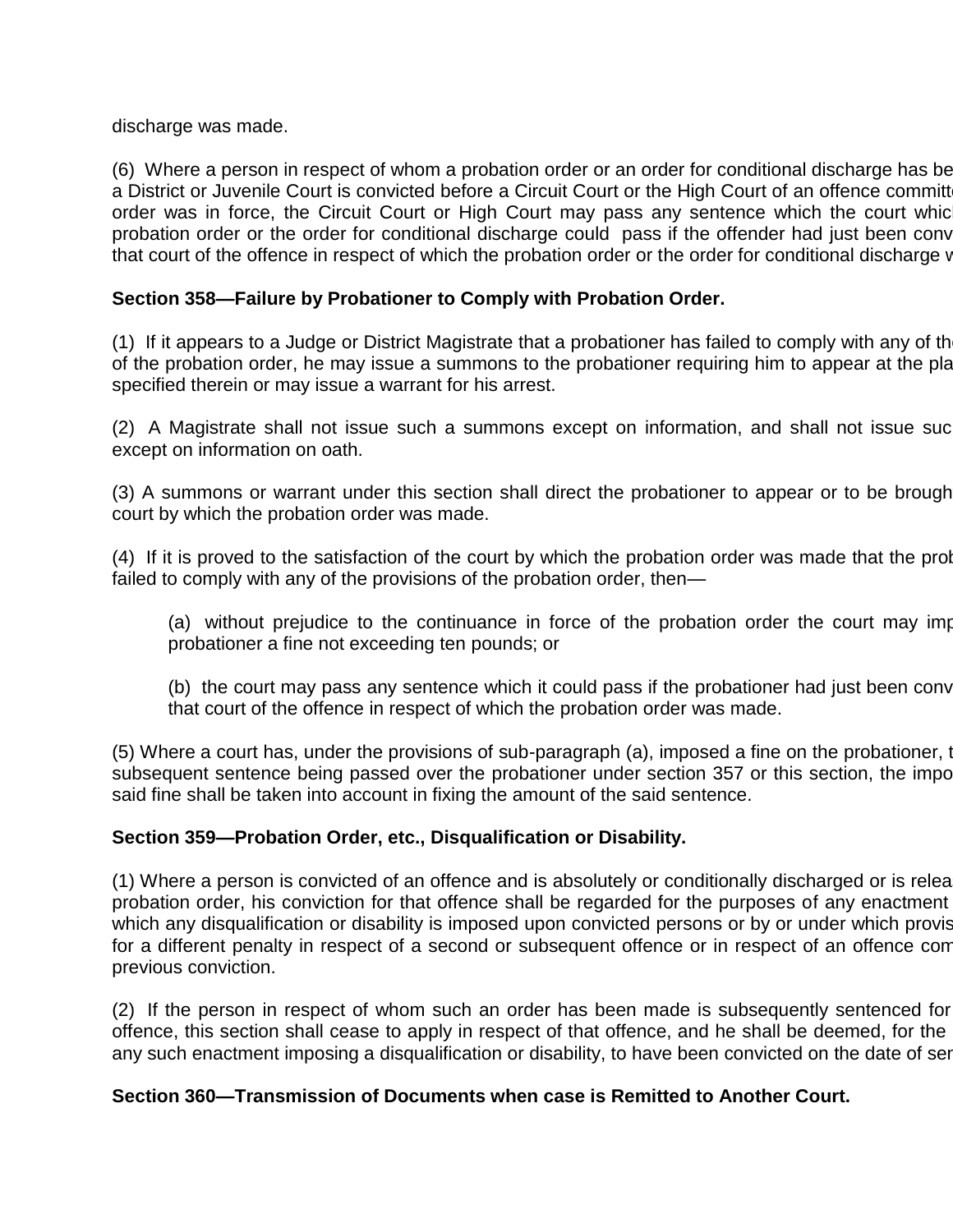Where an offender is committed, to custody or released on bail by a District or Juvenile Court unterbrought or appear before the court which made the probation order or order for conditional discharge or Juvenile Court shall transmit to the other court such particulars of the case as it thinks desirable, an offender has been convicted of a subsequent offence by a District or Juvenile Court, that court shall the other court a signed certificate to that effect, and for the purposes of proceedings in the court to transmitted any such certificate, if purporting to be so signed, shall be admissible as evidence of the conviction.

### **Section 361—Amendment of Probation Orders.**

(1) Subject to the provisions of this section, where on the application of a probationer or of the principal probation officer responsible for his supervision, the court which made the probation order is satisf provisions of the probation order should be varied, or that any provisions should be inserted or ca court may be order amend the probation order accordingly.

(2) No order shall be made under this section reducing the period of duration of the probation order, or that period beyond a period of three years from the date of the probation order.

(3) An order under subsection (1) may require a probationer to reside in an institution for any exceeding twelve months from the date of that order, if the total period or the aggregate of the period he is required to reside in any institution or institutions under the probation order does not exceed twel

(4) The court, if it is satisfied on the application of the principal or other probation officer responsible for supervision of the probationer, that the probationer has changed, or is about to change, his resider district or area named in the order to another district or area, shall by order vary the probation substituting for the reference to the district or area named therein a reference to the district or area probationer is residing or is about to reside, and shall transmit to the court for the new district documents and information relating to the case, and thereupon the last mentioned court shall be de the purposes of this Part to be the court by which the probation order was made.

(5) An order under this section cancelling a provision of a probation order or substituting a new distric the district or area named therein may be made without summoning the probationer but no other order section shall be made except on the application or in the presence of the probationer.

(6) Where an order is made under this section for the variation, insertion, or cancellation of a provision probationer to reside in an institution, the court shall forthwith give notice of the terms of the order to Minister.

#### **Section 362—Discharge of Probation Orders.**

(1) The court by which the probation order was made may, on the application of the probationer or of or other probation officer, discharge the probation order, and, where the application is made by any such a the court may deal with it without summoning the probationer.

(2) Where an offender in respect of whom a probation order has been made is subsequently sentent offence in respect of which the probation order was made, the probation order shall cease to have e the court otherwise orders.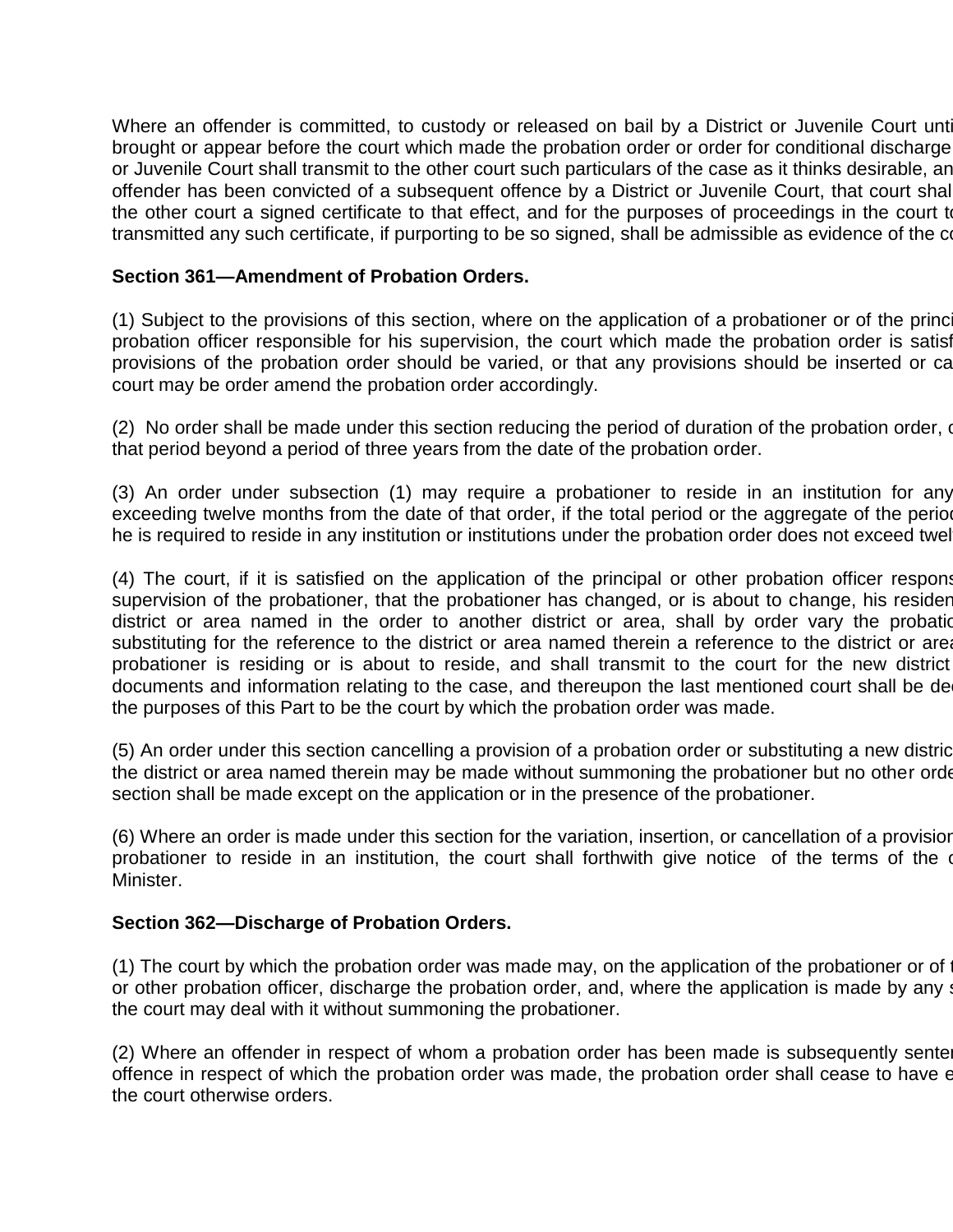# Section 363–Transmission of Copies of Order for Amendment of Discharge of Probation Orde

Where an order is made for the amendment or discharge of a probation order, the clerk of the court b order is made shall furnish two copies of the order to the probation officer responsible for the super probationer, or in the case of an order for the discharge of a probation order, to the probation officer responsible before the making of the order, one copy to be given by him to the probationer.

### **Section 364—Selection of Probation Officers.**

(1) The probation officer who is to be responsible for the supervision of any probationer shall be selected by court which makes the probation order, and if the probation officer so selected dies or is unable for any carry out his duties, or if the probation committee dealing with the case considers it desirable that an shall take his place, another probation officer shall be selected by the court.

(2) Where a woman or girl is placed under the supervision of a probation officer, the probation office woman.

### **Section 365—Institutions.**

(1) The Minister may establish such institutions as he may deem necessary for the reception of per under the supervision of probation officers.

(2) Such contributions may be made towards the establishment or maintenance of institutions as the  $\mathsf I$ approve.

#### **Section 366—Appointments**

(1) The Minister may appoint—

(a) a principal probation officer who shall organize and supervise the probation service in accordance with the regulations made under this Part;

(b) a sufficient number of probation officers, qualified by character and experience to be probation who shall perform such duties as may be prescribed by regulations made under this Part.

(2) The Minister may appoint a probation committee or probation committees, consisting of such per Minister shall think fit, who shall review the work of probation officers in individual cases and perform in connection with probation as may be prescribed by regulations made under the Part.

#### **Section 367—Regulations.**

The Minister may by legislative instrument make regulations prescribing—

- (a) the duties of the principal probation officer;
- (b) the duties of probation officers;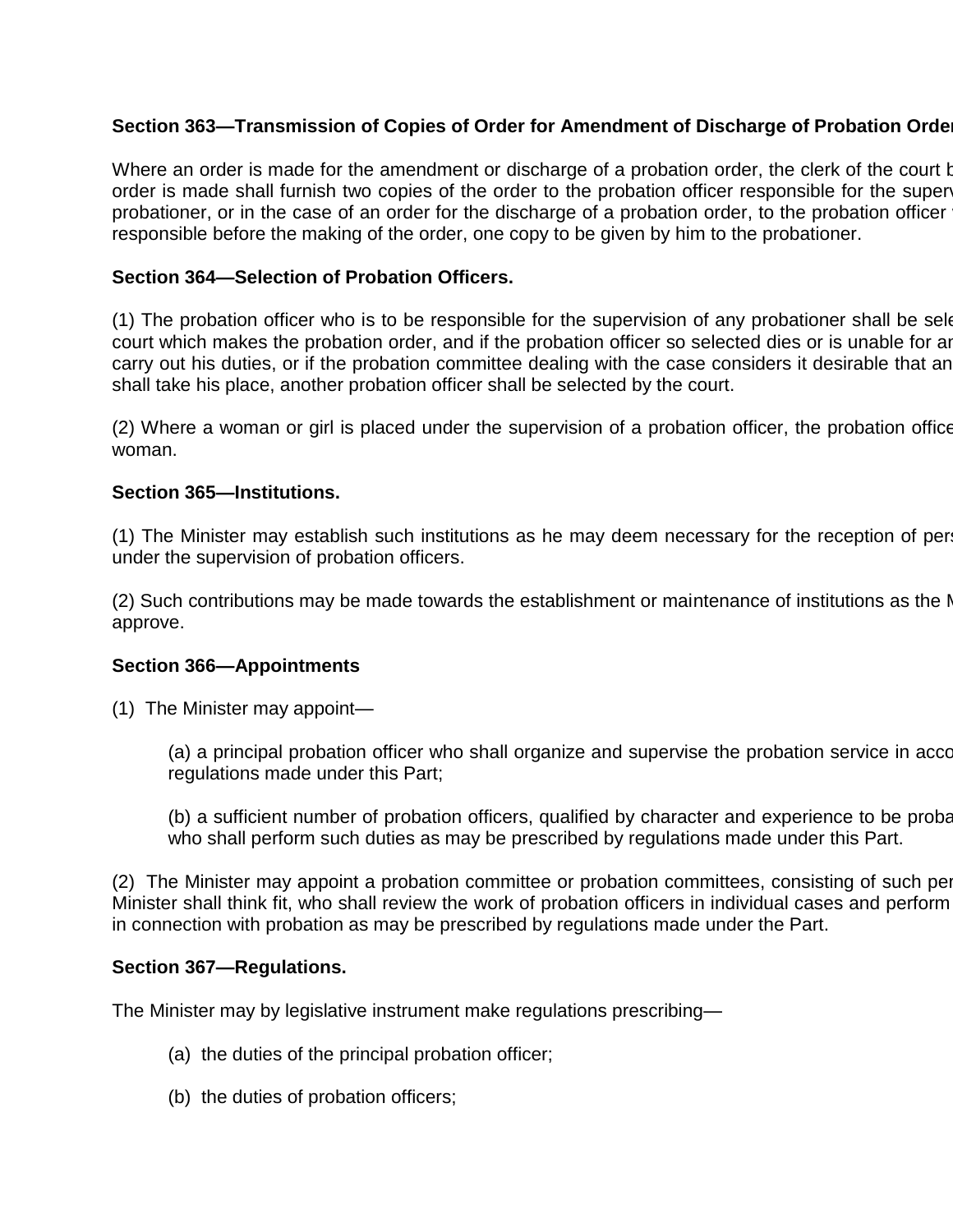- (c) the constitution and duties of a probation committee or probation committees;
- (d) the form of records to be kept under this Part;

(e) the procedure for establishing institutions for the purposes of this Part and all matters re administration and maintenance of such institutions;

(f) *[Repealed by Juvenile Justice Act, 2003 (Act 653), s.61(a)].*

(g) the remuneration of any person appointed to carry out any duties under this Part, and the changes to be made for any act, matter, or thing under this Part to be done or observed;

(h) generally for carrying out the purposes and provisions of this Part.

## **Section 368—Delegation of Powers.**

The principal probation officer may in writing delegate all or any of his powers, duties or functions in any probationer, to any probation officer who is responsible for the supervision of the probationer.

## **Section 369—Contribution Towards Expenses of Residence at a Probation Home.**

(1) Where a court makes a probation order under this Part requiring a person to reside at an institution may further order, subject to subsection (5), that the parent, guardian or other person responsible for shall pay to the Government such contributions towards the cost of maintaining the offender in the during his residence therein as the court thinks reasonable after due inquiry, and having regard to the the parent, guardian or other person responsible for the offender.

(2) An order under this section shall have effect from the date of the making of the probation order, or other date as the court in any case may direct, and shall provide for the payment of the contributions and in such manner as the court may direct, throughout the period of residence in the institution.

(3) Where no order has been made under this section in respect of the maintenance of an off institution, the Minister if it appears to him at any time during the period of residence in the institut parent, guardian or other person responsible for the offender is able to contribute towards the maintenance in the institution may apply to the Court which made the probation order for an order for the payment of contributions in accordance with the provisions of subsections (1) and (2) and the court, in its discretion thereupon make such order.

(4) The Minister or any person against whom an order to contribute is made under this section may—

- (a) apply at any time to court which made the order for a variation of the order,
- (b) appeal against an order or against a refusal to make or to vary an order—

(i) to the High Court from an original decision of a District Court or of a Juvenile Court,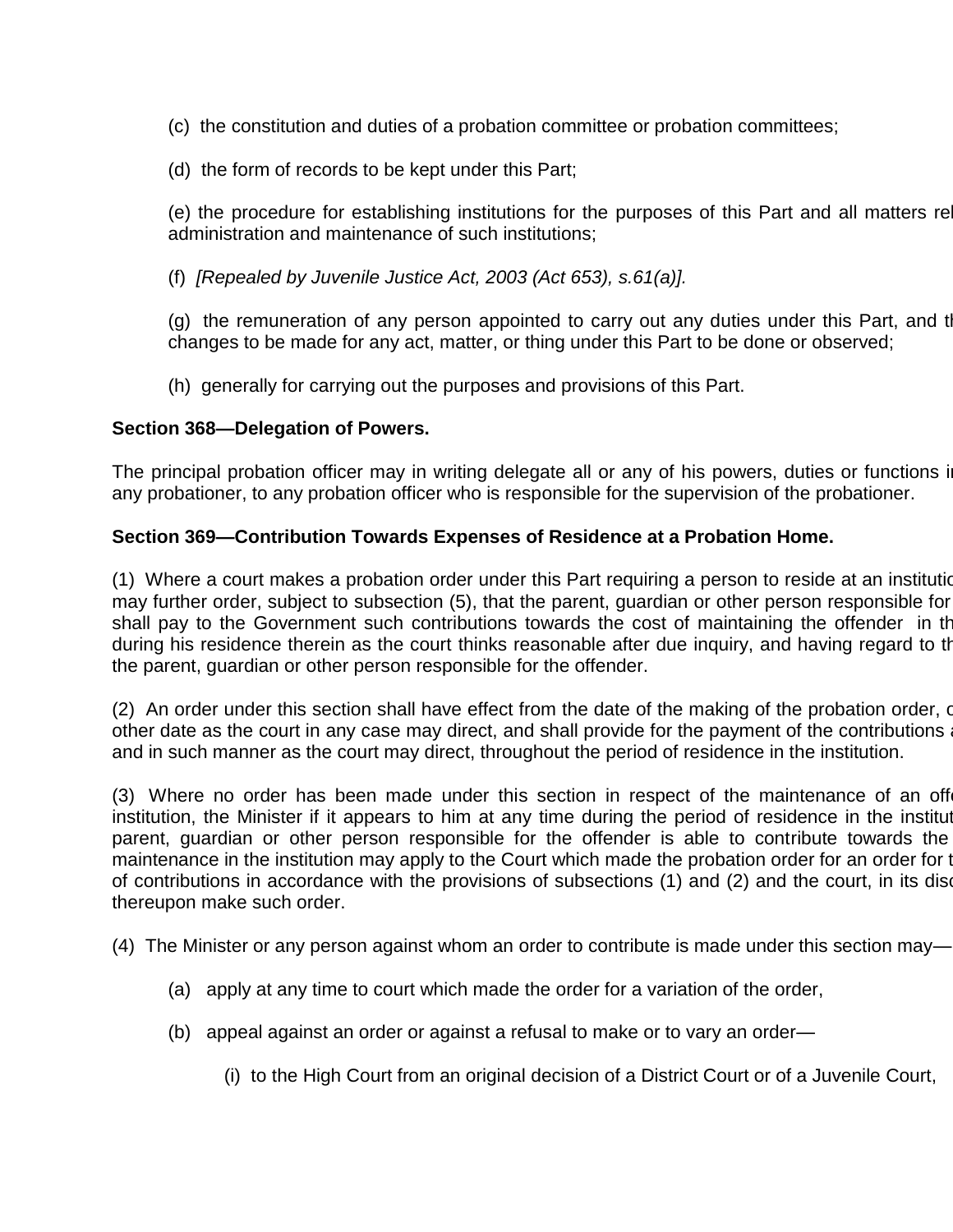(ii) to the Court of Appeal from an original decision of a Circuit Court or the High Court

(5) No order shall be made under this section against any person unless that person has been opportunity of being heard by the court, and no such order shall be made against any person in I unless the court is satisfied that the person has first received notice of the intention to make the order.

(6) Any payment which any person is ordered to make under the section may be recovered from him and sale in accordance with the provisions of this Code relating to the recovery of fines, costs or comp

PART XI—INDUSTRIAL SCHOOLS AND BORSTAL INSTITUTIONS

# **Section 370—Minister.**

*[Repealed by Juvenile Justice Act, 2003 (Act 653), s.61(b)].*

*Establishment and Supervision of Industrial Schools and Borstal Institutions*

# **Section 371—Establishment of Industrial Schools and Borstal Institutions.**

*[Repealed by Juvenile Justice Act, 2003 (Act 653), s.61(b)].*

**Section 372—Establishment of Remand Homes.**

*[Repealed by Juvenile Justice Act, 2003 (Act 653), s.61(b)].*

# **Section 373—Supervision of Schools, Remand Homes and Institutions.**

*[Repealed by Juvenile Justice Act, 2003 (Act 653), s.61(b)].*

# **Section 374—Visits and Inspections.**

*[Repealed by Juvenile Justice Act, 2003 (Act 653), s.61(b)].*

*Detention in Schools and Institutions*

# **Section 375—Power to Order Detention in a School or Institution.**

*[Repealed by Juvenile Justice Act, 2003 (Act 653), s.61(b)].*

**Section 376—Contents of Detention Order.**

*[Repealed by Juvenile Justice Act, 2003 (Act 653), s.61(b)].*

# **Section 377—Conveyance to School or Institution.**

*[Repealed by Juvenile Justice Act, 2003 (Act 653), s.61(b)].*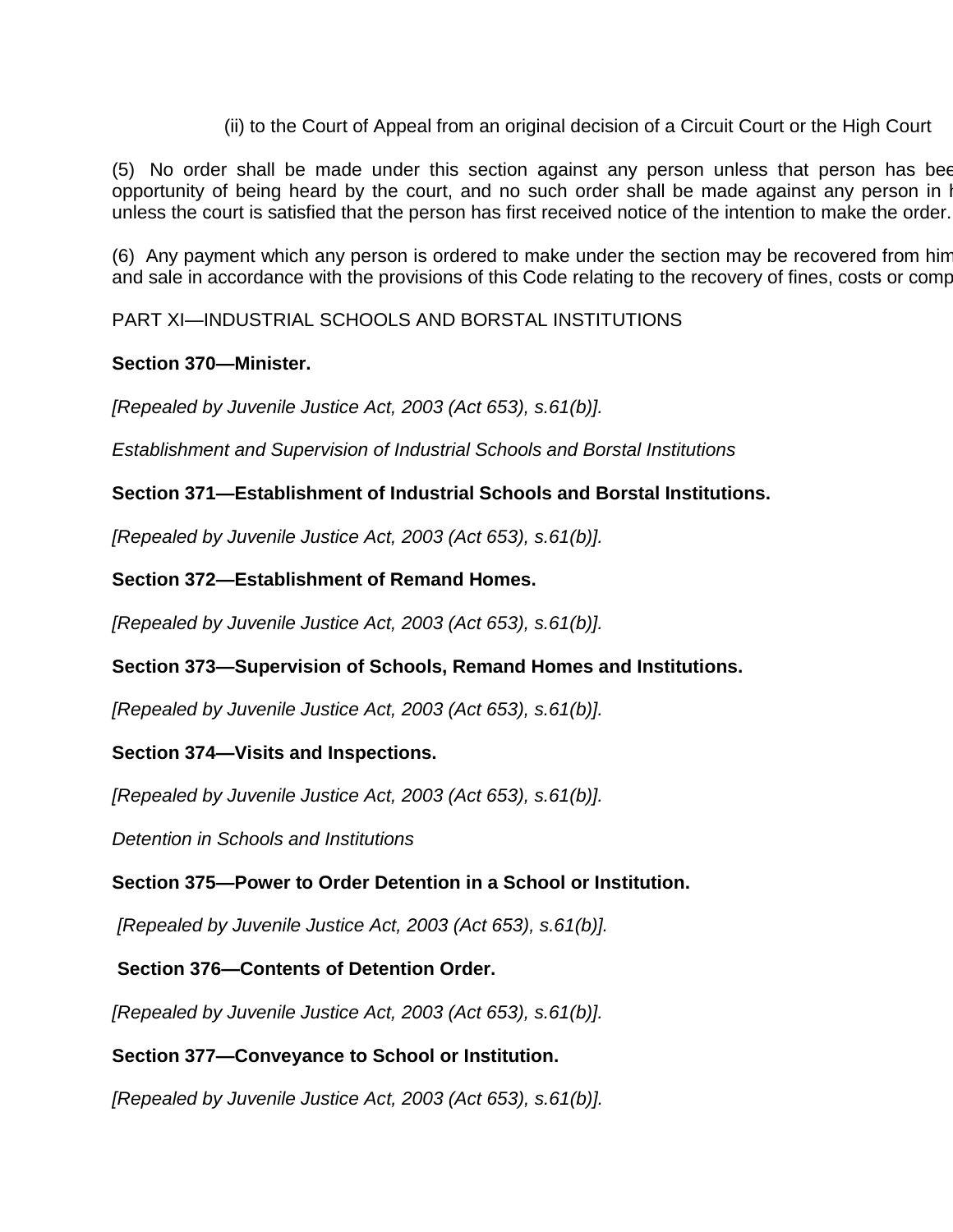# **Section 378—Duration of Detention Order.**

*[Repealed by Juvenile Justice Act, 2003 (Act 653), s.61(b)].*

# **Section 379—Extension of Period of Detention in School or Institution.**

*[Repealed by Juvenile Justice Act, 2003 (Act 653), s.61(b)].*

*Powers of Minister to Transfer Young Offenders*

**Section 380—Powers of Minister to Transfer.**

*[Repealed by Juvenile Justice Act, 2003 (Act 653), s.61(b)].*

## **Section 381—Power to Transfer from Prison to School or Institution.**

*[Repealed by Juvenile Justice Act, 2003 (Act 653), s.61(b)].*

**Section 382—Transfer of Incorrigibles to Prison.**

*[Repealed by Juvenile Justice Act, 2003 (Act 653), s.61(b)].*

*Licence, Release, Supervision and Discharge*

**Section 383—Powers to Release on Licence.**

*[Repealed by Juvenile Justice Act, 2003 (Act 653), s.61(b)].*

**Section 384—Supervision after Expiration of Term of Detention.**

*[Repealed by Juvenile Justice Act, 2003 (Act 653), s.61(b)].*

## **Section 385—Power of Minister to Discharge Young Offenders.**

*[Repealed by Juvenile Justice Act, 2003 (Act 653), s.61(b)].*

*Offences*

**Section 386—Harbouring or Concealing Young offender.**

*[Repealed by Juvenile Justice Act, 2003 (Act 653), s.61(b)].*

## **Section 387—Penalty for Escape or Absence from School or Institution.**

*[Repealed by Juvenile Justice Act, 2003 (Act 653), s.61(b)].*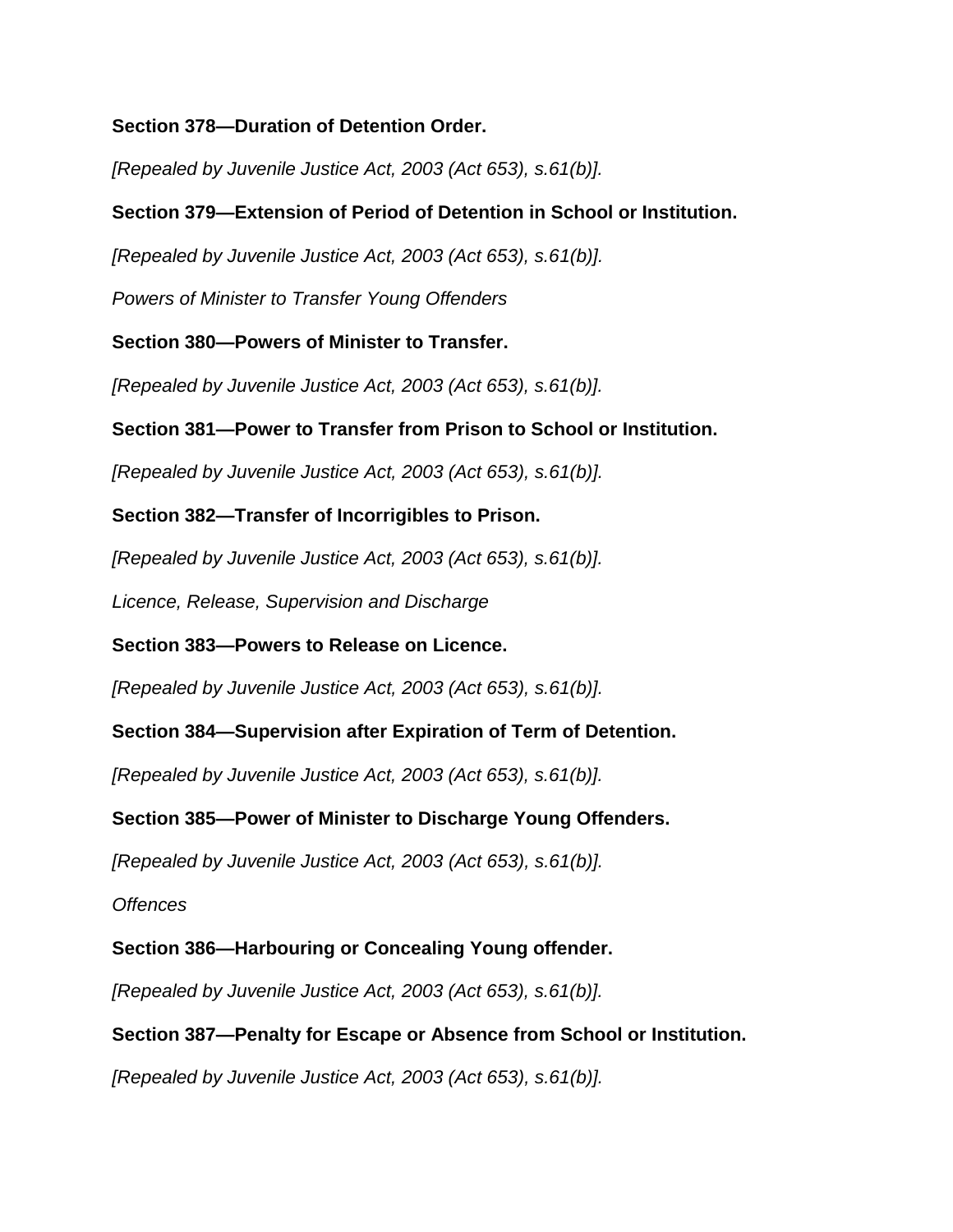# **Section 388—Powers of Magistrate to Require Production of Young Offender, etc.**

*[Repealed by Juvenile Justice Act, 2003 (Act 653), s.61(b)].*

Section 389—Penalty for Instigating Offence.

*[Repealed by Juvenile Justice Act, 2003 (Act 653), s.61(b)].*

*Miscellaneous*

# **Section 390—Appointment of Officers and Employees.**

*[Repealed by Juvenile Justice Act, 2003 (Act 653), s.61(b)].*

# **Section 391—Expenses.**

*[Repealed by Juvenile Justice Act, 2003 (Act 653), s.61(b)].*

# **Section 392—Contributions by Parents, etc. of Juveniles.**

*[Repealed by Juvenile Justice Act, 2003 (Act 653), s.61(b)].*

# **Section 393—Regulations.**

*[Repealed by Juvenile Justice Act, 2003 (Act 653), s.61(b)].*

PART XII—RELEASE AND SUPERVISION OF CONVICTS

# **Section 394—Release of Convict on Licence.**

(1) Whenever any convict is about to become, under any enactment for the time being regulating the sentences, due for release from custody on licence, it shall be lawful for the Director of Prisons or Superintendent or other officer in charge of the prison from which the convict is to be released to name of the Minister a licence authorising such convict on becoming due for release as aforesaid to from custody and to be at large, subject to provisions and conditions set forth in the licence and to the of this Part.

# **Schedule.**

(2) The licence shall be in the form set forth in the First Schedule or as near thereto as possible 1 provisions and conditions set forth therein and hereby declared to be of statutory force.

(3) Before releasing a convict on licence the gaoler of the prison shall explain the terms of the licence to the to convict, and shall deliver the licence to him.

# **Section 395—Notice of Residence by Convict on Licence.**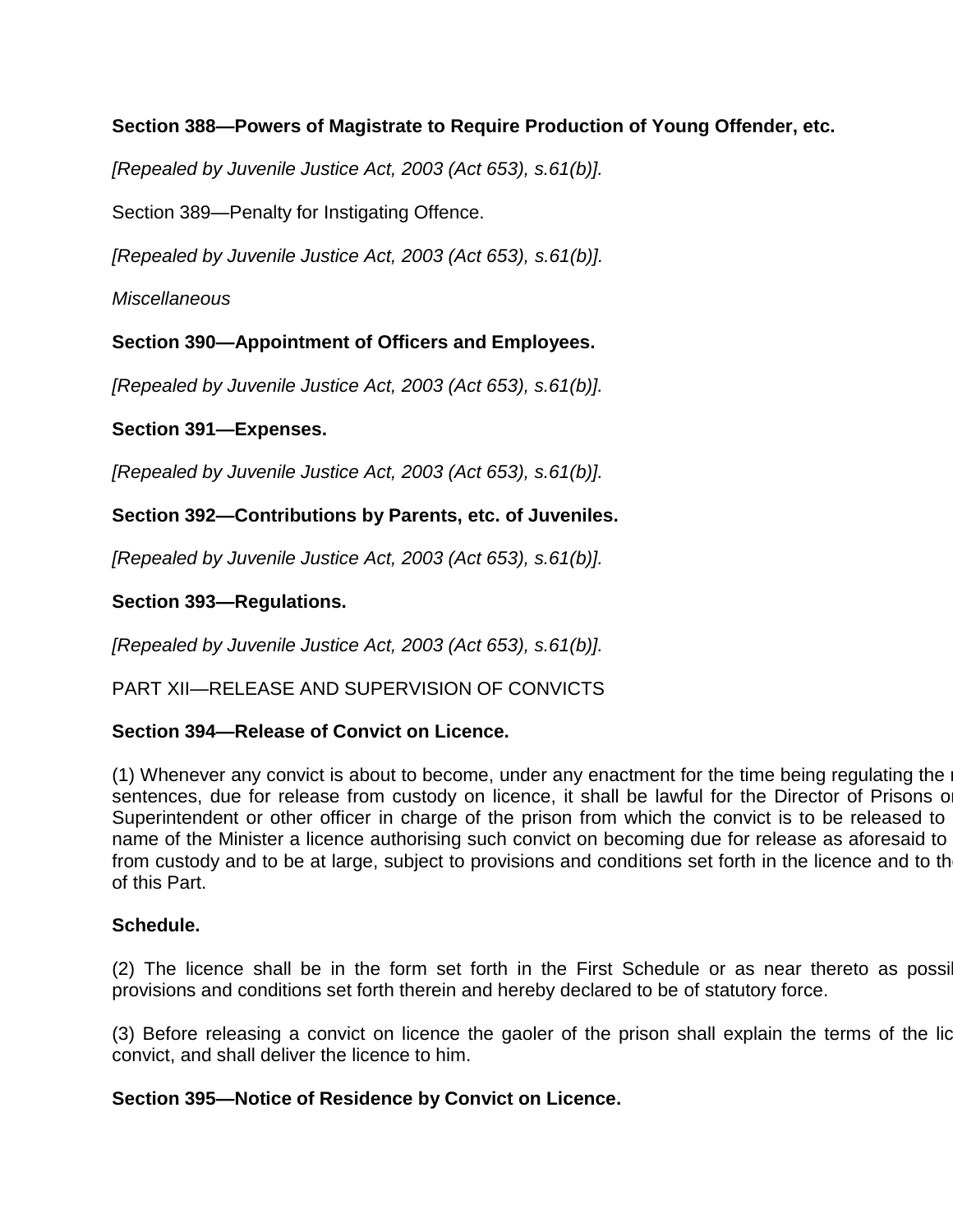(1) Whenever any convicts has been released from custody on a convict's licence he shall within se his release notify the place of his residence at the police station nearest to such residence, and shall he changes his residence within the same district, notify the change at the police station nearest residence; and whenever he changes his residence from one district to another he shall notify the residence at the police station nearest to his new residence which he is leaving and also at the p nearest to his new residence.

### **Monthly Report by Convict on Licence.**

(2) Every holder of a convict's licences shall once in each month report himself at the police station negret residence at such time and in such manner as the competent police authority shall direct; and such according as such authority shall direct, be made either personally, or by letter.

### **Penalties.**

(3) If any holder of a convict's licence who is at large in Ghana after having reported himself as subsection (1), remains in any place forty-eight hours without notifying the place of his residence at station nearest to his residence, or fails to comply with the requirements of this section as to report within seven days of his release, or as to reporting himself on the occasion of any change of resider reporting himself once in each month, he shall in every such case, unless he proves to the satisfaction of the Court before which he is tried that the did his best to act in conformity with the law, be quilty of an offer this Part and upon summary conviction thereof the court may in its discretion forfeit his licence whe convict shall be re-committed to prison to serve a term of imprisonment equal to the residue of his te of imprisonment which remained unexpired at the date of forfeiture.

#### **Section 396—Apprehension and Imprisonment of Convicts on Licence for Misconduct.**

Any police officer not below the rank of Assistant Superintendent of Police, or who being below authorised in writing so to do by some police officer not below that rank, may without a warrant take any convict who is the holder of a convict's licence, if it appears to the police officer that the convict i livelihood by dishonest means or is habitually associating with thieves or notoriously bad character bring him before a District Court for trial; and, if it appears from the facts proved before the Court that so brought before him is getting his livelihood by dishonest means or is habitually associating with notoriously bad characters, the convict shall be deemed to be guilty of an offence against this P licence shall be forfeited; whereupon the convict shall be recommitted to prison to serve a term of in (with or without hard labour, as the case may be) equal to the residue of his term or terms of imprisor remained unexpired when his licence was granted.

## **Section 397—Revocation of Convict's Licence.**

The Minister may, whenever he thinks fit, and irrespective of any provision or condition set forth in revoke any convict's licence, and by notice under his hand signify to any District Magistrate that the been revoked, and require the Magistrate to issue his warrant under his hand for the apprehension of to whom the licence was granted; and the Magistrate shall thereupon issue his warrant according convict when apprehended under the warrant shall be brought before a District Magistrate; and the shall thereupon issue his warrant under his hand for the recommitment of the convict to the prison from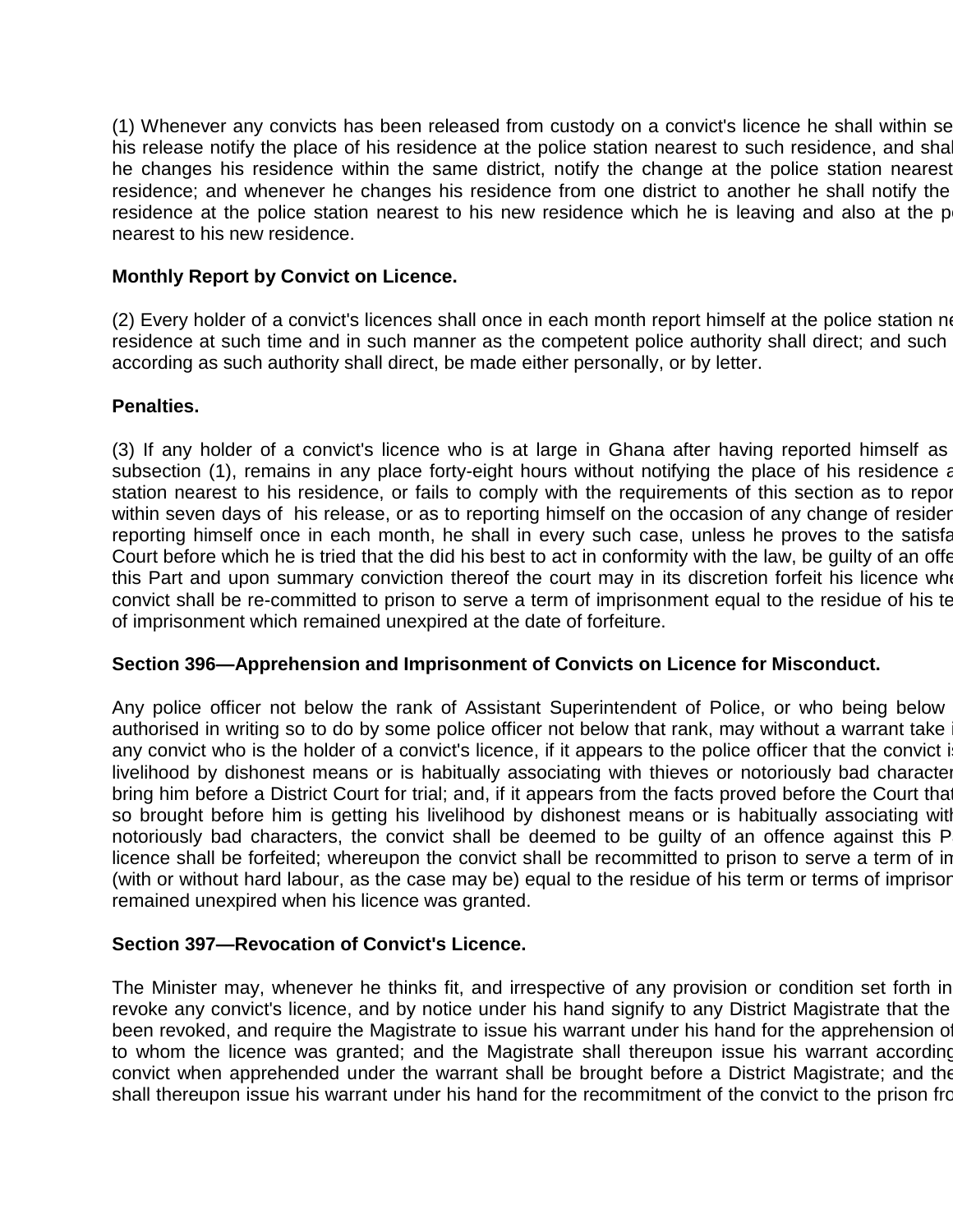was released by virtue of the said licence; and the convict shall be so recommitted to prison to serve imprisonment (with or without hard labour as the case may be) equal to the residue of his term imprisonment which remained unexpired when his licence was granted.

# **Section 398—Minister's Power to Release Convict from Obligations of Convict's.**

Notwithstanding anything in this Part or in any other law to the contrary, the Minister may, whenever discretion, sees fit to do, by order under his hand release and absolve any holder of a convict's licen or all of the obligations and liabilities attaching to the holding of a licence; and in such case the said thereupon either become free without further restriction, or his obligations and liabilities shall become accordance with the terms of the order, as the case may be.

# **Section 399—Notice of Residence by Person Under Parole.**

(1) Every person ordered by the Court under the provisions of any enactment to be subject to police (which person is hereinafter in this section referred to as a person on parole) who is at large in Ghana one month of his last reporting under his convict's licence notify the place of his residence at the p nearest to his place of residence, and shall, whenever he changes his residence within the same d the change at the police station nearest to his residence; and whenever he changes his residence district to another, he shall notify the change of residence at the police station nearest to the residen is leaving, and also at the police station nearest to his new residence.

## **Monthly Report by Person under Police Supervision.**

(2) Every person on parole shall once in every month report himself at the police station nearest to h and in such manner as the competent police authority shall direct; and the report shall according authority shall direct be made either personally or by letter.

## **Penalties.**

(3) If any person on parole is at large in Ghana after having first reported as a person on parole as subsection (1), remains in any place for forty-eight hours without notifying the place of his residence station nearest to his residence, or fails to comply with the requirements of this section as to report within one month of his last reporting under his convict's licence, or as to reporting himself on the occ change of residence, or as to reporting himself once in each month, he shall in every such case, unles to the satisfaction of the Court before which he is tried that he did his best to act in conformity with liable upon summary conviction to be imprisoned, with or without hard labour, for any term not exce year.

## **Resumption of Police Supervision.**

(4) The prescribed period of police supervision shall recommence to run at the termination of such imp

## **Section 400—Production of Licence on Demand**

Every holder of a convict's licence who is brought before a Court in pursuance of this Part, or who is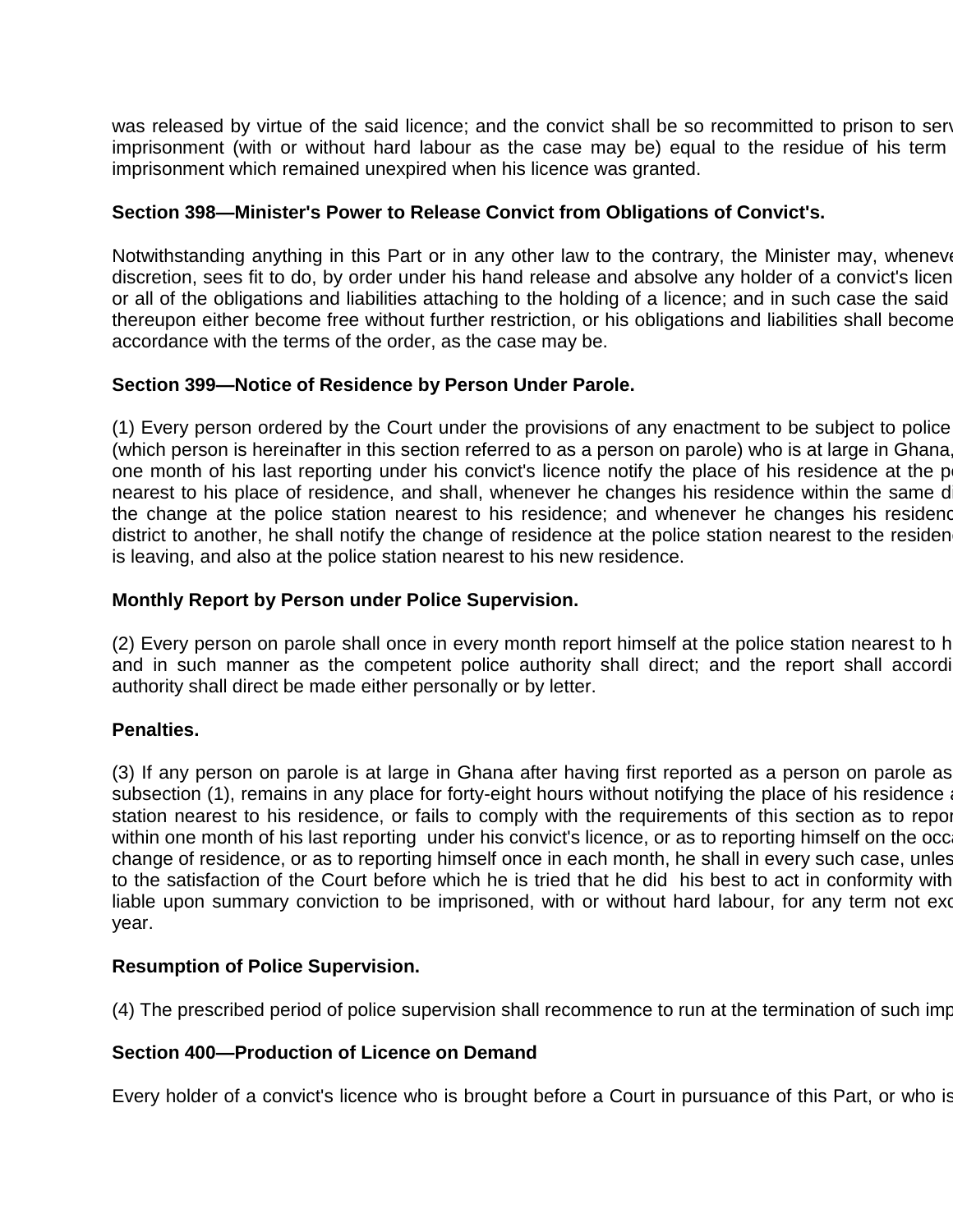produce his convict's licence by a Magistrate or competent police authority, shall produce his examination; and if such licence is forfeited, he shall deliver it up altogether; and, if such person wilful or refuses to produce his licence, he shall, in addition to any other penalty to which he may be liable, summary conviction to a fine not exceeding 1 penalty unit. [As amended by the Criminal Proce (Amendment) Act, (Act 633), s. (29)]

### **Section 401—Notice to Police of Release of Certain Prisoners.**

Whenever any convict is about to become due for release from custody on licence or is about to b released, or whenever any prisoner under sentence of imprisonment for a term of not less than three any offence involving fraud or dishonesty is about to become due for released from custody or is otherwise released, the gaoler of the prison from which the convict or prisoner is to be releas practicable, not less than seven days) prior to the release notify in writing to the competent police aut locality the fact of the impending release of the convict or prisoner, a description of the convict or p the address to which he states he is proceeding.

### PART XIII—PREVENTIVE CUSTODY

**Section 402—***Repealed by Act. 192 section 4.*

PART XIV—SUPPLEMENTARY PROVISIONS

*Irregular Proceedings*

#### **Section 403—Proceedings in Wrong Place.**

No finding, sentence, or order of any criminal Court shall be set aside merely on the ground that the endury, the or other proceedings, in the course of which it was arrived at, passed, or made, took place in a wron other local area, unless it appears that such error has in fact occasioned a substantial miscarriage of ju

#### **Section 404—Trial by Jury of Offence Triable by Assessors.**

If an offence triable with the aid of assessors is tried by a jury, the trial shall not on that ground only be

#### **Section 405—Trial with Assessors of Offence Triable with Jury.**

If an offence triable by a Jury is tried with the aid of assessors the trial shall not on that ground only unless the objection is taken before the Court records its finding.

## Section 406–Finding or Sentence When Reversible by Reason of Error or Omission in Charge **Proceedings.**

(1) Subject to the provisions hereinafter contained, no finding, sentence, or order passed by a Court of jurisdiction shall be reversed or altered on appeal or review on account—

(a) of any error, omission, or irregularity in the complaint, summons, warrant, charge, proclam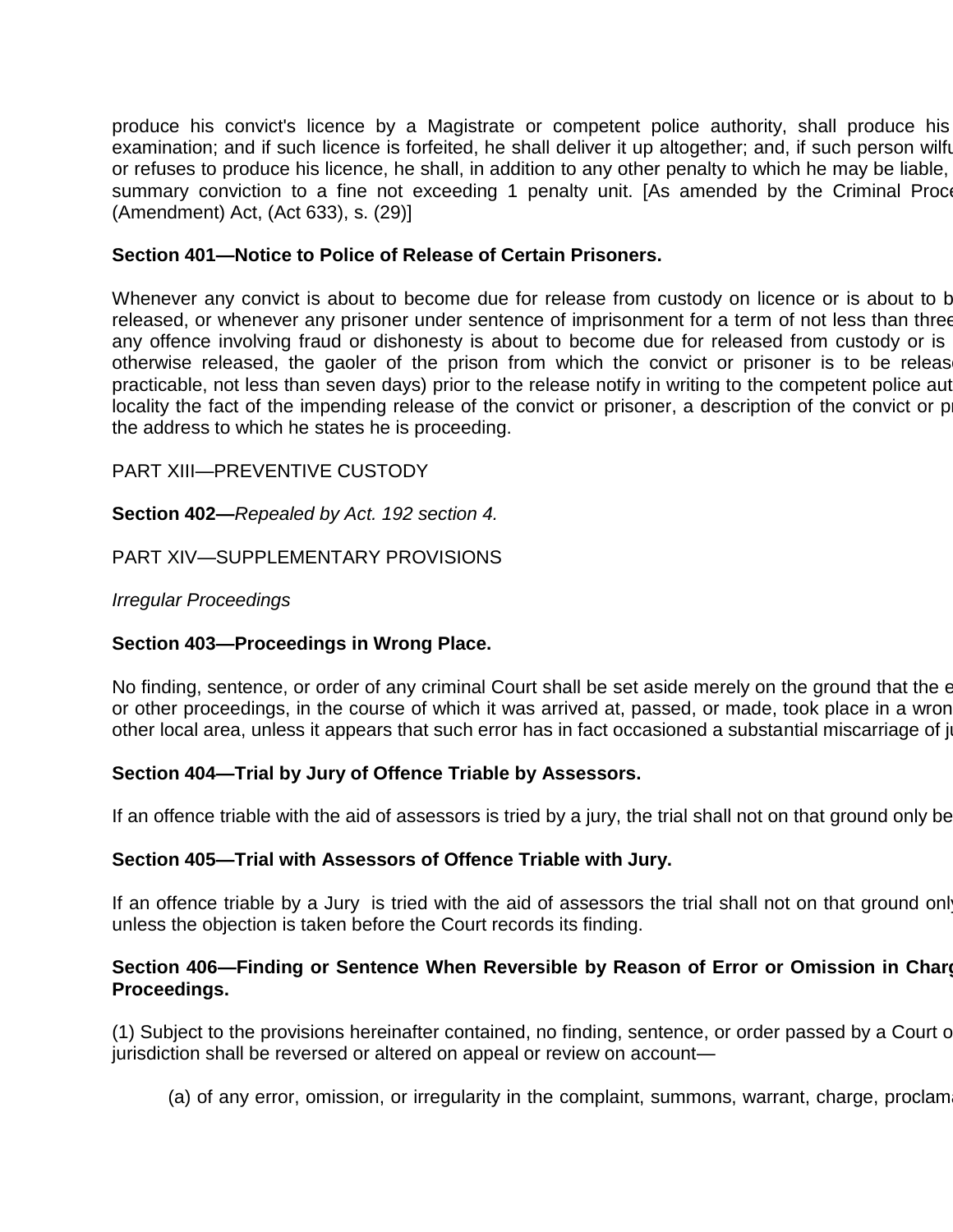judgment, or other proceedings before or during the trial or in any enquiry or other proceeding Code; or

- (b) of the omission to revise any list of jurors in accordance with the provisions of Part V;
- (c) of any misdirection in any charge to a jury;

unless such error, omission, irregularity, or misdirection has in fact occasioned a substantial mis justice.

(2) In determining whether any error, omission, or irregularity has occasioned a substantial miscarria the Court shall have regard to the question whether the objection could and should have been raised stage in the proceedings.

### **Section 407—Distress not Illegal nor Distrainer a Trespasser for Defect or Want of Form in Proceedings.**

No distress made under this Code shall be deemed unlawful, nor shall any person making the same b trespasser on account of any defect or want of form in the summons, conviction, warrant of distre proceedings relating thereto.

### **Section 408—Error or Omission not to Affect Legality of Execution.**

The Court may at any time amend any defect in substance or in form in any order or warrant, and no error as to the time and place, and no defect in form in any order or warrant given under this Code shall render void or unlawful any act done or intend to be done by virtue of such order or warrant, provided that it therein mentioned or may be inferred therefrom that it is founded on a conviction or judgment, and the conviction or judgment to sustain the same.

#### *Miscellaneous*

#### **Section 409—***Repealed by Act 372, 3rd Schedule*

#### **Section 410—Copies of Proceedings.**

If any person affected by any judgment or order passed in any proceedings under this Code desire copy of the judgment or order or any deposition or other part of the record, he shall on applying for su furnished therewith, provided he pays for the same, unless the Court for some special reason thinks fit free of cost.

#### **Section 411—Forms.**

The forms set forth in the Second Schedule to this Code, with such variation as the circumstances of may require, may be used for the respective purposes therein mentioned, and the same may be alter or added to by Rules of Court.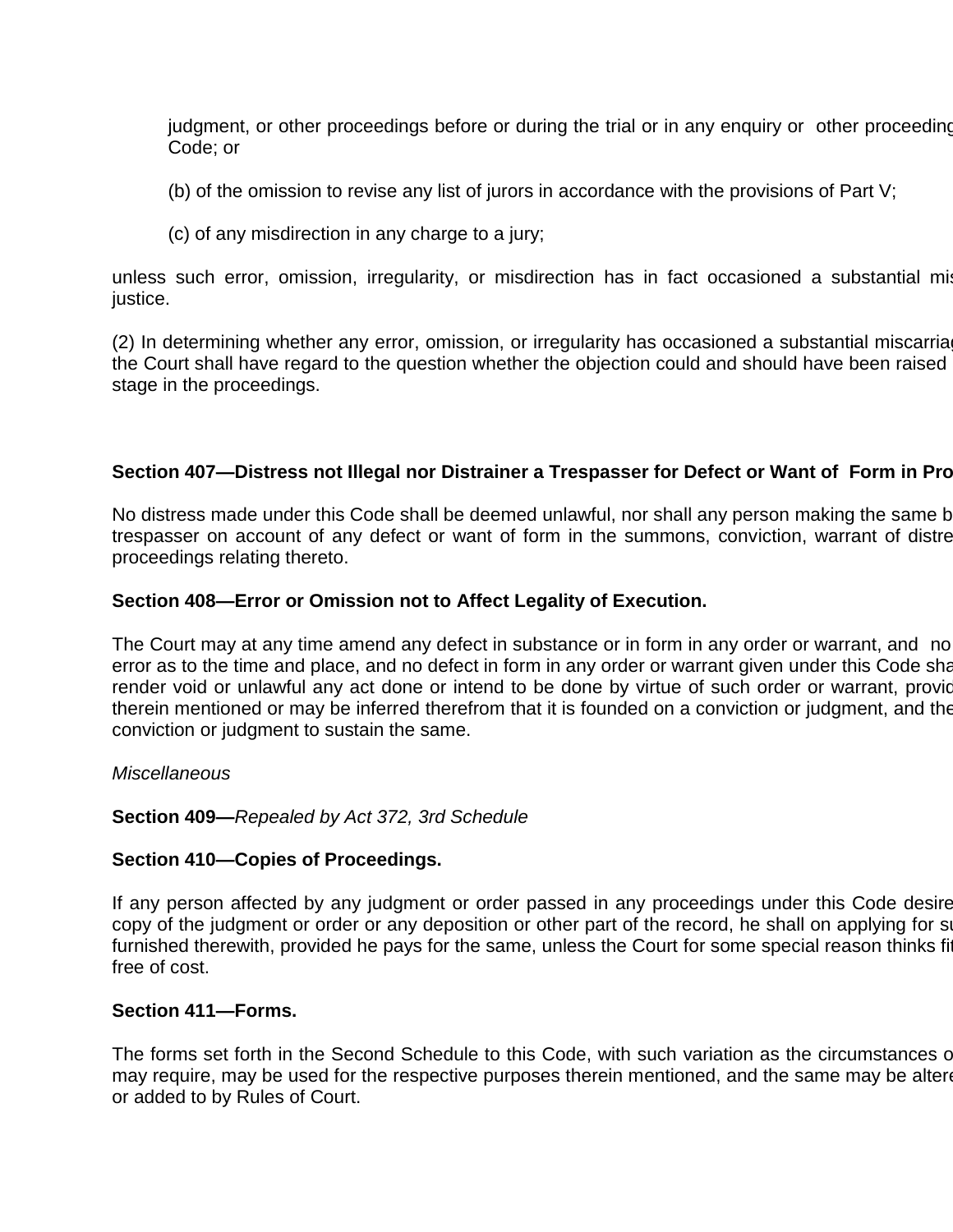# **Section 412—Fees.**

(1) The Rules of Court committee shall by Constitutional Instrument prescribe fees to be paid in processes under this Act.

(2) Rules made under subsection (1) may provide for the court to dispense with the payment of any this Act where the circumstances justify dispensation. [As substituted by the Criminal Proce (Amendment) Act, (Act 633), s. (30)]

## **Section 413—Repeals.**

(1) The enactments referred to in the Fifth Schedule to this Code are hereby repealed.

(2) Any regulations or other instruments made under any enactment hereby repealed shall remain in f deemed to have been made under the corresponding provisions of this Code.

## **Section 414—Interpretation.**

In this Code, unless the context otherwise requires—

"Borstal institution" *[Delated by Juvenile Justice Act, 2003 (Act 653), s.61(c)].*

"competent police authority" means with respect to any particular provision of Part XII any police offic the sanction of the Commissioner of Police executes the duties or exercises the powers assigned to such a authority under such provision;

"complaint" means the allegation that any named person has committed an offence, made before a m the purpose of moving him to issue a process under this Code;

"convict" includes (a) any male person who is serving under one or more sentences a term of in amounting to two years or upwards, and (b) any holder of a convict's licence;

"convict's licence" means a licence granted to a convict under section 394;

"District Assembly" includes Municipal and Metropolitan Assembly. *[As inserted by the Criminal Proc (Amendment) Act, (Act 633), s. (31)(a)]*

"indictable offence" means any offence punishable on indictment;

"industrial school*" [Delated by Juvenile Justice Act, 2003 (Act 653), s.61(c)].*

"juvenile" *[Delated by Juvenile Justice Act, 2003 (Act 653), s.61(c)].*

"Magistrate" means a District Magistrate;

"Minister" means the Minister responsible for Justice;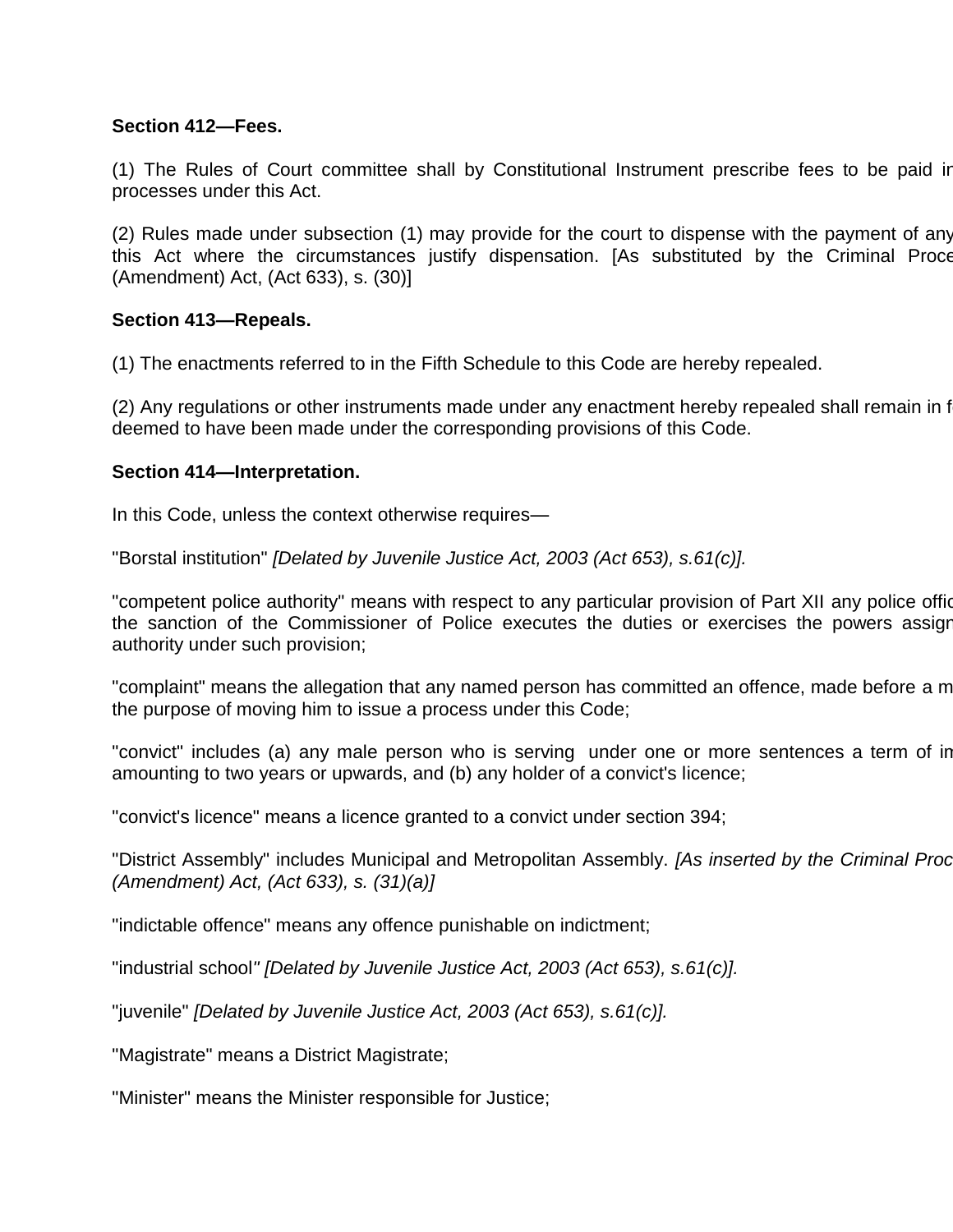"officer in charge of police station" includes, when the officer in charge of police station is absent from house or unable from illness or other cause to perform his duties, the police officer present at the stationwho is next in rank to such officer and is above the rank of constable, or when the Minister so direct police officer so present;

"police officer" includes any member of the police service;

"remand home" *[Delated by Juvenile Justice Act, 2003 (Act 653), s.61(c)].*

"summarily", in relation to a trial, means in accordance with Part III;

"young offender" *[Delated by Juvenile Justice Act, 2003 (Act 653), s.61(c)].*

"young person" *[Delated by Juvenile Justice Act, 2003 (Act 653), s.61(c)].*

# **Section 415—This Code to be Construed with Criminal Code.**

This Code shall be read and construed as one with the Criminal Code, 1960.

## **Section 416—Commencement.**

This Code shall come into force on the first day of February, 1961.

# **Section 417—Amendment of Courts Act, 1960.**

- (1) *Repealed by Act 272, Section 1 (b).*
- (2) Section 53 (3) of the Courts Act, 1960, is replaced by the following subsection—

"(3) Where under any enactment increased punishment may be imposed upon any person previously a crime a District Court may impose such increased punishment, or twice the maximum punishments by subsection (2), whichever is the lesser."

- (3) Section 53 (4) of the Courts Act, 1960, is hereby repealed.
- (4) Section 65 (1) of the Courts Act, 1960, is hereby amended by substituting for "sixteen" the word "se
- (5) Section 146 of the Courts Act, 1960 is hereby amended by—

(a) substituting for paragraph (a) the following paragraph—

"(a) to hear and determine charges under the sections of the Criminal Code shown in this section;"

(b) omitting the paragraph following paragraph (h); and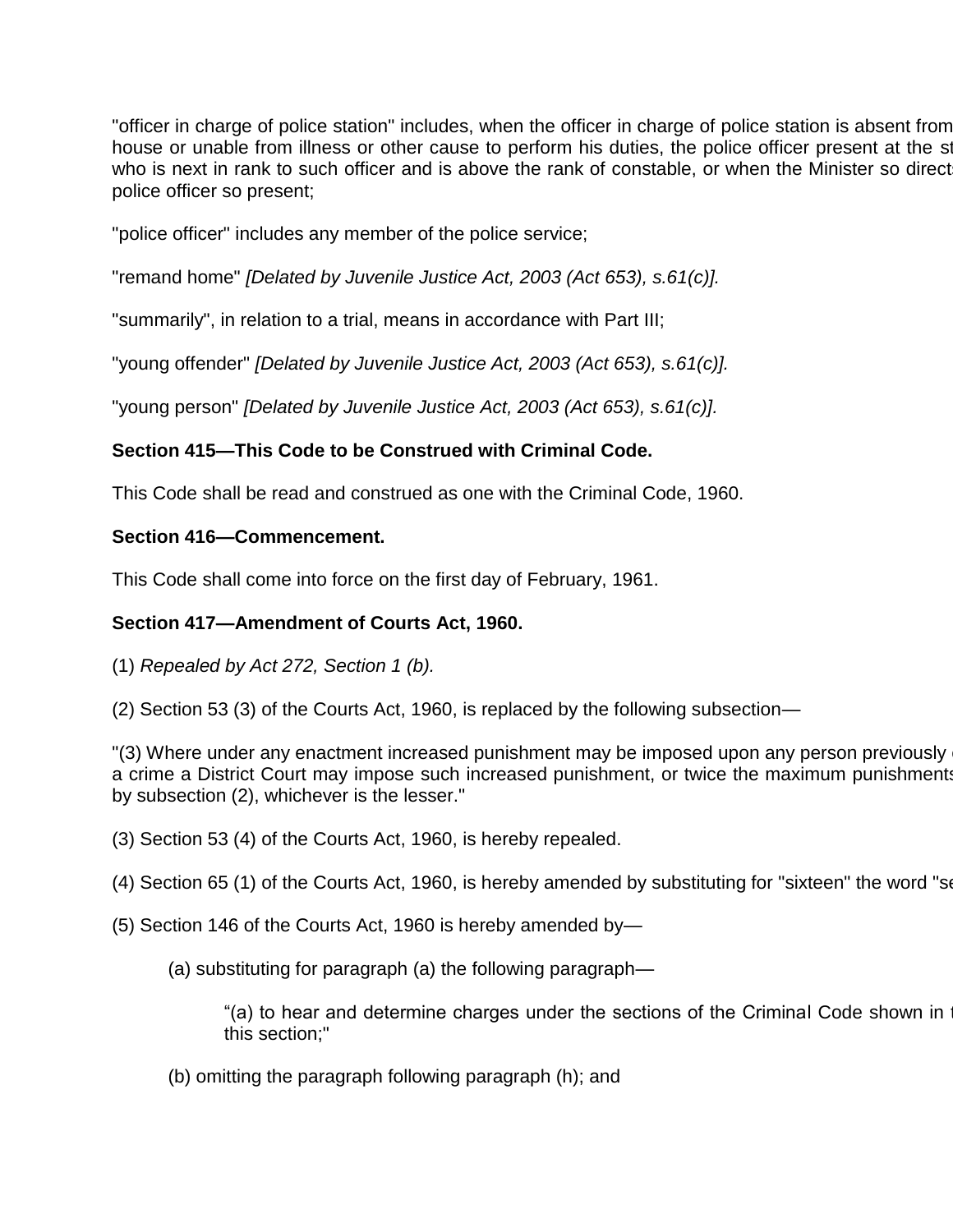(c) substituting for the Table at the end of section 146, the following Table— *"Table referred to in paragraph (a)*

| 74  | 157                  | 234     |
|-----|----------------------|---------|
| 84  | 72 (1) (a)           | 237     |
| 124 | 176                  | 278     |
| 131 | 202-7                | 282-3   |
| 144 | 209                  | 285-7   |
| 146 | $226(1)$ (a) and (b) | $290-1$ |
| 155 | 288                  | 293-6   |
|     |                      | 298-303 |
|     |                      | 308     |
|     |                      | 312     |
|     |                      | 315-6"  |

#### FIRST SCHEDULE

#### CONVICT'S LICENCE

Section 394.

The President is pleased to grant to  $\blacksquare$ , who was convicted of

, at the and was then and there sentenced to, and is now the .

THIS HIS LICENCE to be, from the date of his release under the statutory provisions regulating the  $\epsilon$ sentences in the prisons of Ghana, at large during the residue of his term of imprisonment; said

shall before the expiration of the said term be convicted within Ghana of felony or of any criminal offer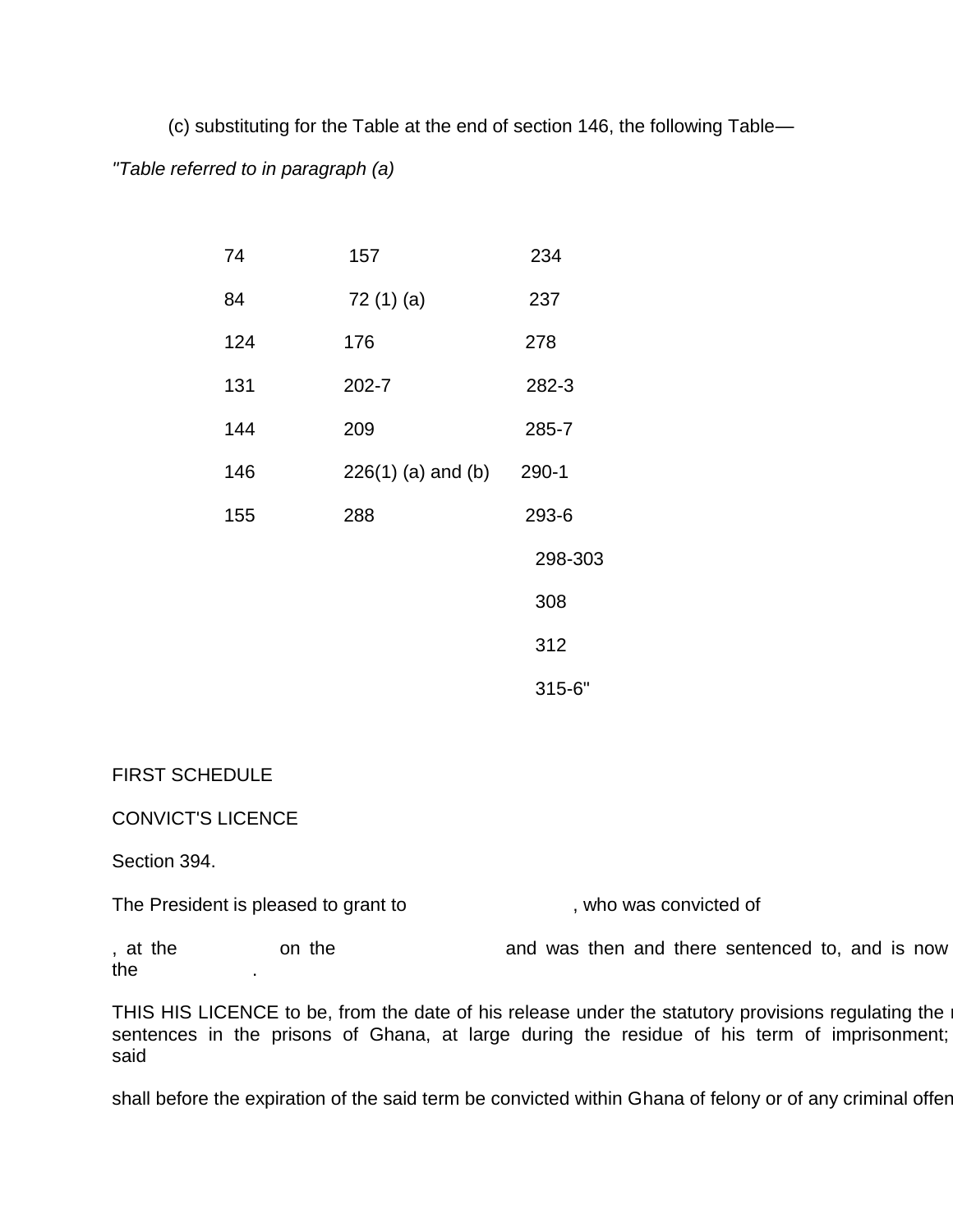fraud or dishonesty, in which case this licence will forthwith automatically become forfeited, or un please the President sooner to revoke the same.

This Licence is granted subject also to the conditions herein below set forth; upon the breach of any will be liable to be forfeited or revoked under the provisions of Part XII.

| And the Minister hereby orders that the said | shall be released from custody withir |
|----------------------------------------------|---------------------------------------|
| from the date of order.                      |                                       |

| Given in the Minister's name under my hand at | this day of |  |
|-----------------------------------------------|-------------|--|
|-----------------------------------------------|-------------|--|

Director of Prisons

*(or Prison Superintendent, or Officer in Charge of the Charge of the charge point charge point prison at )*

## **CONDITIONS**

1. The holder shall preserve his licence and shall produce it when required by a Magistrate or comp authority so to do.

2. He shall comply with the provisions of Part XII, of the Criminal Procedure Code as to reporting him

3. He shall not get his livelihood by dishonest means, or habitually associate with notoriously bad characters.

4. If a convict's licence is forfeited, or revoked under any statutory provision other than that containe 395 (3) of the Criminal Procedure Code, the holder will, in addition to any other statutory penalty, ser imprisonment (with or without hard labour, as the case may be) equal to the residue of his term imprisonment which remained unexpired when his licence was granted, namely,

#### ENDORSEMENT

(To be completed by the Registrar of Court by which the convict is convicted).

|                      | I do hereby certify that |  |                            | , the holder of this convict's licence, was on the |     |       |                | day o |
|----------------------|--------------------------|--|----------------------------|----------------------------------------------------|-----|-------|----------------|-------|
| ,19<br>$\sim$<br>and | duly convicted by the    |  | was thereupon sentenced to | at                                                 |     | 0f    | the offence of |       |
| Dated<br>19          | at                       |  | this                       |                                                    | day | 0f    |                |       |
|                      |                          |  |                            | Registrar of the                                   |     | Court |                |       |
|                      | <b>SECOND SCHEDULE</b>   |  |                            |                                                    |     |       |                |       |
| Section 411.         |                          |  |                            |                                                    |     |       |                |       |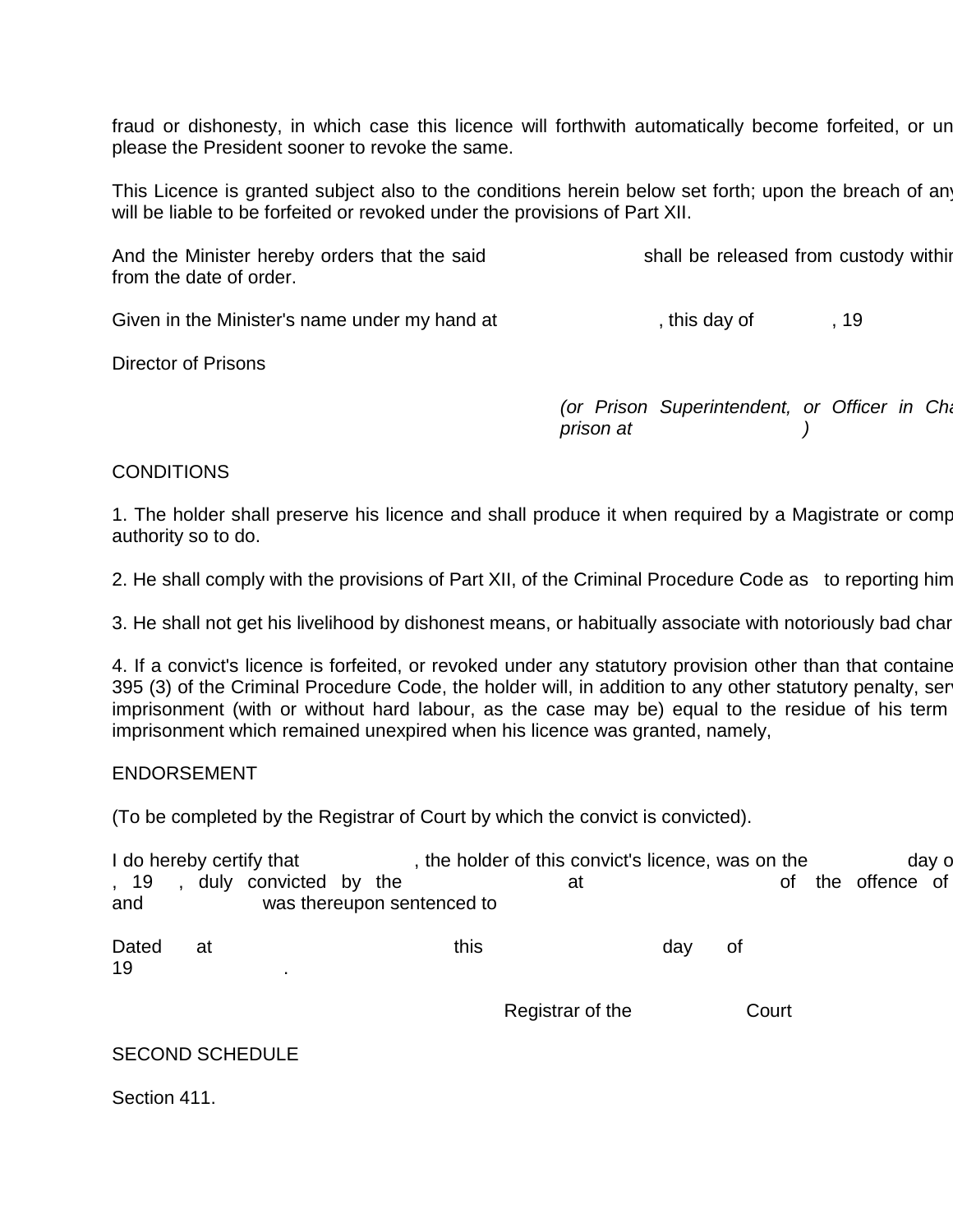### LIST OF FORMS

No.

- 1. Recognizance (bail, etc.).
- 2. Summons to show cause (s.26).
- 3. Warrant of arrest (s.26).
- 4. Warrant for removal of prisoner (s.43).
- 5. Complaint on oath (s.61).
- 6. Summons to accused (s.62).
- 7. Warrant to arrest (s.73).
- 8. Endorsement of warrant to arrest (s.74).
- 9. Order on keeper of prison to produce prisoner (s.86).
- 10. Information to ground search warrant (s.88).
- 11. Search warrant (s.88).
- 12. Summons to show cause against forfeiture of recognizance (s.104).
- 13. Commission for examination of witness (s.124).
- 14. Warrant on commitment for trial or on remand or adjournment (ss.169, 190).
- 15. Statement of accused on investigation before commitment (s.187).
- 16. Statement of election by accused as to trial (s. 191).
- 17. Commitment of witness for refusing to enter into recognizance (s.189).
- 18. Conditional recognizance (s.97(3)).
- 19. Precept to Sheriff to summon jury (s.217).
- 20. Sheriff's summons to juror (s.217).
- 21. Warrant of commitment to undergo sentence (s.315).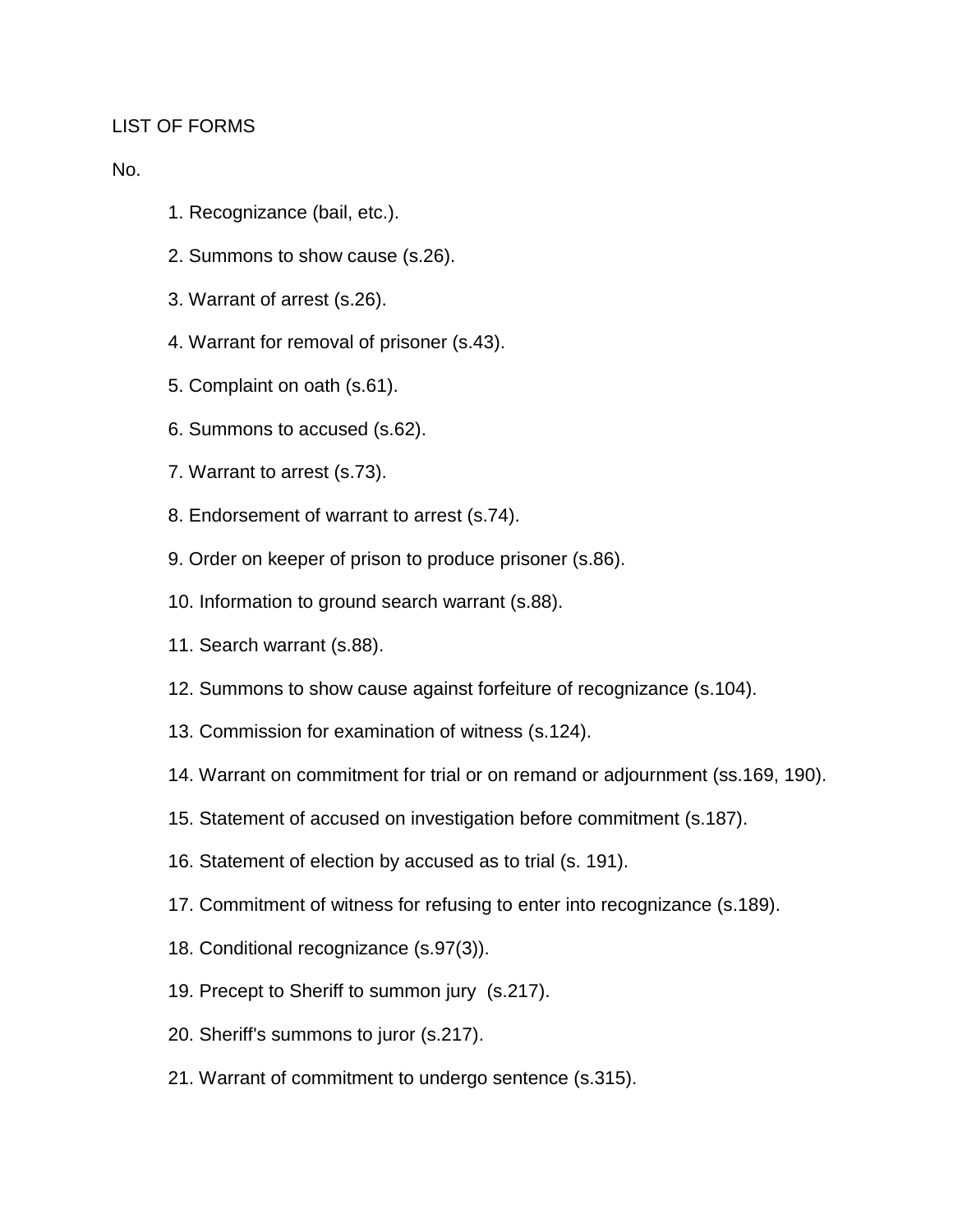22. Gaoler's receipt for a prisoner.

23. Warrant of distress (s.317).

24. Warrant of commitment on default of distress or of payment (s.319).

25. Warrant to discharge from prison.

26. Petition of appeal (s.326).

Sections 11, 30, 74, 84, 96 and 190.

FORM 1

(Description of Court)

Whereas [state cause of complaint with time and place].

*Recognizance.*

The undersigned principal party to this recognizance hereby binds himself to perform the following obl

*To appear before Magistrate if so required.*

To appear before the District Magistrate at required.

*To keep the peace or be of good behaviour.*

To keep the peace (or be of good behaviour) towards all persons in Ghana for the space of months.

*To appear before District Court.*

| To | appear | before the District |    | Court, | on | the |
|----|--------|---------------------|----|--------|----|-----|
| of |        |                     | 19 |        |    |     |

*Bail.*

| $\sim$<br>To appear before<br>the<br>Court<br>the<br>at<br>Οt<br>on<br>dav | 1 Q<br>and<br>on<br>d |
|----------------------------------------------------------------------------|-----------------------|
|----------------------------------------------------------------------------|-----------------------|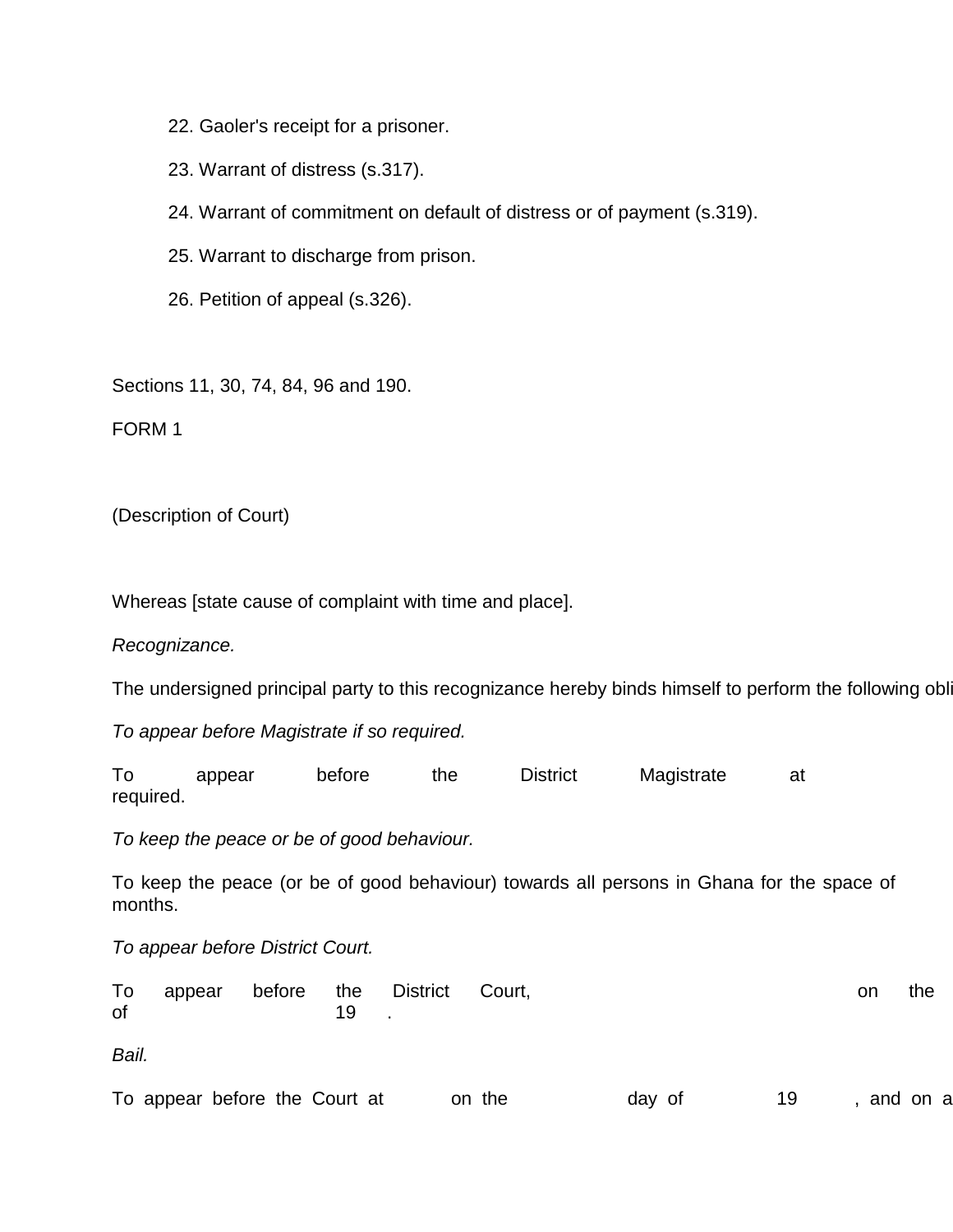subsequent day when required by the Court to answer the said charge and to be dealt with according

*To surrender for trial.*

To attend the Sessions or the court at the day of the sessions or the court at the day of the session of the s to surrender himself to the keeper of the prison at , and plead to any indictment filed against from day to day, and take his trial for the same, and not depart the Court without leave, and also to a investigation or proceeding concerning the said charge, before the trial, when and where he may be the Court.

#### *To give evidence.*

To attend the Sessions or the court to be held at on the day of to give evidence at the time of the said charge, and also to attend and give evidence at any inve proceeding concerning the said charge, before the trial, when and where he may be required by the may the required by the may the required by the may the required by the may he required by the may he required by the may he Court.

And the said principal party, together with the undersigned sureties, hereby acknowledge themselve forfeit to the Republic the sums following, viz—the said principal party the sum of sureties the sum of each, in case the said principal party fails to perform the above part thereof.

|                                 | (Principal Party) | (L.S.) |
|---------------------------------|-------------------|--------|
| Signed, sealed and delivered by |                   | (L.S.) |
|                                 | (Sureties         | (L.S.) |

Before me at this day of the state of the state of the state of the state of the state of the state of the state of the state of the state of the state of the state of the state of the state of the state of the state of th

(Signed)

Section 26.

FORM 2

*Summons to Show Cause.*

IN THE DISTRICT COURT,.............................................................................................

Whereas the Court has been informed on oath by A.B. of that you [insert a reference to the in terms of the relevant portion of section 22 or 23, as for instance, "are likely to commit a breach of the

And whereas the Court has accordingly made the order a copy of which is annexed to this summons.<sup>\*</sup>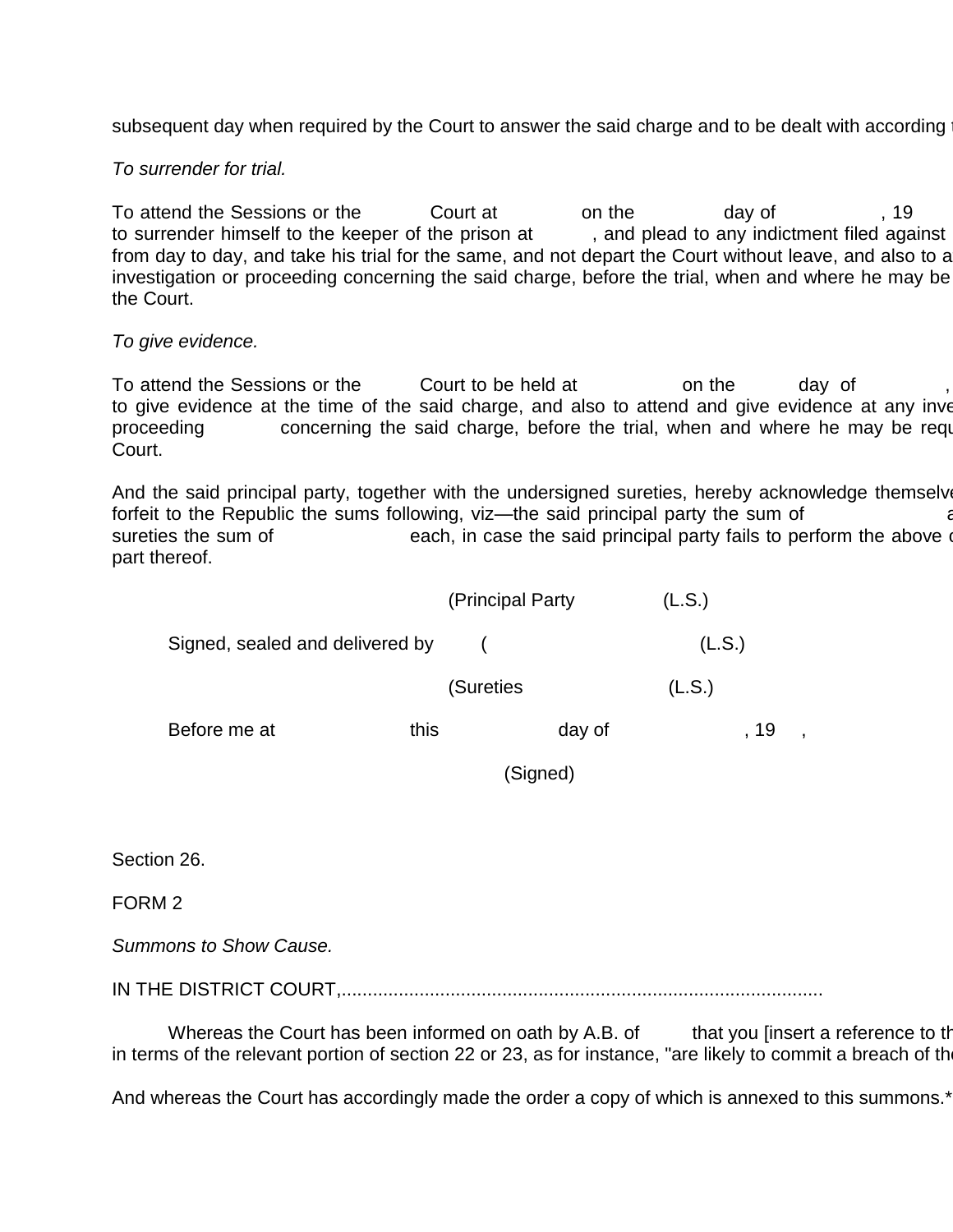You are hereby commanded in the name of the Republic to appear in person before at a a conthe day of the day of the state on the control on the day of the state of the state of the state of t ordered to execute a bond for keeping the peace (or to be of good behaviour).

Issued at the day of the state of  $\sim$  19

(Signature of Magistrate)

Section 26.

FORM 3

IN THE DISTRICT COURT,..........................................................................................

TO THE SUPERINTENDENT OF POLICE, AND OTHER POLICE OFFICERS WITHIN THE JURISD THIS COURT

*Warrant of Arrest to Show Cause.*

Whereas the Court has been informed on oath by A.B., of that C.D.,

of , *[insert a reference to the nature of the complaint as in Form 2].*

And whereas the Court has accordingly made the order a copy of which is annexed to this warr

You are hereby commanded in the name of the Republic forthwith to apprehend the said C.D. and Produce him before this Court at .

Issued at the day of the state of  $\sim$ , 19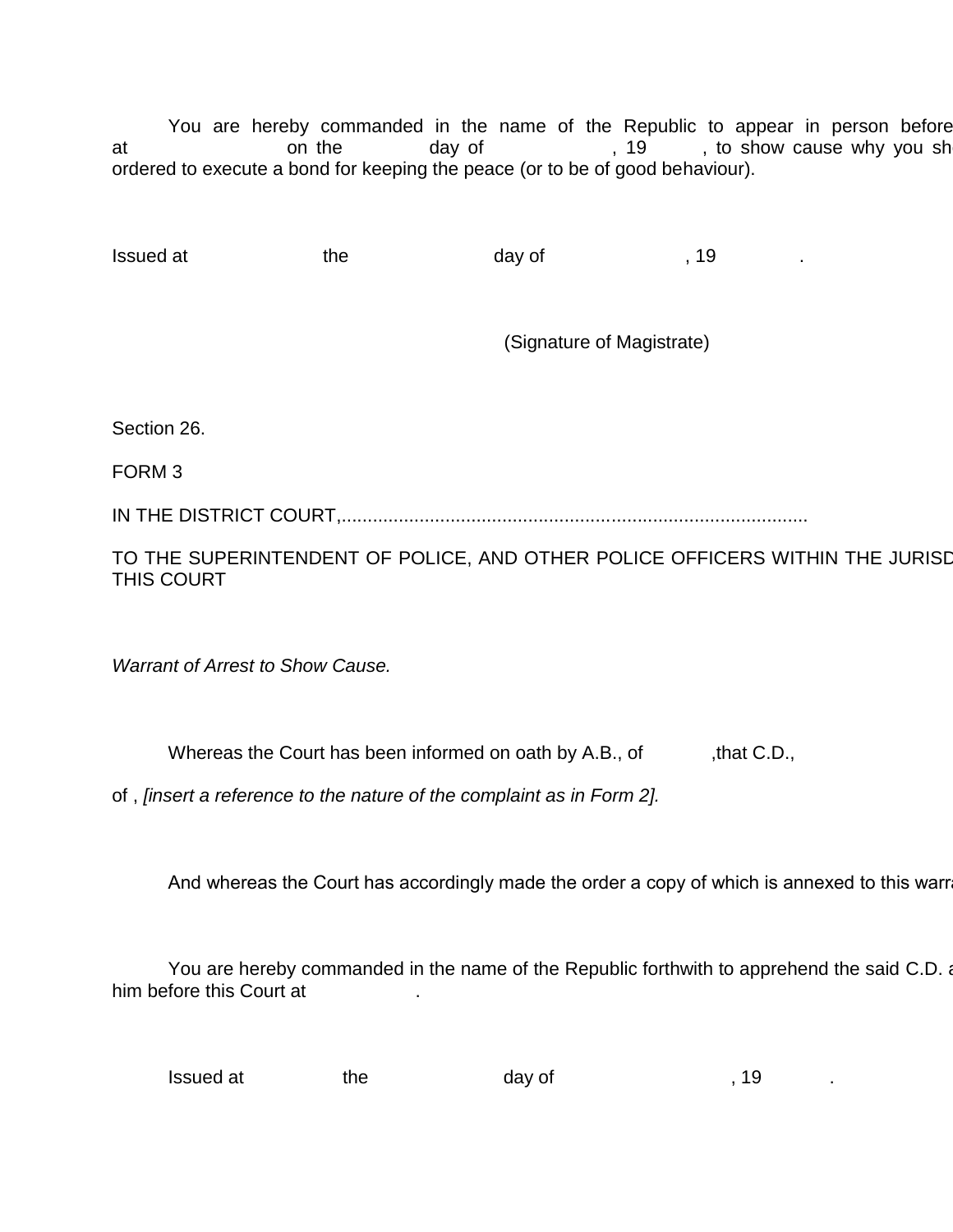(Signature of Magistrate)

Section 43

FORM 4

IN THE DISTRICT COURT,...........................................................................

TO THE SUPERINTENDENT OF POLICE, AND OTHER POLICE OFFICERS WITHIN THE JURISD THIS COURT

*Warrant to Take Prisoner Before Another Court.*

Whereas A.B. is charged with having committed the offence of [state offence] within the jurisd [describe Court to which the prisoner is being sent], and this Court has ordered that the said A.B. be said [name of Court].

You are hereby commanded in the name of the Republic to take the said A.B. before the said Court), there to answer the said charge, and to be dealt with according to law.

| Issued at | the | day of | 10. |  |
|-----------|-----|--------|-----|--|
|           |     |        |     |  |

(Signature of Magistrate)

Section 61.

FORM 5

*Compliant on Oath.*

IN THE DISTRICT COURT,..........................................................................

A.B. of **come that (being sworn)**, charges that C.D. *[state offence with time and place 8 committed].*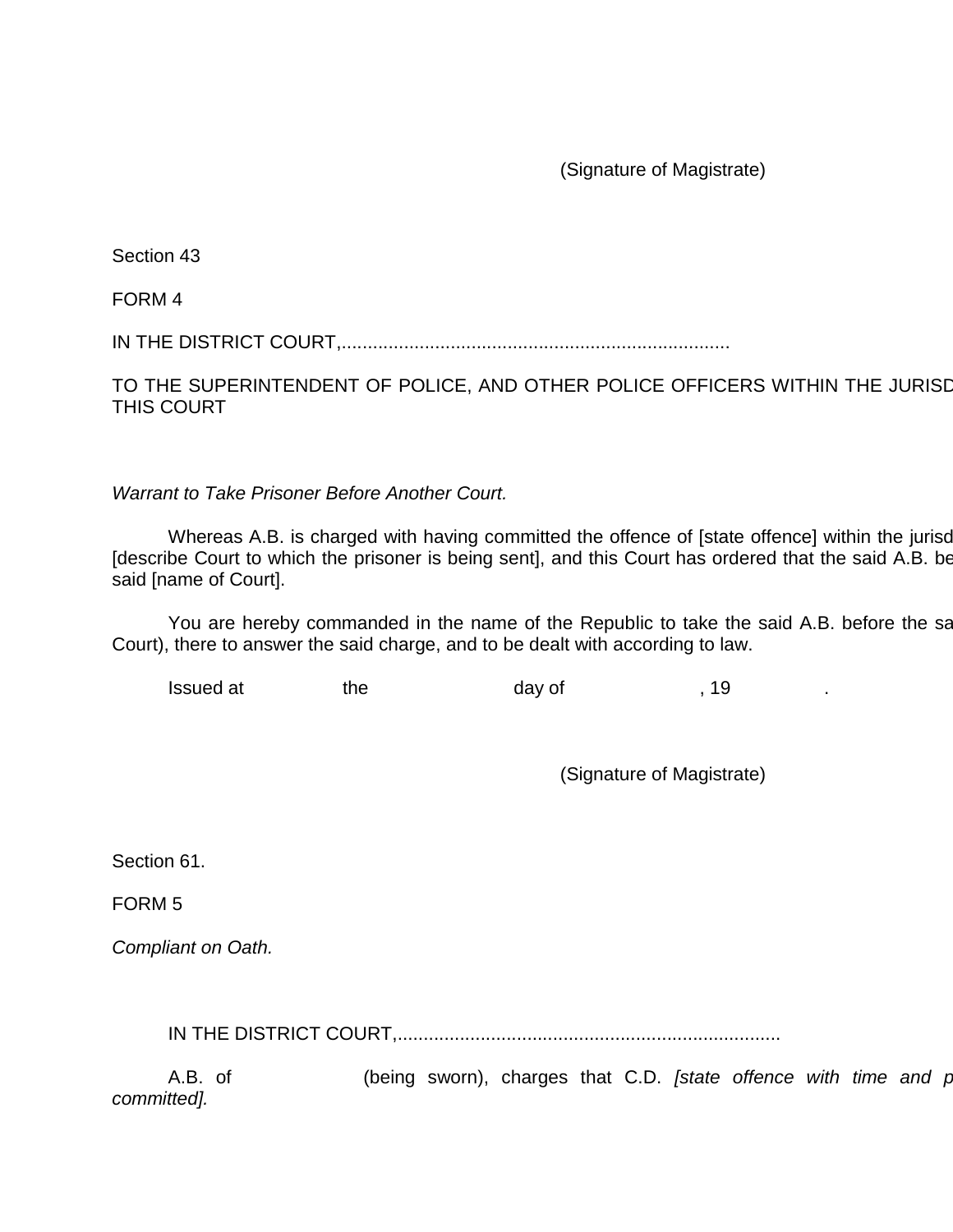Taken and sworn at (a) this day of 19 ) (Signature of Complainant) before me, and  $\qquad$  (

(Signature of Magistrate)

Section 62.

FORM 6

*Summons to Accused.*

IN THE DISTRICT COURT,.......................................................................

To A.B., of

Whereas your attendance is necessary to answer a complaint of *[state shortly the offence com time and place].*

You are hereby commanded in the name of the Republic to appear in person before<br>on the day of the this Court needs the this Court needs the this Court needs the this Court needs the the this at at the day of the court until and on every adjournment of the court until the Court until the Court until the the case be disposed of.

Issued at on the day of the state of the state of the day of the state of the state of the day of the state of the state of the state of the state of the state of the state of the state of the state of the state of the sta

Signature of Magistrate)

Section 37.

FORM 7

*Warrant to Arrest Accused.*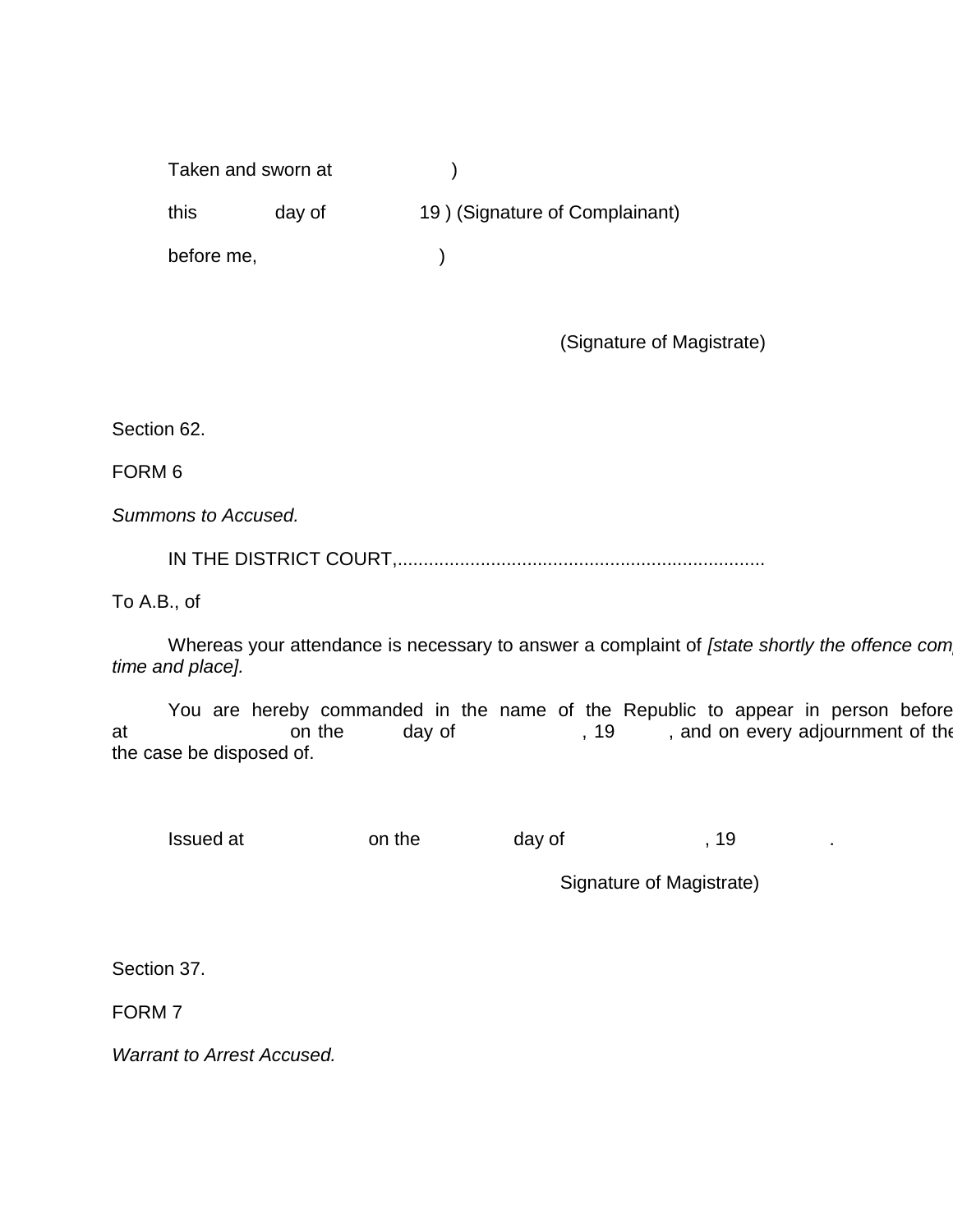(Description of Court)

# TO THE SUPERINTENDENT OF POLICE AND OTHER POLICE OFFICERS WITHIN THE JURISD THIS COURT

Whereas of is accused of the offence of *[state the offence with time and place.]* 

You are hereby commanded in the name of the Republic forthwith to apprehend the said and produce the Court at.

| Issued at | the | day of |  |
|-----------|-----|--------|--|
|           |     |        |  |

(Signature of Judicial Officer)

Section 74.

FORM 8

*Endorsement of Warrant to Arrest Accused for Release Under Bond.*

If the said [name of accused] enters into a bond [with one or two sureties, if so required] in £ , for his appearance before this Court on the day of , 19, and on every his appearance before this Court on the day of adjournment of the Court until the case be disposed of, you shall forthwith release him from your custody.

(Date)

(Signature of Judicial Officer)

Section 86.

FORM 9

*Order on Keeper of Prison to Bring Prisoner Before Court.*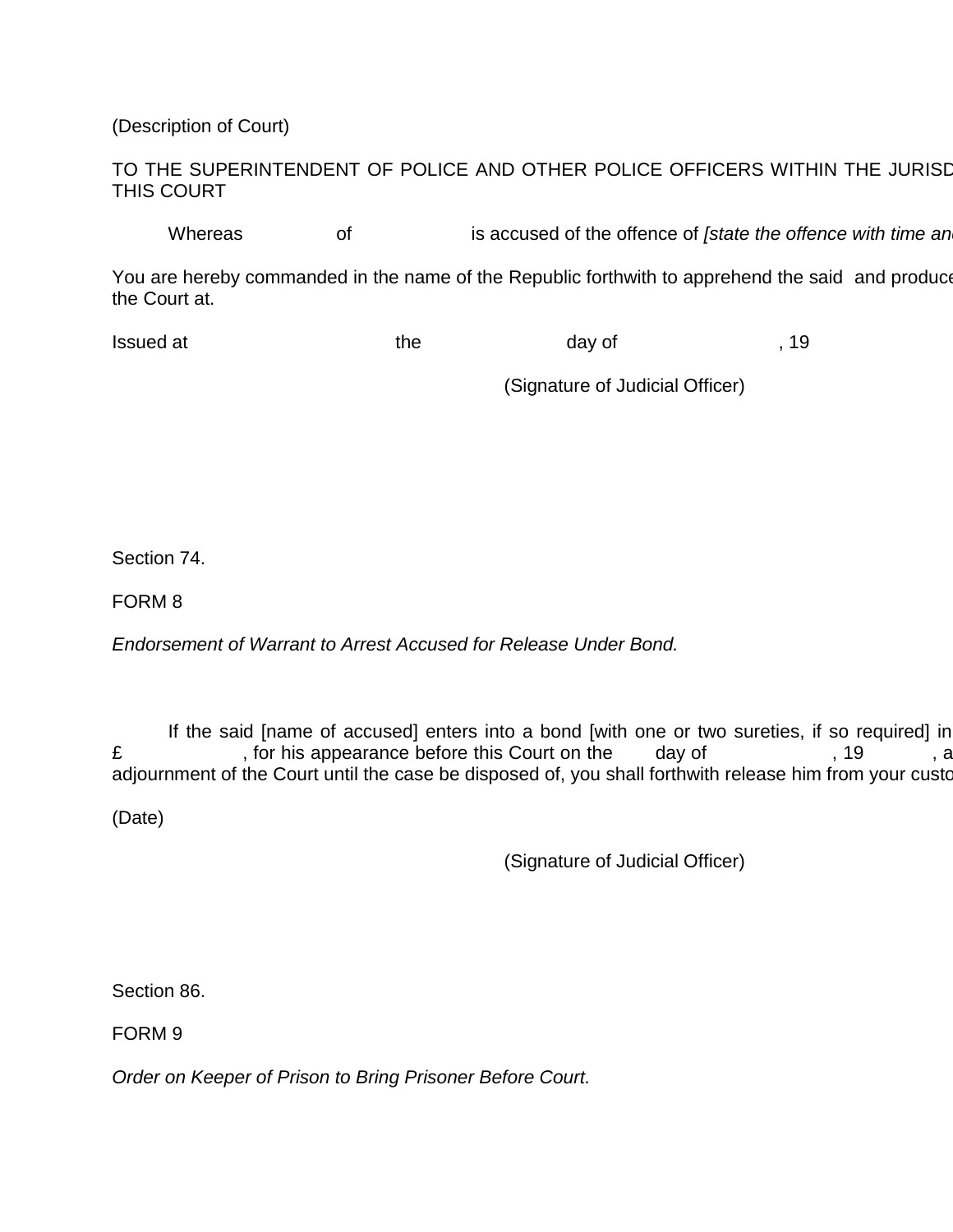(Description of Court)

To Y.Z., Keeper of the Prison at

Whereas A.B., now in your custody, has been charged before this Court for that he [state offend

You are hereby commanded to bring the said A.B. before the Court at on at o forenoon.

Given at this this day of the control of the set of the control of the control of the control of the control o

(Signature of Judicial Officer)

FORM 10

*Information to Ground Search Warrant.*

IN THE DISTRICT COURT,...........................................................

A.B., of  $\hspace{1.6cm}$ , being first duly sworn,  $\hspace{1.6cm}$  complains that on the day of ,19 *, [state briefly the offence committed or suspected to have been committed].*

That he the said A.B. has reasonable ground for believing that there is in the building [or as the be] of C.D. [describe thing required].

That he the said A.B. deposes that [state shortly the grounds on which the warrant is applied for

Taken and sworn at this )

day of figures of  $\frac{19}{19}$ ,  $\frac{19}{19}$  Signature of person applying

for warrant).

before me, and  $\qquad)$ 

(Signature of Magistrate or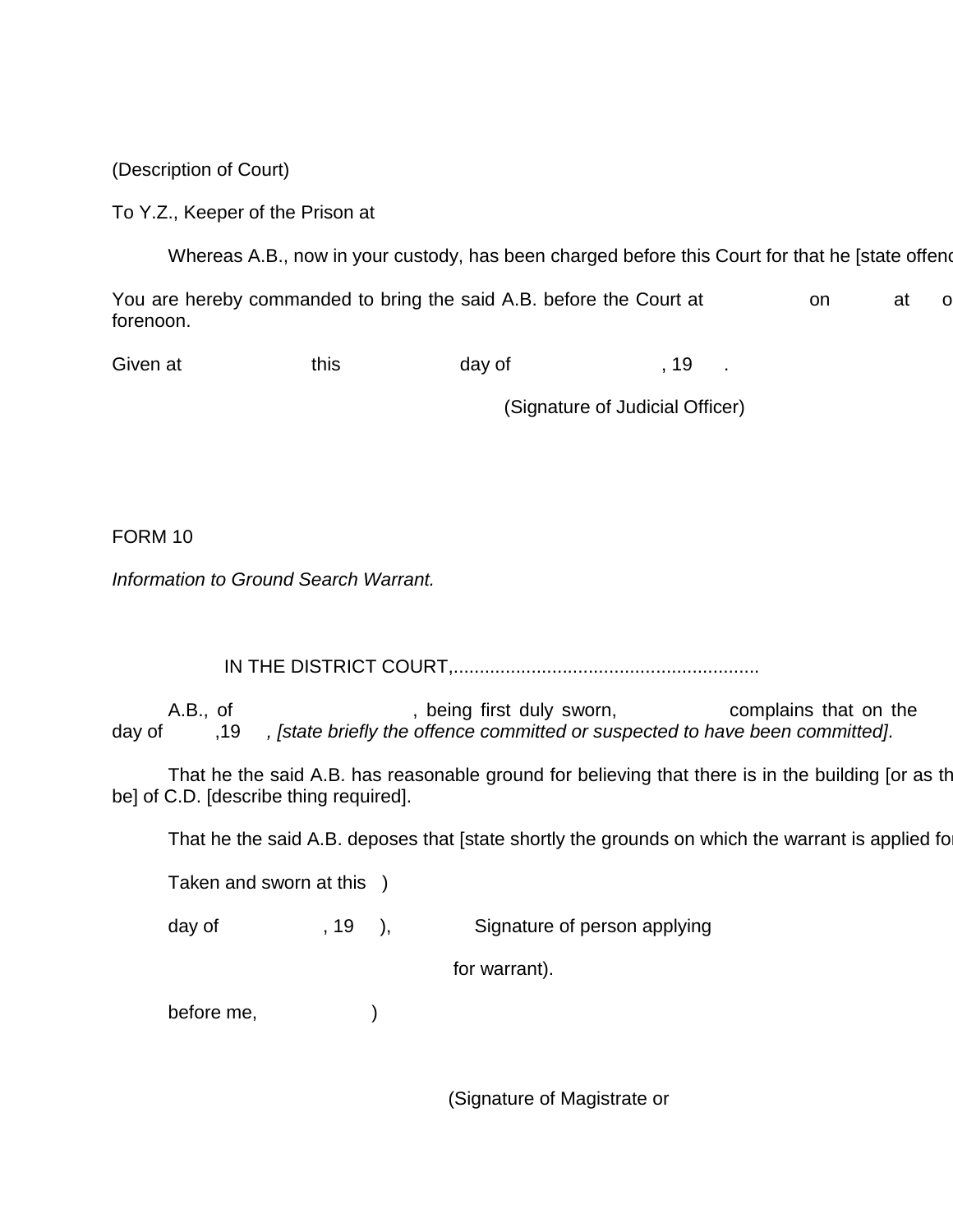Commissioner for Oaths)

Section 88.

FORM 11.

*Search Warrant.*

IN THE DISTRICT COURT, ........................................................

TO THE SUPERINTENDENT OF POLICE, AND OTHER POLICE OFFICERS WITHIN THE JURISD THIS COURT

Whereas A.B., of **has this day made information on oath—that** *[state sime***rior]** *statements in paragraphs 2 and 3 of Form 10].*

You are hereby commanded in the name of the Republic with proper assistance the  $\blacksquare$  of C.D. aforesaid between the hours of 6.30a.m. and 6.30p.m. [state other hours and there diligently search for the said goods, and if the same or any thereof are found on search, goods so found to be dealt with according to law.

Issued at this day of the set of the set of  $\sim$  19.

(Signature of Magistrate)

Section 104.

FORM 12

*Summons to Show Cause Against Forfeiture of Recognizance.*

(Description of Court)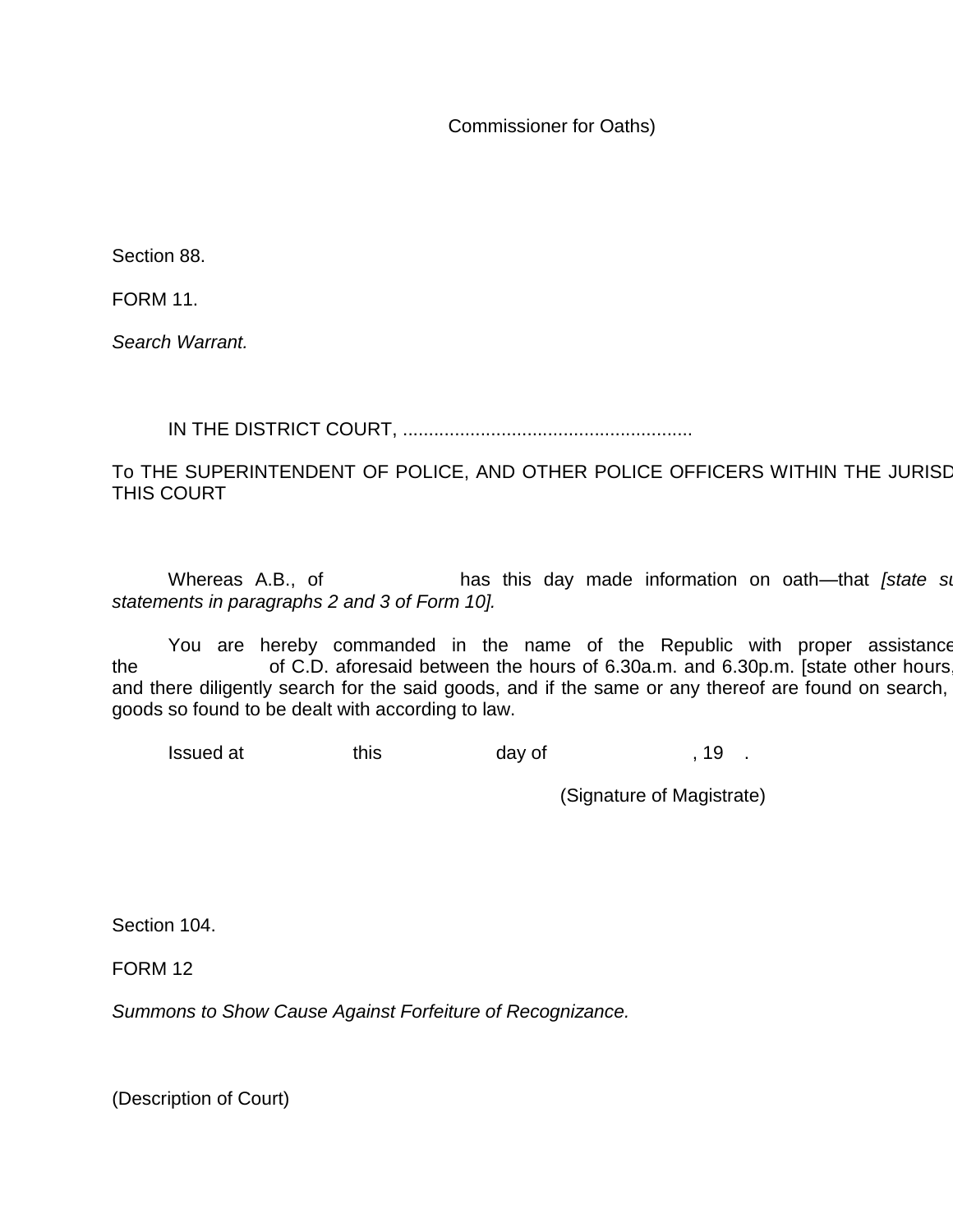To A.B., of

Whereas it has been proved to the satisfaction of the Court that the recognizance entered into the day of , 19 , for the due appearance of C.D. to stand his trial [or may be] has been forfeited.

You are hereby required to pay to the Registrar of this Court on or before the day of 19 , the sum of being the amount of the penalty due under the said recognizance sooner appear before this Court and show cause why the same should not be paid.

Issued at this day of the state of the state of  $\sim$  , 19

(Signature of Judicial Officer).

Section 124.

FORM 13

*Commission for Examination of Witness.*

IN THE HIGH COURT OF GHANA AT.........................................................

(OR IN THE................................. CIRCUIT COURT)

THE REPUBLIC VERSUS A.B.

To the District Magistrate,

Whereas the examination of  $\qquad \qquad \qquad$  as a witness in the above criminal cause is necessary for  $\qquad$ the ends of justice, and the attendance of the said at the trial cannot be procured amount of delay (expense or inconvenience) which under the circumstances would be unreasonable.

You are hereby appointed to take the evidence of such witness in the manner hereinafter prescribed.

You should proceed to the place where the said is or summon him before you, and after you, and after you, and after satisfying yourself that sufficient notice has been given to the parties to the proceedings, take down t of the said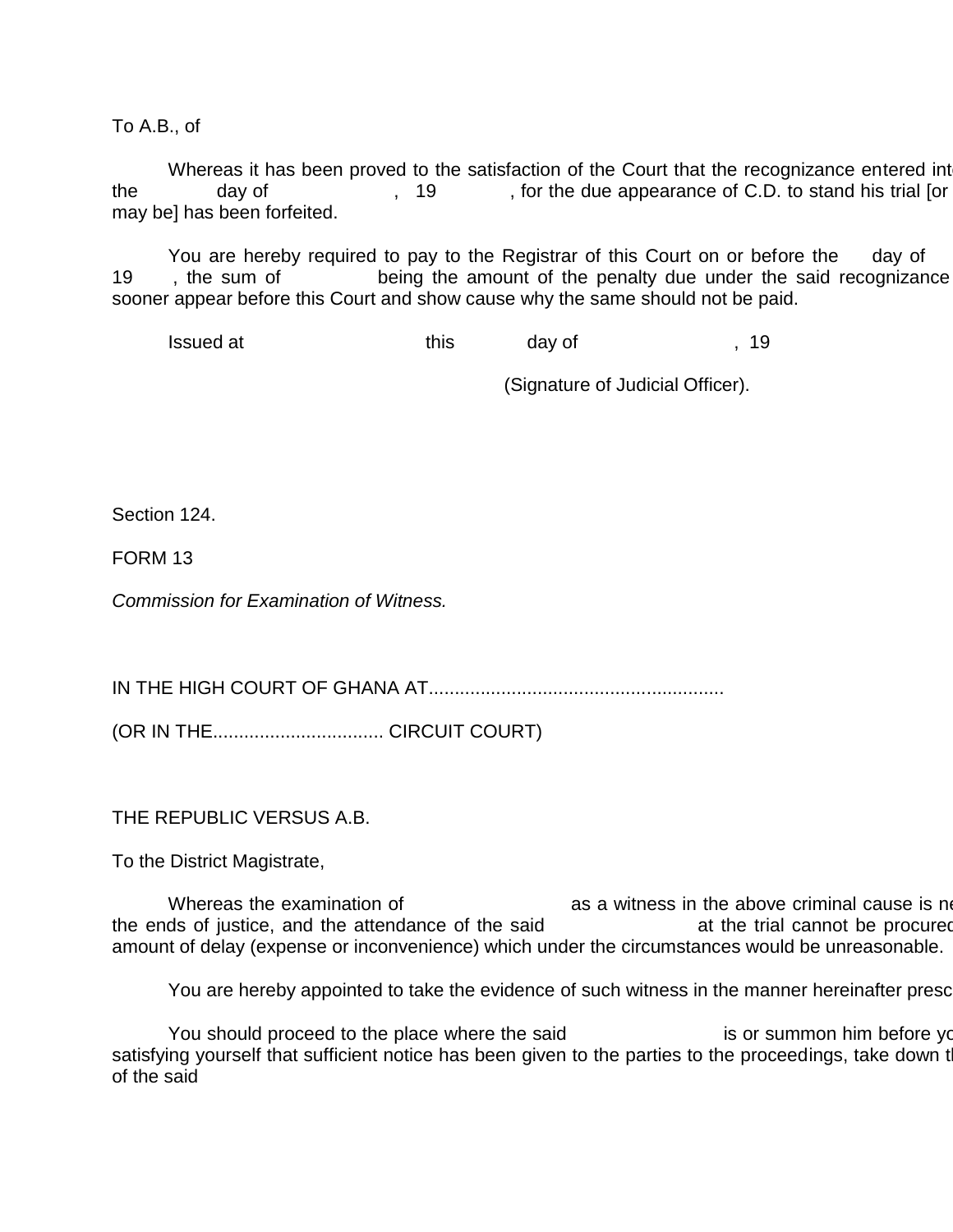in the same manner, and may for this purpose exercise the same powers as in the case of a trial.

If any party to the proceedings forwards any interrogatories in writing which you think relevant you should examine the said upon such interrogatories.

You are further required to return this commission as soon as it has been duly executed to together with the deposition of the said.

Issued at this day of the set of the set of the set of the set of the set of the set of the set of the set of t

(Signature of Judge and Seal of Court)

Section 169 and 190.

FORM 14

*Warrant on Commitment for Trial or on Remand or Adjournment.*

IN THE DISTRICT COURT,......................................................................

To THE SUPERINTENDENT OF POLICE AND OTHER POLICE OFFICERS WITHIN THE JURISD THIS COURT

These are to command you to lodge C.D., who is accused of the offence of [state offence], i at there to be imprisoned by the keeper of the said prison until his trial at the next at (or until the day of 19 when he shall have the said [name of Court].

Dated at this day of the new state of the new state of the state of the new state of the new state of the new s

(Signature of Magistrate)

Section 187.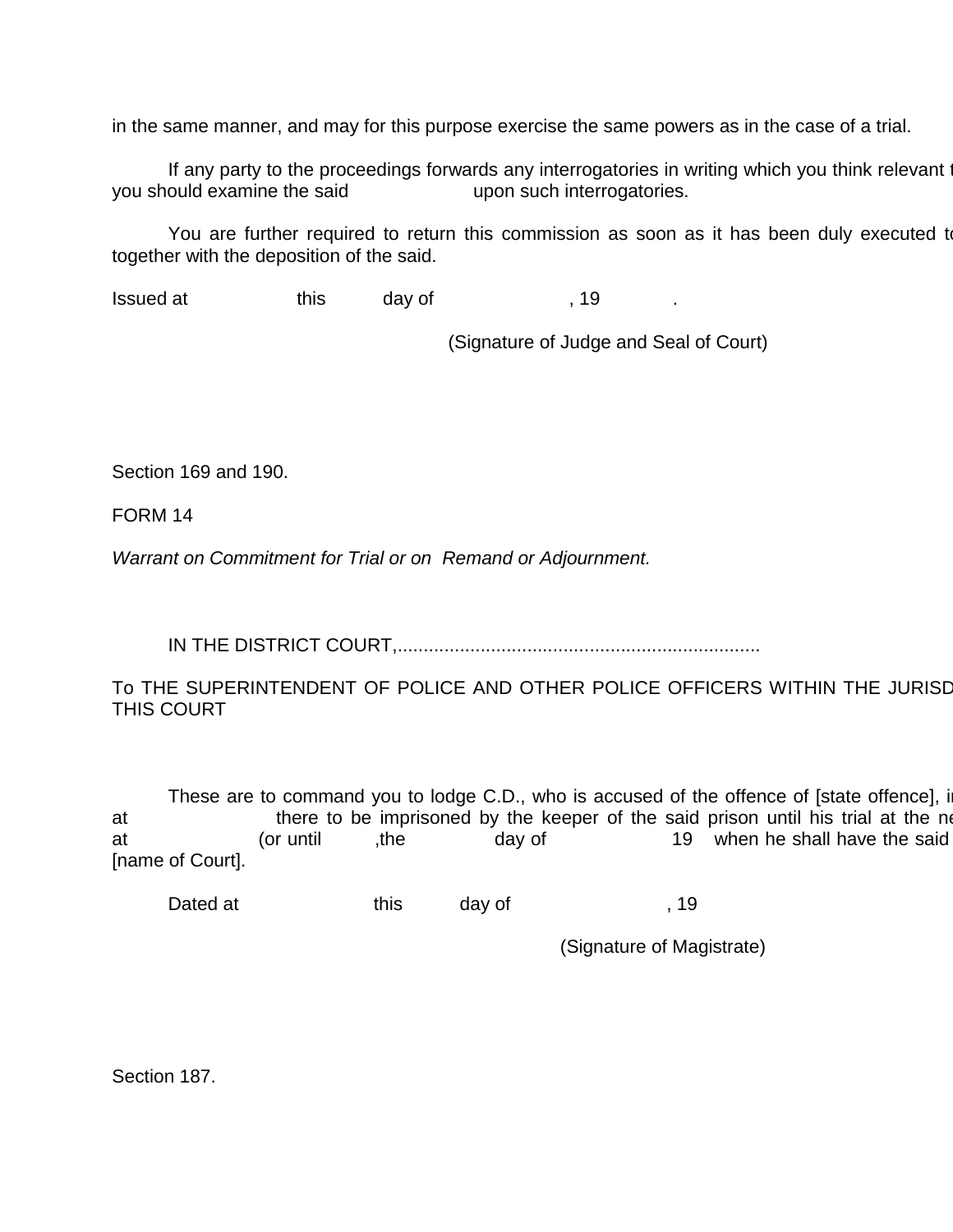FORM 15

IN THE DISTRICT COURT

.................................................

(Town)

THE REPUBLIC

v

................................................

Section 182.

The following question should be put to the accused by the Magistrate immediately commencement of the preliminary hearing, and the answer thereto noted.

Q. Have you received a copy of the bill of indictment and summary of evidence in this case?

A.

*Section 184. (delete where necessary.)*

## PRELIMINARY HEARING

Prosecution addresses Court in explanation of the case.

Accused addresses in reply.

Counsel for accused addresses in reply.

*Section 187.*

The Court addresses the following words to the accused—

"Before deciding whether to commit you for trial I wish to know whether you have anything to sa to the charge. You are not obliged to say anything but if you have any explanation it may be in you give it now.

Whatever you wish to say will be taken down in writing and if you are committed for trial it may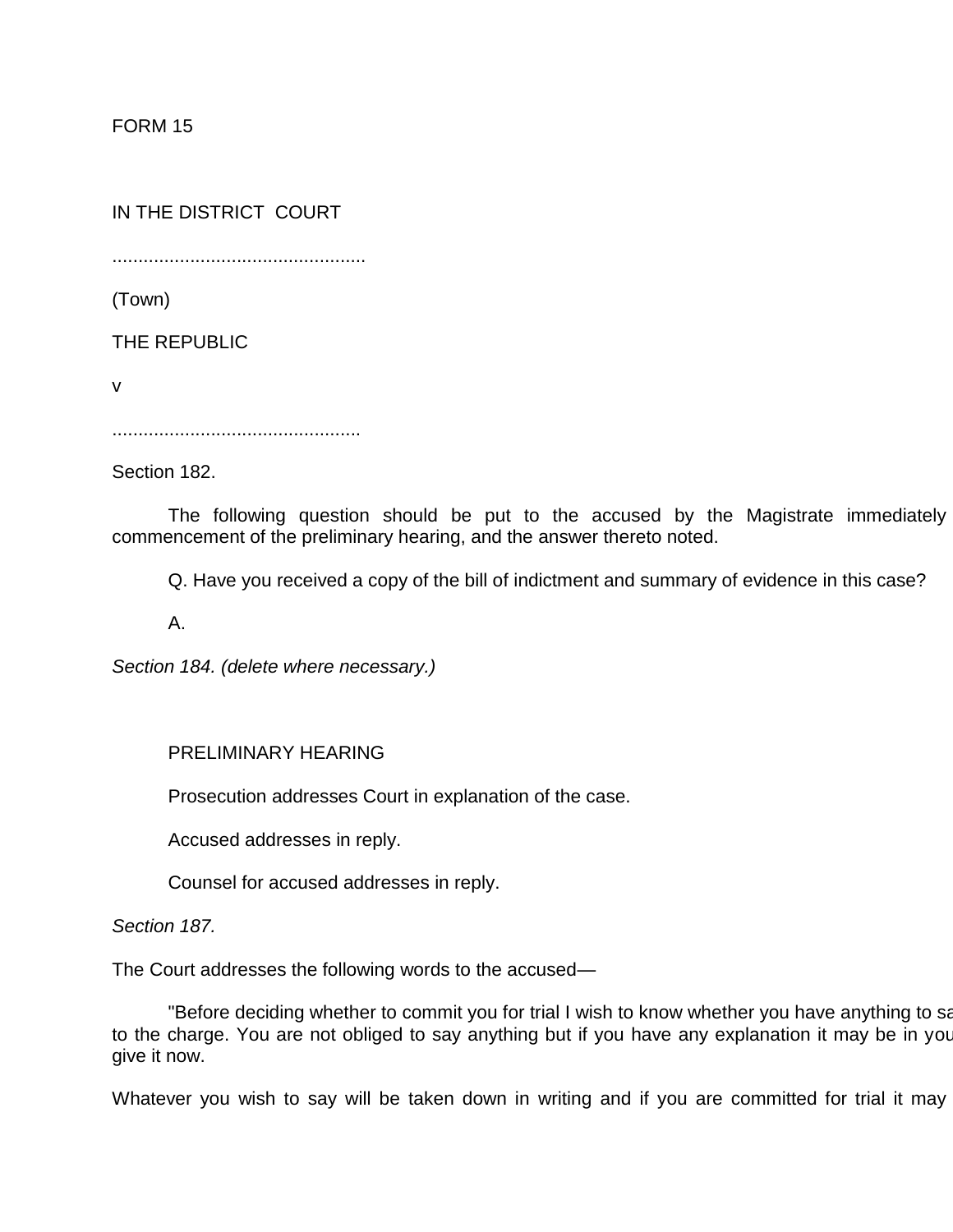evidence. If you do not give an explanation, your failure to do so may be the subject of comr prosecution and be taken into account at the trial."

#### *(See Sixth Schedule to Act 30.)*

(At this stage, the Court should refer the accused to the requirements of section 131 in relation to necessary explain to him in simple terms the meaning of an alibi. The Court should then tell the accus answer to the charge is an alibi he may give his explanation now, although he may not yet be able witnesses by whom he proposes to prove it, giving notice of the witness later, within the time spe section.)

#### Whereupon accused states as follows—

#### *(Delete if inapplicable.)*

While the accused was making his statement to the Court it appeared to the Court that the said while was inconsistent with the accused's statement made on the day of  $\qquad \qquad$ , 19 (Se Sixth Schedule to Act 30.) to the Police, which the prosecution intend to put in evidence at the trial. therefore drew the attention of the accused to the inconsistency and invited him to make any correction to make in his present statement. The accused thereupon stated as follows—

#### *(Delete where necessary.)*

I CERTIFY that the foregoing statement was taken down in my presence and hearing and that accurately the whole statement made by the accused. The statement has been shown to/read accused who has signed it/attested it by his mark/refused to sign it or to attest it by this mark.

District Magistrate

Date.........................................

and

Section 191.

FORM 16

*Statement of Election by Accused as to Trial.*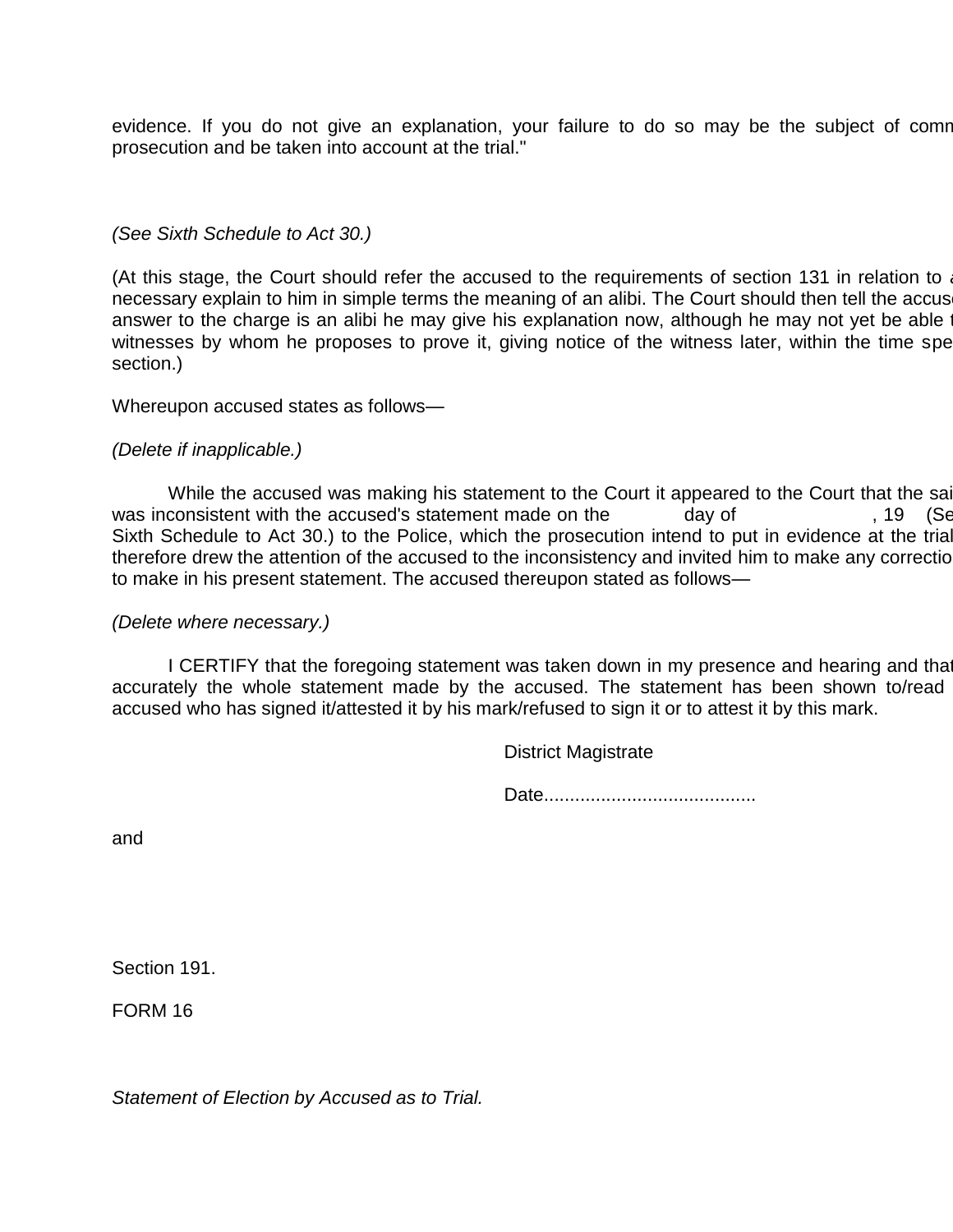IN THE DISTRICT COURT,....................................................................

A.B., of , stands charged before the Court with *[state offence]*; and the said A.B., having been committed to take his trial upon indictment for the said offence, is thereupon asked by the Court desires to be tried with a jury or by the Court with assessors, and the said A.B. makes answer to the s that he desires [as the case may be.]

Taken at Taken at , this day of the 19

(Signature of Accused)

(Signature of Magistrate)

(Signature of Interpreter)

FORM 17

*Commitment of Witness for Refusing to Enter into Recognizance.*

IN THE DISTRICT COURT,....................................................................

TO THE SUPERINTENDENT OF POLICE, AND OTHER POLICE OFFICERS WITHIN THE JURISD THIS COURT

Whereas C.D., of has been charged before this Court with the offence of *[state the offence]* 

And E.F., of , being in possession of evidence concerning the said charge required refuses to enter into recognizance to give evidence concerning the said charge *[or as the case]* 

You are hereby commanded in the name of the Republic to lodge the said E.F. in at external there to be imprisoned by the keeper of the said prison until after the trial of the said C.D. for the said offence, unless the said E.F. in the meantime consents to enter into such recognizance as aforther as

Dated at the the day of the 19

(Signature of Magistrate)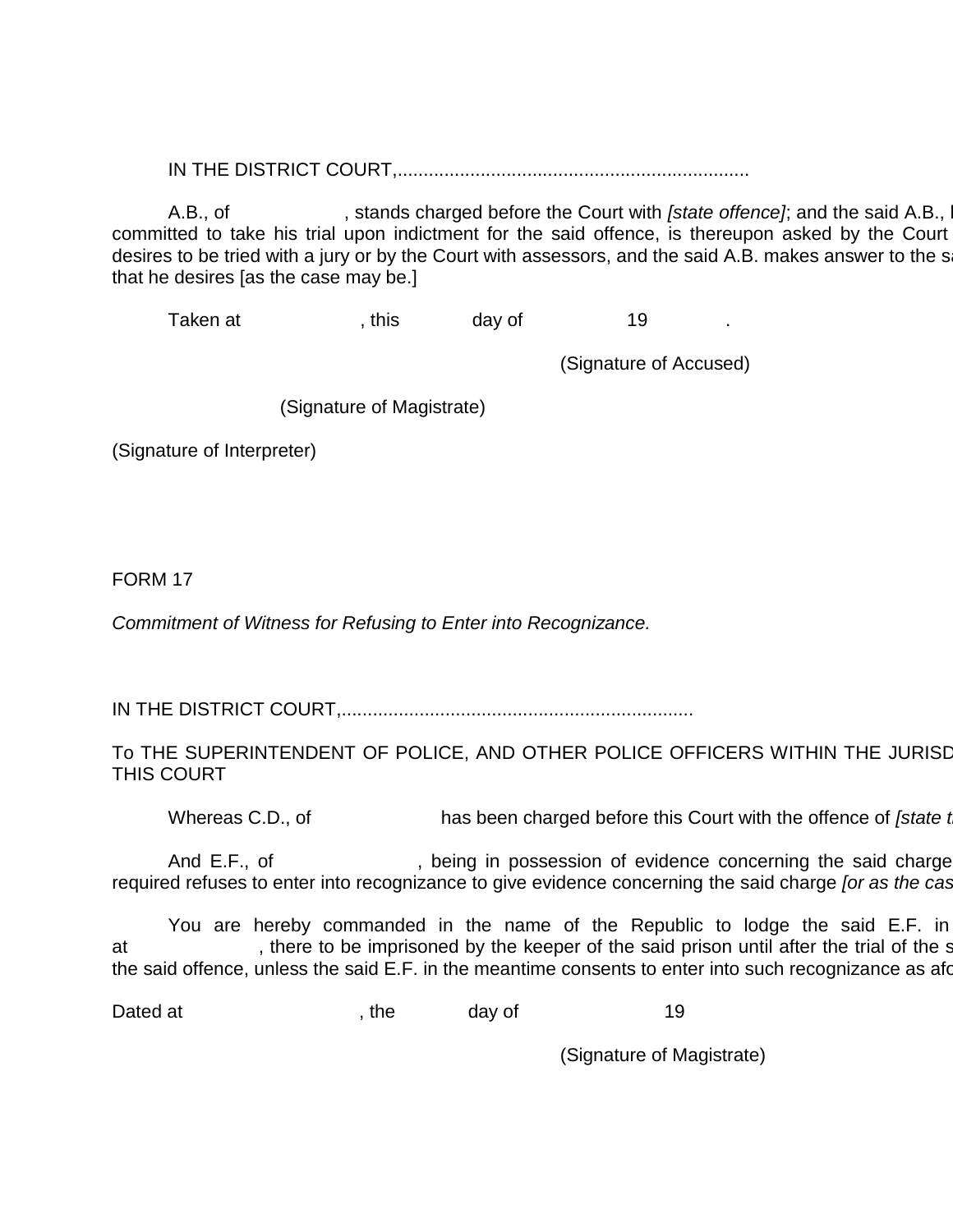Section 97 (3).

FORM 18

*Conditional Recognizance.*

IN THE DISTRICT COURT,.....................................................................................

Whereas *[State reasons for binding over witness conditionally].*

The undersigned,  $\qquad \qquad$ , hereby binds himself to perform the following obligation:

To attend the Session (or-Court) to be held at , on the

day of , 19 , at 8.30 a.m., and there to give evidence at the time of the said charge, given to him that his attendance to give evidence is required, but not otherwise.

And the said hereby acknowledges himself bound to forfeit to the Republic the summer summer than  $\mathbf{R}$ of , in case the said fails to perform th obligation. (L.S.)

*Signed, sealed and delivered*

| Before me at | , this | day of |  |
|--------------|--------|--------|--|
|              |        |        |  |

(Signature of Magistrate)

Section 217

FORM 19

*Precept to Sheriff to Summon Jury.*

IN THE HIGH COURT OF GHANA

(OR IN THE.......................................................... CIRCUIT COURT)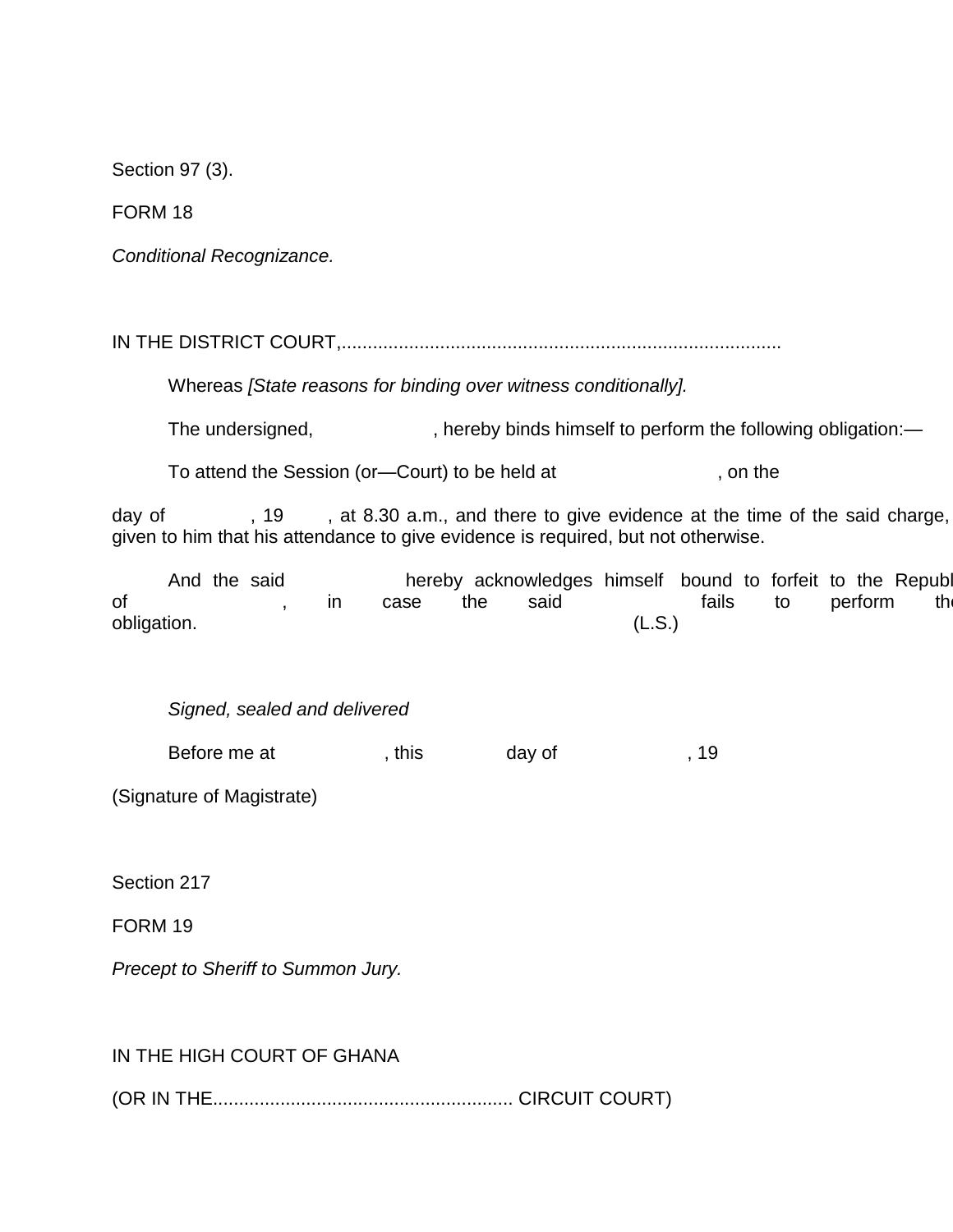To the Sheriff.

|         | You are hereby required to summon       |     | good men to serve as jurors at the Sessic |  |
|---------|-----------------------------------------|-----|-------------------------------------------|--|
|         | Court) to be held at the Court House at | on. | dav of                                    |  |
| hour of | o'clock a.m.                            |     |                                           |  |
|         |                                         |     |                                           |  |

Given at. The day of the state of the state of  $\sim$ , 19 .

(Signature and seal of Judge)

Section 217.

FORM 20

*Sheriff's Summons to Juror.*

IN THE HIGH COURT OF GHANA

(OR IN THE.......................................................... CIRCUIT COURT)

To , of

You are hereby required to attend on the day of , 19<br>o'clock a.m., at the High Court at the to serve as a juror, and to cor of o'clock a.m., at the High Court at the serve as a juror, and to continue in until discharged by the said Court from further attendance.

Given at this day of the set of the set of the set of the set of the set of the set of the set of the set of the set of the set of the set of the set of the set of the set of the set of the set of the set of the set of the

*(Signature of Sheriff or officer executing the office of Sheriff)*

Take notice that if you do not attend as above required you will be liable to be fined £25.

Section 315.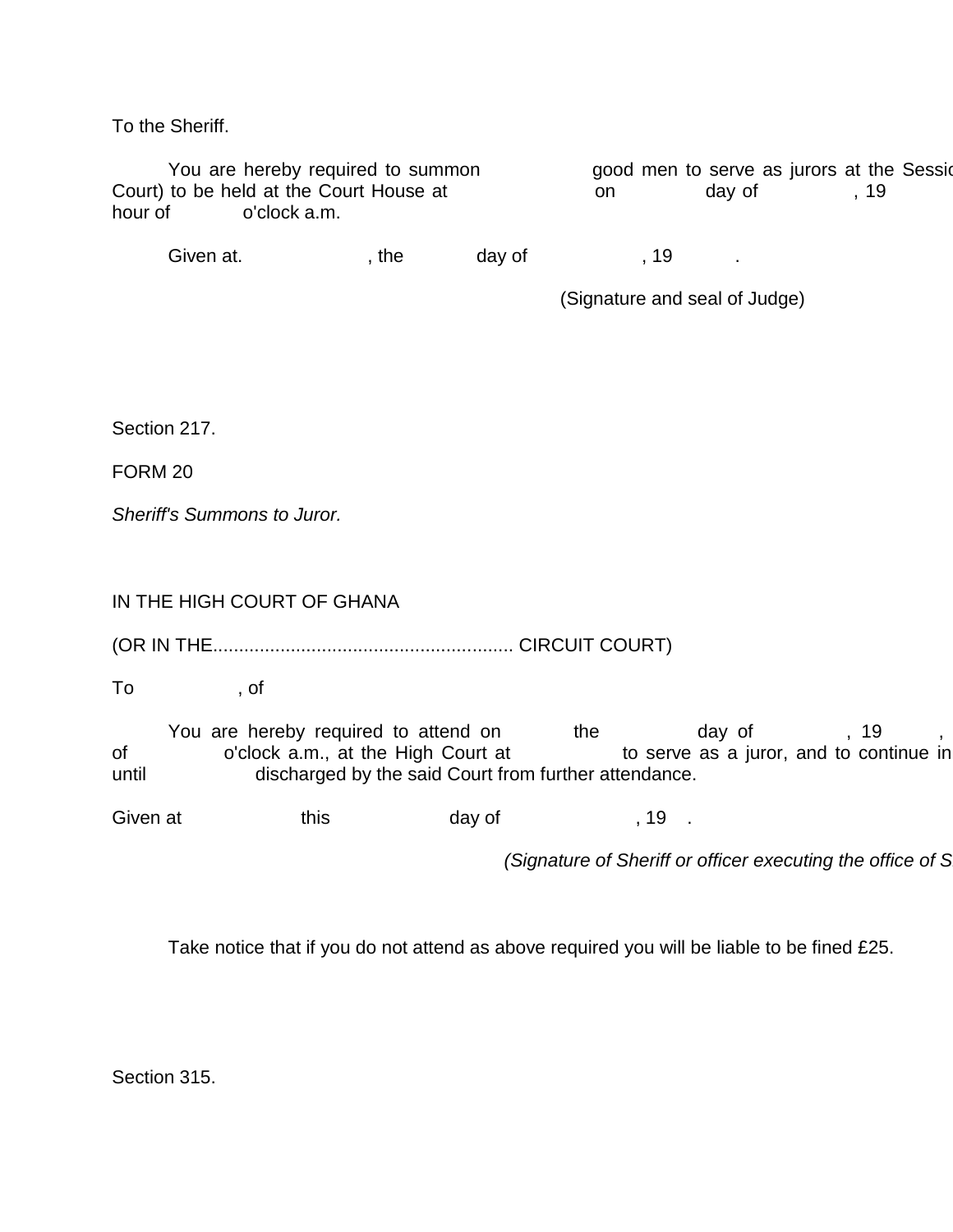FORM 21

*Warrant of Commitment to Undergo Sentence Where No Alternative Punishment.*

(Description of Court)

To the Sheriff.

Whereas of was convicted before this court of the [state offence with place and place and place and place and place and place and place and place and place and place and place and place and place and place and place with p date], and was sentenced to *[state the punishment fully and*

*distinctly.]*

You are hereby required to lodge the said in the prison of together with this which prison the aforesaid sentence shall be carried into execution according to law, and for this warrant shall be a sufficient authority to all whom it may concern.

Date at this day of the state of the state of the state of  $\sim$ , 19  $\sim$ 

*(Signature of Judicial Officer)*

FORM 22

*Gaoler's Receipt for a Prisoner.*

I hereby certify that I have this day received from X.Y., police officer, the body of C.D., tog warrant under the signature of : ; and that the said C.D. was (sober) at the time delivered into my custody.

Dated at this day of , 19, at o'clock.

*(Signature of Gaoler)*

Section 317.

FORM 23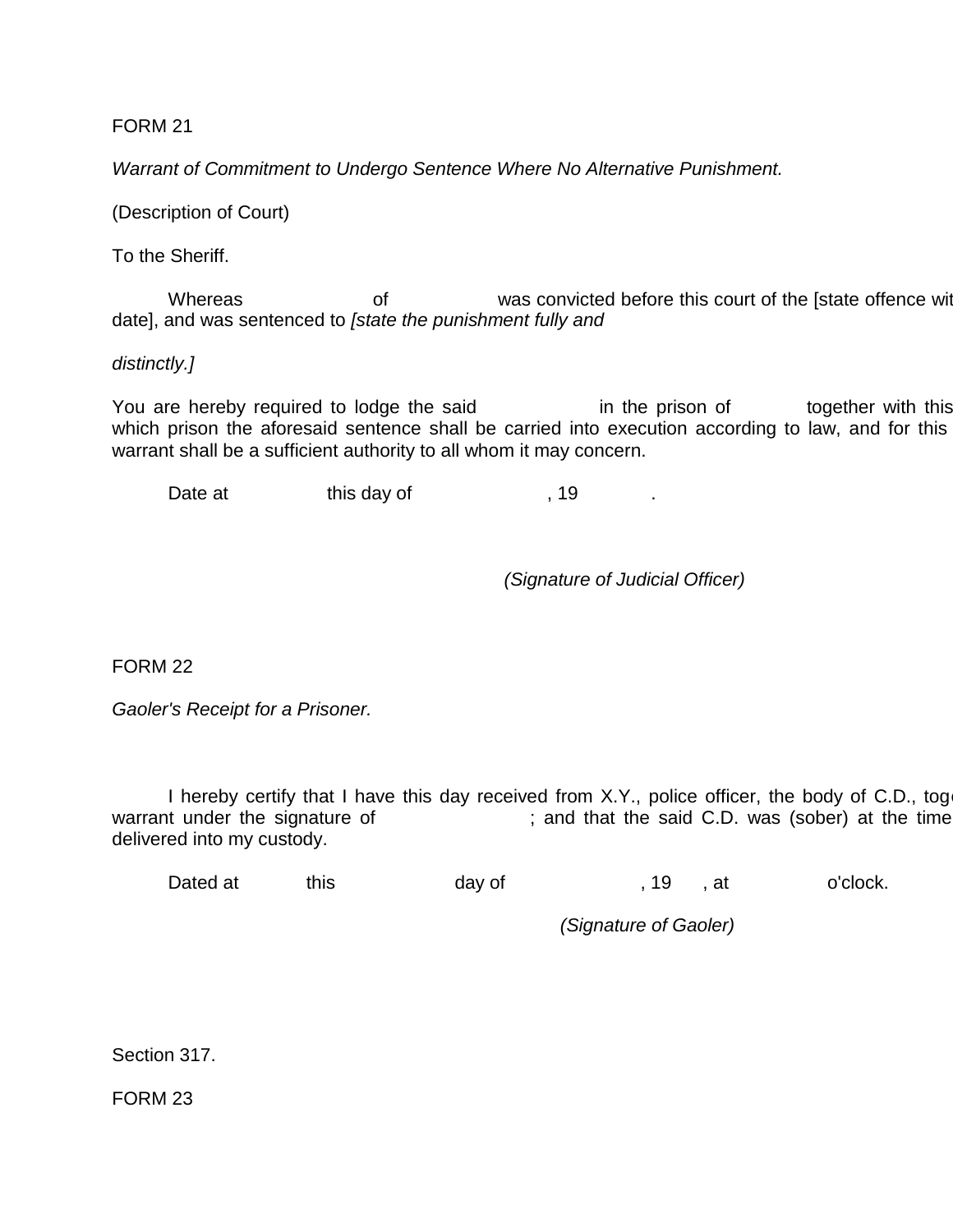*Warrant of Distress.*

(Description of Court)

To and other officers of this Court.

Whereas  $\log_2 n$  of was on the  $\log_2 n$  day of ordered by forthwith (or on or before the ) to pay [state the penalty, compensation, or costs according to the pay [state the penalty, compensation, or costs according to the tother order made], which he has not paid.

This is to command you to levy the said sum of by distress of the movable and immovable the said **Example 20** The Said **.** And if within the days next after the distress, the s £G together with costs of distress shall not be paid that you do sell the movable and immovable the said and that you do pay the money so levied to

This warrant is to be returned in days.

Issued at this day of the set of the set of the set of the set of the set of the set of the set of the set of t

*(Signature of Officer)*

*(Officer's return if no sufficient distress, to be endorsed on warrant).*

I, Sofficer of the Court, do hereby certify to the Court that, by virtue of the above written warrant, I have made diligent search for the property of the within named and that I sufficient property of the said whereon the said sum can be levied.

*(Signature of Officer)*

Section 319.

FORM 24

*Warrant of Commitment on Default of Distress or of Payment.*

(Description of Court)

To and other officers of this Court.

| Whereas<br>convicted before<br>was on the<br>dav of<br>O <sup>1</sup> |
|-----------------------------------------------------------------------|
|-----------------------------------------------------------------------|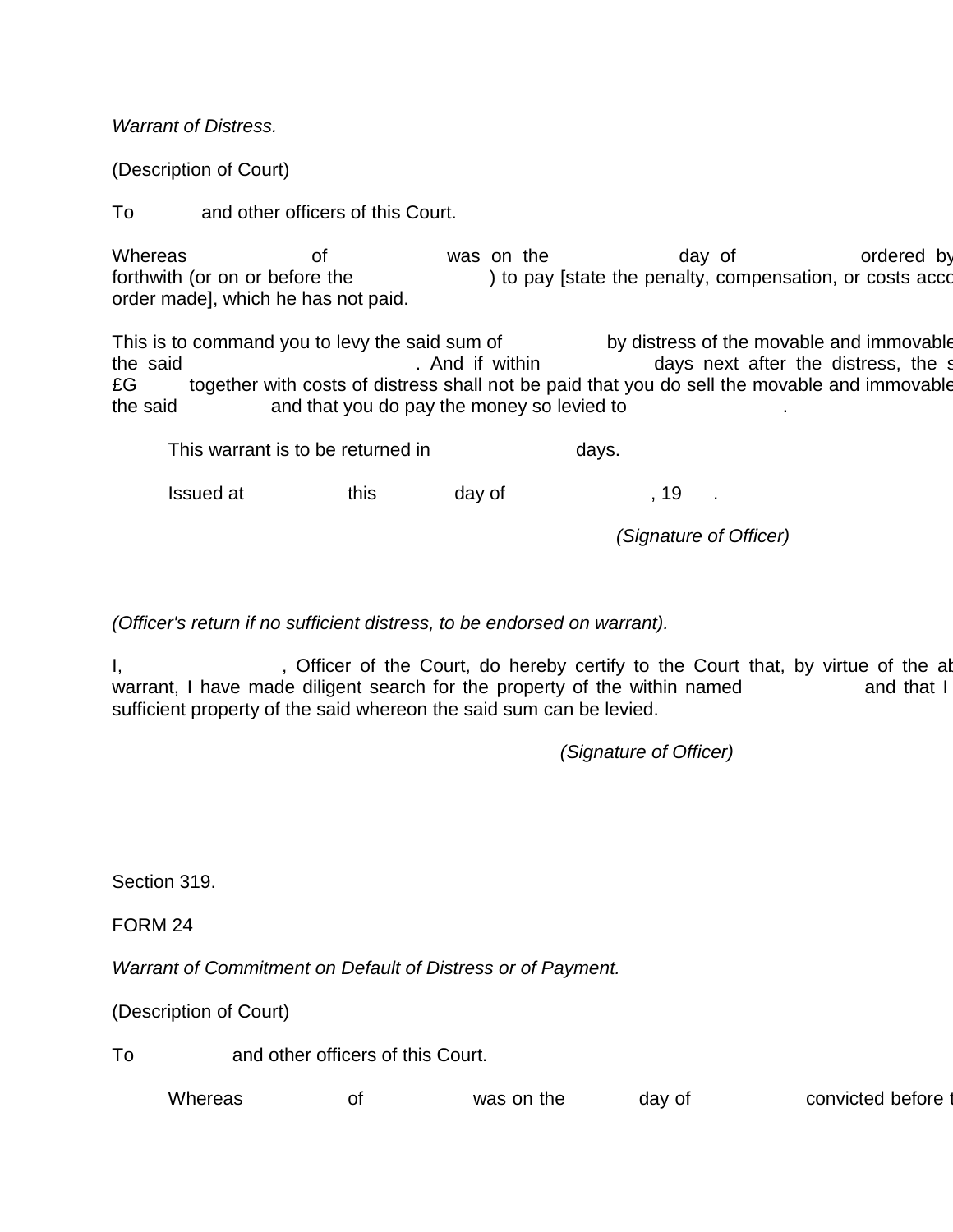the offence [state offence] and was ordered to pay, forthwith (or on or before the  $\hspace{1cm}$ ) [st [compensation, or costs according to the order] and the said order has not been satisfied.

This is to command you to lodge the said in the prison of together with this which prison the said shall be imprisoned (with hard labour) for the space of unless the (with £G for costs of distress) be sooner paid.

Dated at fit is day of the set of the set of the set of the set of the set of the set of the set of the set of t

*(Signature of Judicial Officer)*

FORM 25

*Warrant to Discharge from Prison.*

(Description of Court)

To the Keeper of the Prison at

Whereas C.D. was committed to your custody under a warrant dated wherein it that the said C.D. was *[state ground of the commitment].*

This is to command you to discharge the said C.D., so committed unless he shall be in your some other cause.

Dated at fits day of the set of the network of  $\sim$ , 19.

(Signature of Judicial Officer)

Section 326.

FORM 26

*Petition of Appeal.*

IN THE.......................................................HIGH COURT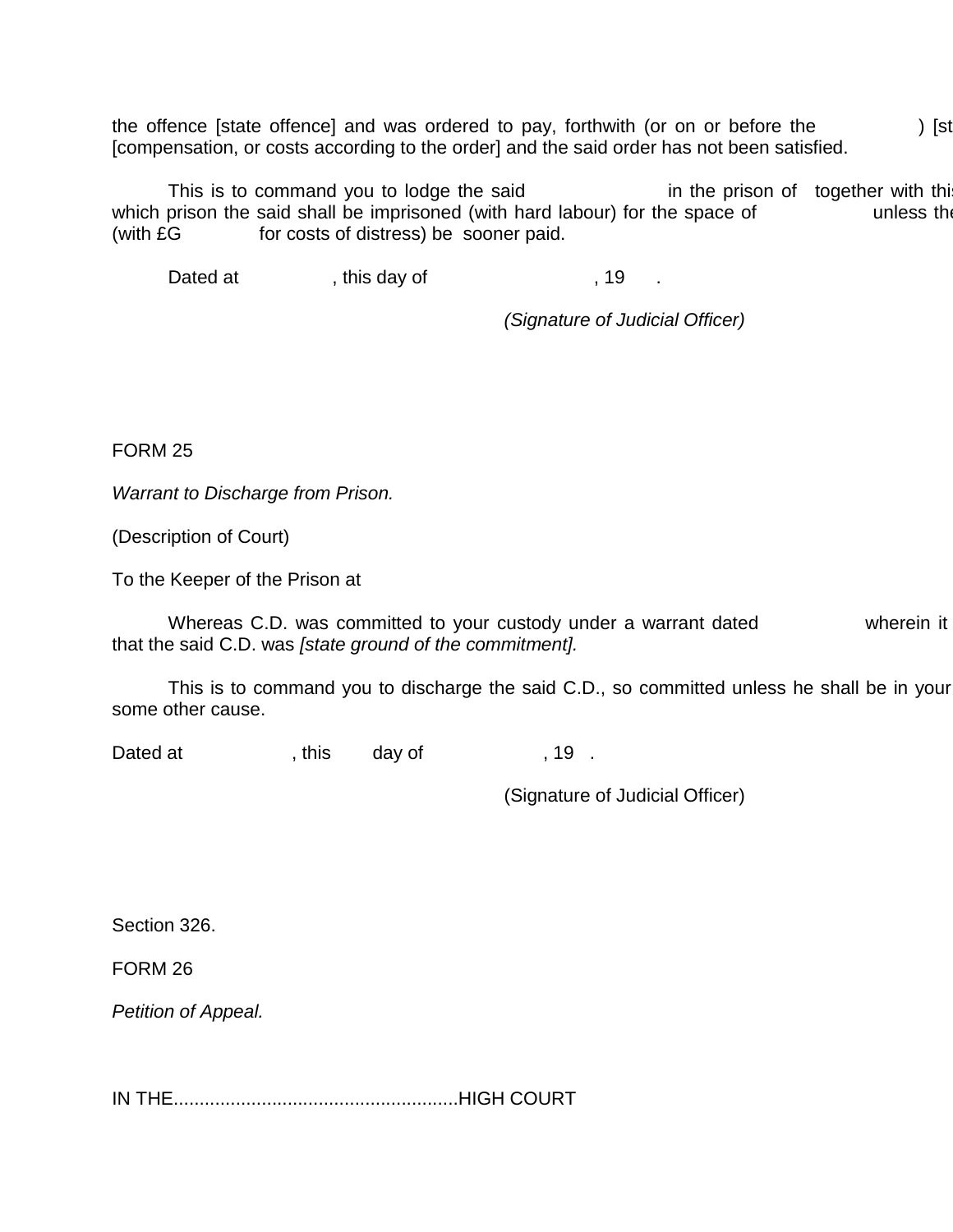|                                                                                                                                                                                                              | A.B.                                                                                             |                                  |                                                                                                 | Appellant  |                        |    |    |             |  |
|--------------------------------------------------------------------------------------------------------------------------------------------------------------------------------------------------------------|--------------------------------------------------------------------------------------------------|----------------------------------|-------------------------------------------------------------------------------------------------|------------|------------------------|----|----|-------------|--|
|                                                                                                                                                                                                              | versus                                                                                           |                                  |                                                                                                 |            |                        |    |    |             |  |
|                                                                                                                                                                                                              | C.D.                                                                                             |                                  |                                                                                                 | Respondent |                        |    |    |             |  |
|                                                                                                                                                                                                              |                                                                                                  | The Petition of A.B. showeth-    |                                                                                                 |            |                        |    |    |             |  |
| at                                                                                                                                                                                                           |                                                                                                  | on the                           | 1. That your Petitioner was convicted (or That the respondent was acquitted) by the D<br>day of |            | on a charge of         |    |    |             |  |
|                                                                                                                                                                                                              |                                                                                                  | [here state briefly the charge.] |                                                                                                 |            |                        |    |    |             |  |
|                                                                                                                                                                                                              | 2. A copy of the Judgment (or Order) of the said District Court is attached hereto and marked "A |                                  |                                                                                                 |            |                        |    |    |             |  |
| 3. That your Petitioner is aggrieved by the said conviction (or order) of the said District Court<br>prays that he may appeal against such conviction (or order) on the following question of law (or fact)- |                                                                                                  |                                  |                                                                                                 |            |                        |    |    |             |  |
| [State grounds of appeal].                                                                                                                                                                                   |                                                                                                  |                                  |                                                                                                 |            |                        |    |    |             |  |
|                                                                                                                                                                                                              |                                                                                                  |                                  |                                                                                                 |            |                        |    |    |             |  |
|                                                                                                                                                                                                              | Dated this                                                                                       |                                  | day of                                                                                          |            | 19<br>$\overline{ }$ , |    |    |             |  |
| Petitioner                                                                                                                                                                                                   |                                                                                                  |                                  |                                                                                                 |            |                        |    |    |             |  |
|                                                                                                                                                                                                              |                                                                                                  |                                  |                                                                                                 |            |                        |    |    |             |  |
|                                                                                                                                                                                                              |                                                                                                  |                                  |                                                                                                 |            |                        |    |    |             |  |
|                                                                                                                                                                                                              | <b>THIRD SCHEDULE</b>                                                                            |                                  |                                                                                                 |            |                        |    |    |             |  |
| Section 412                                                                                                                                                                                                  |                                                                                                  |                                  |                                                                                                 |            |                        |    |    |             |  |
|                                                                                                                                                                                                              |                                                                                                  |                                  |                                                                                                 |            |                        |    |    |             |  |
| <b>FEES</b>                                                                                                                                                                                                  |                                                                                                  |                                  |                                                                                                 |            |                        |    |    |             |  |
|                                                                                                                                                                                                              |                                                                                                  |                                  |                                                                                                 |            |                        |    |    |             |  |
|                                                                                                                                                                                                              |                                                                                                  |                                  |                                                                                                 |            |                        | £G | S. | d.          |  |
|                                                                                                                                                                                                              | On Summons                                                                                       |                                  |                                                                                                 |            |                        |    | 8  | $\mathbf 0$ |  |
|                                                                                                                                                                                                              |                                                                                                  |                                  | On warrant to arrest an accused person                                                          |            |                        |    | 10 | $\pmb{0}$   |  |
|                                                                                                                                                                                                              |                                                                                                  |                                  |                                                                                                 |            |                        |    |    |             |  |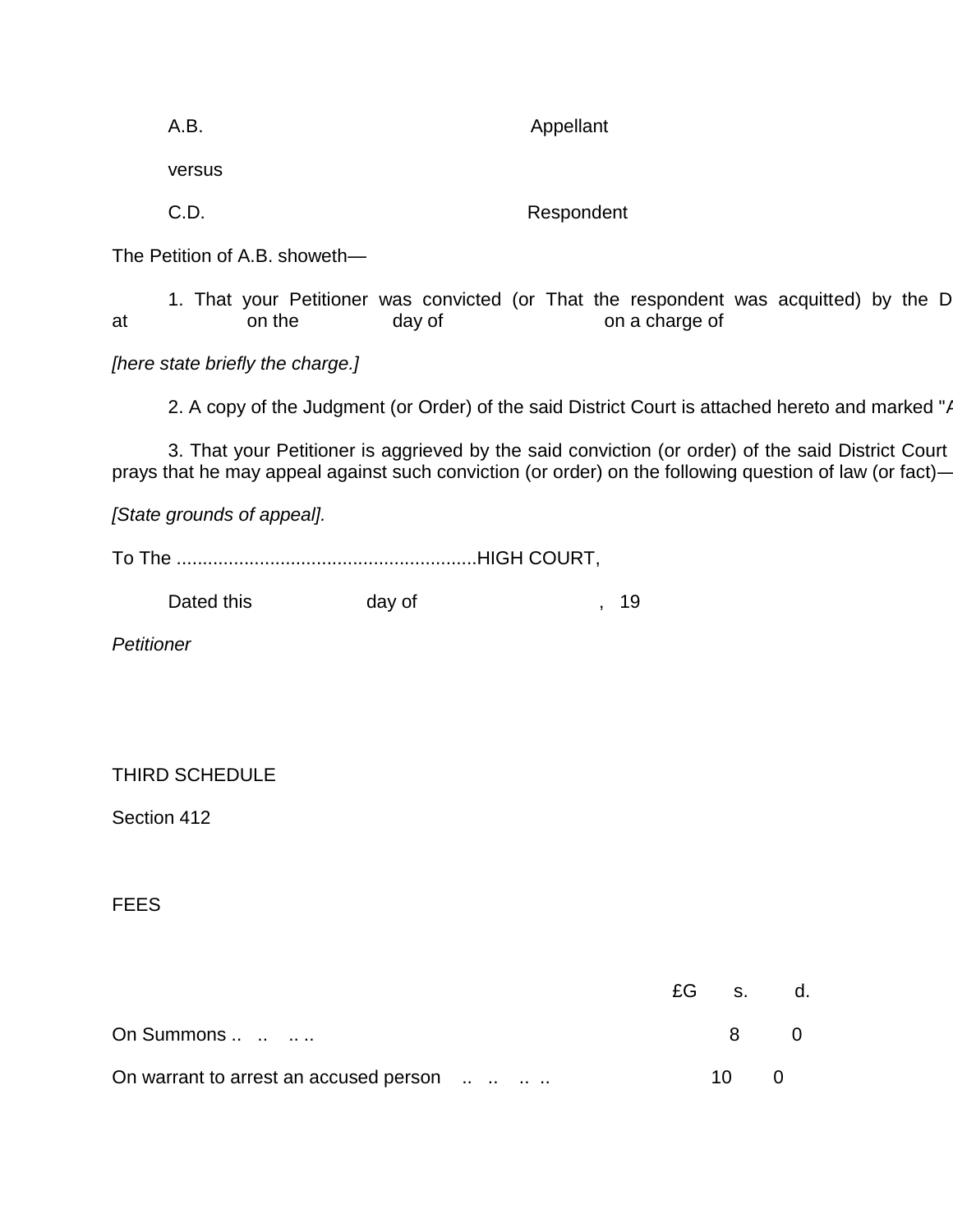| On search warrant                                             | 10 | $\overline{0}$ |                |  |  |
|---------------------------------------------------------------|----|----------------|----------------|--|--|
| On warrant of distress                                        |    | 10             | $\overline{0}$ |  |  |
| On every subpoena                                             | 2  | 0              |                |  |  |
| On swearing affidavit or making declaration, if not otherwise |    |                |                |  |  |
| specifically charged (for each deponent)                      |    | 4              | 0              |  |  |
| On certifying a copy of a document as an office copy, of not  |    |                |                |  |  |
| otherwise specifically charged, for every 100 words           |    | 6              |                |  |  |
| On issuing writ of habeas corpus                              | 5  | 0              |                |  |  |
| On warrant for prisoner to give evidence                      | 5  | $\mathbf 0$    |                |  |  |
| On warrant for witness                                        | 5  | $\mathbf 0$    |                |  |  |
| On warrant of arrest                                          | 10 | $\overline{0}$ |                |  |  |
| On order to show cause                                        | 5  | $\overline{0}$ |                |  |  |

# SERVICE

|                                                      | £G s. |  |  |
|------------------------------------------------------|-------|--|--|
|                                                      |       |  |  |
|                                                      |       |  |  |
| Swearing affidavit of service, by order of the Court |       |  |  |

#### MILEAGE

 $EG$  s. d.

When any duty under the head of "Service" is performed at

greater distance than a mile and a half from the Court, there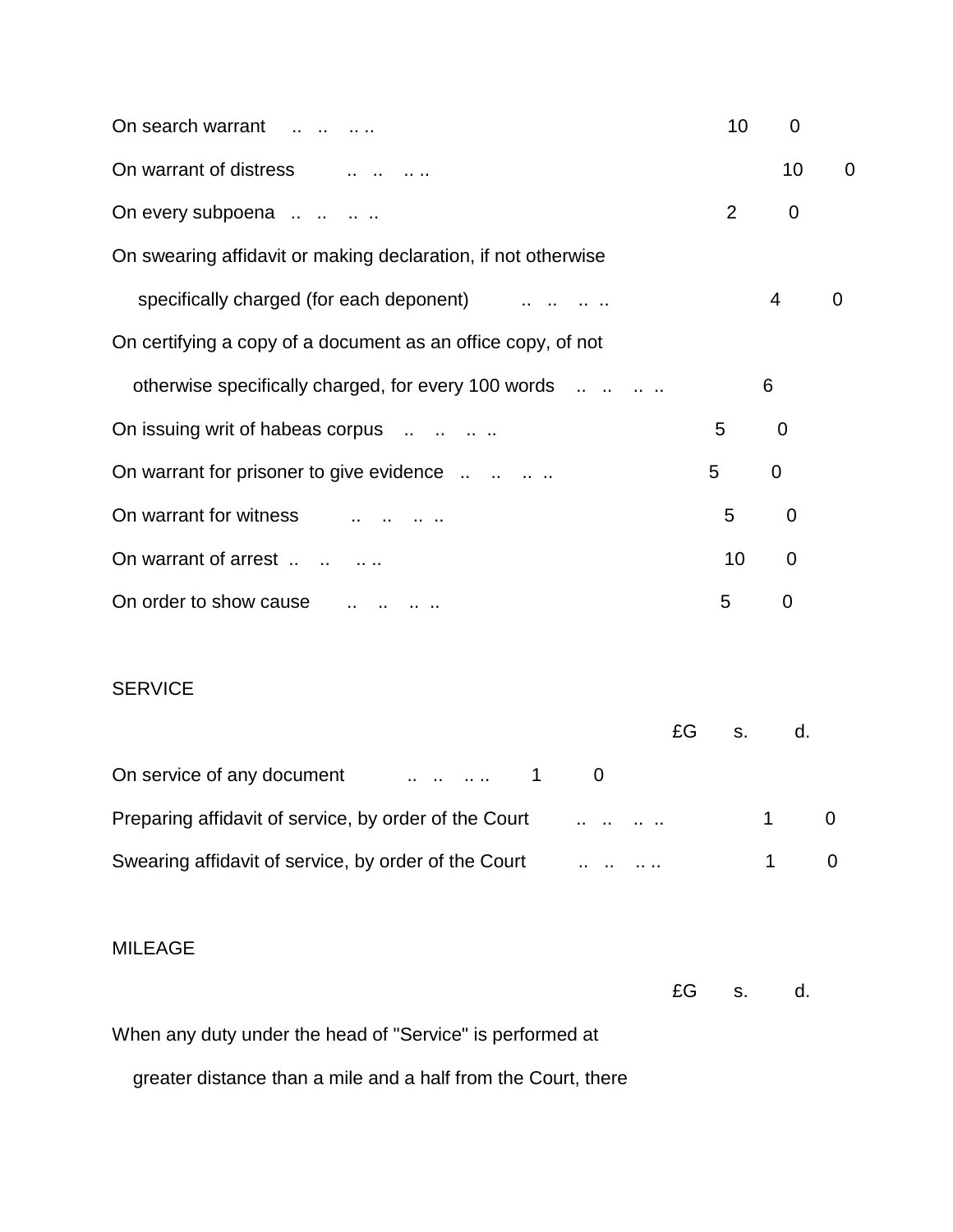| shall be paid, in addition to the above fees, for every mile or |  |
|-----------------------------------------------------------------|--|
| part of a mile (one way). $\ldots$ $\ldots$ $\ldots$            |  |

# ALLOWANCES TO WITNESSES

|                                                                                          | £G                   | S.          | d.             |                |                |
|------------------------------------------------------------------------------------------|----------------------|-------------|----------------|----------------|----------------|
| Christian clergymen of all denominations, lawyers, medical                               |                      |             |                |                |                |
| and other professional men, licensed surveyors, bankers and                              |                      |             |                |                |                |
| merchants, and any officer in the Public Service whose                                   |                      |             |                |                |                |
| salary is £G600 a year or more                                                           |                      | 1           | 0              | $\overline{0}$ |                |
| Mercantile agents<br>5s.to                                                               |                      | 1           | $\mathbf 0$    | $\mathbf 0$    |                |
| Officers in the Public Service whose salary is £G200                                     |                      |             |                |                |                |
| but less than £G600<br>5s. to                                                            | $\mathbf{1}$         | $\mathbf 0$ | $\mathbf 0$    |                |                |
| Officers in the Public Service whose salary is under                                     |                      |             |                |                |                |
| £G200<br>$2s.$ to                                                                        |                      | 5           | $\mathbf 0$    |                |                |
| <b>Head Chiefs</b>                                                                       | $\ddot{\phantom{1}}$ | 1           | $\mathbf 0$    | $\mathbf 0$    |                |
| <b>Chiefs</b><br>$10s.$ to<br>$\ddot{\phantom{1}}$<br>$\ddot{\phantom{a}}$               |                      |             | $\mathbf{1}$   | $\overline{0}$ | $\overline{0}$ |
| Headmen and linguists<br>5s.to                                                           |                      |             | 10             | 0              |                |
| Auctioneers, photographers, tailors and goldsmiths 5s. to                                |                      |             | 10             | $\mathbf 0$    |                |
| Planters, traders and clerks<br>$2s.$ to                                                 |                      |             | 10             | $\mathbf 0$    |                |
| Carpenters, blacksmiths, coopers and other artisans 2s. 6d. to                           |                      |             | 5              | $\mathbf 0$    |                |
| Canoemen, fishermen, labourers and servants<br>1s. to                                    |                      |             | $\overline{2}$ | $\mathbf 0$    |                |
| Women<br>$1s.$ to<br>$\sim$<br>$\sim$<br><b>CONTRACTOR</b><br><b>ARCHITECT</b><br>$\sim$ |                      | 10          | $\mathbf 0$    |                |                |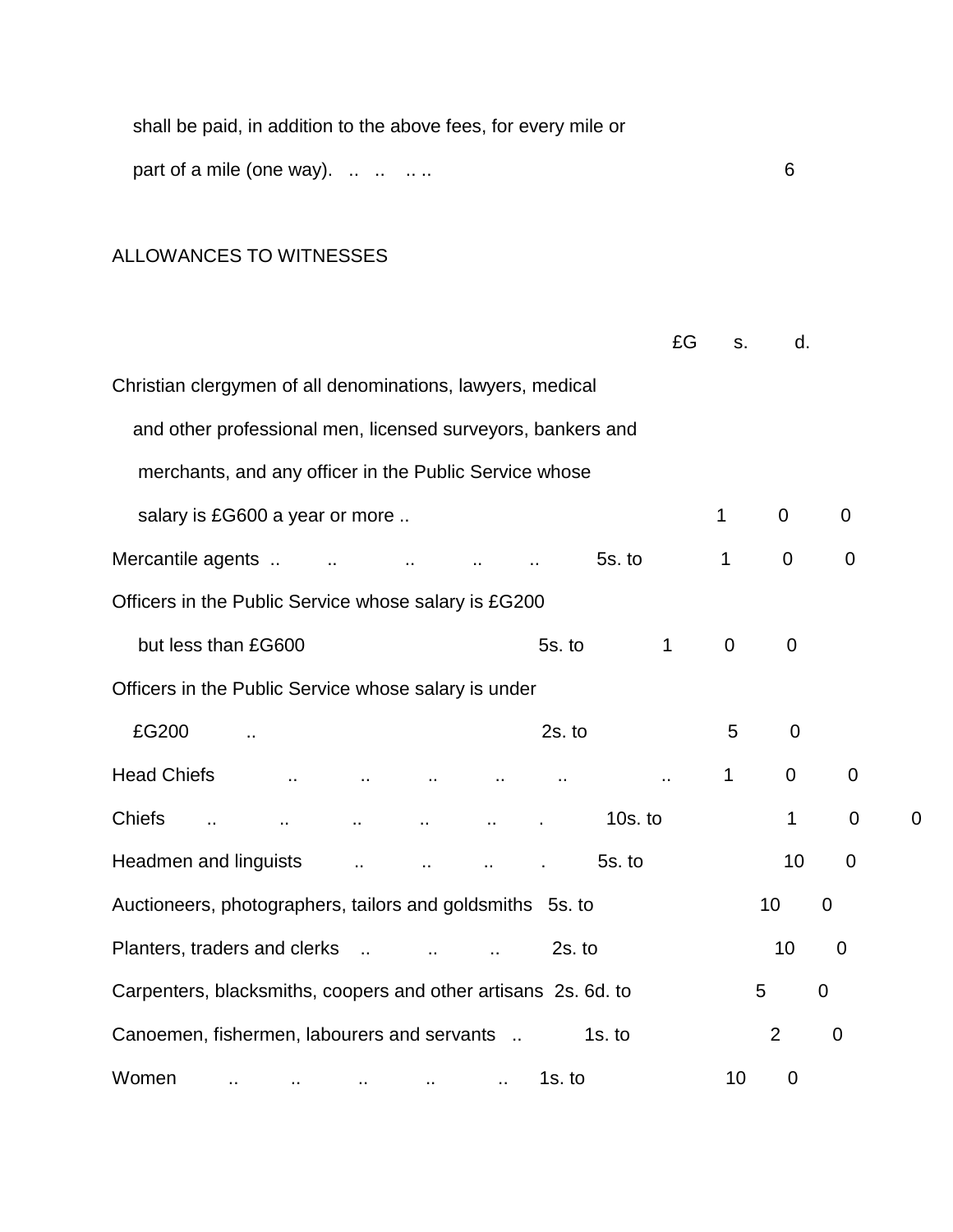Children .. .. .. .. .. .. .. 6

Any person not included under any of the above such sums as to

classes the Court shall seem

fit.

No fees are to be taken which would be payable by any public department; but such nevertheless, where they would ordinarily be payable, be taken as paid for the purpose of assessin which the Court shall direct to be paid; and in cases where, if the defendant should be convicted, any or informant would in the opinion of the Court be likely to obtain any part of the penalty or forfeiture may require the fees for service to be paid.

### FOURTH SCHEDULE

Section 206.

*Female Juror's Notice*

I,..................................................................................................................................................................................

Full Name

Occupation...................................................................................................................................................................

residing at.............................................................................................................................................

*(Town or village and address)*

hereby declare that I am willing to serve as a juror and can understand the English language and an between twenty-five and sixty years.

Dated.................................................................................................................................

Signature of Declarant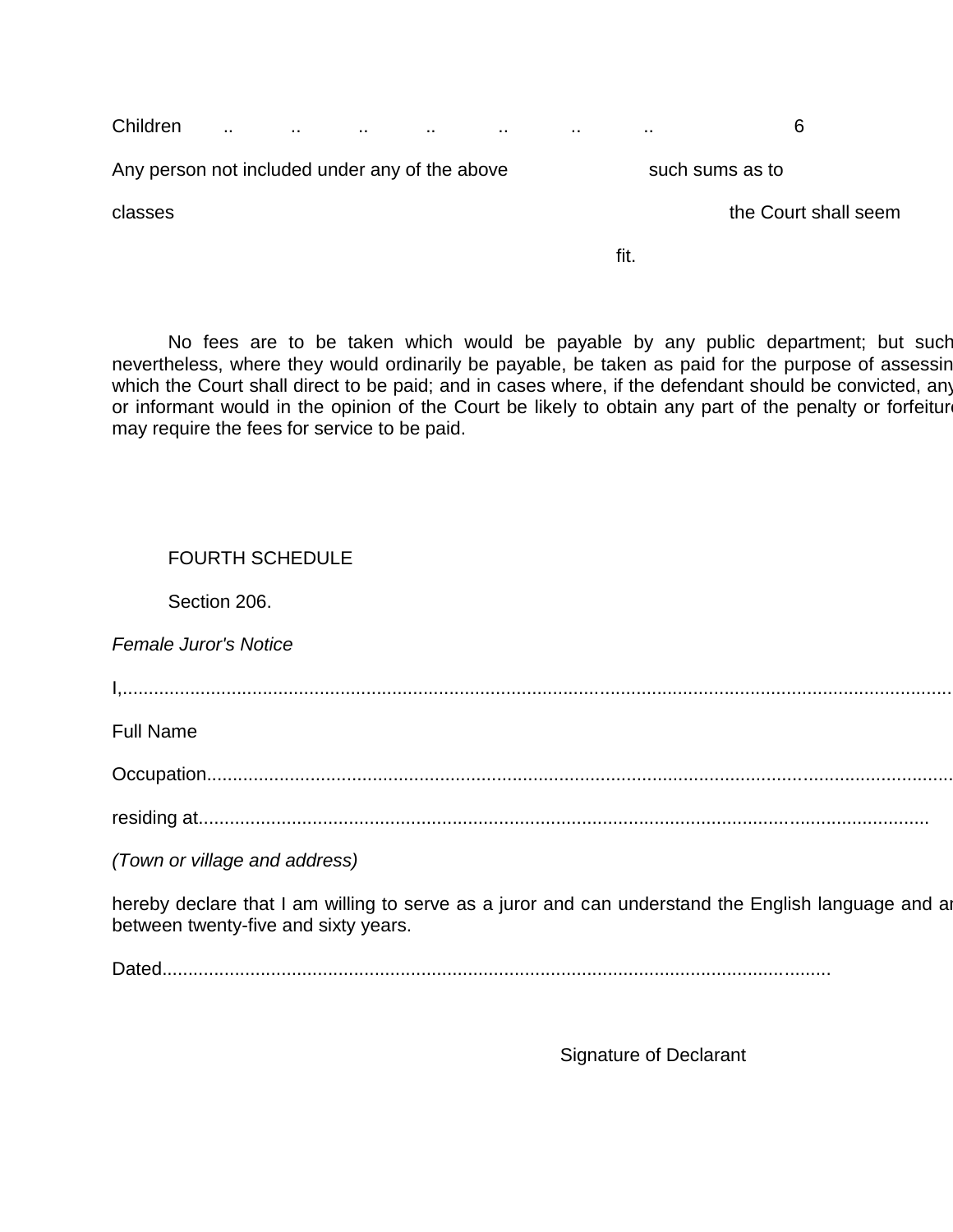# FIFTH SCHEDULE

Section 413.

REPEALS

| <b>Chapter or Number</b> | Short title                                                | <b>Extent of Repeal</b>                           |  |  |
|--------------------------|------------------------------------------------------------|---------------------------------------------------|--|--|
| and Year                 |                                                            |                                                   |  |  |
| Cap. 10                  | The Criminal Procedure Code.                               | The whole Ordinance.                              |  |  |
| Cap. 11                  | Probation of Offenders Ordinance. The whole Ordinance.     |                                                   |  |  |
| Cap. 38                  | The Prevention of Crime Ordinance.<br>The whole Ordinance. |                                                   |  |  |
| Cap. 41                  | <b>Industrial Schools and Borstal</b>                      |                                                   |  |  |
|                          | Institutions Ordinance.                                    | The whole Ordinance.                              |  |  |
| Cap. 51                  | <b>Repatriation of Convicted Persons.</b>                  | The whole Ordinance.                              |  |  |
| L.N. 256 OF 1953         | The Statutory Powers and Duties The whole Order            |                                                   |  |  |
|                          | (Transfer to Ministers)                                    |                                                   |  |  |
|                          | (Amendment) (No.3)                                         |                                                   |  |  |
| L.N. 303 OF 1954         | The Statutory Powers and Duties Section 2 relating to the  |                                                   |  |  |
|                          | (Transfer to Ministers)                                    | <b>Criminal Procedure Code</b>                    |  |  |
|                          | (Amendment) Order, 154                                     |                                                   |  |  |
| 1952-54 Supp.I           | <b>The Criminal Procedure Code</b>                         |                                                   |  |  |
| .p. 107                  |                                                            | (Amendment) Ordinance, 1954. The whole Ordinance. |  |  |
| No. 14 of 1956           | <b>Industrial Schools and Borstal</b>                      | The whole Ordinance                               |  |  |
|                          | Institutions (Amendment)                                   |                                                   |  |  |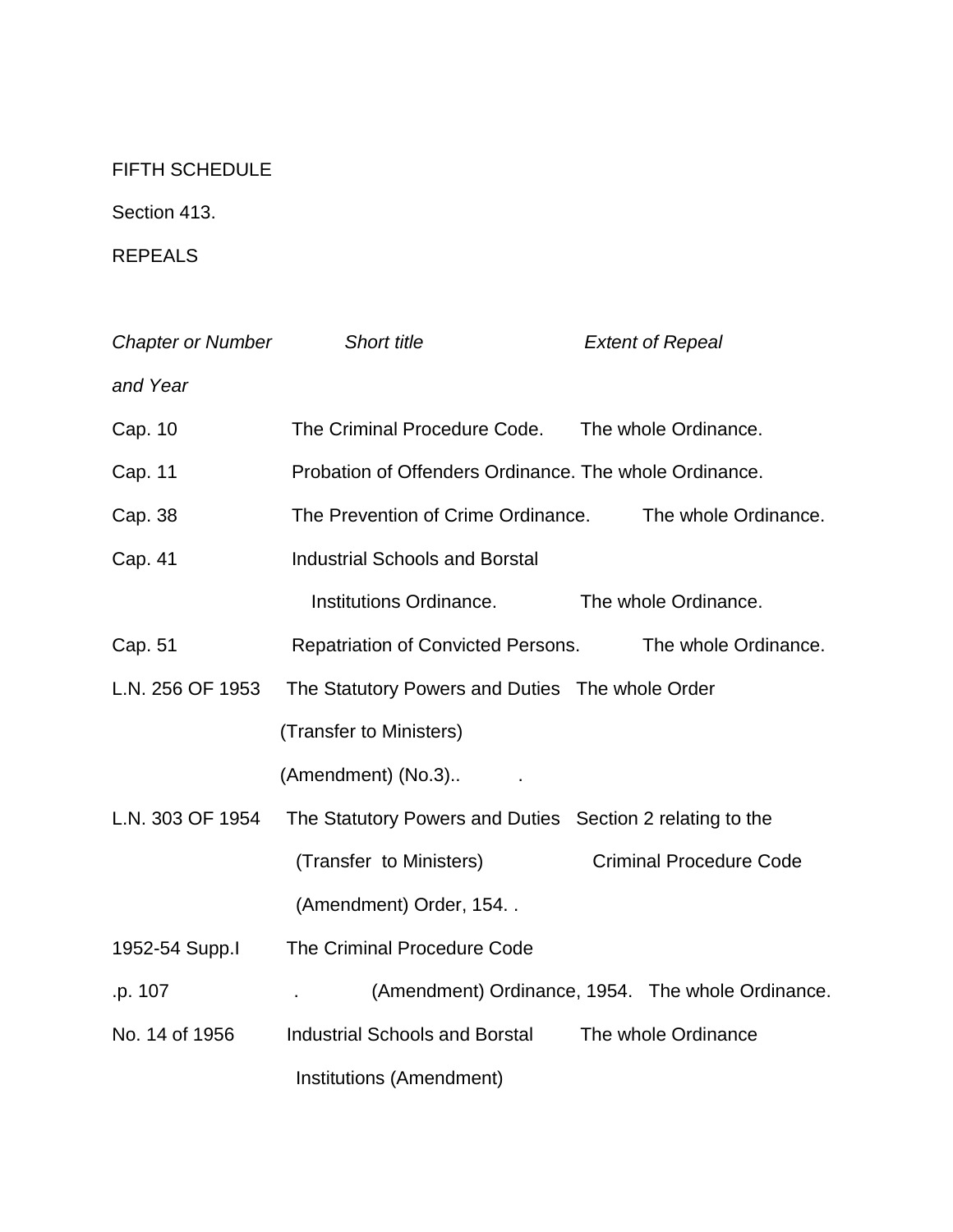Ordinance, 1956. .

| No. 12 of 1957 | The Criminal Procedure Code      |                        |  |  |  |
|----------------|----------------------------------|------------------------|--|--|--|
|                | (Amendment) Ordinance, 1957      | The whole Ordinance.   |  |  |  |
| No. 22 of 1957 | Statute Law (Amendment)          | Section 4              |  |  |  |
|                | Act, 1957. .                     |                        |  |  |  |
| No. 16 of 1958 | Courts (Amendment) Act, 1958.    | Section 8.             |  |  |  |
| No. 27 of 1958 | Juvenile Offenders Act, 1958.    | The whole Act.         |  |  |  |
| No. 54 of 1958 | Togoland (Assimilation of Law)   | <b>Second Schedule</b> |  |  |  |
|                | Act, 1958.                       | relating to Cap. 10.   |  |  |  |
| No. 33 of 1959 | Investigation of Crime Act, 1959 | The whole Act          |  |  |  |
| No. 82 of 1959 | The Criminal Procedure Code      | The whole Act          |  |  |  |
|                | (Amendment) Act, 1959            |                        |  |  |  |

The Suppression of Robbery Decree 1972 (N.R.C.D. 11) is hereby repealed. *[Repealed by the Criminal Arthural Arthural 2014 Procedure Code (Amendment) Act, (Act 633), s. (32)]*

SIXTH SCHEDULE

Section 187.

#### RULES AS TO TAKING STATEMENT OF ACCUSED PERSON

1. The accused making a statement must not be cross-examined, and no questions should be put to except for the purpose of removing ambiguity in what he has actually said. For instance, if he had m hour without saying whether is was morning or evening, or has given a day of the week and day c which do not agree, or has not made it clear to what individual or what place he intended to refer in s this statement, he may be questioned sufficiently to clear up the point.

2. The Court should refer the accused to the requirements of section 131, in relation to alibis, and